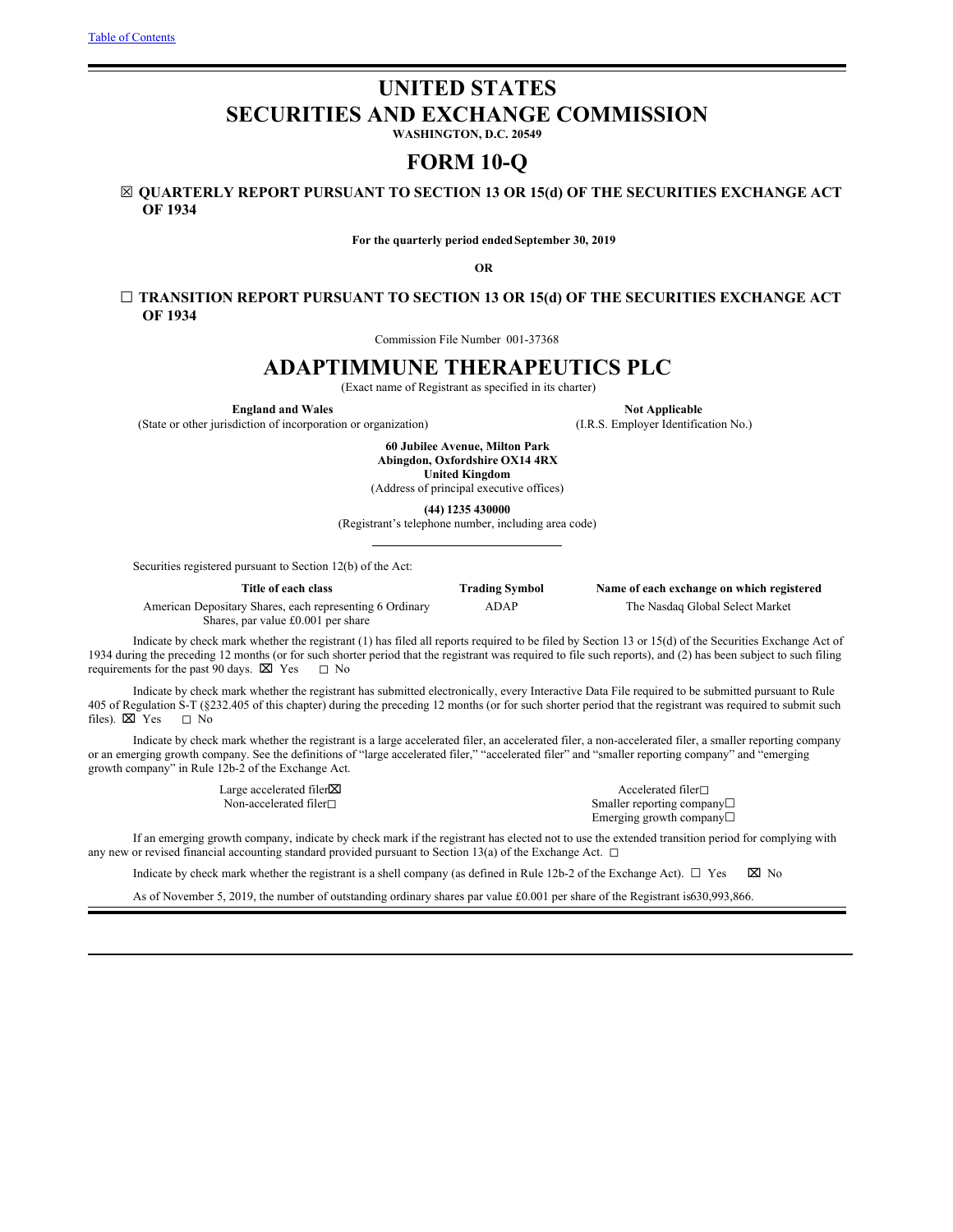## **TABLE OF CONTENTS**

## PART I — FINANCIAL [INFORMATION](#page-0-0) 5

| Item 1.           | <b>Financial Statements:</b>                                                                                                                  | 5      |
|-------------------|-----------------------------------------------------------------------------------------------------------------------------------------------|--------|
|                   | Unaudited Condensed Consolidated Balance Sheets as of September 30, 2019 and December 31, 2018                                                | 5      |
|                   | Unaudited Condensed Consolidated Statements of Operations for the three and nine months ended September 30, 2019 and 2018                     | 6      |
|                   | Unaudited Condensed Consolidated Statements of Comprehensive (Loss) Income for the three and nine months ended September<br>30, 2019 and 2018 | $\tau$ |
|                   | Unaudited Condensed Consolidated Statements of Change in Equity for the three and nine months ended September 30, 2019<br>and 2018            | 8      |
|                   | Unaudited Condensed Consolidated Statements of Cash Flows for the nine months ended September 30, 2019 and 2018                               | 10     |
|                   | Notes to the Unaudited Condensed Consolidated Financial Statements                                                                            | 11     |
| Item 2.           | Management's Discussion and Analysis of Financial Condition and Results of Operations                                                         | 21     |
| Item 3.           | Quantitative and Qualitative Disclosures About Market Risk                                                                                    | 34     |
| Item 4.           | <b>Controls and Procedures</b>                                                                                                                | 34     |
|                   | PART II - OTHER INFORMATION                                                                                                                   | 34     |
| Item 1.           | <b>Legal Proceedings</b>                                                                                                                      | 34     |
| Item 1A.          | <b>Risk Factors</b>                                                                                                                           | 34     |
| Item 2.           | Unregistered Sales of Equity Securities and Use of Proceeds                                                                                   | 82     |
| Item 3.           | <b>Defaults Upon Senior Securities</b>                                                                                                        | 82     |
| Item 4.           | <b>Mine Safety Disclosures</b>                                                                                                                | 82     |
| Item 5.           | Other Information                                                                                                                             | 82     |
| Item 6.           | <b>Exhibits</b>                                                                                                                               | 83     |
| <b>Signatures</b> |                                                                                                                                               | 84     |
|                   |                                                                                                                                               |        |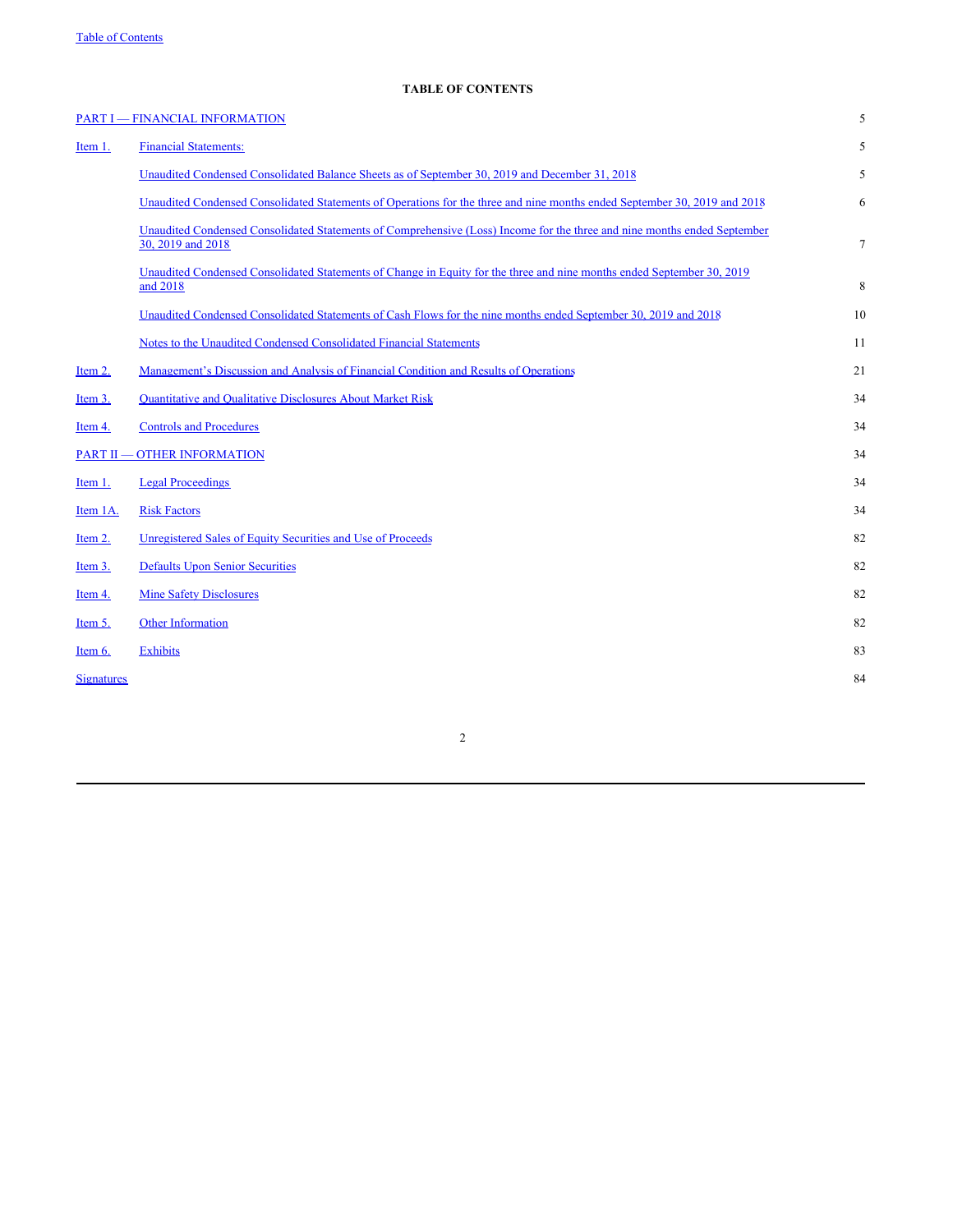#### **General information**

In this Quarterly Report on Form 10-Q ("Quarterly Report"), "Adaptimmune," the "Group," the "Company," "we," "us" and "our" refer to Adaptimmune Therapeutics plc and its consolidated subsidiaries, except where the context otherwise requires.

## **Information Regarding Forward-Looking Statements**

This Quarterly Report contains forward-looking statements that are based on our current expectations, assumptions, estimates and projections about us and our industry. All statements other than statements of historical fact in this Quarterly Report are forward-looking statements.

These forward-looking statements are subject to known and unknown risks, uncertainties, assumptions and other factors that could cause our actual results of operations, financial condition, liquidity, performance, prospects, opportunities, achievements or industry results, as well as those of the markets we serve or intend to serve, to differ materially from those expressed in, or suggested by, these forward-looking statements. These forward-looking statements are based on assumptions regarding our present and future business strategies and the environment in which we expect to operate in the future. Important factors that could cause those differences include, but are not limited to:

- our ability to successfully advance our ADP-A2M4 (MAGE-A4) and ADP-A2AFP (AFP) products through clinical development and the timing within which we can recruit patients and treat patients in all of our clinical trials;
- our ability to fund our operations and continue as a going concern;
- our ability to successfully and reproducibly manufacture SPEAR T-cells in order to meet patient demand;
- our ability to further develop our commercial manufacturing process for our SPEAR T-cells, transfer such commercial process to third party contract manufacturers, if required, and for such third party contract manufacturers or ourselves to manufacture SPEAR T-cells to the quality and on the timescales we require;
- our ability to successfully advance our SPEAR T-cell technology platform to improve the safety and effectiveness of our existing SPEAR T-cell candidates and to submit Investigational New Drug Applications, or INDs, for new SPEAR T-cell candidates;
- the rate and degree of market acceptance of T-cell therapy generally, and of SPEAR T-cells;
- government regulation and approval, including, but not limited to, the expected regulatory approval timelines for SPEAR T-cells and the level of pricing and reimbursement for SPEAR T-cells, if approved for marketing;
- our ability to successfully commercialize any products;
- the existence of any third party patents preventing further development of any SPEAR T-cells, including, any inability to obtain appropriate third party licenses, or enforcement of patents against us or our collaborators;
- our ability to obtain granted patents covering any SPEAR T-cells and to enforce such patents against third parties;
- volatility in equity markets in general and in the biopharmaceutical sector in particular and our ability to maintain compliance with the Nasdaq Global Select Market closing bid price requirement;
- fluctuations in the price of materials and bought-in components;
- the scope and timing of performance of our ongoing collaboration with GlaxoSmithKline ("GSK");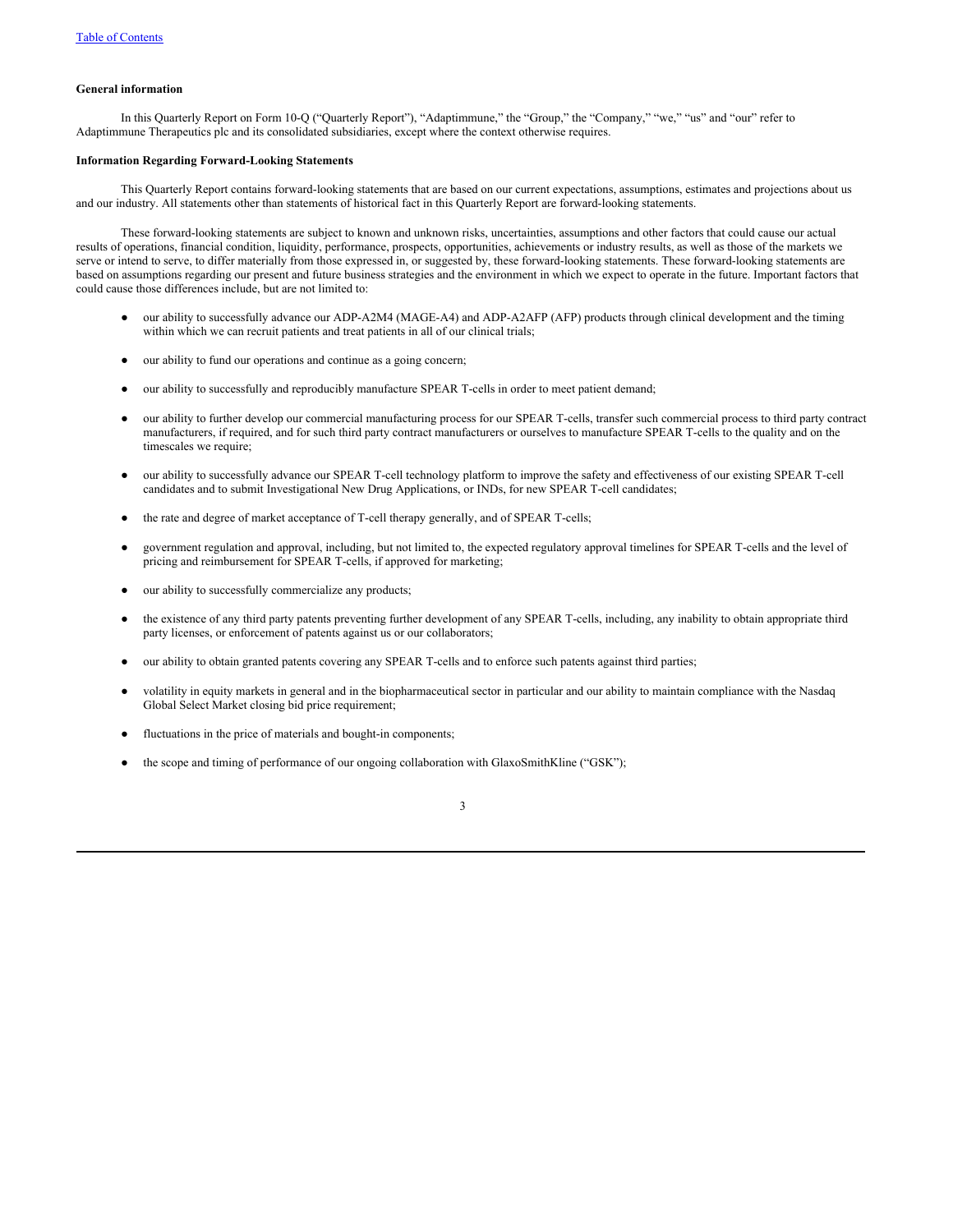- our relationships with suppliers, contract manufacturing organizations or CROs and other third-party providers including fluctuations in the price of materials and services, ability to obtain reagents particularly where such reagents are only available from a single source, and performance of third party providers;
- increased competition from other companies in the biotechnology and pharmaceutical industries including where such competition impacts ability to recruit patients in to clinical trials;
- claims for personal injury or death arising from the use of SPEAR T-cell candidates;
- our ability to attract and retain qualified personnel; and
- additional factors that are not known to us at this time.

Additional factors that could cause actual results, financial condition, liquidity, performance, prospects, opportunities, achievements or industry results to differ materially include, but are not limited to, those discussed under "Risk Factors" in Part II, Item 1A in this Quarterly Report and in our other filings with the Securities and Exchange Commission (the "SEC"). Additional risks that we may currently deem immaterial or that are not presently known to us could also cause the forward-looking events discussed in this Quarterly Report not to occur. The words "believe," "may," "will," "estimate," "continue," "anticipate," "intend," "expect" and similar words are intended to identify estimates and forward-looking statements. Estimates and forward-looking statements speak only at the date they were made, and we undertake no obligation to update or to review any estimate and/or forward-looking statement because of new information, future events or other factors. Estimates and forward-looking statements involve risks and uncertainties and are not guarantees of future performance. Our future results may differ materially from those expressed in these estimates and forward-looking statements. In light of the risks and uncertainties described above, the estimates and forward-looking statements discussed in this Quarterly Report might not occur, and our future results and our performance may differ materially from those expressed in these forward-looking statements due to, inclusive of, but not limited to, the factors mentioned above. Because of these uncertainties, you should not make any investment decision based on these estimates and forward-looking statements.

| I<br>٠ |  |
|--------|--|
|        |  |
|        |  |
| ٠      |  |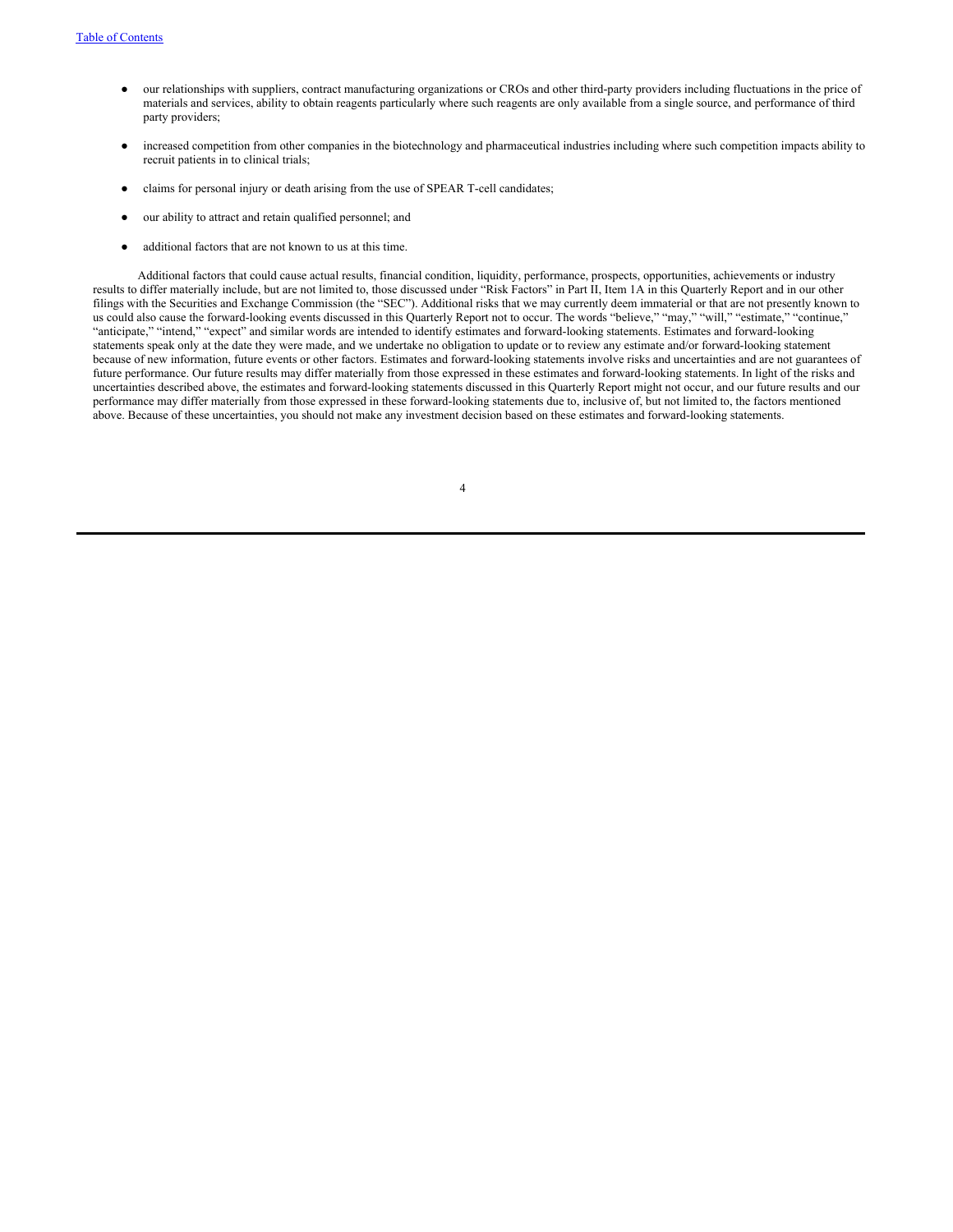## **PART I — FINANCIAL INFORMATION**

## **Item 1. Financial Statements.**

#### **ADAPTIMMUNE THERAPEUTICS PLC UNAUDITED CONDENSED CONSOLIDATED BALANCE SHEETS (In thousands, except share data)**

|                                                                                                                                      |    | September 30,<br>2019 | December 31,<br>2018 |            |  |
|--------------------------------------------------------------------------------------------------------------------------------------|----|-----------------------|----------------------|------------|--|
| <b>Assets</b>                                                                                                                        |    |                       |                      |            |  |
| <b>Current assets</b>                                                                                                                |    |                       |                      |            |  |
| Cash and cash equivalents                                                                                                            | \$ | 39,409                | $\mathbf S$          | 68,379     |  |
| Marketable securities - available-for-sale debt securities                                                                           |    | 63,451                |                      | 136,755    |  |
| Accounts receivable, net of allowance for doubtful accounts of \$0 and \$0                                                           |    |                       |                      | 192        |  |
| Other current assets and prepaid expenses (including current portion of clinical materials)                                          |    | 44,110                |                      | 25,769     |  |
| <b>Total current assets</b>                                                                                                          |    | 146,970               |                      | 231,095    |  |
| <b>Restricted cash</b>                                                                                                               |    | 4,318                 |                      | 4,097      |  |
| Clinical materials                                                                                                                   |    | 2,485                 |                      | 3,953      |  |
| Operating lease right-of-use assets, net of accumulated amortization                                                                 |    | 20,563                |                      |            |  |
| Property, plant and equipment, net of accumulated depreciation of \$20,818 (2018: \$15,924)                                          |    | 31,641                |                      | 36,118     |  |
| Intangibles, net of accumulated amortization                                                                                         |    | 2,274                 |                      | 1,473      |  |
| <b>Total assets</b>                                                                                                                  | \$ | 208,251               | S                    | 276,736    |  |
|                                                                                                                                      |    |                       |                      |            |  |
| Liabilities and stockholders' equity                                                                                                 |    |                       |                      |            |  |
| <b>Current liabilities</b>                                                                                                           |    |                       |                      |            |  |
| Accounts payable                                                                                                                     |    | 5,535                 |                      | 4,083      |  |
| Operating lease liabilities, current                                                                                                 |    | 2,337                 |                      |            |  |
| Accrued expenses and other accrued liabilities                                                                                       |    | 26,846                |                      | 20,354     |  |
| Deferred revenue                                                                                                                     |    | 2,683                 |                      |            |  |
| <b>Total current liabilities</b>                                                                                                     |    | 37,401                |                      | 24,437     |  |
| Operating lease liabilities, non-current                                                                                             |    | 22,599                |                      |            |  |
| Other liabilities, non-current                                                                                                       |    | 568                   |                      | 5,414      |  |
| <b>Total liabilities</b>                                                                                                             |    |                       |                      |            |  |
|                                                                                                                                      |    | 60,568                |                      | 29,851     |  |
| <b>Stockholders' equity</b>                                                                                                          |    |                       |                      |            |  |
| Common stock - Ordinary shares par value $\text{\textsterling}0.001$ , 785,857,300 authorized and 630,952,736 issued and outstanding |    |                       |                      |            |  |
| $(2018: 701, 103, 126$ authorized and $627, 454, 270$ issued and outstanding)                                                        |    | 943                   |                      | 939        |  |
| Additional paid in capital                                                                                                           |    | 583,065               |                      | 574,208    |  |
| Accumulated other comprehensive loss                                                                                                 |    | (10,025)              |                      | (9,763)    |  |
| Accumulated deficit                                                                                                                  |    | (426,300)             |                      | (318, 499) |  |
| <b>Total stockholders' equity</b>                                                                                                    |    | 147,683               |                      | 246,885    |  |
| Total liabilities and stockholders' equity                                                                                           | \$ | 208,251               | S                    | 276,736    |  |

See accompanying notes to unaudited condensed consolidated financial statements.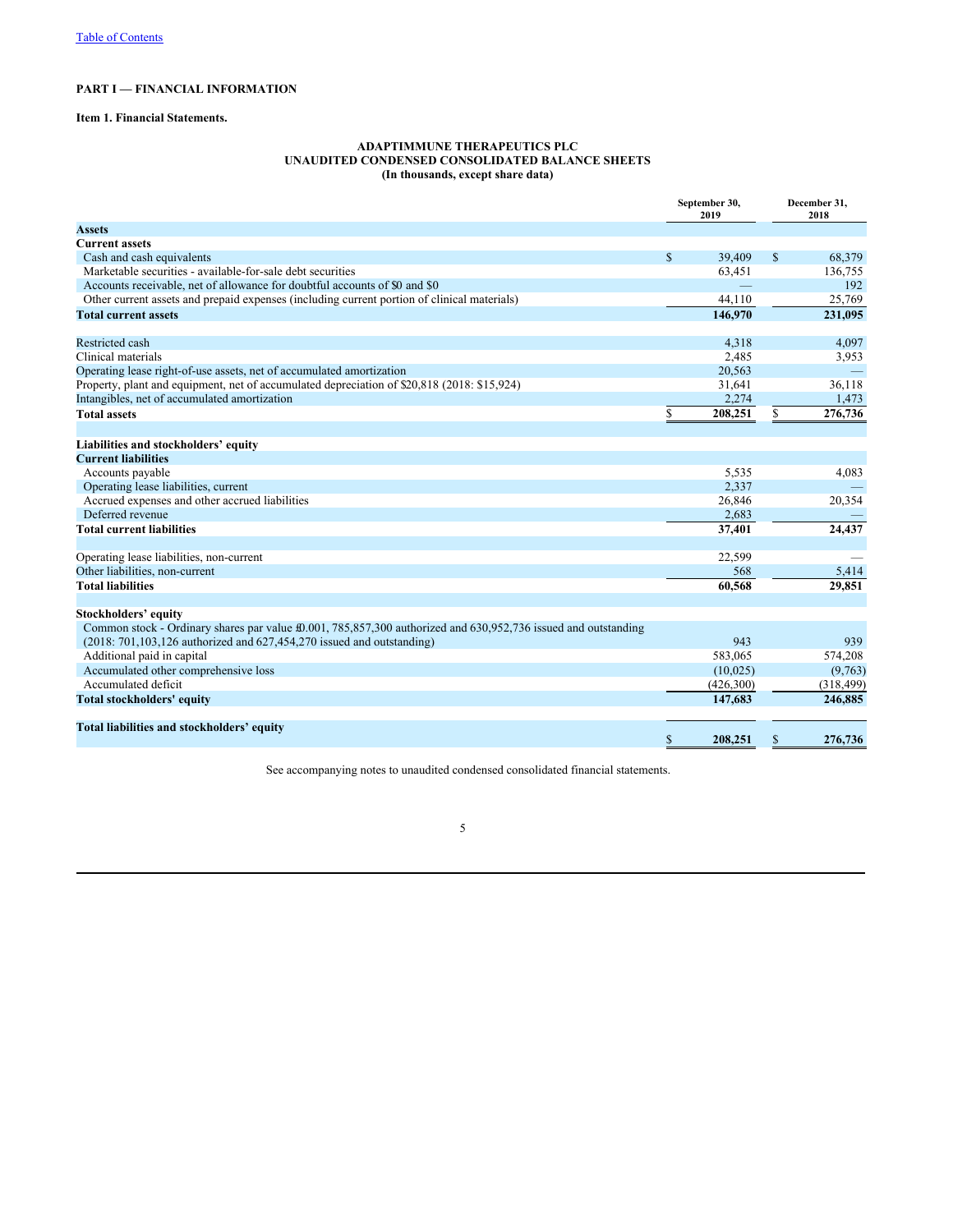## **ADAPTIMMUNE THERAPEUTICS PLC UNAUDITED CONDENSED CONSOLIDATED STATEMENTS OF OPERATIONS (In thousands, except share and per share data)**

|                                                                                                                      |              | <b>Three months ended</b><br>September 30, |              |             |              | <b>Nine months ended</b><br>September 30, |               |             |  |
|----------------------------------------------------------------------------------------------------------------------|--------------|--------------------------------------------|--------------|-------------|--------------|-------------------------------------------|---------------|-------------|--|
|                                                                                                                      |              | 2019                                       |              | 2018        |              | 2019                                      |               | 2018        |  |
| Development revenue                                                                                                  |              | 237                                        |              | 1,678       |              | 394                                       |               | 18,912      |  |
| License revenue                                                                                                      |              | -                                          |              | 39,114      |              |                                           |               | 39,114      |  |
| <b>Total revenue</b>                                                                                                 | $\mathbf{s}$ | 237                                        | $\mathbf{s}$ | 40,792      | $\mathbf{s}$ | 394                                       | <sup>\$</sup> | 58,026      |  |
| <b>Operating expenses</b>                                                                                            |              |                                            |              |             |              |                                           |               |             |  |
| Research and development (including losses accrued on firm purchase<br>commitments of \$5,000, \$-, \$5,000 and \$-) |              | (29,617)                                   |              | (23, 484)   |              | (77, 147)                                 |               | (75,500)    |  |
| General and administrative                                                                                           |              | (10,741)                                   |              | (10, 290)   |              | (32, 662)                                 |               | (32, 785)   |  |
| <b>Total operating expenses</b>                                                                                      |              | (40, 358)                                  |              | (33, 774)   |              | (109, 809)                                |               | (108, 285)  |  |
| <b>Operating (loss) income</b>                                                                                       |              | (40, 121)                                  |              | 7,018       |              | (109, 415)                                |               | (50, 259)   |  |
| Interest income                                                                                                      |              | 615                                        |              | 606         |              | 2,324                                     |               | 1,805       |  |
| Other income (expense), net                                                                                          |              | 291                                        |              | (2, 249)    |              | (556)                                     |               | (10, 525)   |  |
| (Loss) income before income taxes                                                                                    |              | (39,215)                                   |              | 5,375       |              | (107, 647)                                |               | (58, 979)   |  |
| Income taxes                                                                                                         |              | (87)                                       |              | (133)       |              | (154)                                     |               | (362)       |  |
| Net (loss) income attributable to ordinary shareholders                                                              |              | (39, 302)                                  | <sup>S</sup> | 5,242       |              | (107, 801)                                | S             | (59, 341)   |  |
| Net (loss) income per ordinary share - Basic and diluted                                                             |              |                                            |              |             |              |                                           |               |             |  |
| <b>Basic</b>                                                                                                         | S            | $(0.06)$ \$                                |              | 0.01        | - \$         | $(0.17)$ \$                               |               | (0.10)      |  |
| Diluted                                                                                                              |              | (0.06)                                     |              | 0.01        |              | (0.17)                                    |               | (0.10)      |  |
| Weighted average shares outstanding:                                                                                 |              |                                            |              |             |              |                                           |               |             |  |
| Basic                                                                                                                |              | 630,866,800                                |              | 582,004,954 |              | 629,403,293                               |               | 573,796,275 |  |
| Diluted                                                                                                              |              | 630,866,800                                |              | 621,764,201 |              | 629,403,293                               |               | 573,796,275 |  |

See accompanying notes to unaudited condensed consolidated financial statements.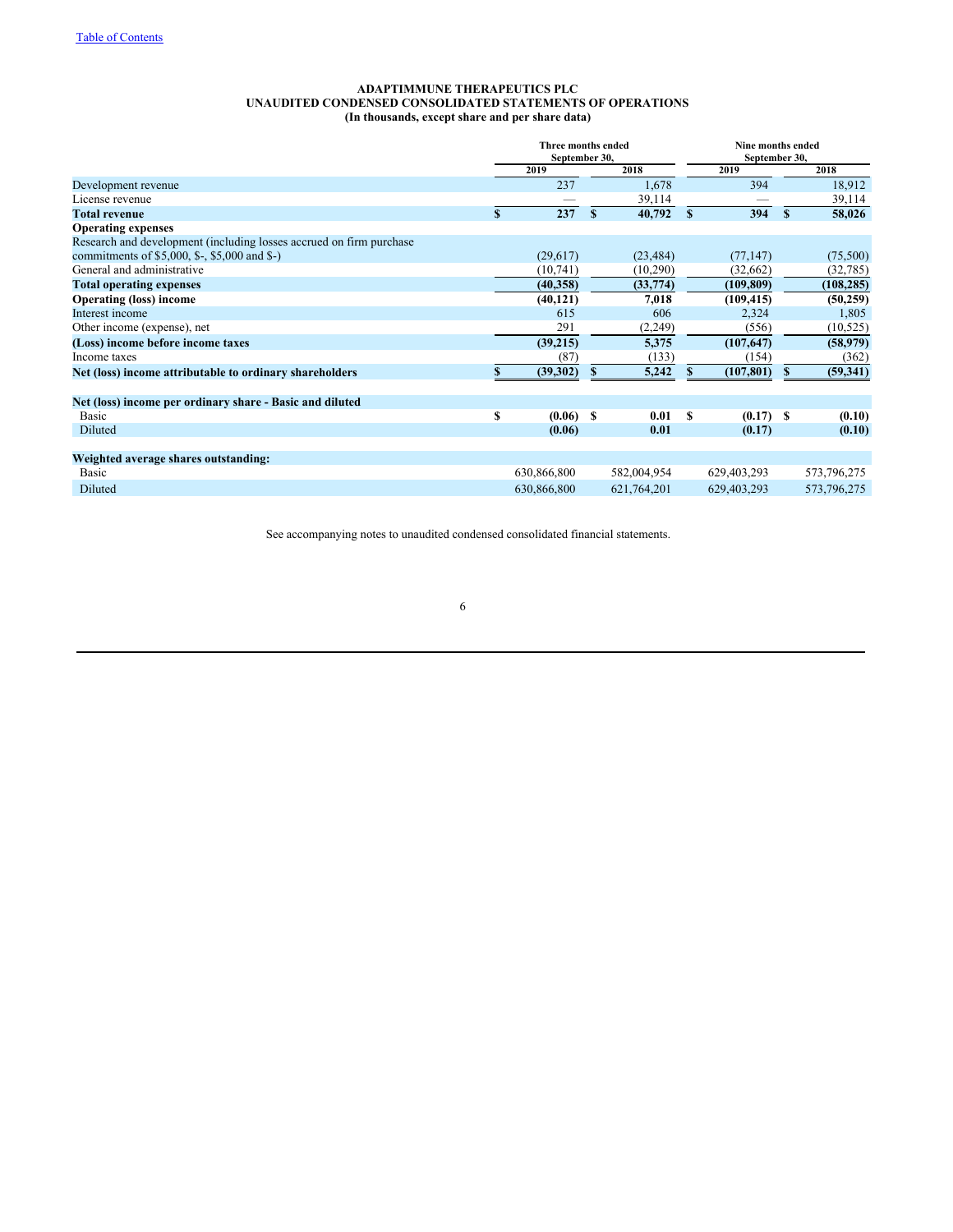## **ADAPTIMMUNE THERAPEUTICS PLC UNAUDITED CONDENSED CONSOLIDATED STATEMENTS OF COMPREHENSIVE (LOSS) INCOME (In thousands)**

|                                                                                                                                                          | Three months ended<br>September 30. |      |       | Nine months ended<br>September 30. |  |           |
|----------------------------------------------------------------------------------------------------------------------------------------------------------|-------------------------------------|------|-------|------------------------------------|--|-----------|
|                                                                                                                                                          | 2019                                | 2018 |       | 2019                               |  | 2018      |
| Net (loss) income                                                                                                                                        | (39,302)                            |      | 5,242 | (107.801)                          |  | (59,341)  |
| Other comprehensive (loss) income, net of tax                                                                                                            |                                     |      |       |                                    |  |           |
| Foreign currency translation adjustments, net of tax of \$0, \$0, \$0 and \$0                                                                            | 6,617                               |      | 1,521 | 7,916                              |  | 5,103     |
| Foreign currency losses on intercompany loan of a long-term investment nature, net of tax of                                                             |                                     |      |       |                                    |  |           |
| \$0, \$0, \$0 and \$0                                                                                                                                    | (8,388)                             |      |       | (8,388)                            |  |           |
| Unrealized (gains) losses on available-for-sale debt securities                                                                                          |                                     |      |       |                                    |  |           |
| Unrealized holding (losses) gains on available-for-sale debt securities, net of tax of $\mathfrak{D}$ , $\mathfrak{D}$ , $\mathfrak{D}$ , $\mathfrak{D}$ |                                     |      |       |                                    |  |           |
| and \$0                                                                                                                                                  | (55)                                |      | 85    | 223                                |  | 1,252     |
| Reclassification adjustment for (gains) losses on available-for-sale debt securities included in                                                         |                                     |      |       |                                    |  |           |
| net loss, net of tax of \$0, \$0, \$0 and \$0                                                                                                            |                                     |      |       | (13)                               |  | 2,473     |
|                                                                                                                                                          |                                     |      |       |                                    |  |           |
| Total comprehensive (loss) income for the period                                                                                                         | (41, 128)                           |      | 6.848 | (108.063)                          |  | (50, 513) |

See accompanying notes to unaudited condensed consolidated financial statements.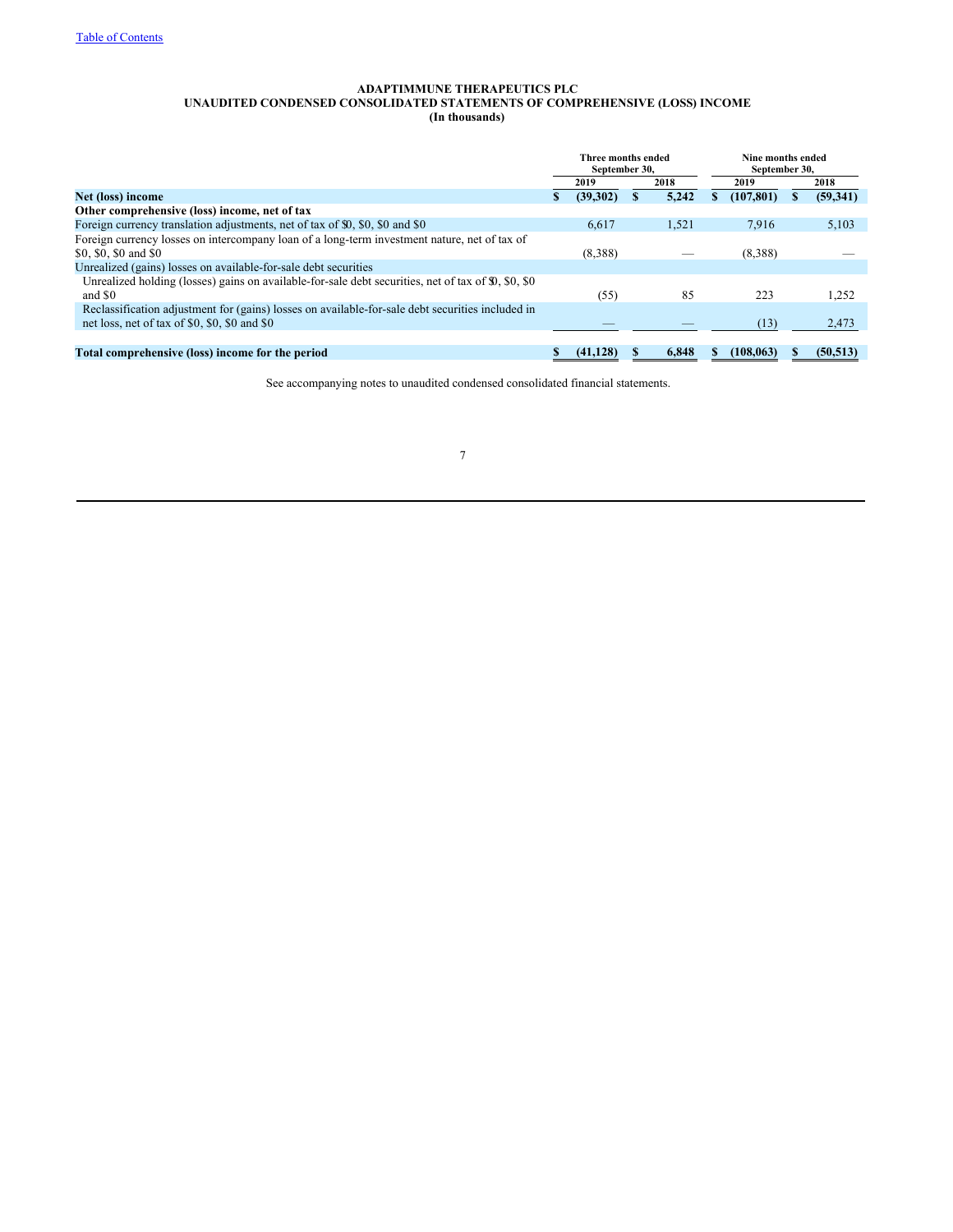#### **ADAPTIMMUNE THERAPEUTICS PLC UNAUDITED CONDENSED CONSOLIDATED STATEMENTS OF CHANGE IN EQUITY (In thousands, except share data)**

|                                                                                                                                                   |                 |               |                 |              |                                         |               | <b>Accumulated other</b><br>comprehensive loss                   |               |                                                                                                |              |                        |   |                                  |
|---------------------------------------------------------------------------------------------------------------------------------------------------|-----------------|---------------|-----------------|--------------|-----------------------------------------|---------------|------------------------------------------------------------------|---------------|------------------------------------------------------------------------------------------------|--------------|------------------------|---|----------------------------------|
|                                                                                                                                                   | Common<br>stock |               | Common<br>stock |              | <b>Additional</b><br>paid in<br>capital |               | Accumulated<br>foreign<br>currency<br>translation<br>adiustments |               | Accumulated<br>unrealized<br>(losses)<br>gains on<br>available-for-<br>sale debt<br>securities |              | Accumulated<br>deficit |   | Total<br>stockholders'<br>equity |
| Balance as of 1 January 2019                                                                                                                      | 627,454,270     | $\mathcal{S}$ | 939             | $\mathbf{s}$ | 574.208                                 | $\mathcal{S}$ | (9,607)                                                          | $\mathcal{S}$ | (156)                                                                                          | $\mathbf{s}$ | (318, 499)             | S | 246,885                          |
| Net loss                                                                                                                                          |                 |               |                 |              |                                         |               |                                                                  |               |                                                                                                |              | (27, 412)              |   | (27, 412)                        |
| Issuance of shares upon exercise of stock options                                                                                                 | 840,432         |               | $\mathbf{1}$    |              | 35                                      |               |                                                                  |               |                                                                                                |              |                        |   | 36                               |
| Foreign currency translation adjustments                                                                                                          |                 |               |                 |              |                                         |               | (3,543)                                                          |               |                                                                                                |              |                        |   | (3, 543)                         |
| Unrealized holding gains on available-for-sale debt                                                                                               |                 |               |                 |              |                                         |               |                                                                  |               |                                                                                                |              |                        |   |                                  |
| securities, net of tax of \$-                                                                                                                     |                 |               |                 |              |                                         |               |                                                                  |               | 210                                                                                            |              |                        |   | 210                              |
| Share-based compensation expense                                                                                                                  |                 |               |                 |              | 3,479                                   |               |                                                                  |               | -                                                                                              |              |                        |   | 3,479                            |
| Balance as of March 31, 2019                                                                                                                      | 628,294,702     | s             | 940             | S            | 577,722                                 | \$            | (13, 150)                                                        | S             | 54                                                                                             | S            | (345, 911)             | s | 219,655                          |
| Net loss                                                                                                                                          |                 |               |                 |              |                                         |               |                                                                  |               |                                                                                                |              | (41,087)               |   | (41,087)                         |
| Issuance of shares upon exercise of stock options                                                                                                 | 2,377,876       |               | 3               |              | 327                                     |               |                                                                  |               |                                                                                                |              |                        |   | 330                              |
| Foreign currency translation adjustments                                                                                                          |                 |               |                 |              |                                         |               | 4.842                                                            |               |                                                                                                |              |                        |   | 4.842                            |
| Unrealized holding gains on available-for-sale debt                                                                                               |                 |               |                 |              |                                         |               |                                                                  |               |                                                                                                |              |                        |   |                                  |
| securities, net of tax of \$-                                                                                                                     |                 |               |                 |              |                                         |               |                                                                  |               | 68                                                                                             |              |                        |   | 68                               |
| Reclassification from accumulated other<br>comprehensive income of gains on available-for-<br>sale debt securities included in net income, net of |                 |               |                 |              |                                         |               |                                                                  |               |                                                                                                |              |                        |   |                                  |
| tax of \$-                                                                                                                                        |                 |               |                 |              |                                         |               |                                                                  |               | (13)                                                                                           |              |                        |   | (13)                             |
| Share-based compensation expense                                                                                                                  |                 |               |                 |              | 3,196                                   |               |                                                                  |               |                                                                                                |              |                        |   | 3,196                            |
| Balance as of June 30, 2019                                                                                                                       | 630,672,578     | \$            | 943             | $\mathbf{s}$ | 581,245                                 | $\mathbf{s}$  | (8,308)                                                          | $\mathbf{s}$  | 109                                                                                            | $\mathbf{s}$ | (386,998)              | S | 186,991                          |
| Net loss                                                                                                                                          |                 |               |                 |              |                                         |               |                                                                  |               |                                                                                                |              | (39,302)               |   | (39, 302)                        |
| Issuance of shares upon exercise of stock options                                                                                                 | 280,158         |               |                 |              |                                         |               |                                                                  |               |                                                                                                |              |                        |   |                                  |
| Foreign currency translation adjustments                                                                                                          |                 |               |                 |              |                                         |               | 6,617                                                            |               | -                                                                                              |              |                        |   | 6,617                            |
| Foreign currency losses on intercompany loan of a                                                                                                 |                 |               |                 |              |                                         |               |                                                                  |               |                                                                                                |              |                        |   |                                  |
| long-term investment nature, net of tax of \$-                                                                                                    |                 |               |                 |              |                                         |               | (8,388)                                                          |               |                                                                                                |              |                        |   | (8,388)                          |
| Unrealized holding losses on available-for-sale debt                                                                                              |                 |               |                 |              |                                         |               |                                                                  |               |                                                                                                |              |                        |   |                                  |
| securities, net of tax of \$-                                                                                                                     |                 |               |                 |              |                                         |               |                                                                  |               | (55)                                                                                           |              |                        |   | (55)                             |
| Share-based compensation expense                                                                                                                  |                 |               |                 |              | 1,820                                   |               |                                                                  |               |                                                                                                |              |                        |   | 1.820                            |
| Balance as of September 30, 2019                                                                                                                  | 630.952.736     | \$            | 943             | S            | 583,065                                 | \$            | (10,079)                                                         |               | 54                                                                                             | S            | (426,300)              | S | 147,683                          |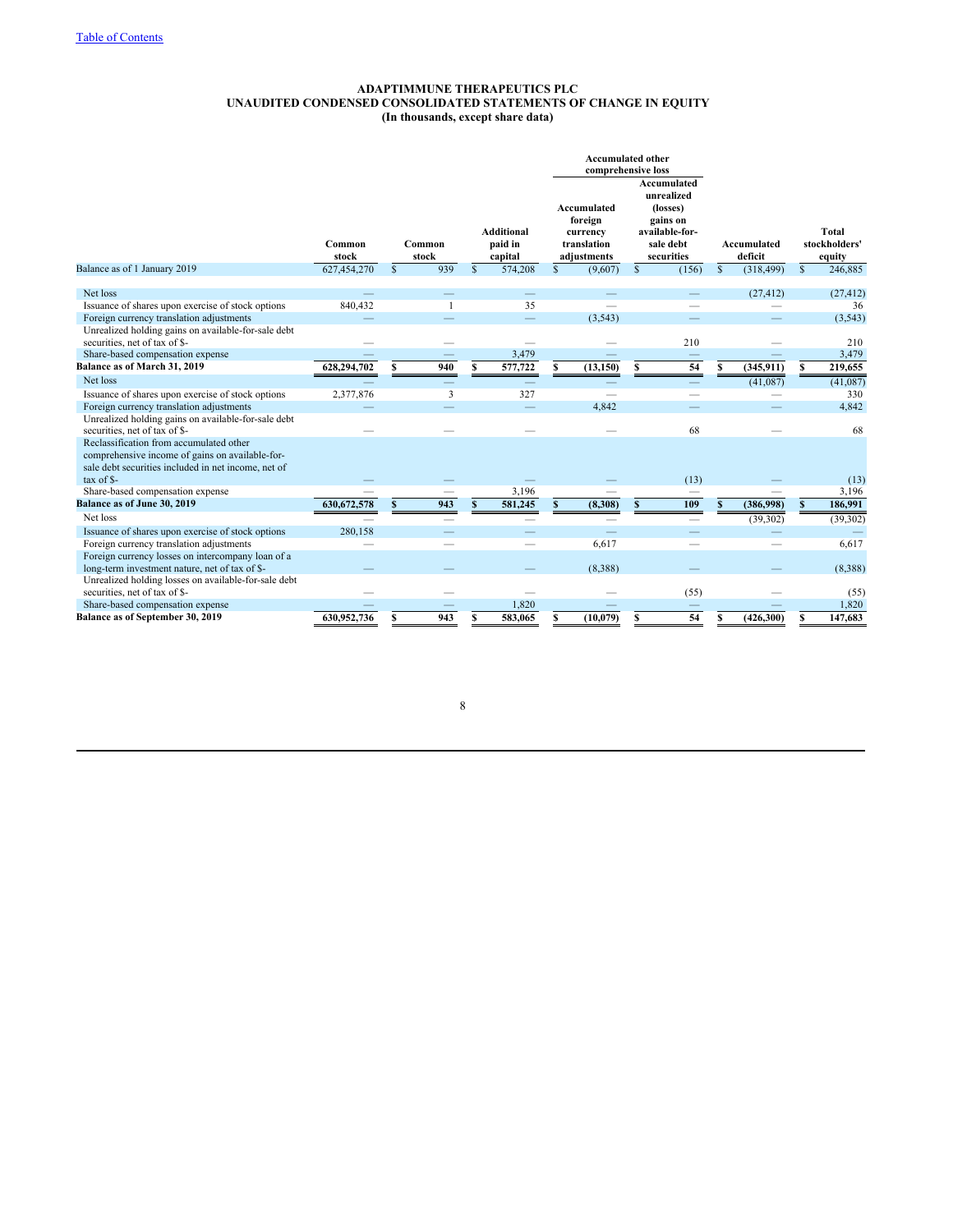## **ADAPTIMMUNE THERAPEUTICS PLC UNAUDITED CONDENSED CONSOLIDATED STATEMENTS OF CHANGE IN EQUITY (In thousands, except share data)**

|                                                                                                                                                                     |                 |              |                 |              |                                         |              | <b>Accumulated other</b><br>comprehensive loss                   |              |                                                                                     |              |                        |                |                                  |
|---------------------------------------------------------------------------------------------------------------------------------------------------------------------|-----------------|--------------|-----------------|--------------|-----------------------------------------|--------------|------------------------------------------------------------------|--------------|-------------------------------------------------------------------------------------|--------------|------------------------|----------------|----------------------------------|
|                                                                                                                                                                     | Common<br>stock |              | Common<br>stock |              | <b>Additional</b><br>paid in<br>capital |              | Accumulated<br>foreign<br>currency<br>translation<br>adjustments |              | Accumulated<br>unrealized<br>losses on<br>available-for-<br>sale debt<br>securities |              | Accumulated<br>deficit |                | Total<br>stockholders'<br>equity |
| Balance as of 1 January 2018 (under previous<br>guidance)                                                                                                           | 562,119,334     | S            | 854             | \$           | 455,401                                 | \$           | (17, 867)                                                        | \$           | (3,774)                                                                             | <b>S</b>     | (231, 630)             | \$             | 202,984                          |
| Cumulative effect of applying new accounting                                                                                                                        |                 |              |                 |              |                                         |              |                                                                  |              |                                                                                     |              |                        |                |                                  |
| standards                                                                                                                                                           |                 |              |                 |              |                                         |              |                                                                  |              |                                                                                     |              | 8,645                  |                | 8,645                            |
| Balance as of 1 January 2018 (adjusted)                                                                                                                             | 562,119,334     |              | 854             |              | 455,401                                 |              | (17, 867)                                                        |              | (3,774)                                                                             |              | (222, 985)             |                | 211.629                          |
| Net loss                                                                                                                                                            |                 |              |                 |              |                                         |              |                                                                  |              |                                                                                     |              | (20, 738)              |                | (20, 738)                        |
| Issuance of shares upon exercise of stock options<br>Other comprehensive loss before reclassifications                                                              | 2,740,626       |              | $\overline{4}$  |              | 1,530                                   |              |                                                                  |              |                                                                                     |              |                        |                | 1,534                            |
| Foreign currency translation adjustments                                                                                                                            |                 |              |                 |              |                                         |              | (2,525)                                                          |              |                                                                                     |              |                        |                | (2,525)                          |
| Unrealized holding losses on available-for-sale<br>debt securities, net of tax of \$-                                                                               |                 |              |                 |              |                                         |              |                                                                  |              | (4,056)                                                                             |              |                        |                | (4,056)                          |
| Reclassification from accumulated other<br>comprehensive income of losses on available-for-<br>sale debt securities included in net income, net of<br>$tax$ of $$-$ |                 |              |                 |              |                                         |              |                                                                  |              | 1.163                                                                               |              |                        |                | 1.163                            |
| Share-based compensation expense                                                                                                                                    |                 |              |                 |              | 4,672                                   |              |                                                                  |              |                                                                                     |              |                        |                | 4,672                            |
| Balance as of March 31, 2018                                                                                                                                        | 564,859,960     | $\mathbf{s}$ | 858             | $\mathbf{s}$ | 461,603                                 | $\mathbf{s}$ | (20, 392)                                                        | $\mathbf{s}$ | (6,667)                                                                             | $\mathbf{s}$ | (243, 723)             | $\overline{s}$ | 191,679                          |
| Net loss                                                                                                                                                            |                 |              |                 |              |                                         |              |                                                                  |              |                                                                                     |              | (43, 845)              |                | (43, 845)                        |
| Issuance of shares upon exercise of stock options                                                                                                                   | 1,636,440       |              | $\overline{2}$  |              | 887                                     |              |                                                                  |              |                                                                                     |              |                        |                | 889                              |
| Other comprehensive loss before reclassifications<br>Foreign currency translation adjustments                                                                       |                 |              |                 |              |                                         |              | 6.107                                                            |              |                                                                                     |              |                        |                | 6.107                            |
| Unrealized holding gains on available-for-sale debt                                                                                                                 |                 |              |                 |              |                                         |              |                                                                  |              |                                                                                     |              |                        |                |                                  |
| securities, net of tax of \$-                                                                                                                                       |                 |              |                 |              |                                         |              |                                                                  |              | 5,223                                                                               |              |                        |                | 5,223                            |
| Reclassification from accumulated other<br>comprehensive loss of losses on available-for-sale                                                                       |                 |              |                 |              |                                         |              |                                                                  |              |                                                                                     |              |                        |                |                                  |
| debt securities included in net income, net of tax of \$-                                                                                                           |                 |              |                 |              |                                         |              |                                                                  |              | 1,310                                                                               |              |                        |                | 1,310                            |
| Share-based compensation expense                                                                                                                                    |                 |              |                 |              | 3,739                                   |              |                                                                  |              |                                                                                     |              |                        |                | 3,739                            |
| Balance as of June 30, 2018                                                                                                                                         | 566,496,400     | S            | 860             | S            | 466,229                                 | $\mathbf{s}$ | (14, 285)                                                        | S            | (134)                                                                               | S            | (287, 568)             | $\mathbf{s}$   | 165,102                          |
| Net income                                                                                                                                                          |                 |              |                 |              |                                         |              |                                                                  |              |                                                                                     |              | 5,242                  |                | 5,242                            |
| Issuance of shares upon exercise of stock options                                                                                                                   | 725,676         |              |                 |              | 509                                     |              |                                                                  |              |                                                                                     |              |                        |                | 510                              |
| Issuance of shares upon completion of registered<br>direct offering                                                                                                 | 60,000,000      |              | 78              |              | 99,575                                  |              |                                                                  |              |                                                                                     |              |                        |                | 99,653                           |
| Other comprehensive income before<br>reclassifications                                                                                                              |                 |              |                 |              |                                         |              |                                                                  |              |                                                                                     |              |                        |                |                                  |
| Foreign currency translation adjustments                                                                                                                            |                 |              |                 |              |                                         |              | 1,521                                                            |              |                                                                                     |              |                        |                | 1,521                            |
| Unrealized holding gains on available-for-sale<br>debt securities, net of tax of \$-                                                                                |                 |              |                 |              |                                         |              |                                                                  |              | 85                                                                                  |              |                        |                | 85                               |
| Share-based compensation expense                                                                                                                                    |                 |              |                 |              | 4,042                                   |              |                                                                  |              |                                                                                     |              |                        |                | 4,042                            |
| Balance as of September 30, 2018                                                                                                                                    | 627,222,076     | S            | 939             | $\mathbf{s}$ | 570,355                                 | $\mathbf{s}$ | (12.764)                                                         | $\mathbf{s}$ | (49)                                                                                | $\mathbf{s}$ | (282.326)              | $\mathbf{s}$   | 276,155                          |

See accompanying notes to unaudited condensed consolidated financial statements.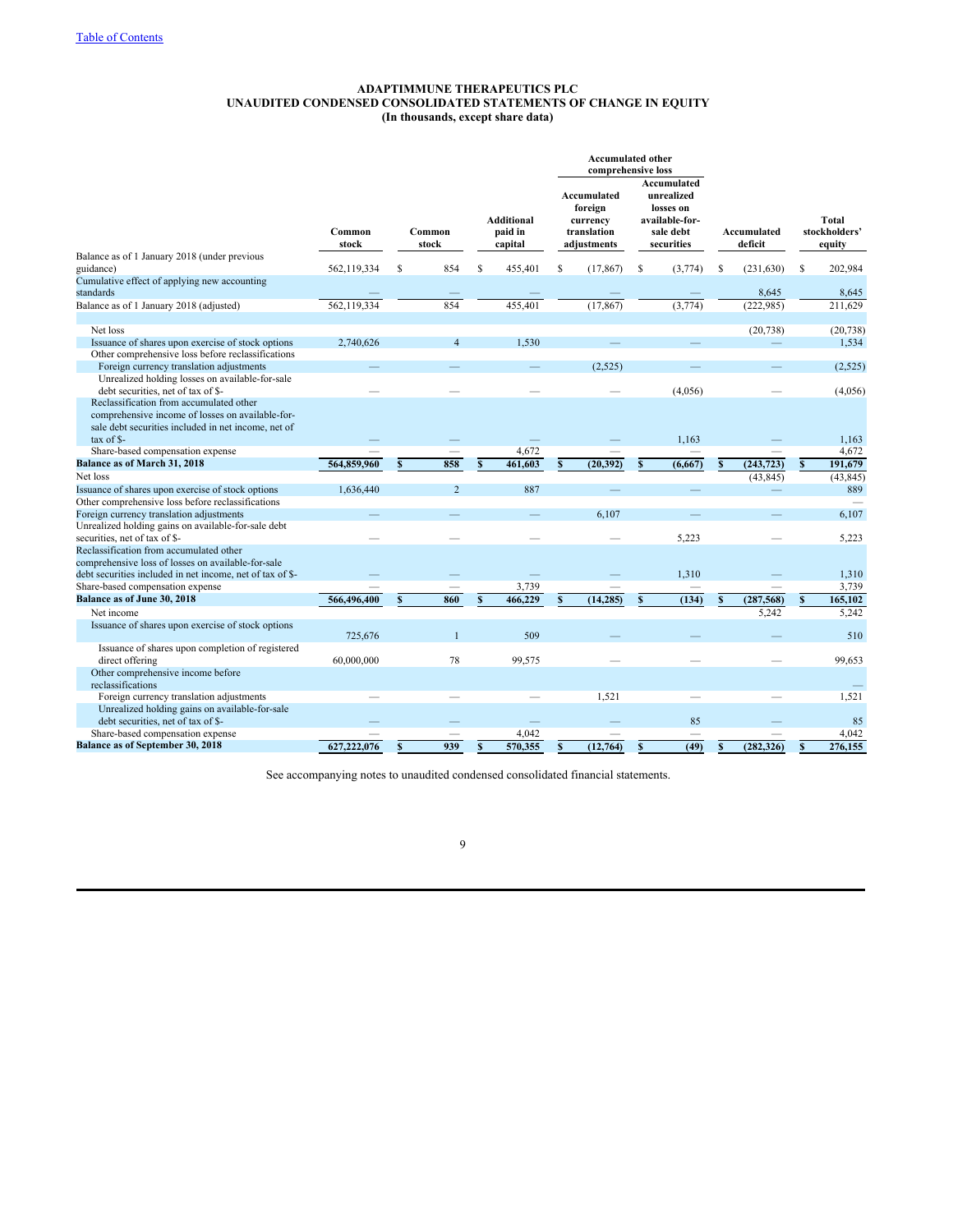#### **ADAPTIMMUNE THERAPEUTICS PLC UNAUDITED CONDENSED CONSOLIDATED STATEMENTS OF CASH FLOWS (In thousands)**

|                                                                                        | Nine months ended<br>September 30, |              |           |
|----------------------------------------------------------------------------------------|------------------------------------|--------------|-----------|
|                                                                                        | 2019                               |              | 2018      |
| <b>Cash flows from operating activities</b>                                            |                                    |              |           |
| Net loss                                                                               | \$<br>(107, 801)                   | \$           | (59, 341) |
| Adjustments to reconcile net loss to net cash used in operating activities:            |                                    |              |           |
| Depreciation                                                                           | 5,406                              |              | 5,248     |
| Amortization                                                                           | 511                                |              | 464       |
| Share-based compensation expense                                                       | 8.495                              |              | 12,453    |
| Realized (gain) loss on available-for-sale debt securities                             | (13)                               |              | 2,473     |
| Unrealized foreign exchange losses                                                     | 522                                |              | 4,921     |
| Other                                                                                  | (195)                              |              | 262       |
| Changes in operating assets and liabilities:                                           |                                    |              |           |
| Increase in receivables and other operating assets                                     | (20,075)                           |              | (4,140)   |
| Decrease in non-current operating assets                                               | 1,468                              |              | 490       |
| Increase (decrease) in payables and deferred revenue                                   | 11,703                             |              | (35, 533) |
| Net cash used in operating activities                                                  | (99, 979)                          |              | (72, 703) |
| Cash flows from investing activities                                                   |                                    |              |           |
| Acquisition of property, plant and equipment                                           | (1, 425)                           |              | (3,823)   |
| Acquisition of intangibles                                                             | (1,036)                            |              | (666)     |
| Maturity or redemption of marketable securities                                        | 92,803                             |              | 114,988   |
| Investment in marketable securities                                                    | (19,080)                           |              | (75, 545) |
| Net cash provided by investing activities                                              | 71,262                             |              | 34,954    |
|                                                                                        |                                    |              |           |
| <b>Cash flows from financing activities</b>                                            |                                    |              |           |
| Proceeds from issuance of common stock, net of issuance costs of \$0 and \$347         |                                    |              | 99,653    |
| Proceeds from exercise of stock options                                                | 366                                |              | 2,933     |
| Net cash provided by financing activities                                              | 366                                |              | 102,586   |
| Effect of currency exchange rate changes on cash, cash equivalents and restricted cash | (398)                              |              | 4,111     |
| Net (decrease) increase in cash and cash equivalents                                   | (28, 749)                          |              | 68,948    |
| Cash, cash equivalents and restricted cash at start of period                          | 72,476                             |              | 88,296    |
|                                                                                        | 43,727                             | $\mathbb{S}$ | 157,244   |
| Cash, cash equivalents and restricted cash at end of period                            | \$                                 |              |           |

See accompanying notes to unaudited condensed consolidated financial statements.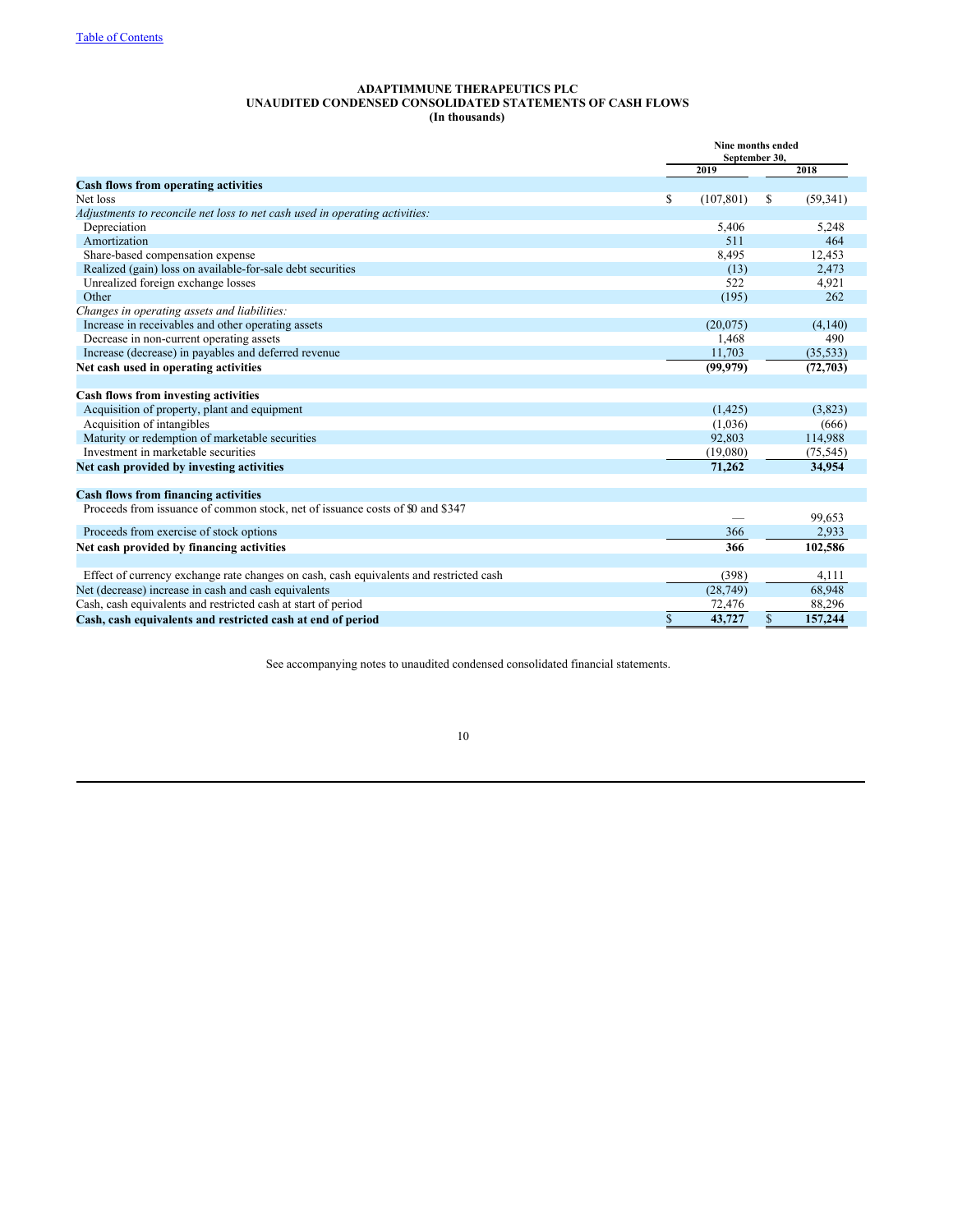## **ADAPTIMMUNE THERAPEUTICS PLC NOTES TO UNAUDITED CONDENSED CONSOLIDATED FINANCIAL STATEMENTS**

## **Note 1 — General**

Adaptimmune Therapeutics plc is registered in England and Wales. Its registered office is 60 Jubilee Avenue, Milton Park, Abingdon, Oxfordshire, OX14 4RX, United Kingdom. Adaptimmune Therapeutics plc and its subsidiaries (collectively "Adaptimmune" or the "Company") is a clinical-stage biopharmaceutical company primarily focused on providing novel cell therapies to patients, particularly for the treatment of solid tumors. The Company's proprietary SPEAR (Specific Peptide Enhanced Affinity Receptor) T-cell platform enables it to identify cancer targets, find and genetically engineer T-cell receptors ("TCRs"), and produce therapeutic candidates ("SPEAR T-cells") for administration to patients. Using its affinity engineered TCRs, the Company aims to become the first company to have a TCR T-cell approved for the treatment of a solid tumor indication.

The Company is subject to a number of risks similar to other biopharmaceutical companies in the early stage of clinical development including, but not limited to, the need to obtain adequate additional funding, possible failure of preclinical programs or clinical programs, the need to obtain marketing approval for its SPEAR T-cells, competitors developing new technological innovations, the need to successfully commercialize and gain market acceptance of the Company's SPEAR T-cells, the need to develop a reliable commercial manufacturing process, the need to commercialize any T-cell therapies that may be approved for marketing, and protection of proprietary technology. If the Company does not successfully commercialize any of its SPEAR T-cells, it will be unable to generate product revenue or achieve profitability. The Company had an accumulated deficit of \$426.3 million as of September 30, 2019.

## **Note 2 — Summary of Significant Accounting Policies**

#### **(a) Basis of presentation**

The condensed consolidated interim financial statements of Adaptimmune Therapeutics plc and its subsidiaries and other financial information included in this Quarterly Report are unaudited and have been prepared in accordance with generally accepted accounting principles in the United States of America ("U.S. GAAP") and are presented in U.S. dollars. All significant intercompany accounts and transactions between the Company and its subsidiaries have been eliminated on consolidation.

The unaudited condensed consolidated interim financial statements presented in this Quarterly Report should be read in conjunction with the consolidated financial statements and accompanying notes included in the Company's Annual Report on Form 10-K filed with the SEC on February 27, 2019 (the "Annual Report"). The balance sheet as of December 31, 2018 was derived from audited consolidated financial statements included in the Company's Annual Report but does not include all disclosures required by U.S. GAAP. The Company's significant accounting policies are described in Note 2 to those consolidated financial statements.

Certain information and footnote disclosures normally included in financial statements prepared in accordance with U.S. GAAP have been condensed or omitted from these interim financial statements. However, these interim financial statements include all adjustments, consisting only of normal recurring adjustments, which are, in the opinion of management, necessary to fairly state the results of the interim period. The interim results are not necessarily indicative of results to be expected for the full year.

On January 1, 2019, the Company adopted new guidance on the accounting for leases, which has been codified within Accounting Standard Codification Topic 842, Leases ("ASC 842"). The Company has adopted the guidance using the modified retrospective approach, with the cumulative effect of initially applying the guidance recognized as an adjustment to the opening balance of equity at January 1, 2019. Therefore, the comparative financial information for the three and nine months ended September 30, 2018 and as of December 31, 2018 has not been restated and continues to be reported under previous guidance. The effect of adopting ASC 842 on the accumulated deficit, total stockholders' equity and net assets as at January 1, 2019 was \$0.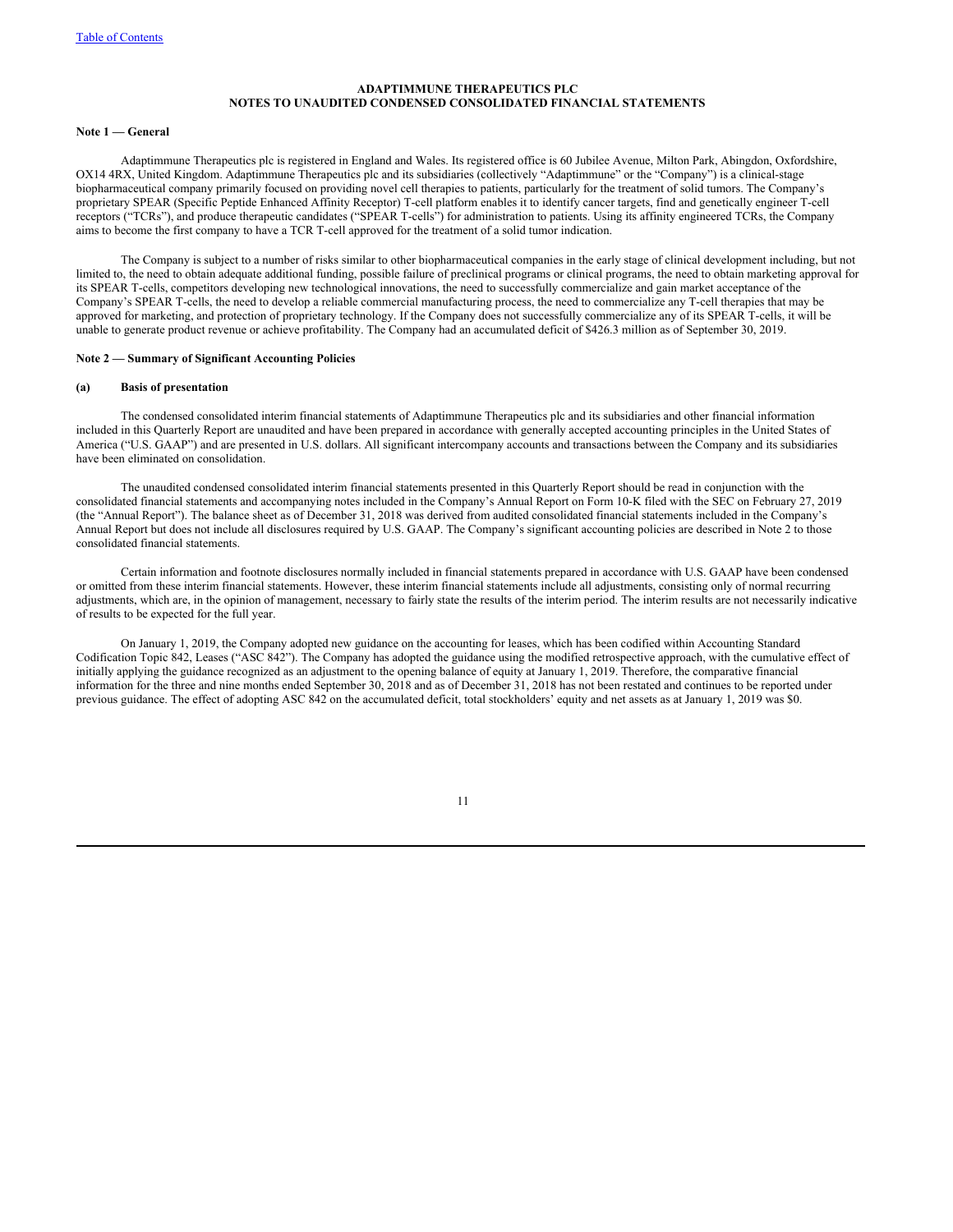#### **(b) Going concern analysis**

In accordance with Accounting Standards Codification ("ASC") 205-40, Going Concern, the Company has evaluated whether there are conditions and events, considered in the aggregate, that raise substantial doubt about the Company's ability to continue as a going concern within one year after the date the financial statements are issued. As of September 30, 2019, the Company had cash and cash equivalents of \$39.4 million, marketable securities of \$63.5 million, and stockholders' equity of \$147.7 million. During the nine months ended September 30, 2019, the Company incurred a net loss of \$107.8 million, used cash of \$100.0 million in its operating activities, and generated revenues of \$0.4 million. The Company has incurred net losses in most periods since inception, and it expects to incur operating losses in future periods. When considered with the Company's projected expenditure for the next 12 months, these factors raise substantial doubt about its ability to continue as a going concern for at least one year from the issuance of these condensed consolidated financial statements. If the Company does not have sufficient funding for the next 12 months, it might result in a significant reduction in its research and development activities or other operations.

The Company is considering obtaining additional capital (whether non-dilutive or dilutive). In addition, the Company continues to review and prioritize clinical development projects and costs with the aim of focusing operations on the ADP-A2M4 SPEARHEAD-1, ADP-A2M4CD8 SURPASS and ADP-A2AFP trials. Management believes that with additional funds and cost reductions, it will have sufficient capital to meet the Company's operating expenses and obligations. While management believes the Company has the ability to raise additional funds, there is no assurance that such plans will be successful and therefore there is substantial doubt about its ability to continue as a going concern within one year after the date that the financial statements are issued.

## **(c) Use of estimates in interim financial statements**

The preparation of interim financial statements, in conformity with U.S. GAAP and SEC regulations, requires management to make estimates and assumptions that affect the reported amounts of assets and liabilities, disclosure of contingent assets and liabilities at the date of the consolidated financial statements and reported amounts of revenues and expenses during the reporting period. Estimates and assumptions are primarily made in relation to the valuation of share options, valuation allowances relating to deferred tax assets, revenue recognition, estimating clinical trial expenses and estimating reimbursements from R&D tax and expenditure credits. If actual results differ from the Company's estimates, or to the extent these estimates are adjusted in future periods, the Company's results of operations could either benefit from, or be adversely affected by, any such change in estimate.

## **(d) Fair value measurements**

The Company is required to disclose information on all assets and liabilities reported at fair value that enables an assessment of the inputs used in determining the reported fair values. The fair value hierarchy prioritizes valuation inputs based on the observable nature of those inputs. The hierarchy defines three levels of valuation inputs:

Level 1 - Quoted prices in active markets for identical assets or liabilities

Level 2 - Inputs other than quoted prices included within Level 1 that are observable for the asset or liability, either directly or indirectly

Level 3 - Unobservable inputs that reflect the Company's own assumptions about the assumptions market participants would use in pricing the asset or liability

The carrying amounts of the Company's cash and cash equivalents, restricted cash, accounts receivable, accounts payable and accrued expenses approximate fair value because of the short-term nature of these instruments. The fair value of marketable securities, which are measured at fair value on a recurring basis is detailed in Note 8, Fair value measurements.

#### **(e) Leases**

On January 1, 2019, the Company adopted a new standard, Accounting Standard Update 2016-02 – Leases, which is codified in ASC 842. The comparative financial information for the three and nine months ended September 30, 2018 and as of December 31, 2018 has not been restated and is prepared in accordance with the accounting policies that are described in Note 2 to the consolidated financial statements included in the Annual Report.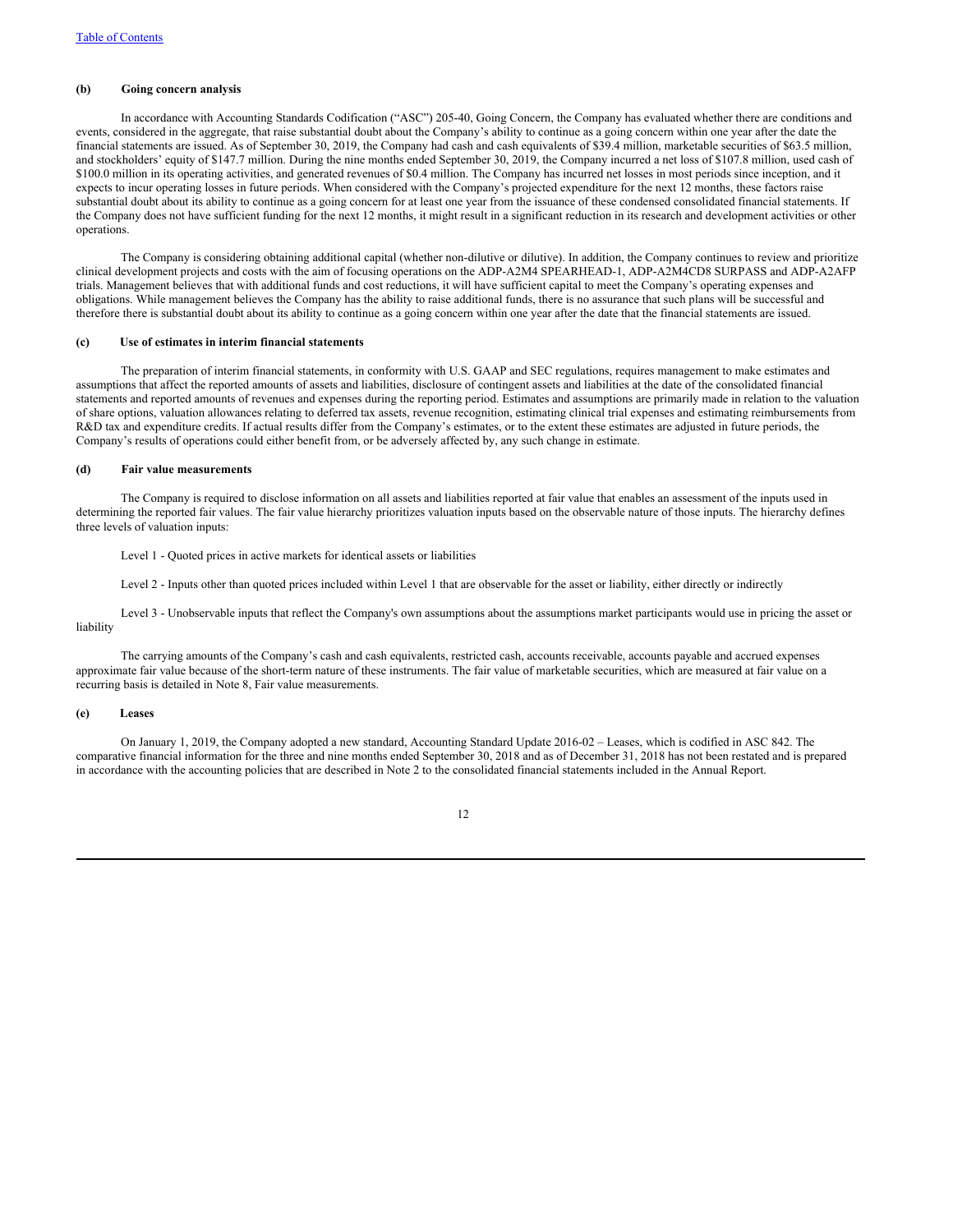The Company determines whether an arrangement is a lease at contract inception by establishing if the contract conveys the right to use, or control the use of, identified property, plant, or equipment for a period of time in exchange for consideration. Leases may be classified as finance leases or operating leases. All the Company's leases are classified as operating leases as they were previously classed as these and the lease classification is not reassessed on adoption of ASC 842. Operating lease right-of-use (ROU) assets and operating lease liabilities recognized in the Condensed Consolidated Balance Sheet represent the right to use an underlying asset for the lease term and an obligation to make lease payments arising from the lease respectively.

Operating lease ROU assets and operating lease liabilities are recognized at the lease commencement date based on the present value of minimum lease payments over the lease term. Since the rate implicit in the lease is not readily determinable, the Company uses its incremental borrowing rates (the rate of interest that the Company would have to pay to borrow on a collateralized basis over a similar term for an amount equal to the lease payments in a similar economic environment) based on the information available at commencement date in determining the discount rate used to calculate the present value of lease payments. As the Company has no external borrowings, the incremental borrowing rates are determined using information on indicative borrowing rates that would be available to the Company based on the value, currency and borrowing term provided by financial institutions, adjusted for company and market specific factors. The lease term is based on the non-cancellable period in the lease contract, and options to extend the lease are included when it is reasonably certain that the Company will exercise that option. Any termination fees are included in the calculation of the ROU asset and lease liability when it is assumed that the lease will be terminated.

The Company accounts for lease components (e.g. fixed payments including rent and termination costs) separately from non-lease components (e.g. common-area maintenance costs and service charges based on utilization) which are recognized over the period in which the obligation occurs.

At each reporting date, the operating lease liabilities are increased by interest and reduced by repayments made under the lease agreements. The rightof-use asset is subsequently measured for an operating lease at the amount of the remeasured lease liability (i.e. the present value of the remaining lease payments), adjusted for the remaining balance of any lease incentives received, any cumulative prepaid or accrued rent if the lease payments are uneven throughout the lease term, and any unamortized initial direct costs.

The Company has operating leases in relation to property for office and research facilities. All of the leases have termination options, and it is assumed that the initial termination options for the buildings will be activated for most of these. The maximum lease term without activation of termination options is to 2041.

The Company has elected not to recognize a right-of-use asset and lease liability for short-term leases. A short-term lease is a lease with a lease term of 12 months or less and which does not include an option to purchase the underlying asset that the lessee is reasonably certain to exercise.

Operating lease costs are recognized on a straight line basis over the lease term, and they are categorized within Research and development and General and administrative expenses in the Condensed Consolidated Statement of Operations. The operating lease cash flows are categorized under Net cash used in operating activities in the Condensed Consolidated Statement of Cash Flows.

#### **(f) Foreign currency**

The reporting currency of the Company is the U.S. dollar. The Company has determined the functional currency of the ultimate parent company, Adaptimmune Therapeutics plc, is U.S. dollars because it predominately raises finance and expends cash in U.S. dollars. The functional currency of subsidiary operations is the applicable local currency. Transactions in foreign currencies are translated into the functional currency of the subsidiary in which they occur at the foreign exchange rate in effect on at the date of the transaction. Monetary assets and liabilities denominated in foreign currencies at the balance sheet date are translated into the functional currency of the relevant subsidiary at the foreign exchange rate in effect on the balance sheet date. Foreign exchange differences arising on translation are recognized within other income (expense) in the consolidated statement of operations.

The results of operations for subsidiaries, whose functional currency is not the U.S. dollar, are translated at an average rate for the period where this rate approximates to the foreign exchange rates ruling at the dates of the transactions and the balance sheet are translated at foreign exchange rates ruling at the balance sheet date. Exchange differences arising from this translation of foreign operations are reported as an item of other comprehensive income (loss). The Company's subsidiary in the United Kingdom has an intercompany loan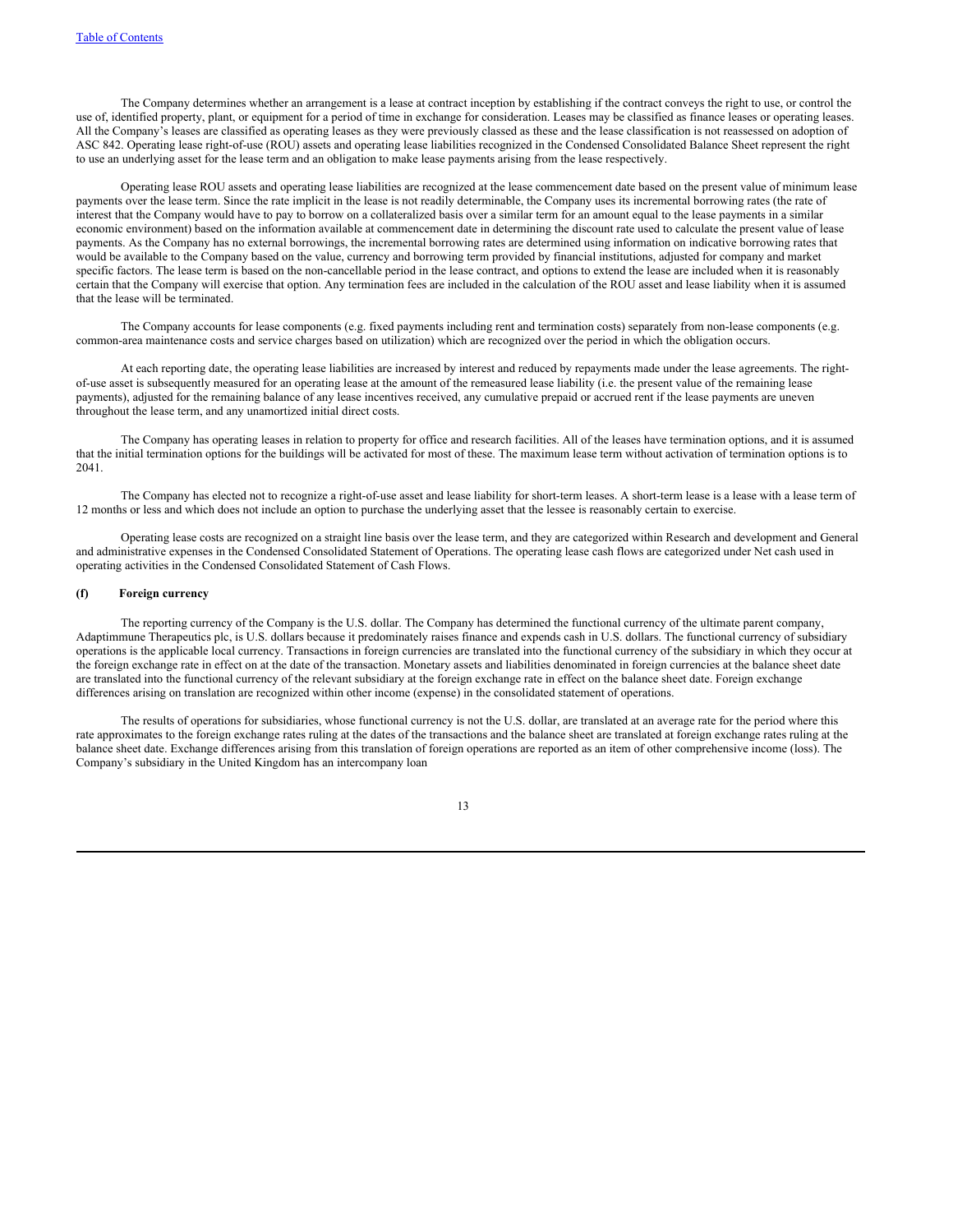balance in U.S dollars payable to the ultimate parent company, Adaptimmune Therapeutics plc. Beginning on July 1, 2019, the intercompany loan will be considered of a long-term investment nature as repayment is not planned or anticipated in the foreseeable future. It is Adaptimmune Therapeutics plc's intent not to request payment of the intercompany loan for the foreseeable future. The foreign exchange gains or losses arising on the revaluation of intercompany loans of a long-term investment nature are reported within other comprehensive income (loss).

## **(g) New accounting pronouncements**

*Adopted in the period*

#### *Leases*

On January 1, 2019, the Company adopted Accounting Standard Update 2016-02 – Leases, which is codified in ASC 842. The Company has adopted the guidance using the modified retrospective approach, with the cumulative effect of initially applying the guidance recognized as an adjustment to the opening balance of equity at January 1, 2019. Therefore, the comparative information has not been adjusted and continues to be reported under previous guidance. The Company elected the package of practical expedients permitted under the transition guidance within the new standard, which among other things, allowed it to carry forward the historical lease classification of the Company's leases as operating leases. The effect on the accumulated deficit, total stockholders' equity and net assets as at January 1, 2019 was \$0.

The adoption of ASC 842 has had a material impact on the Company's financial statements. At January 1, 2019 the Company recognized right-of-use assets and liabilities for operating leases following the adoption date of \$22.2 million and \$26.9 million respectively and derecognized \$4.7 million of other liabilities and prepayments that had been recognized under previous guidance.

#### *To be adopted in future periods*

## *Measurement of Credit Losses on Financial Instruments*

In June 2016, the FASB issued ASU 2016-13 - Financial Instruments - Credit losses, which replaces the incurred loss impairment methodology for financial instruments in current GAAP with a methodology that reflects expected credit losses and requires consideration of a broader range of reasonable and supportable information to inform credit loss estimates. The guidance is effective for the fiscal year beginning January 1, 2020, including interim periods within that fiscal year. Early application is permitted for the fiscal year beginning January 1, 2019, including interim periods within that fiscal year. The FASB has issued a proposed Accounting Standards Update which could result in postponement of the effective date of the new guidance to the fiscal year beginning January 1, 2023. The guidance must be adopted using a modified-retrospective approach and a prospective transition approach is required for debt securities for which an other-than-temporary impairment had been recognized before the effective date. The Company is currently evaluating the impact of the guidance on its consolidated financial statements.

## Customer's Accounting for Implementation Costs Incurred in a Cloud Computing Arrangement That Is a Service Contract

In August 2018, the FASB issued ASU 2018-15 – Intangibles — Goodwill and Other — Internal-Use Software (Subtopic 350-40) Customer's Accounting for Implementation Costs Incurred in a Cloud Computing Arrangement That Is a Service Contract, which aligns the requirements for capitalizing implementation costs incurred in a hosting arrangement that is a service contract with the requirements for capitalizing implementation costs incurred to develop or obtain internal-use software (and hosting arrangements that include an internal use software license). The guidance is effective for the fiscal year beginning January 1, 2020, including interim periods within that fiscal year. Early application is permitted for the fiscal year beginning January 1, 2019, including interim periods within that fiscal year. The guidance may be applied either retrospectively or prospectively to all implementation costs incurred after the date of adoption. The Company is currently evaluating the impact of the guidance on its consolidated financial statements.

#### *Changes to the Disclosure Requirements for Fair Value Measurement*

In August 2018, the FASB issued ASU 2018-13 – Fair Value Measurement (Topic 820) - Disclosure Framework— Changes to the Disclosure Requirements for Fair Value Measurement, which modifies the disclosure requirements on fair value measurements in Topic 820, Fair Value Measurement. The guidance is effective for the fiscal year beginning January 1, 2020, including interim periods

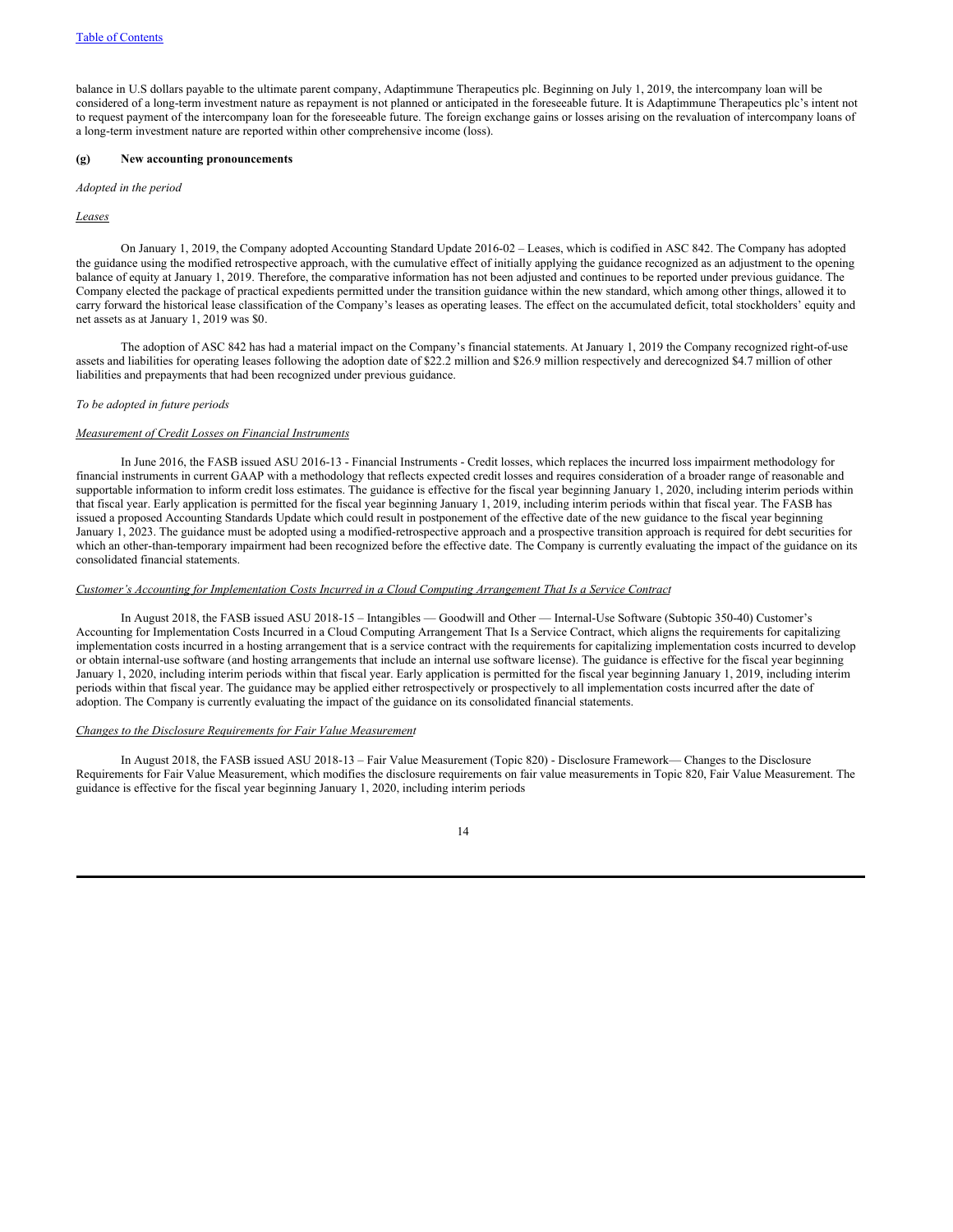within that fiscal year. Early application is permitted. Certain amendments apply prospectively with the all other amendments applied retrospectively to all periods presented upon their effective date. The Company is currently evaluating the impact of the guidance on its consolidated financial statements.

#### **Note 3 — Revenue**

Revenue from contracts with customers arises fromone customer, which is GlaxoSmithKline ("GSK"), in one geographic location, which is the United Kingdom. Revenue comprises the following categories (in thousands):

|             | Three months ended<br>September 30,<br>2019 |  | Three months ended<br>September 30,<br>2018 | Nine months ended<br>September 30,<br>2019 | Nine months ended<br>September 30,<br>2018 |        |  |
|-------------|---------------------------------------------|--|---------------------------------------------|--------------------------------------------|--------------------------------------------|--------|--|
| Development | 237                                         |  | 1.678                                       | 394                                        |                                            | 18.912 |  |
| Licenses    | __                                          |  | 39.114                                      | $\overline{\phantom{a}}$                   |                                            | 39,114 |  |
|             | 237                                         |  | 40,792                                      | 394                                        |                                            | 58,026 |  |

The Company has one contract with a customer, which is the GSK Collaboration and License Agreement. The GSK Collaboration and License Agreement consists of multiple performance obligations. In 2019, GSK nominated a third target under the Collaboration and License Agreement. Development of products to this target commenced during the nine months ended September 30, 2019.

The amount of the transaction price probable of being received that is allocated to performance obligations that are unsatisfied or partially satisfied at September 30, 2019 was \$2.7 million. The revenue allocated to the third target program will be recognized over an estimated period up to the end of 2020 as the development of products to the target progresses.

The Company received \$3.2 million from GSK following the nomination of the third target. Under the terms of the GSK Collaboration and License Agreement, the Company may also be entitled to development and regulatory milestones. The development and regulatory milestones are per product milestones and are dependent on achievement of certain obligations, the nature of the product being developed, stage of development of product, territory in which an obligation is achieved and type of indication or indications in relation to which the product is being developed. In addition, for any program multiple products may be developed to address different HLA-types. These amounts have not been included within the transaction price as of September 30, 2019 because they are not considered probable.

The Company may also receive commercialization milestones upon the first commercial sale of a product based on the indication and the territory and mid-single to low double-digit royalties on worldwide net sales. These amounts have not been included within the transaction price as of September 30, 2019 because they are sales or usage-based royalties promised in exchange for a license of intellectual property, which will be recognized when the subsequent sale or usage occurs.

Development and license revenue recognized in the three and nine months ended September 30, 2018 related to development of the second target program, PRAME, which ended in 2018, and the NY-ESO program, which was transferred to GSK on July 23, 2018.

The following table shows movements in deferred revenue for the nine months ended September 30, 2019 (in thousands):

|                                           | Deferred revenue |
|-------------------------------------------|------------------|
| Deferred revenue at January 1, 2019       |                  |
| Amounts invoiced in the period            | 3,217            |
| Revenue in the period                     | (394)            |
| Foreign exchange arising on consolidation | (140)            |
| Deferred revenue at September 30, 2019    | 2.683            |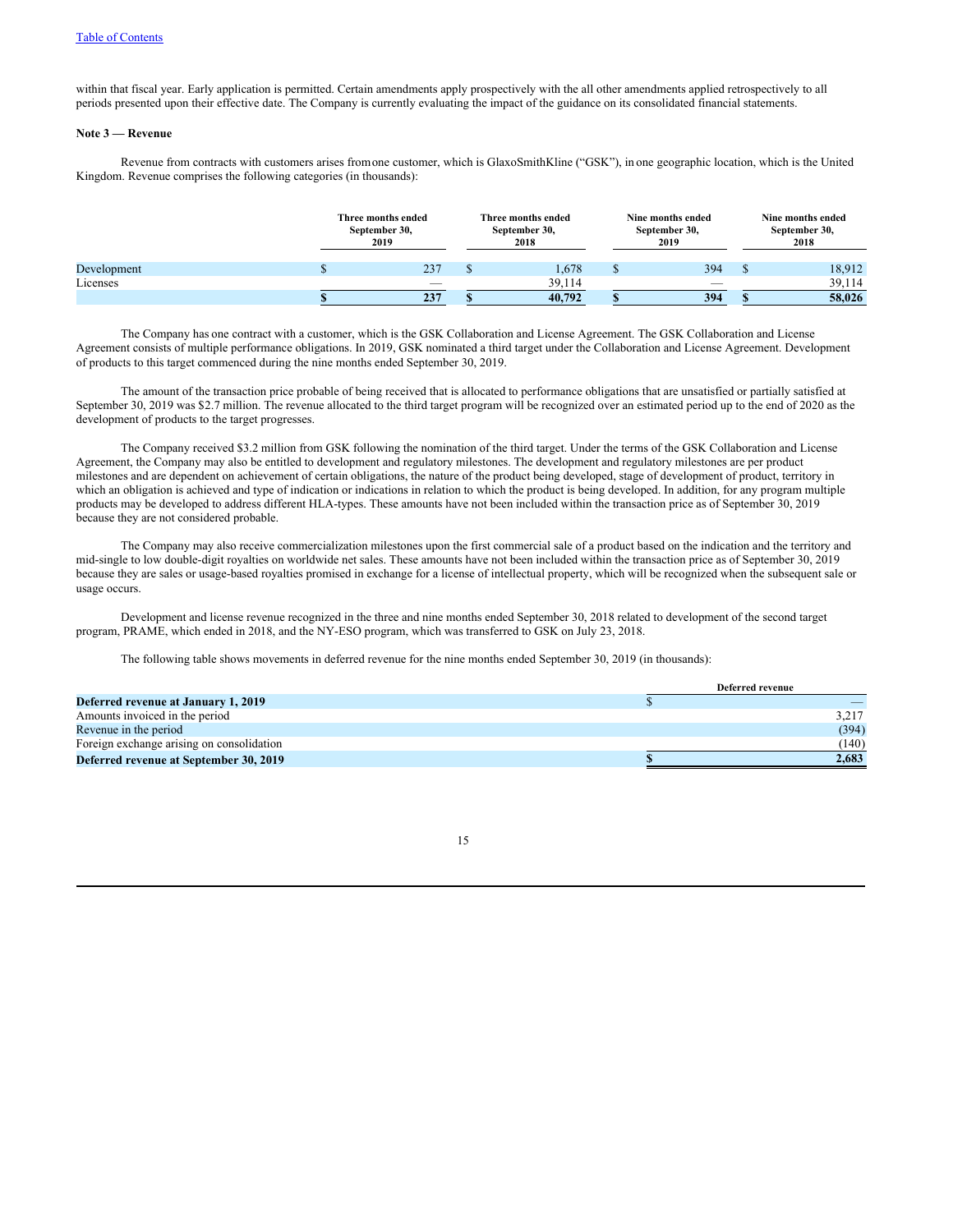## **Note 4 – Operating leases**

The following table shows the lease costs for the three and nine months ended September 30, 2019 (in thousands):

|                                                           |    | Three months ended<br>September 30,<br>2019 |    | Nine months ended<br>September 30,<br>2019 |
|-----------------------------------------------------------|----|---------------------------------------------|----|--------------------------------------------|
| Lease cost:                                               |    |                                             |    |                                            |
| Operating lease cost                                      | \$ | 989                                         | \$ | 3,003                                      |
| Short-term lease cost                                     |    | 62                                          |    | 230                                        |
|                                                           | S  | 1,051                                       | S  | 3,233                                      |
| <b>Other information:</b>                                 |    |                                             |    | Nine months ended<br>September 30,<br>2019 |
| Operating cash flows from operating leases (in thousands) |    |                                             | \$ | 3,176                                      |
|                                                           |    |                                             |    | September 30,<br>2019                      |
| Weighted-average remaining lease term - operating leases  |    |                                             |    | 7.5 years                                  |
| Weighted-average discount rate - operating leases         |    |                                             |    | $7.2\%$                                    |

The maturities of operating lease liabilities are as follows (in thousands):

|                                         |          | <b>Operating leases</b> |
|-----------------------------------------|----------|-------------------------|
| 2019                                    | $\sigma$ | 1,003                   |
| 2020                                    |          | 4,033                   |
| 2021                                    |          | 4,077                   |
| 2022                                    |          | 4,082                   |
| 2023                                    |          | 3,775                   |
| after 2023                              |          | 16,076                  |
| <b>Total lease payments</b>             |          | 33,046                  |
| Less: Imputed interest                  |          | (8,111)                 |
| <b>Present value of lease liability</b> |          | 24,935                  |

The Company has operating leases in relation to property for office and research facilities. The maximum lease term without activation of termination options is to 2041.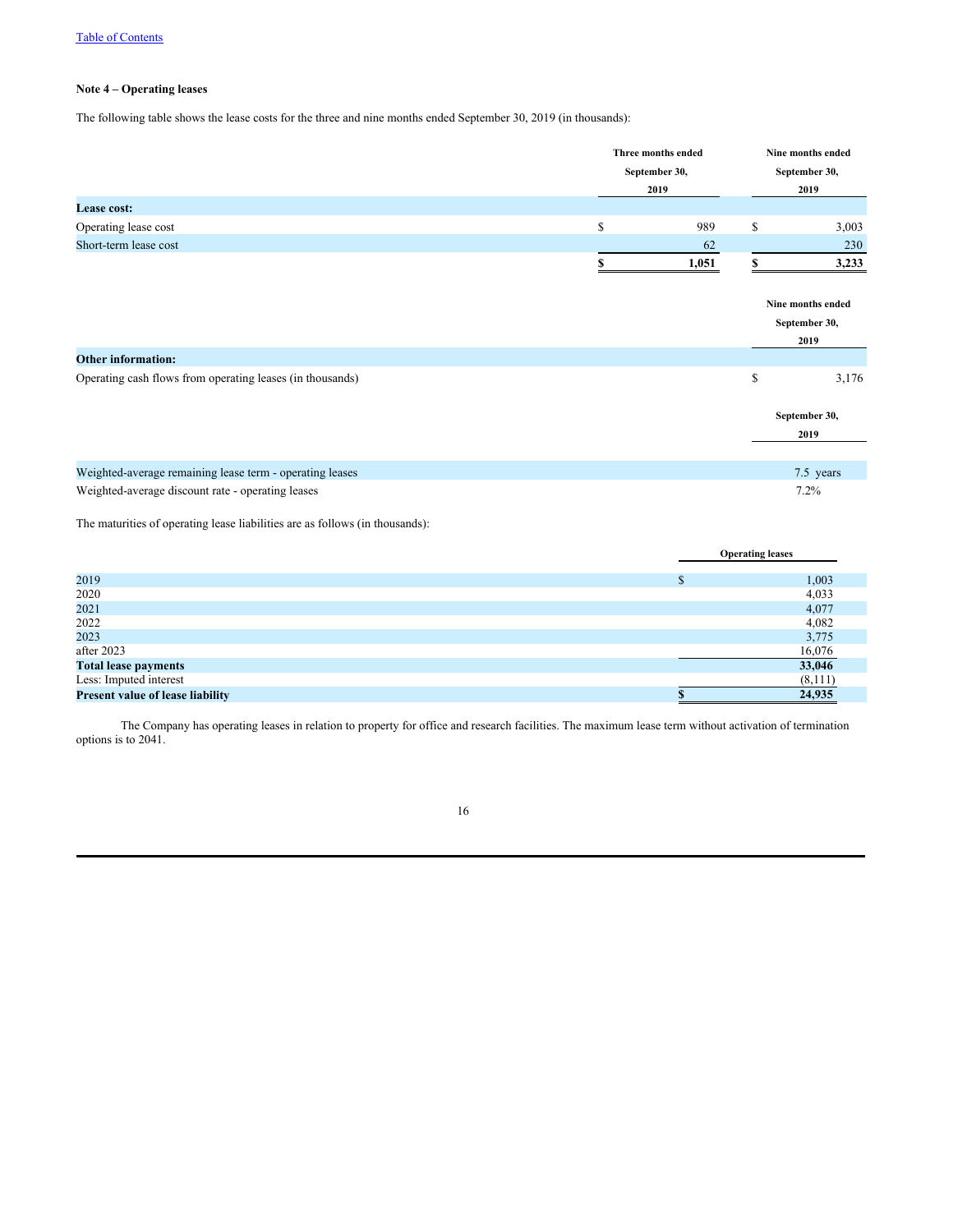## **Note 5 — Other income (expense), net**

Other expense, net consisted of the following (in thousands):

|                                                                                | Three months ended<br>September 30. |     |  |         |      | Nine months ended<br>September 30. |  |           |  |
|--------------------------------------------------------------------------------|-------------------------------------|-----|--|---------|------|------------------------------------|--|-----------|--|
|                                                                                | 2018<br>2019                        |     |  |         | 2019 | 2018                               |  |           |  |
| Foreign exchange gains (losses)                                                |                                     | 235 |  | (2.185) |      | (778)                              |  | (7,790)   |  |
| Gains (losses) on redemption or maturity of available-for-sale debt securities |                                     |     |  |         |      |                                    |  | (2, 473)  |  |
| Other                                                                          |                                     | 56  |  | (64)    |      | 209                                |  | (262)     |  |
|                                                                                |                                     | 291 |  | (2.249) |      | (556)                              |  | (10, 525) |  |

## **Note 6 — Loss per share**

The numerator for the basic and diluted (loss) income per share is as follows (in thousands):

|                                                         |  | Three months ended<br>September 30. |      |       |      | Nine months ended<br>September 30. |           |
|---------------------------------------------------------|--|-------------------------------------|------|-------|------|------------------------------------|-----------|
|                                                         |  | 2019                                | 2018 |       | 2019 |                                    | 2018      |
| Net (loss) income attributable to ordinary shareholders |  | (39.302)                            |      | 5.242 |      | (107, 801)                         | (59, 341) |
| Numerator for basic (loss) income per share             |  | (39.302)                            |      | 5.242 |      | (107.801)                          | (59, 341) |
| Numerator for diluted (loss) income per share           |  | (39.302)                            |      | 5.242 |      | (107, 801)                         | (59, 341) |

The denominator for the basic and diluted (loss) income per share is as follows:

|                                                                                     | Three months ended<br>September 30. |             | Nine months ended<br>September 30. |             |
|-------------------------------------------------------------------------------------|-------------------------------------|-------------|------------------------------------|-------------|
|                                                                                     | 2019                                | 2018        | 2019                               | 2018        |
| Denominator for basic (loss) income per share - Weighted average shares outstanding | 630,866,800                         | 582,004.954 | 629.403.293                        | 573,796,275 |
| Effect of dilutive securities:                                                      |                                     |             |                                    |             |
| Employee stock options                                                              |                                     | 39.759.247  | __                                 |             |
| Denominator for diluted (loss) income per share                                     | 630,866,800                         | 621,764,201 | 629,403,293                        | 573,796,275 |

The dilutive effect of 90,072,300 stock options outstanding as of September 30, 2019 have been excluded from the diluted loss per share calculation for the three and nine months ended September 30, 2019, because they would have an antidilutive effect on the loss per share for the period.

The dilutive effect of 2,791,651 and 88,869,497 stock options have been excluded from the diluted earnings (loss) per share calculation for the three and nine months ended September 30, 2018, respectively, because they would have an antidilutive effect on the earnings (loss) per share for the period.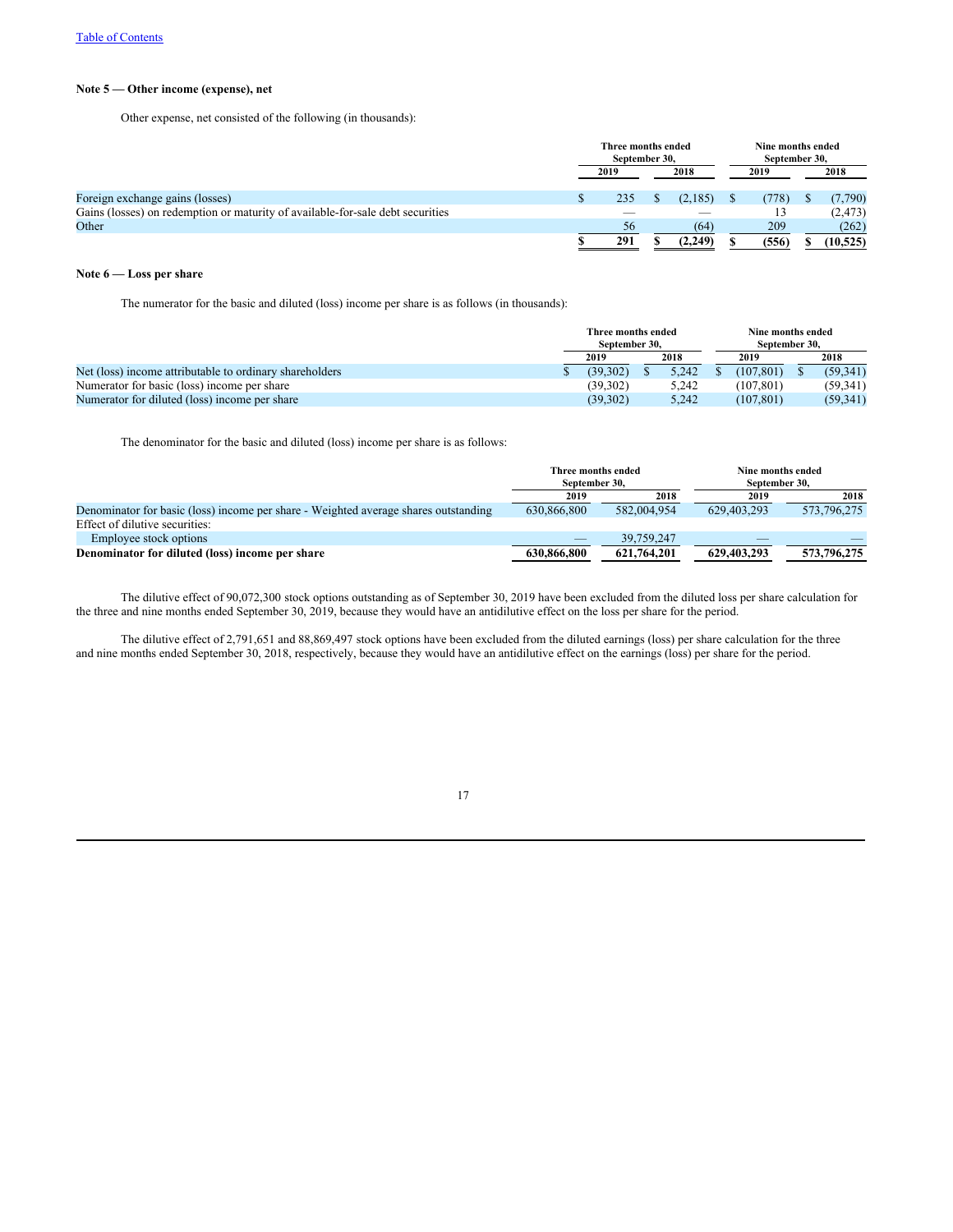## **Note 7 — Accumulated other comprehensive (loss) income**

The following amounts were reclassified out of other comprehensive (loss) income during the three and nine months ended September 30, 2019 and 2018 (in thousands):

|                                                                                         |                                             | <b>Amount reclassified</b>                  |                                            | <b>Amount reclassified</b>                 |
|-----------------------------------------------------------------------------------------|---------------------------------------------|---------------------------------------------|--------------------------------------------|--------------------------------------------|
| Component of accumulated other comprehensive income                                     | Three months ended<br>September 30,<br>2019 | Three months ended<br>September 30,<br>2018 | Nine months ended<br>September 30,<br>2019 | Nine months ended<br>September 30,<br>2018 |
| Unrealized (gains) losses on available-for-sale<br>securities                           |                                             |                                             |                                            |                                            |
| Reclassification adjustment for (gains) losses on<br>available-for-sale debt securities |                                             | _                                           | (13)                                       | 2.473                                      |

The affected line in the Condensed Consolidated Statement of Operations for the amounts reclassified out of other comprehensive income above is "Other income (expense), net".

## **Note 8 — Fair value measurements**

Assets and liabilities measured at fair value on a recurring basis based on Level 1, Level 2, and Level 3 fair value measurement criteria as of September 30, 2019 are as follows (in thousands):

|                               |                       |        |  |                                |                          | Fair value measurements using |                          |  |
|-------------------------------|-----------------------|--------|--|--------------------------------|--------------------------|-------------------------------|--------------------------|--|
|                               | September 30,<br>2019 |        |  | Level 1                        | Level 2                  |                               | Level 3                  |  |
| <b>Assets:</b>                |                       |        |  |                                |                          |                               |                          |  |
| <b>Marketable securities:</b> |                       |        |  |                                |                          |                               |                          |  |
| Corporate debt securities     |                       | 59,430 |  | 59,430                         | $\overline{\phantom{a}}$ |                               | _                        |  |
| Agency bond                   |                       | 4,021  |  | $\overbrace{\hspace{25mm}}^{}$ | 4,021                    |                               | $\overline{\phantom{a}}$ |  |
|                               |                       | 63,451 |  | 59,430                         | 4,021                    |                               |                          |  |

The Company estimates the fair value of available-for-sale debt securities with the aid of a third party valuation service, which uses actual trade and indicative prices sourced from third-party providers on a daily basis to estimate the fair value. If observed market prices are not available (for example securities with short maturities and infrequent secondary market trades), the securities are priced using a valuation model maximizing observable inputs, including market interest rates.

## **Note 9 — Available-for-sale debt securities**

As of September 30, 2019, the Company has the following investments in available-for-sale debt securities (in thousands):

|                               | Remaining<br><b>Contractual Maturity</b> | Amortized<br>Cost |        | <b>Gross</b><br><b>Unrealized</b><br>Gains |    | <b>Gross</b><br><b>Unrealized</b><br>Losses |     | Aggregate<br><b>Estimated</b><br><b>Fair Value</b> |
|-------------------------------|------------------------------------------|-------------------|--------|--------------------------------------------|----|---------------------------------------------|-----|----------------------------------------------------|
| <b>Cash equivalents:</b>      |                                          |                   |        |                                            |    |                                             |     |                                                    |
| Money market funds            | Less than 3 months                       |                   | 19.157 |                                            | _  |                                             |     | 19,157                                             |
|                               |                                          |                   | 19,157 |                                            | _  |                                             |     | 19,157                                             |
|                               |                                          |                   |        |                                            |    |                                             |     |                                                    |
| <b>Marketable securities:</b> |                                          |                   |        |                                            |    |                                             |     |                                                    |
| Corporate debt securities     | Less than 3 months                       |                   | 24,670 |                                            | 10 |                                             |     | 24,680                                             |
| Corporate debt securities     | 3 months to 1 year                       |                   | 34,707 |                                            | 45 |                                             | (2) | 34,750                                             |
| Agency bond                   | 3 months to 1 year                       |                   | 4,019  |                                            |    |                                             |     | 4,021                                              |
|                               |                                          |                   | 63,396 |                                            | 57 |                                             | (2) | 63,451                                             |

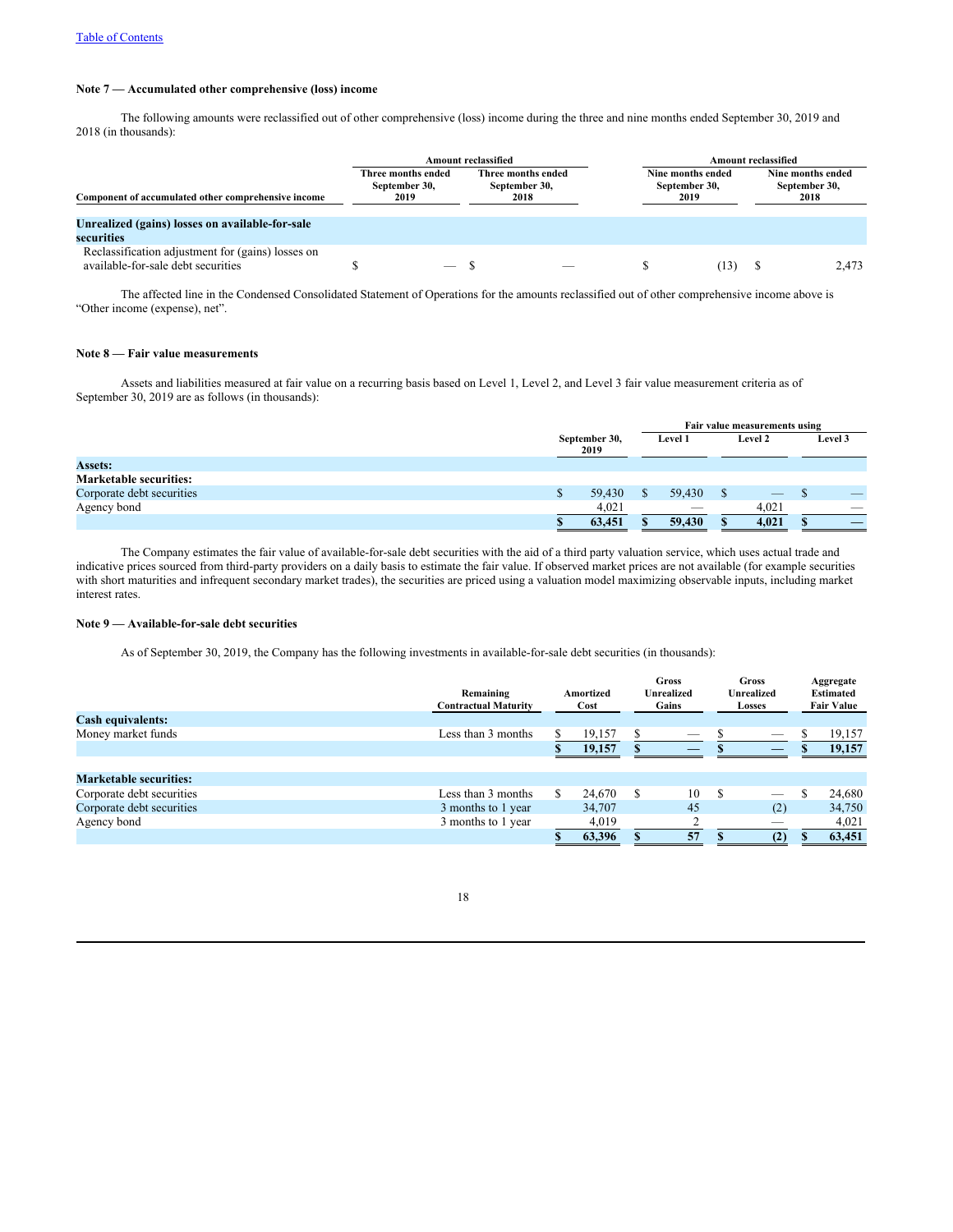Maturity information above is categorized by the period remaining after the reporting period until the maturity date. As of September 30, 2019 and December 31, 2018, the aggregate fair value of securities held by the Company in an unrealized loss position was \$7.2 million and \$117.2 million respectively, which consisted of 3 and 37 separate securities, respectively. No securities have been in an unrealized loss position for more than one year. As of September 30, 2019, the securities in an unrealized loss position are not considered to be other than temporarily impaired because the impairments are not severe, have been for a short duration and are due to normal market fluctuations. Furthermore, the Company does not intend to sell the debt securities in an unrealized loss position, and it is unlikely that the Company will be required to sell these securities before the recovery of the amortized cost.

## **Note 10 — Other current assets**

Other current assets consisted of the following (in thousands):

|                          | September 30,<br>2019 |        |  | December 31,<br>2018 |
|--------------------------|-----------------------|--------|--|----------------------|
| Corporate tax receivable |                       | 30,341 |  | 16,459               |
| Prepayments              |                       | 10,391 |  | 6,279                |
| Clinical materials       |                       | 1,522  |  | 1,087                |
| VAT receivable           |                       | 1,385  |  | 1,505                |
| Other current assets     |                       | 471    |  | 439                  |
|                          | 44.110                |        |  | 25,769               |

In October 2019, the Company received \$15.8 million of the above Corporate tax receivable balance, which related to qualifying research and development expenditure in 2018. The remainder of the corporate tax receivable balance above relates to 2019.

#### **Note 11 — Accrued expenses and other current liabilities**

Accrued expenses and other current liabilities consisted of the following (in thousands):

|                                              | September 30. | December 31, |
|----------------------------------------------|---------------|--------------|
|                                              | 2019          | 2018         |
| Accrued clinical and development expenditure | 11.708        | 9,637        |
| Accrued employee expenses                    | 6.910         | 7,553        |
| Other accrued expenditure                    | 2,641         | 2,422        |
| Accrued purchase commitments                 | 5.000         | -            |
| Other                                        | 587           | 742          |
|                                              | 26,846        | 20,354       |

In 2016, the Company entered into a supply agreement with ThermoFisher for the supply of the Dynabeads® CD3/CD28 technology. The supply agreement runs until December 31, 2025. Under the supply agreement, the Company is required to purchase its requirements for CD3/CD28 magnetic bead product exclusively from ThermoFisher for a period of 5 years. There are minimum purchasing obligations of \$5.0 million payable in 2020, which have been recognized in research and development expense in the three months ended September 30, 2019. The related per-share amount for both the three and nine months ended September 30, 2019 is  $\S(0.01)$ . Management regularly updates the assessment of the utility of the Dynabeads, and in the three months ended September 30, 2019, considers that there is sufficient uncertainty surrounding the utility of the Dynabeads, which is dependent upon current study trajectories, the Company's clinical pipeline, manufacturing methods and undetermined future projects, to result in the \$5.0 million purchase commitment being recognized in the period.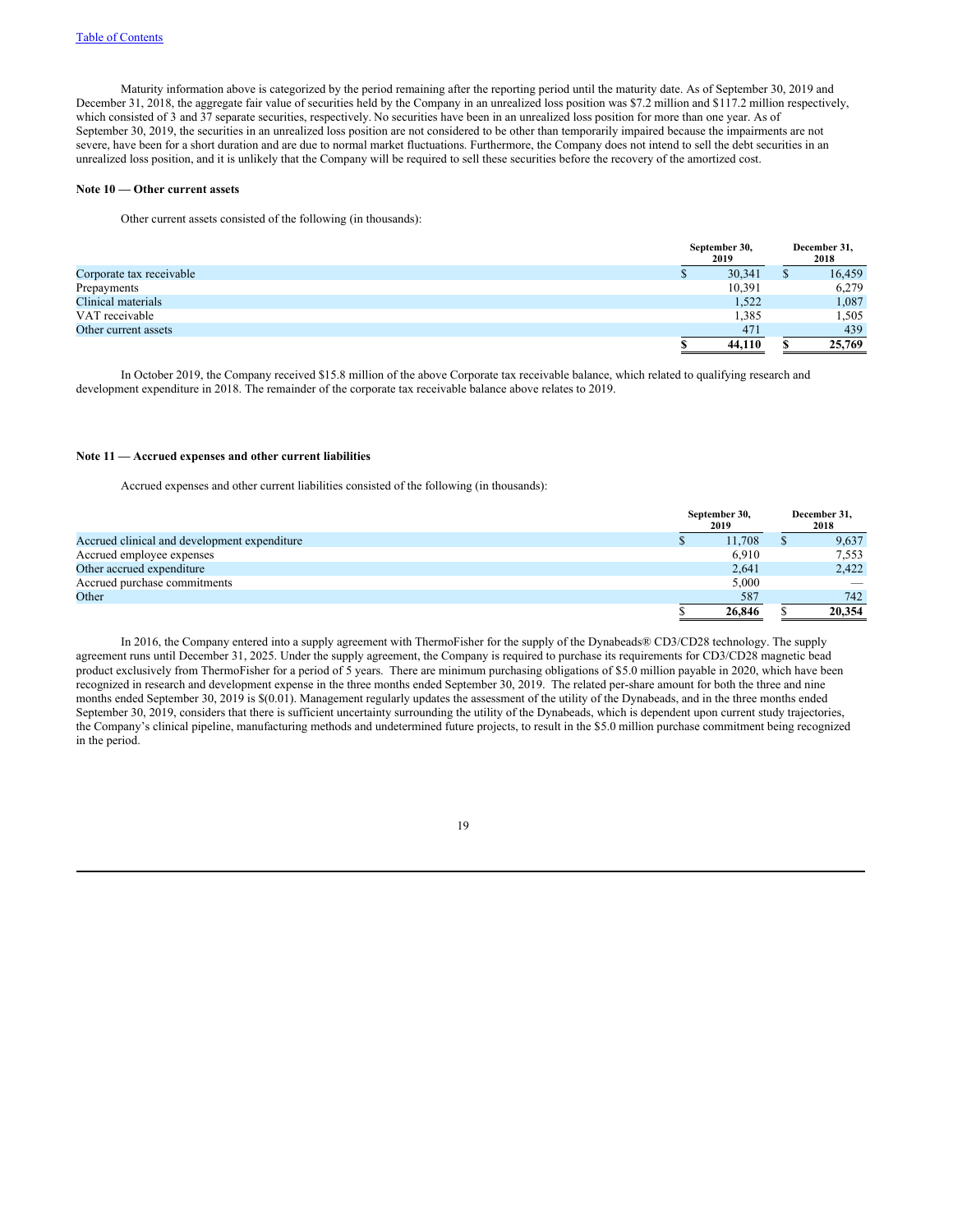## **Note 12 — Share-based compensation**

The following table shows the total share-based compensation expense included in the unaudited consolidated statements of operations (in thousands):

|                            | Three months ended<br>September 30. |  |       | Nine months ended<br>September 30. |  |        |
|----------------------------|-------------------------------------|--|-------|------------------------------------|--|--------|
|                            | 2019<br>2018                        |  |       | 2019                               |  | 2018   |
| Research and development   | 144                                 |  | 2,053 | 2,951                              |  | 6,338  |
| General and administrative | .676                                |  | .989  | 5.544                              |  | 6,115  |
|                            | 1,820                               |  | 4.042 | 8,495                              |  | 12,453 |

The following table shows information about share options and options which have a nominal exercise price (similar to restricted stock units (RSUs)) granted:

|                                                                      | Three months ended |               |           | Nine months ended |  |            |  |  |  |
|----------------------------------------------------------------------|--------------------|---------------|-----------|-------------------|--|------------|--|--|--|
|                                                                      |                    | September 30, |           | September 30.     |  |            |  |  |  |
|                                                                      | 2019<br>2018       |               |           | 2019              |  | 2018       |  |  |  |
| Number of options over ordinary shares granted                       | 3,733,359          |               | 757,273   | 15.477.255        |  | 12,187,614 |  |  |  |
| Weighted average fair value of ordinary shares options               | 0.31               |               | .09       | 0.48              |  | 0.82       |  |  |  |
| Number of additional options with a nominal exercise price granted   | 743.292            |               | 1.259.760 | 7.700.658         |  | 7,966,716  |  |  |  |
| Weighted average fair value of options with a nominal exercise price | 0.51               |               | . .67     | 0.89              |  | 1.40       |  |  |  |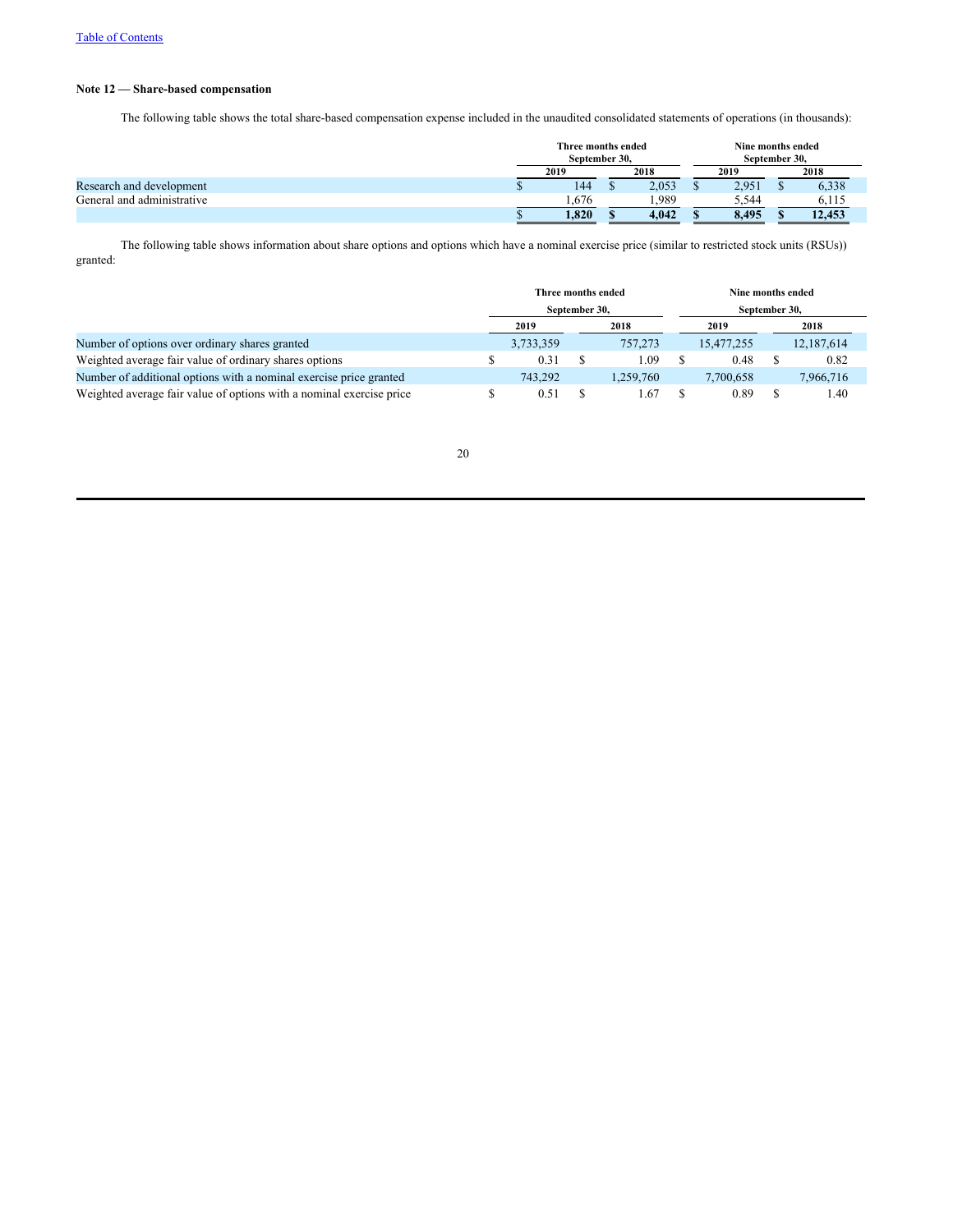### **Item 2. Management's Discussion and Analysis of Financial Condition and Results of Operations**

The following discussion and analysis of our financial condition and results of operations should be read in conjunction with our unaudited condensed consolidated financial statements and related notes included in this Quarterly Report. The following discussion and analysis of our financial condition and results of operations should be read in conjunction with our consolidated financial statements and related notes appearing elsewhere in this Quarterly Report and the audited consolidated financial statements and notes thereto and management's discussion and analysis of financial condition and results of operations for the vear ended December 31, 2018, included in our Annual Report on Form 10-K that was filed with the SEC on February 27, 2019. Some of the information contained in this discussion and analysis or set forth elsewhere in this Quarterly Report, including information with respect to our plans and strategy for our business, includes forward-looking statements that involve risks and uncertainties. As a result of many factors, including those factors set forth in the "Risk Factors" section of this Quarterly Report, our actual results could differ materially from the results described in, or implied by, these forward-looking *statements.*

## **Overview**

We are a clinical-stage biopharmaceutical company primarily focused on providing novel cell therapies to patients, particularly for the treatment of solid tumors. The Company's proprietary SPEAR (Specific Peptide Enhanced Affinity Receptor) T-cell platform enables it to identify cancer targets, find and genetically engineer T-cell receptors ("TCRs"), and produce therapeutic candidates ("SPEAR T-cells") for administration to patients. Using its affinity engineered TCRs, the Company aims to become the first company to have a TCR T-cell approved for the treatment of a solid tumor indication.

## **Update on Clinical Pipeline Progress**

#### *Wholly owned SPEAR T-cells*

We have clinical trials ongoing in a total of ten solid tumor types including non-small cell lung cancer ("NSCLC"), head and neck cancer, ovarian, urothelial, melanoma, hepatocellular, esophageal, gastric, synovial sarcoma and myxoid round cell liposarcoma ("MRCLS") cancers. We continue to prioritise the ADP-A2M4 SPEARHEAD-1, ADP-A2M4CD8 and ADP-A2AFP trials.

## ● **ADP-A2M4**

Clinical trials are ongoing with our ADP-A2M4 SPEAR T-cell in multiple indications and the FDA has granted Orphan Drug Designation (ODD) to ADP-A2M4 for the treatment of soft tissue sarcomas. In addition, planning is ongoing for initiation of a clinical trial combining ADP-A2M4 with a PD-1 / PD-L1 pathway inhibitor in 2020.

## *Phase 1 multi-tumor trial*

A Phase 1 clinical trial is ongoing in nine tumor indications, namely urothelial, melanoma, head and neck, ovarian, NSCLC, esophageal and gastric cancers, synovial sarcoma and MRCLS. Patients are currently being enrolled in the Expansion Phase of the trial.

- As of September 3, 2019, data from 12 evaluable patients with synovial sarcoma treated in the expansion phase of this trial demonstrated an overall response rate of 58% (including both confirmed and unconfirmed partial responses (PRs)). 11 out of 12 evaluable patients had evidence of disease control (with best overall responses of partial response or stable disease) A clinical update was provided at the European Society for Medical Oncology (ESMO) Congress in September 2019.
- To date, ADP-A2M4 continues to exhibit a favorable safety profile with no evidence of toxicity related to off-target binding or alloreactivity, and most adverse events were consistent with those typically experienced by cancer patients undergoing chemotherapy or other immunotherapies. Prolonged severe pancytopenia with aplastic anemia has been reported in one patient treated with the highest lymphodepletion regimen (fludarabine (30mg/m<sup>2</sup>/day) for 4 days and cyclophosphamide (1800 mg/m<sup>2</sup>/day) for 3 days). Neurotoxicity and stroke were reported in a different patient who also received this lymphodepletion regimen. The protocol for this trial has been amended to mitigate the risk of prolonged severe pancytopenia and stroke in patients. These changes have been communicated to, and acknowledged by, the FDA. Further information on reported adverse events can be found in the Risk Factors section below*.*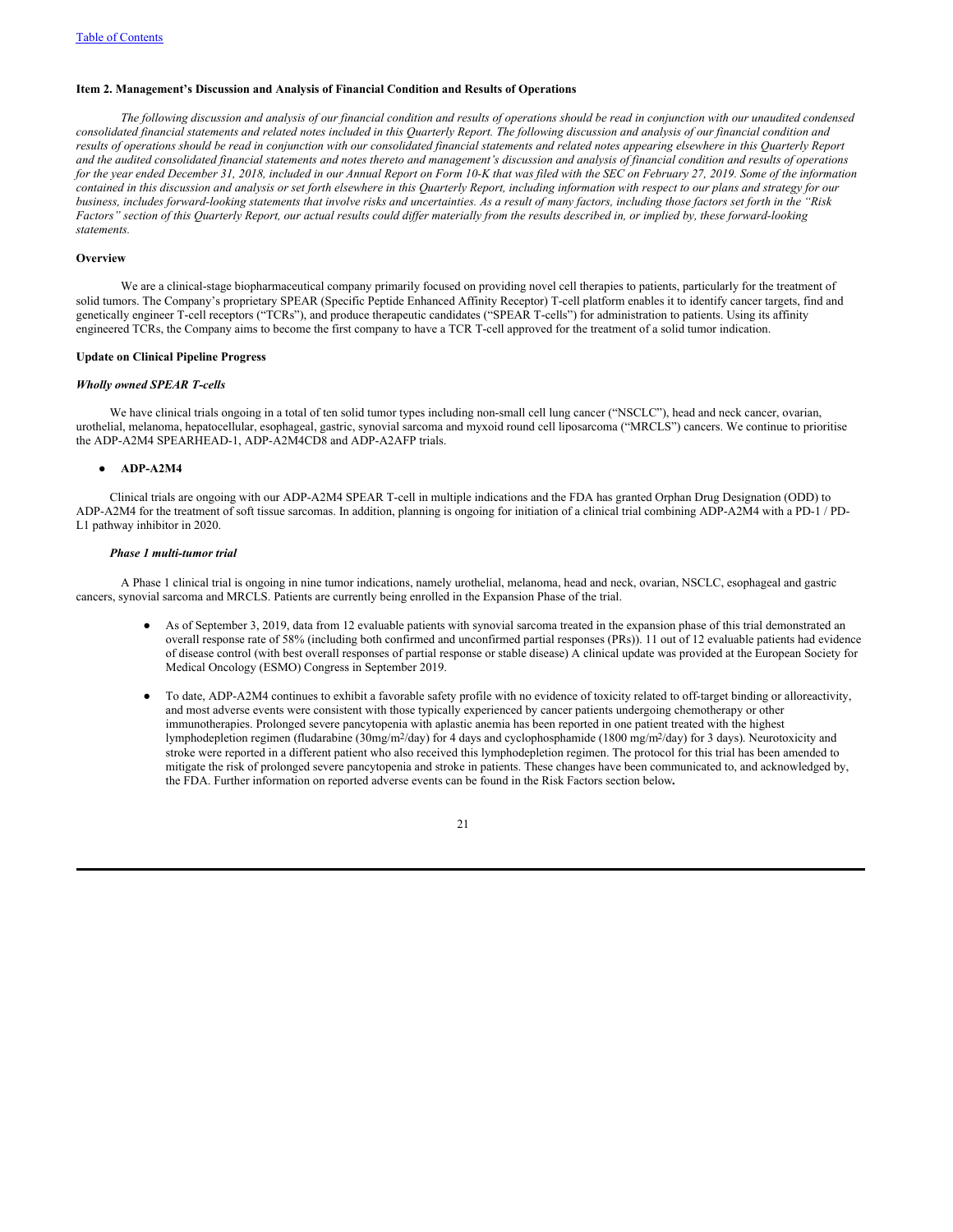#### *Phase 2 trial - SPEARHEAD-1*

A Phase 2 clinical trial has been initiated in synovial sarcoma and MRCLS. The trial will take place at sites in the United States, Canada and Europe. The trial will include up to 60 patients at a selected dose of up to 10 billion transduced ADP-A2M4 SPEAR T-cells. Primary responses will be assessed by overall response rate by RECIST v1.1. The lymphodepletion regimen will be fludarabine (30mg/m<sup>2</sup>/day) for 4 days and cyclophosphamide (600 mg/m<sup>2</sup>/day) for 3 days.

## *Radiation Sub-study*

Our radiation sub-study is continuing at the MD Anderson Cancer Center.

## ● **ADP-A2M4CD8 - SURPASS Trial**

Enrollment has started in a Phase 1 trial for a next generation SPEAR T-cell, ADP-A2M4CD8 (the SURPASS Trial). This next generation SPEAR Tcell utilizes the same engineered T-cell receptor as ADP-A2M4, but with the addition of a CD8α homodimer. The addition of the CD8α homodimer has been shown in vitro to increase cytokine release and SPEAR T-cell potency.

The SURPASS trial will enroll up to 30 patients across multiple solid tumor indications. Similar to our other trials, the SURPASS trial will be a threecohort dose escalation study. Unlike the other trials, the stagger between patients will be shorter and the starting dose in the first cohort will be 0.8 to 1.2 billion SPEAR T-cells, instead of 100 million SPEAR T-cells, as was previously the case. Each dose cohort will enroll three patients and can be expanded to six patients if a dose limiting toxicity occurs. The dose ranges for the other two cohorts are: 1.2 to 3 billion and 3 to 6 billion SPEAR T-cells. After dose escalation is complete, there is an Expansion Phase with doses up to 10 billion cells. The lymphodepletion regimen will be fludarabine (30mg/m<sup>2</sup>/day) for 4 days and cyclophosphamide (600 mg/m2/day) for 3 days.

### ● **ADP-A2AFP**

We continue dosing patients in our Phase 1, open-label, dose-escalation study designed to evaluate the safety and anti-tumor activity of our alpha fetoprotein ("AFP") therapeutic candidate for the treatment of hepatocellular carcinoma ("HCC"). The trial is open in the United States, United Kingdom and Spain. Data from the first HCC patient treated in Cohort 2 of the trial was presented at AACR and a further update will be provided in the first half of 2020. Patients are now enrolling in Cohort 3 and are being treated with target doses of 5 billion SPEAR T-cells (range 1.2 to 6 billion). Most adverse events to date are consistent with those typically experienced by cancer patients undergoing cytotoxic chemotherapy or other cancer immunotherapies.

## ● **ADP-A2M10**

Two Phase 1 clinical trials are currently ongoing with ADP-A2M10 for the treatment of (i) NSCLC, and (ii) urothelial, melanoma and head and neck cancers in the United States, Canada, the United Kingdom and Spain. Enrollment in the trials is planned to close shortly and prior to the end of 2019.

## *Ongoing GSK Collaboration Agreement Programs*

The third target program under the Collaboration and License Agreement remains ongoing. GSK is currently entitled to nominate a fourth target program and, upon satisfying other conditions, may have the right to nominate a fifth program under the GSK Collaboration and License Agreement, in each case excluding our ongoing wholly-owned development programs.

## **Significant Events in the Three Months Ended September 30, 2019**

● On August 27, 2019, we announced entry into a collaboration and license agreement with Noile-Immune Biotech, Inc.,to develop next-generation SPEAR T-cell products which incorporate Noile-Immune's proliferation inducing and migration enhancing technology. This collaboration will further enhance Adaptimmune's efforts to design and develop next-generation SPEAR T-cell therapies.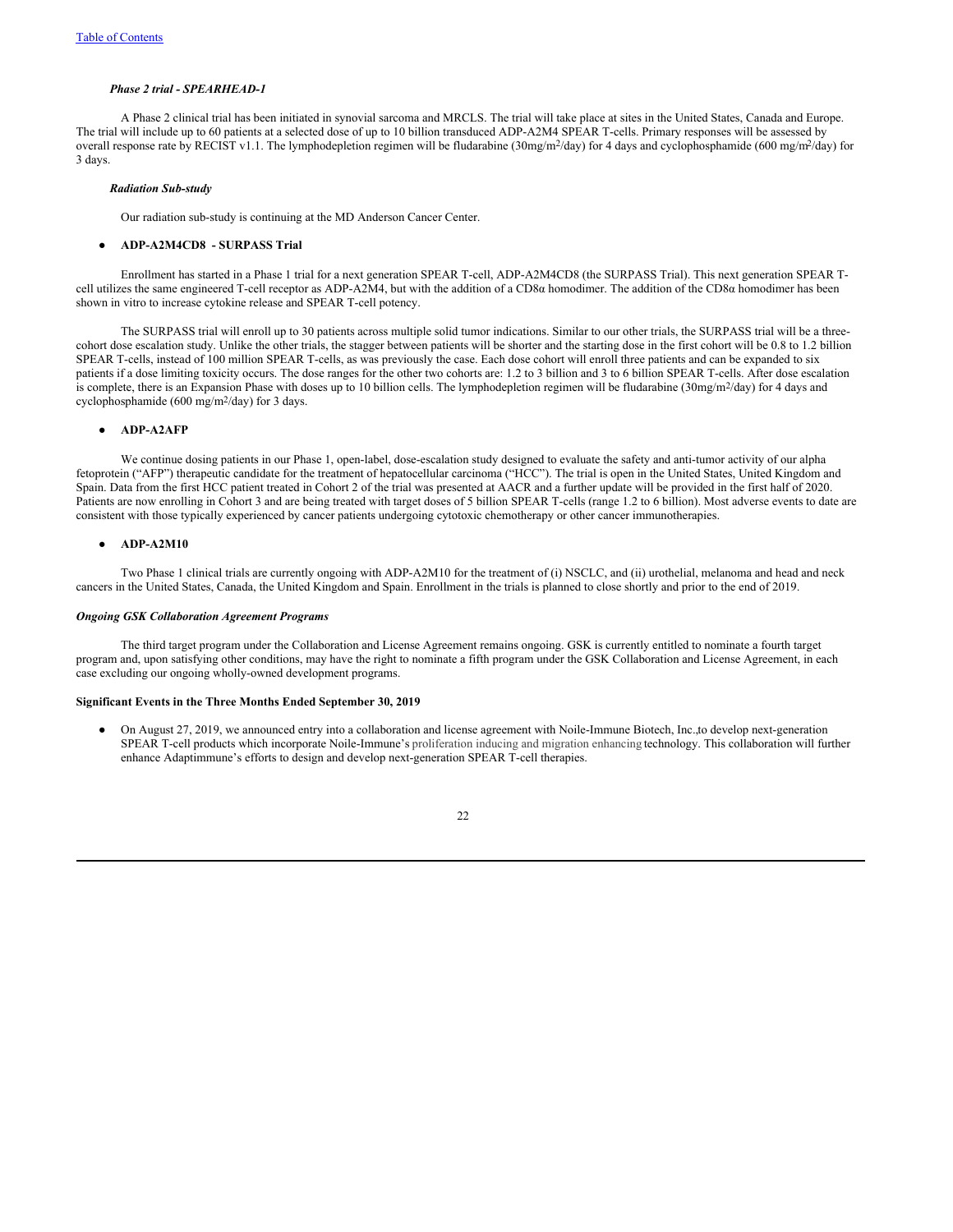- On September 1, 2019, Adrian Rawcliffe, previously Chief Financial Officer (CFO) of the Company, succeeded James Noble as Chief Executive Officer (CEO). This transition occurred following the retirement of James Noble from his executive duties and transition to a non-executive director role on the Company's Board of Directors on September 1, 2019.
- On August 1, 2019, we announced that Dr. Rafael Amado, President of Research and Development, would leave the Company on August 12, 2019 and that John Lunger was appointed as Chief Patient Supply Officer on August 1, 2019.

## **Subsequent Events since September 30, 2019**

● On October 1, 2019, Michael Garone was appointed as Interim Chief Financial Officer effective from October 1, 2019.

#### **Financial Operations Overview**

## *New standards*

On January 1, 2019, we adopted new accounting guidance on lease recognition, which has been codified within Accounting Standard Codification Topic 842, *Leases* ("ASC 842"). We adopted the guidance using the modified retrospective approach, with the cumulative effect of initially applying the guidance recognized as an adjustment to the opening balance of equity at January 1, 2019. Therefore, the comparative information has not been adjusted and continues to be reported under previous guidance. The effect on the accumulated deficit, total stockholders' equity and net assets as at January 1, 2019 was \$0.

#### *Revenue*

The Company has one contract with a customer, which is the GSK Collaboration and License Agreement. The GSK Collaboration and License Agreement consists of multiple performance obligations. GSK has nominated its third target under the Collaboration and License Agreement. Development of products to this target commenced in the nine months ended September 30, 2019, and the Company received \$3.2 million following the nomination of the target. The development of products to the third target is a separate performance obligation, which is expected to be recognized by the end of 2020 as the development of products to the target progresses.

Future revenues will depend on the progress of the development programs within the Collaboration and License Agreement, and GSK's progress with the NY-ESO program, which are difficult to predict.

#### *Research and Development Expenses*

Research and development expenses consist principally of the following:

- salaries for research and development staff and related expenses, including benefits;
- costs for production of preclinical compounds and drug substances by contract manufacturers;
- fees and other costs paid to contract research organizations in connection with additional preclinical testing and the performance of clinical trials;
- costs associated with the development of a process tomanufacture and supply our lentiviral vector and SPEAR T-cells for use in clinical trials;
- costs to develop manufacturing capability at our U.S. facility for manufactureof SPEAR T-cells for use in clinical trials;
- costs relating to facilities, materials and equipment used in research and development;
- costs of acquired or in-licensed research and development which does not have alternative future use;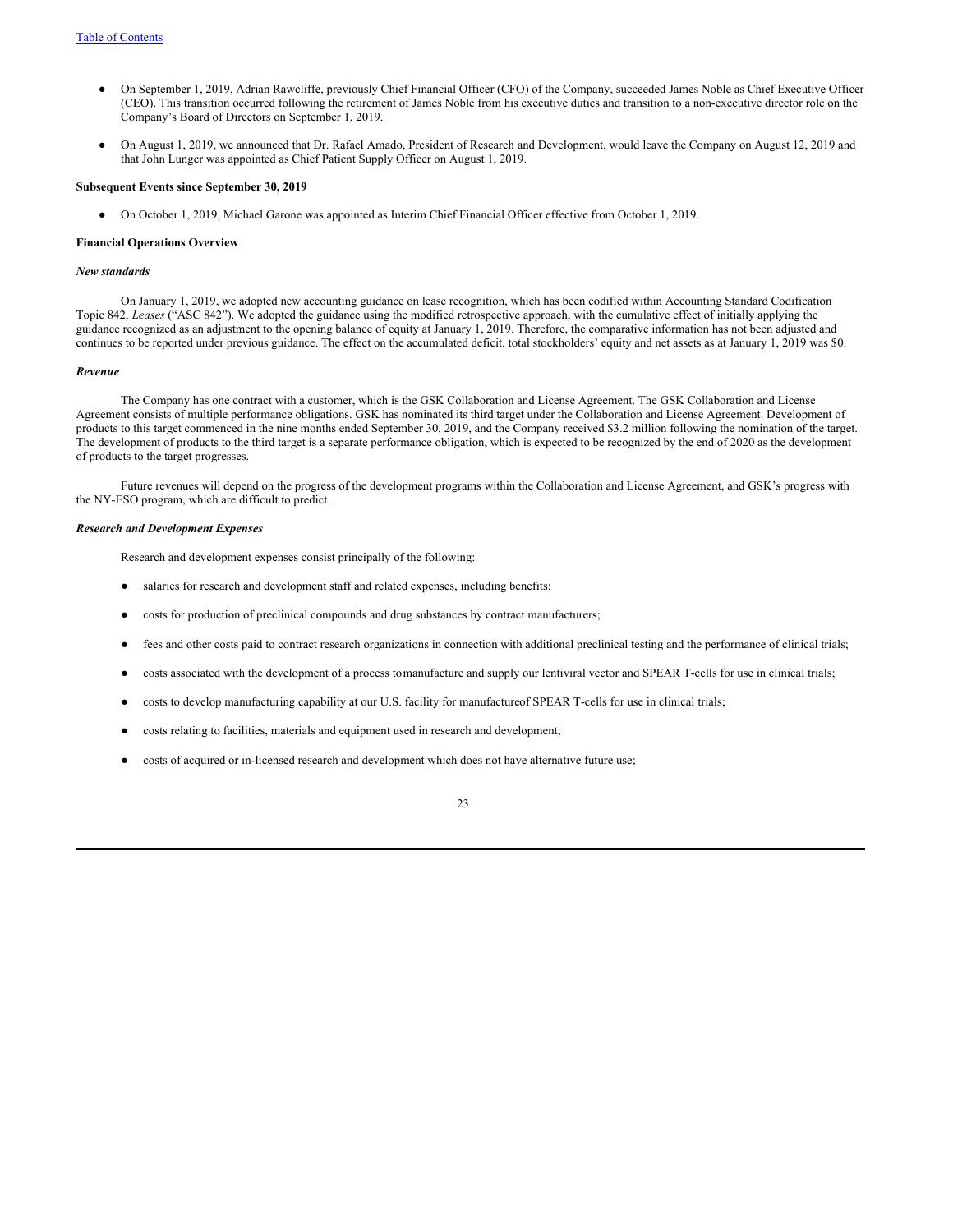- amortization and depreciation of property, plant and equipment and intangible assets used to develop our SPEAR T-cells; and
- share-based compensation expenses;

offset by:

- reimbursements from government grants; and
- reimbursable tax and expenditure credits from the U.K. government.

Research and development expenditures are expensed as incurred.

Research and development expenditure is presented net of reimbursements from reimbursable tax and expenditure credits from the U.K. government. As a company that carries out extensive research and development activities, we benefit from the U.K. research and development tax credit regime for small and medium sized companies ("SME R&D Tax Credit Scheme"), whereby our principal research subsidiary company, Adaptimmune Limited, is able to surrender the trading losses that arise from its research and development activities for a payable tax credit of up to approximately 33.4% of eligible research and development expenditures. Qualifying expenditures largely comprise employment costs for research staff, consumables and certain internal overhead costs incurred as part of research projects for which we do not receive income. Subcontracted research expenditures are eligible for a cash rebate of up to approximately 21.7%. A large proportion of costs in relation to our pipeline research, clinical trials management and manufacturing development activities, all of which are being carried out by Adaptimmune Limited, are eligible for inclusion within these tax credit cash rebate claims.

Expenditures incurred in conjunction with the GSK Collaboration and License Agreement are not qualifying expenditures under the SME R&D Tax Credit Scheme but certain of these expenditures can be reimbursed through the U.K. research and development expenditure credit scheme (the "RDEC Scheme"). Under the RDEC Scheme tax relief is given at 12% of allowable R&D costs, which may result in a payable tax credit at an effective rate of approximately 9.7% of qualifying expenditure.

Our research and development expenses may vary substantially from period to period based on the timing of our research and development activities, which depends upon the timing of initiation of clinical trials and the rate of enrollment of patients in clinical trials. The duration, costs, and timing of clinical trials and development of our SPEAR T-cells will depend on a variety of factors, including:

- the scope, rate of progress, and expense of our ongoing as well as any additional clinical trials and other research and development activities;
- uncertainties in clinical trial enrollment rates;
- future clinical trial results;
- significant and changing government regulation;
- the timing and receipt of any regulatory approvals; and
- supply and manufacture of lentiviral vector and SPEAR T-cells for clinical trials.

For further detail please see Part II — Item 1A Risk Factors — Risks Related to the Development of our SPEAR T-cells of our Quarterly Report

A change in the outcome of any of these variables may significantly change the costs and timing associated with the development of that SPEAR Tcell. For example, if the FDA, or another regulatory authority, requires us to conduct clinical trials beyond those that we currently anticipate will be required for regulatory approval, or if we experience significant delays in enrollment in any of our clinical trials, we could be required to expend significant additional financial resources and time on the completion of clinical development.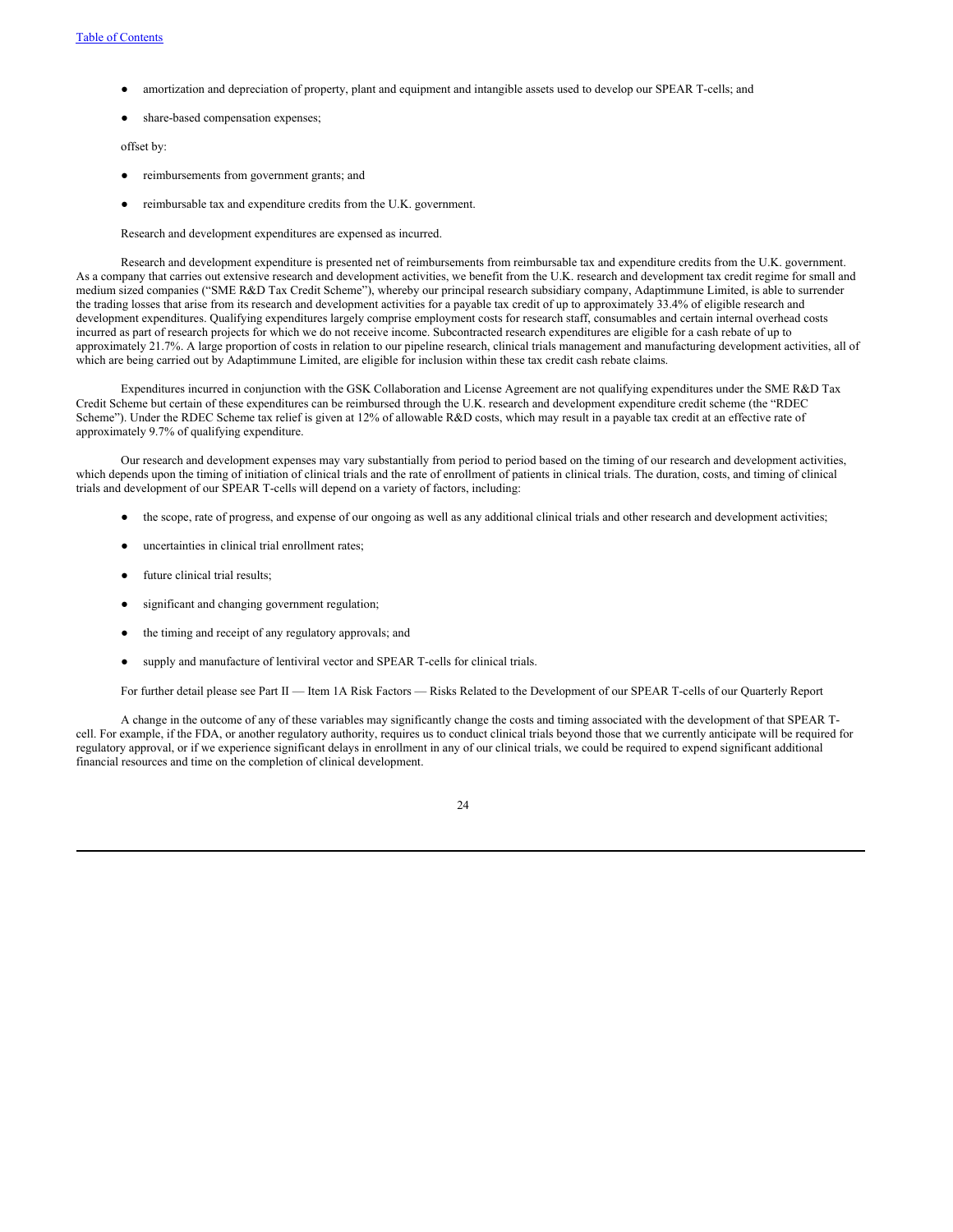#### *General and Administrative Expenses*

Our general and administrative expenses consist principally of:

- salaries for employees other than research and development staff, including benefits;
- business development expenses, including travel expenses;
- professional fees for auditors, lawyers and other consulting expenses;
- costs of facilities, communication, and office expenses;
- information technology expenses;
- amortization and depreciation of property, plant and equipment and intangible assets not related to research and development activities; and
- share-based compensation expenses.

## *Other Income (Expense), net*

Other income (expense), net primarily comprises foreign exchange gains (losses). We are exposed to foreign exchange rate risk because we currently operate in the United Kingdom and United States. Our revenue from the GSK Collaboration and License Agreement is denominated in pounds sterling and is generated by our U.K.-based subsidiary, which has a pounds sterling functional currency. As a result, these sales are subject to translation into U.S. dollars when we consolidate our financial statements. Our expenses are generally denominated in the currency in which our operations are located, which are the United Kingdom and United States. However, our U.K.-based subsidiary incurs significant research and development costs in U.S. dollars and, to a lesser extent, Euros. Until July 2018, our U.K. subsidiary with a pound sterling functional currency held our investments in marketable securities, which were predominately denominated in U.S. dollars. The entire change in the fair value of a foreign currency-denominated security, including the change due to foreign exchange, was included in other comprehensive income. Our U.K. subsidiary has an intercompany loan balance in U.S dollars payable to the ultimate parent company, Adaptimmune Therapeutics plc. Beginning on July 1, 2019, the intercompany loan will be considered of a long-term investment nature as repayment is not planned or anticipated in the foreseeable future. It is Adaptimmune Therapeutics plc's intent not to request payment of the intercompany loan for the foreseeable future. The foreign exchange gains or losses arising on the revaluation of intercompany loans of a long-term investment nature are reported within other comprehensive income (loss).

Our results of operations and cash flows will be subject to fluctuations due to changes in foreign currency exchange rates, which could harm our business in the future. We seek to minimize this exposure by maintaining currency cash balances at levels appropriate to meet foreseeable expenses in U.S. dollars and pounds sterling. To date, we have not used hedging contracts to manage exchange rate exposure, although we may do so in the future.

## *Taxation*

We are subject to corporate taxation in the United Kingdom and the United States. We incur tax losses and tax credit carryforwards in the United Kingdom. No deferred tax assets are recognized on our U.K. losses and tax credit carryforwards because there is currently no indication that we will make sufficient taxable profits to utilize these tax losses and tax credit carryforwards.

We benefit from reimbursable tax credits in the United Kingdom through the SME R&D Tax Credit Scheme as well as the RDEC Scheme which are presented as a deduction to research and development expenditure.

Our subsidiary in the United States has generated taxable profits due to a Service Agreement between our U.S. and U.K. operating subsidiaries and is subject to U.S. federal corporate income tax of 21% for the year ended December 31, 2018. Due to its activity in the United States, and the sourcing of its revenue, the U.S. subsidiary is not currently subject to any state or local income taxes. The Company also benefits from the U.S Research Tax Credit and Orphan Drug Credit.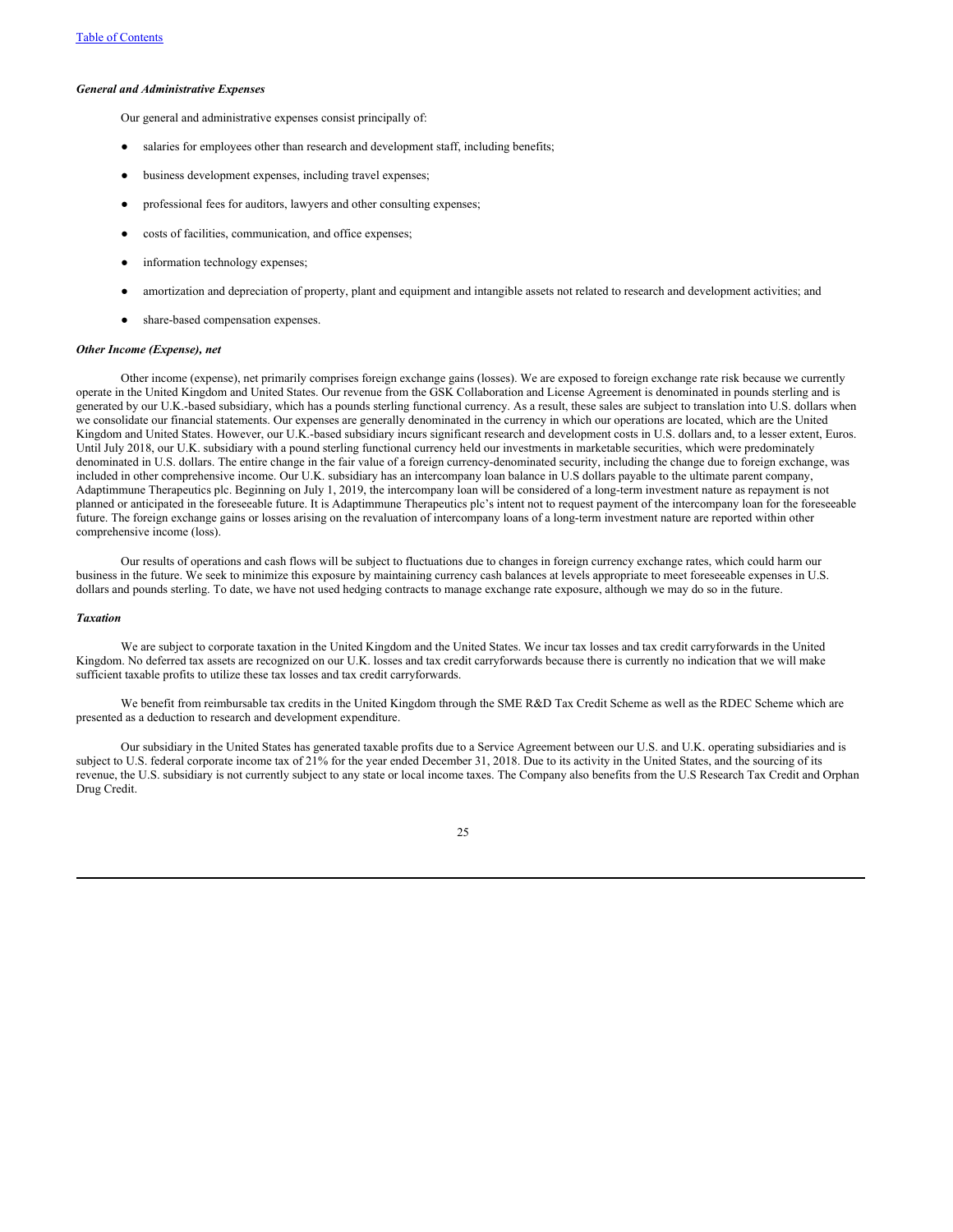In the future, if we generate taxable income in the United Kingdom, we may benefit from the United Kingdom's "patent box" regime, which would allow certain profits attributable to revenues from patented products to be taxed at a rate of 10%. As we have many different patents covering our products, future upfront fees, milestone fees, product revenues, and royalties may be taxed at this favorably low tax rate.

U.K. Value Added Tax ("VAT") is charged on all qualifying goods and services by VAT-registered businesses. An amount of 20% of the value of the goods or services is added to all relevant sales invoices and is payable to the U.K. tax authorities. Similarly, VAT paid on purchase invoices paid by Adaptimmune Limited and Adaptimmune Therapeutics plc is reclaimable from the U.K. tax authorities.

## **Critical Accounting Policies and Significant Judgments and Estimates**

The preparation of our unaudited condensed consolidated financial statements requires us to make estimates and assumptions that affect the reported amounts of assets and liabilities, disclosure of contingent assets and liabilities, and the revenues and expenses incurred during the reported periods. We base our estimates on historical experience and on various other factors that we believe are relevant under the circumstances, the results of which form the basis for making judgments about the carrying value of assets and liabilities that are not apparent from other sources. Actual results may differ from these estimates under different assumptions or conditions. The accounting policies considered to be critical to the judgments and estimates used in the preparation of our financial statements are disclosed in the Management's Discussion and Analysis of Financial Condition and Results of Operations included in our Annual Report.

## **Results of Operations**

#### *Comparison of Three Months Ended September 30, 2019 and 2018*

The following table summarizes the results of our operations for the three months ended September 30, 2019 and 2018, together with the changes to those items (in thousands).

|                                     |              | Three months ended<br>September 30, |  |           |    |                   |               |
|-------------------------------------|--------------|-------------------------------------|--|-----------|----|-------------------|---------------|
|                                     | 2018<br>2019 |                                     |  |           |    | Increase/decrease |               |
| Development revenue                 |              | 237                                 |  | 1.678     | S. | (1.441)           | $(86)\%$      |
| License revenue                     |              |                                     |  | 39,114    |    | (39, 114)         | $(100)\%$     |
| <b>Total revenue</b>                |              | 237                                 |  | 40,792    |    | (40, 555)         | $(99)\%$      |
| Research and development expenses   |              | (29,617)                            |  | (23, 484) |    | (6, 133)          | $26\%$        |
| General and administrative expenses |              | (10, 741)                           |  | (10,290)  |    | (451)             | $4\%$         |
| <b>Total operating expenses</b>     |              | (40,358)                            |  | (33, 774) |    | (6,584)           | $19\%$        |
| <b>Operating (loss) income</b>      |              | (40, 121)                           |  | 7.018     |    | (47, 139)         | $(672)$ %     |
| Interest income                     |              | 615                                 |  | 606       |    |                   | $\frac{0}{0}$ |
| Other income (expense), net         |              | 291                                 |  | (2,249)   |    | 2,540             | 113 $%$       |
| (Loss) income before income taxes   |              | (39,215)                            |  | 5,375     |    | (44,590)          | $(830)\%$     |
| Income taxes                        |              | (87)                                |  | (133)     |    | 46                | $(35)\%$      |
| (Loss) income for the period        |              | (39,302)                            |  | 5,242     |    | (44, 544)         | $(850)\%$     |

#### *Revenue*

Revenue decreased by \$40.6 million to \$0.2 million in the three months ended September 30, 2019 compared to \$40.8 million for the three months ended September 30, 2018.

The revenue recognized for the three months ended September 30, 2019 is due to continued development work of products to the third target nominated by GSK under the Collaboration and License Agreement. The development and license revenue for the three months ended September 30, 2018 was recognized due to the performance under the NY-ESO transition program and the PRAME development plan, which were completed in 2018.

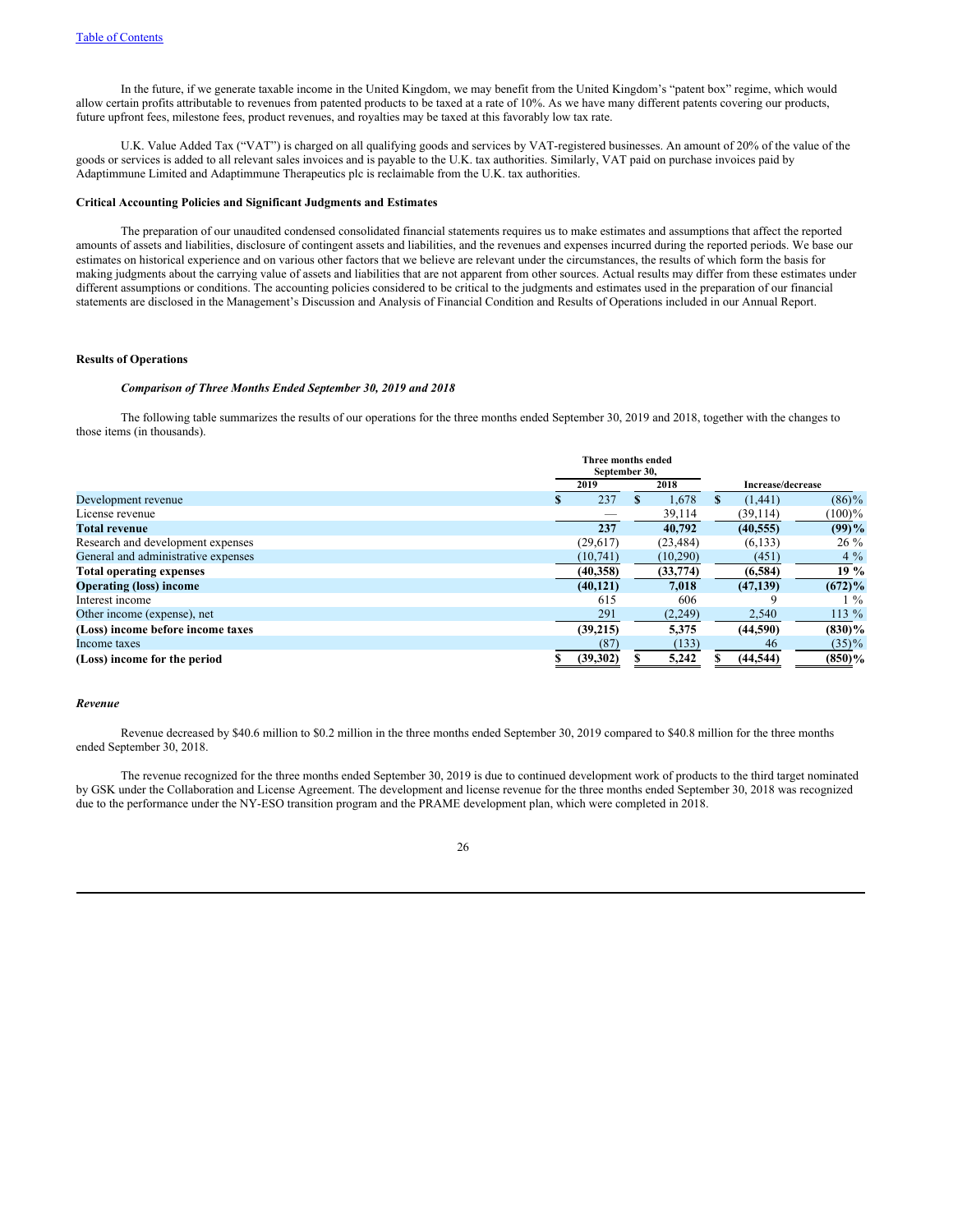Future revenues will depend on the progress of the third target program, the development of programs for additional targets, and GSK's progress with the NY-ESO program, which are difficult to predict. We anticipate that the remaining \$2.7 million of revenue from the \$3.2 million received following nomination of the third target should be recognized by the end of 2020.

#### *Research and Development Expenses*

Research and development expenses increased by 26% to \$29.6 million for the three months ended September 30, 2019 from \$23.5 million for the three months ended September 30, 2018. The Company continues to review and prioritise clinical development projects and costs with the aim of focussing operations and prioritising recruitment in the ADP-A2M4 SPEARHEAD-1, ADP-A2M4CD8 SURPASS and ADP-A2AFP trials. The ADP-A2M10 program has been deprioritised and will cease enrolment shortly.

Our research and development expenses comprise the following (in thousands):

|                                                                                                   |              | Three months ended<br>September 30, |  |                   |  |         |           |
|---------------------------------------------------------------------------------------------------|--------------|-------------------------------------|--|-------------------|--|---------|-----------|
|                                                                                                   | 2018<br>2019 |                                     |  | Increase/decrease |  |         |           |
| Salaries, materials, equipment, depreciation of property, plant and equipment and other employee- |              |                                     |  |                   |  |         |           |
| related $costs^{(1)}$                                                                             |              | 15.465                              |  | 15.213            |  | 252     | $2\%$     |
| Subcontracted expenditure                                                                         |              | 9.528                               |  | 8.637             |  | 891     | $10\%$    |
| Manufacturing facility expenditure                                                                |              | 1.877                               |  | 1,379             |  | 498     | $36\%$    |
| Accrued purchase commitments                                                                      |              | 5.000                               |  | $-$               |  | 5.000   | NA        |
| Share-based compensation expense                                                                  |              | 144                                 |  | 2.053             |  | (1,909) | $(93) \%$ |
| Payments for in-process research and development                                                  |              | 2.476                               |  | $-$               |  | 2.476   | NA        |
| Reimbursements for research and development tax and expenditure credits                           |              | (4,873)                             |  | (3,798)           |  | (1,075) | 28 %      |
|                                                                                                   |              | 29,617                              |  | 23,484            |  | 6,133   | $26\%$    |

(1) These costs are not analyzed by project since employees may be engaged in multiple projects simultaneously.

The net increase in our research and development expenses of \$6.1 million for the three months ended September 30, 2019 compared to the same period in 2018 was primarily due to the following:

- an increase of \$0.9 million in subcontracted expenditures, including clinical trial expenses, contract research organization (CRO) costs and subcontracted manufacturing costs. This is primarily driven by an increase in subcontracted clinical trial costs following the commencement of our SPEARHEAD and SURPASS clinical trials in the three months ended September 30, 2019
- an increase in manufacturing facility expenditure of \$0.5 million due to increased activity at our U.S. facility in Philadelphia and the development of a dedicated vector manufacturing capability in Stevenage, Hertfordshire, United Kingdom;
- an increase of \$5.0 million in accrued purchase commitments, which relate tothe supply of the Dynabeads® CD3/CD28 technology. Management considers that there is sufficient uncertainty surrounding the utility of the Dynabeads, which is dependent upon current clinical trial plans, the Company's clinical pipeline, manufacturing methods and undetermined future projects, to result in the purchase commitment being recognized in Research and Development expenses in the period. Further details of the purchase commitment can be found in Note 11 of the Condensed Consolidated Financial Statements.
- a decrease in share-based compensation expense of \$1.9 million due to options forfeitures;
- an increase of \$2.5 million in payments for in-process research and development after entering into a collaboration agreement relating to the development of next-generation SPEAR T-cell products with Noile-Immune Biotech, Inc. on August 27, 2019; and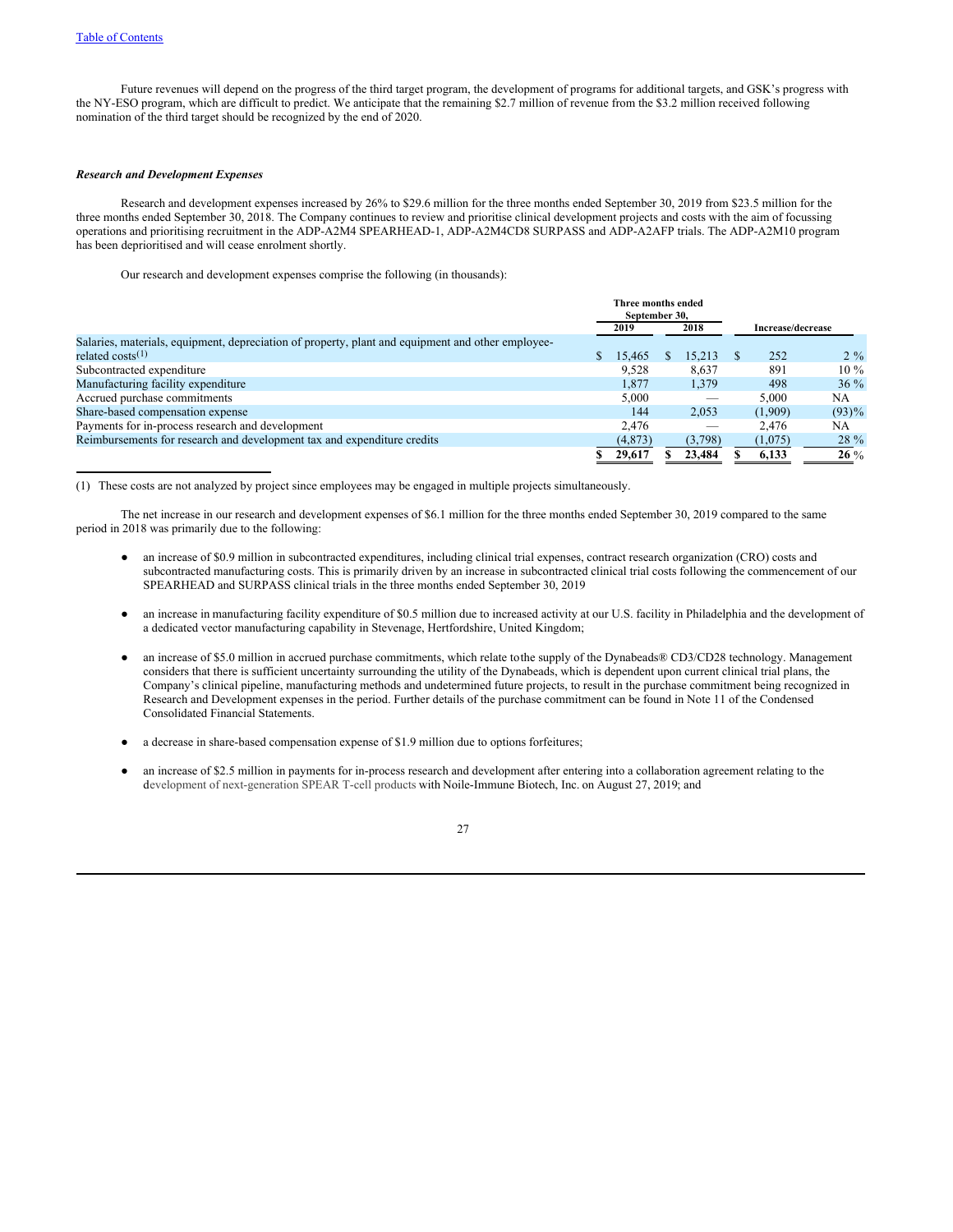● an increase in reimbursements for research and development tax and expenditure credits of \$1.1 million due to an increased proportion of expenditure qualifying under the SME R&D Tax Credit Scheme.

Our subcontracted costs for the three months ended September 30, 2019 were \$9.5 million, compared to \$8.6 million in the same period of 2018. This includes \$3.9 million of costs associated with our ADP-A2M10, ADP-A2M4, and ADP-A2AFP SPEAR T-cells and \$5.6 million of other development costs.

Our research and development expenses are highly dependent on the phases and progression of our research projects and will fluctuate depending on the outcome of ongoing clinical trials.

#### *General and Administrative Expenses*

General and administrative expenses increased by 4% to \$10.7 million for the three months ended September 30, 2019 from \$10.3 million in the same period in 2018. We continue to evaluate and review general administrative expenses with the aim of ensuring that operating efficiency continues to improve and focusing operations on the ongoing clinical programs.

#### *Other Income (Expense), Net*

Other income (expense), net was income of \$0.3 million for the three months ended September 30, 2019 compared to an expense of \$2.2 million for the three months ended September 30, 2018. Other expense, net primarily relates to unrealized foreign exchange gains and losses on cash, cash equivalents and on intercompany loans held in U.S. dollars by our U.K. subsidiary, other than those of a long-term investment nature, where repayment is not planned or anticipated in the foreseeable. Beginning on July 1, 2019, the intercompany loan will be considered of a long-term investment nature as repayment is not planned or anticipated in the foreseeable future. It is Adaptimmune Therapeutics plc's intent not to request payment of the intercompany loan for the foreseeable future. The foreign exchange gains or losses arising on the revaluation of intercompany loans of a long-term investment nature are reported within other comprehensive income (loss).

## *Income Taxes*

Income taxes decreased to a charge of \$87,000 for the three months ended September 30, 2019 from a charge of \$133,000 for the three months ended September 30, 2018. Income taxes arise in the United States due to our U.S. subsidiary generating taxable profits. We incur losses in the United Kingdom.

#### *Comparison of Nine Months Ended September 30, 2019 and 2018*

The following table summarizes the results of our operations for the nine months ended September 30, 2019 and 2018, together with the changes to those items (in thousands).

|                                     | Nine months ended<br>September 30, |      |            |   |                   |           |  |  |
|-------------------------------------|------------------------------------|------|------------|---|-------------------|-----------|--|--|
|                                     | 2019                               | 2018 |            |   | Increase/decrease |           |  |  |
| Development revenue                 | 394                                |      | 18,912     | S | (18, 518)         | $(98)\%$  |  |  |
| License revenue                     |                                    |      | 39,114     |   | (39, 114)         | $(100)\%$ |  |  |
| <b>Total revenue</b>                | 394                                |      | 58,026     |   | (57, 632)         | $(99)\%$  |  |  |
| Research and development expenses   | (77, 147)                          |      | (75,500)   |   | (1,647)           | $2\%$     |  |  |
| General and administrative expenses | (32,662)                           |      | (32, 785)  |   | 123               | $(0)\%$   |  |  |
| <b>Total operating expenses</b>     | (109, 809)                         |      | (108, 285) |   | (1,524)           | $1\%$     |  |  |
| <b>Operating loss</b>               | (109, 415)                         |      | (50, 259)  |   | (59, 156)         | 118 %     |  |  |
| Interest income                     | 2,324                              |      | 1,805      |   | 519               | $29\%$    |  |  |
| Other expense, net                  | (556)                              |      | (10, 525)  |   | 9,969             | $(95) \%$ |  |  |
| Loss before income taxes            | (107, 647)                         |      | (58, 979)  |   | (48, 668)         | 83 %      |  |  |
| Income taxes                        | (154)                              |      | (362)      |   | 208               | $(57) \%$ |  |  |
| Loss for the period                 | (107, 801)                         |      | (59, 341)  |   | (48, 460)         | $82\%$    |  |  |

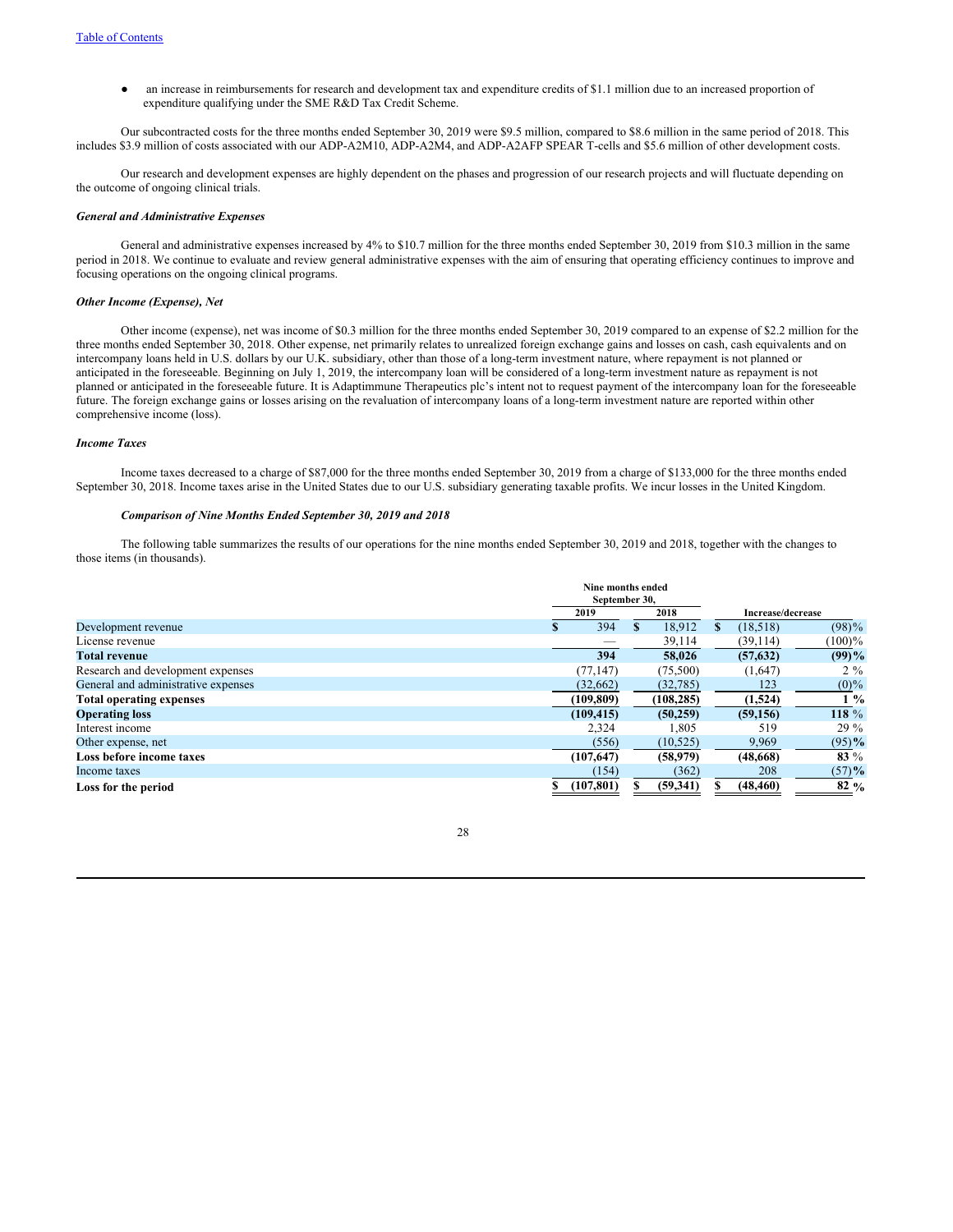#### *Revenue*

Revenue decreased by \$57.6 million to \$0.4 million in the nine months ended September 30, 2019 compared to \$58.0 million for the nine months ended September 30, 2018.

The revenue recognized for the nine months ended September 30, 2019 is due to the commencement of development of products to the third target nominated by GSK under the Collaboration and License Agreement. The development and license revenue for the nine months ended September 30, 2018 was recognized due to the PRAME development plan and performance under the NY-ESO transition program, which were completed in 2018.

Future revenues will depend on the progress of the development program for additional targets, and GSK's progress with the NY-ESO program, which are difficult to predict. We anticipate that the remaining \$2.7 million of revenue from the \$3.2 million received following nomination of the third target will be recognized by the end of 2020.

## *Research and Development Expenses*

Research and development expenses increased by 2% to \$77.1 million for the nine months ended September 30, 2019 from \$75.5 million for the nine months ended September 30, 2018. The Company continues to review and prioritise clinical development projects and costs with the aim of focussing operations and prioritising recruitment in the ADP-A2M4 SPEARHEAD-1, ADP-A2M4CD8 SURPASS and ADP-A2AFP trials. The ADP-A2M10 program has been deprioritised and will cease enrolment shortly.

Our research and development expenses comprise the following (in thousands):

|                                                                                                   | Nine months ended<br>September 30, |      |          |  |                   |          |  |
|---------------------------------------------------------------------------------------------------|------------------------------------|------|----------|--|-------------------|----------|--|
|                                                                                                   | 2019                               | 2018 |          |  | Increase/decrease |          |  |
| Salaries, materials, equipment, depreciation of property, plant and equipment and other employee- |                                    |      |          |  |                   |          |  |
| related $costs^{(1)}$                                                                             | \$<br>48,872                       |      | 45,809   |  | 3.063             | $7\%$    |  |
| Subcontracted expenditure                                                                         | 25.554                             |      | 31.595   |  | (6,041)           | $(19)\%$ |  |
| Manufacturing facility expenditure                                                                | 5.221                              |      | 3.440    |  | 1.781             | 52 $\%$  |  |
| Accrued purchase commitments                                                                      | 5.000                              |      |          |  | 5.000             | NA       |  |
| Share-based compensation expense                                                                  | 2.951                              |      | 6,338    |  | (3,387)           | (53)%    |  |
| Payments for in-process research and development                                                  | 4.463                              |      | __       |  | 4.463             | NA       |  |
| Reimbursements for research and development tax and expenditure credits                           | (14, 914)                          |      | (11,682) |  | (3,232)           | 28 %     |  |
|                                                                                                   | 77,147                             |      | 75,500   |  | 1,647             | $2\%$    |  |

(1) These costs are not analyzed by project since employees may be engaged in multiple projects at a time.

The net increase in our research and development expenses of \$1.6 million for the nine months ended September 30, 2019 compared to the same period in 2018 was primarily due to the following:

- an increase of \$3.1 million in salaries, materials, equipment, depreciation of property, plant and equipment and other employee-related costs. The driver for these is the increase in the average number of employees engaged in research and development from 314 to 325.
- a decrease of \$6.0 million in subcontracted expenditures, including clinical trial expenses, contract research organization (CRO) costs, and subcontracted manufacturing costs. This was primarily driven by a decrease in subcontracted expenses and clinical trial costs due to the transfer of NY-ESO to GSK on July 23, 2018;
- an increase in manufacturing facility expenditure of \$1.8 million due to increased activity at our U.S. facility in Philadelphia and the development of a dedicated vector manufacturing capability in Stevenage, Hertfordshire, United Kingdom.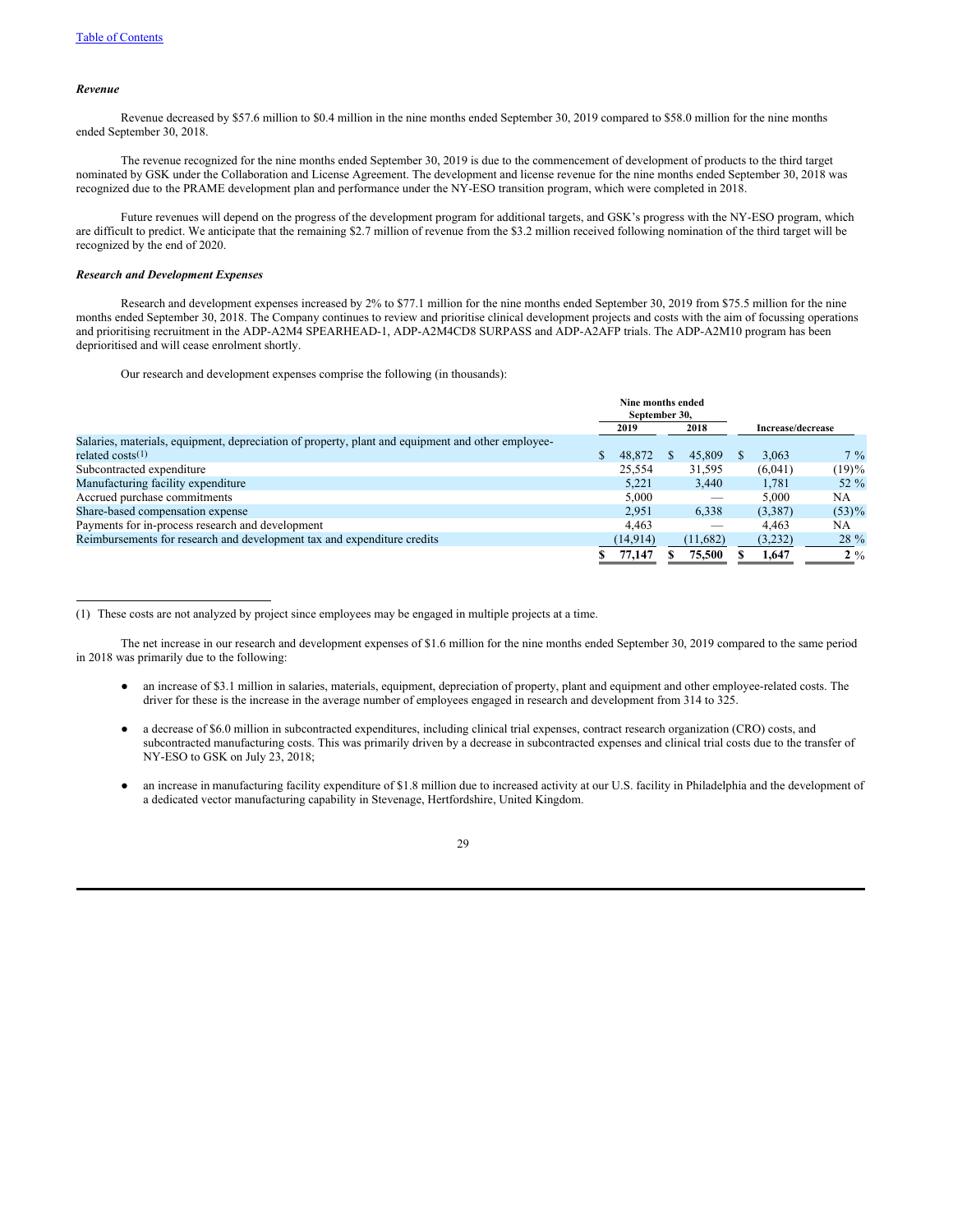- an increase of \$5.0 million in accrued purchase commitments, which relate tothe supply of the Dynabeads® CD3/CD28 technology. Management considers that there is sufficient uncertainty surrounding the utility of the Dynabeads, which is dependent upon current clinical study plans, the Company's clinical pipeline, manufacturing methods and undetermined future projects, to result in the purchase commitment being recognized in Research and Development expenses in the period. Further details of the purchase commitment can be found in Note 11 of the Condensed Consolidated Financial Statements.
- a decrease in share-based compensation expense of \$3.4 million due to option forfeitures;
- an increase of \$4.5 million in payments for in-process research and development after entering into collaboration agreements relating to the development of next-generation SPEAR T-cell products with Alpine Immune Sciences, Inc. on May 14, 2019 and withNoile-Immune Biotech, Inc. on August 27, 2019; and
- an increase in reimbursements for research and development tax and expenditure credits of \$3.2 million due to an increased proportion of expenditure qualifying under the SME R&D Tax Credit Scheme.

Our subcontracted costs for the nine months ended September 30, 2019 were \$25.6 million, compared to \$31.6 million in the same period of 2018. This includes \$10.5 million of costs associated with our ADP-A2M10, ADP-A2M4, and ADP-A2AFP SPEAR T-cells and \$15.1 million of other development costs.

Our research and development expenses are highly dependent on the phases and progression of our research projects and will fluctuate depending on the outcome of ongoing clinical trials.

#### *General and Administrative Expenses*

General and administrative expenses decreased by \$0.1 million to \$32.7 million for the nine months ended September 30, 2019 from \$32.8 million in the same period in 2018. We continue to evaluate and review general administrative expenses with the aim of ensuring that operating efficiency continues to improve and we are able to focus operations on the ongoing clinical programs.

#### *Other Expense, Net*

Other expense, net was an expense of \$0.6 million for the nine months ended September 30, 2019 compared to an expense of \$10.5 million for the nine months ended September 30, 2018. Other expense, net primarily relates to unrealized foreign exchange gains and losses on cash, cash equivalents and on intercompany loans held in U.S. dollars by our U.K. subsidiary, other than those of a long-term investment nature, where repayment is not planned or anticipated in the foreseeable future. Beginning on July 1, 2019, the intercompany loan will be considered of a long-term investment nature as repayment is not planned or anticipated in the foreseeable future. It is Adaptimmune Therapeutics plc's intent not to request payment of the intercompany loan for the foreseeable future. The foreign exchange gains or losses arising on the revaluation of intercompany loans of a long-term investment nature are reported within other comprehensive income (loss).

## *Income taxes*

Income taxes decreased to \$154,000 for the nine months ended September 30, 2019 from a charge of \$362,000 for the nine months ended September 30, 2018. Income taxes arise in the United States due to our U.S. subsidiary generating taxable profits. We incur losses in the United Kingdom.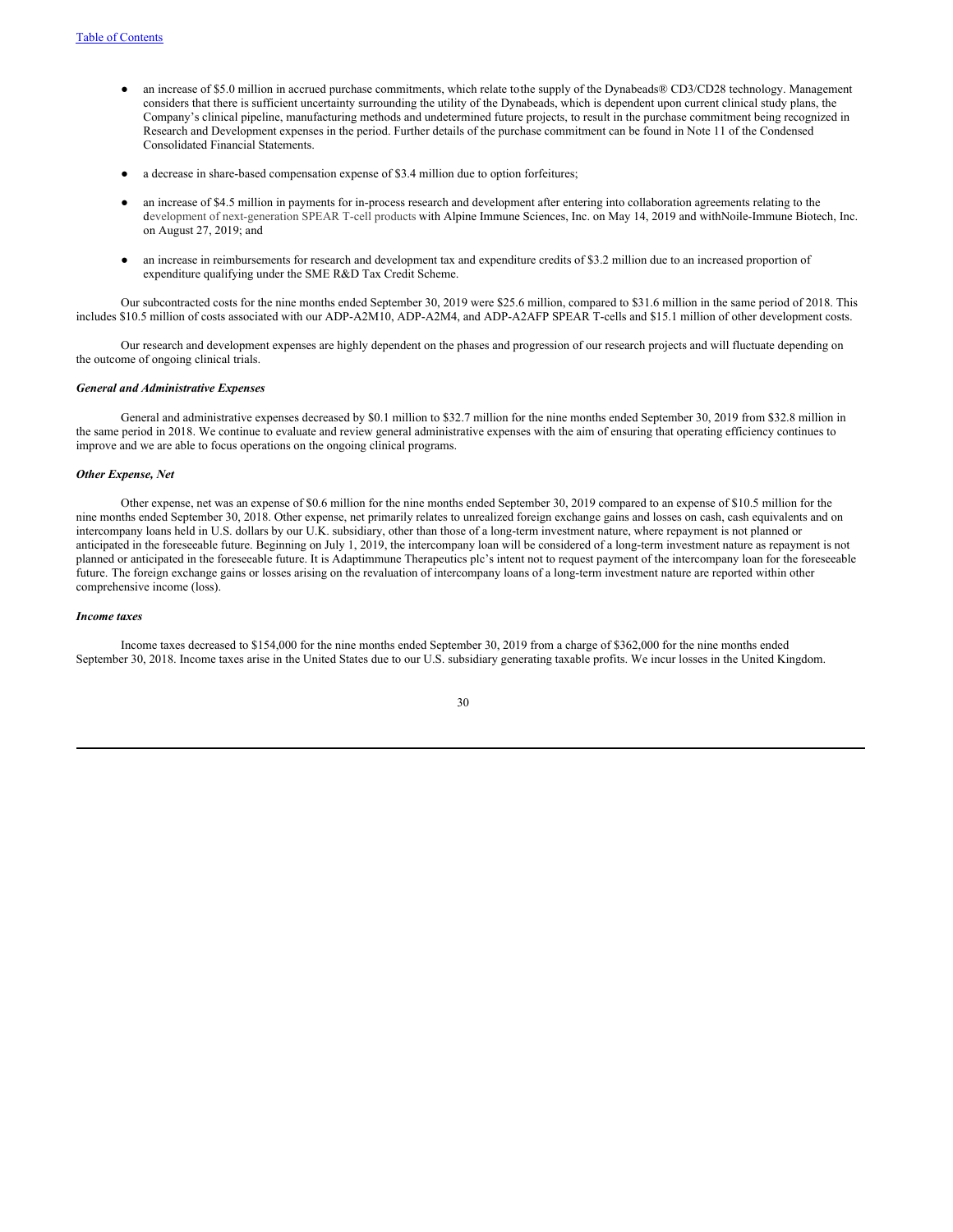#### **Liquidity and Capital Resources**

## *Sources of Funds*

Since our inception, we have incurred significant net losses and negative cash flows from operations. We financed our operations primarily through sales of equity securities, cash receipts under our GSK Collaboration and License Agreement, government grants and research and development tax and expenditure credits. From inception through to September 30, 2019, we have raised:

- \$513.8 million, net of issuance costs, through the issuance of shares, including \$99.7 million raised through a registered direct offering in September 2018;
- \$151.4 million upfront fees, milestones and exercise fees under our GSK Collaboration and License Agreement;
- \$2.8 million of income in the form of government grants; and
- \$24.6 million in the form of reimbursable U.K. research and development tax credits and receipts from the U.K. RDEC Scheme.

We use a non-GAAP measure, Total Liquidity, which is defined as the total of cash and cash equivalents and marketable securities, to evaluate the funds available to us in the near-term. A description of Total Liquidity and reconciliation to cash and cash equivalents, the most directly comparable U.S. GAAP measure, are provided below under "Non-GAAP measures".

As of September 30, 2019, we had cash and cash equivalents of \$39.4 million and Total Liquidity of \$102.9 million. In addition, we also received \$15.8 million of U.K. research and development tax credits in October 2019. We regularly assess Total Liquidity against our activities and make decisions regarding prioritization of those activities and deployment of Total Liquidity. We believe that our Total Liquidity will be sufficient to fund our operations, based upon our currently anticipated research and development activities and planned capital spending, through the third quarter of 2020.

In accordance with Accounting Standards Codification ("ASC") 205-40, Going Concern, the Company has evaluated whether there are conditions and events, considered in the aggregate, that raise substantial doubt about the Company's ability to continue as a going concern within one year after the date the financial statements are issued. As of September 30, 2019, the Company had cash and cash equivalents of \$39.4 million, marketable securities of \$63.5 million, and stockholders' equity of \$147.7 million. During the nine months ended September 30, 2019, the Company incurred a net loss of \$107.8 million, used cash of \$100.0 million in its operating activities, and generated revenues of \$0.4 million. The Company has incurred net losses in most periods since inception, and it expects to incur operating losses in future periods. When considered with the Company's projected expenditure for the next 12 months, these factors raise substantial doubt about its ability to continue as a going concern for at least one year from the issuance of our condensed consolidated financial statements. If the Company does not have sufficient funding for the next 12 months, it might result in a significant reduction in its research and development activities or other operations.

The Company is considering obtaining additional capital (whether non-dilutive or dilutive). In addition, the Company continues to review and prioritize clinical development projects and costs with the aim of focusing operations on the ADP-A2M4 SPEARHEAD-1, ADP-A2M4CD8 SURPASS and ADP-A2AFP trials. Management believes that with additional funds and cost reductions, it will have sufficient capital to meet the Company's operating expenses and obligations. While management believes the Company has the ability to raise additional funds, there is no assurance that such plans will be successful and therefore there is substantial doubt about its ability to continue as a going concern within one year after the date that the financial statements are issued.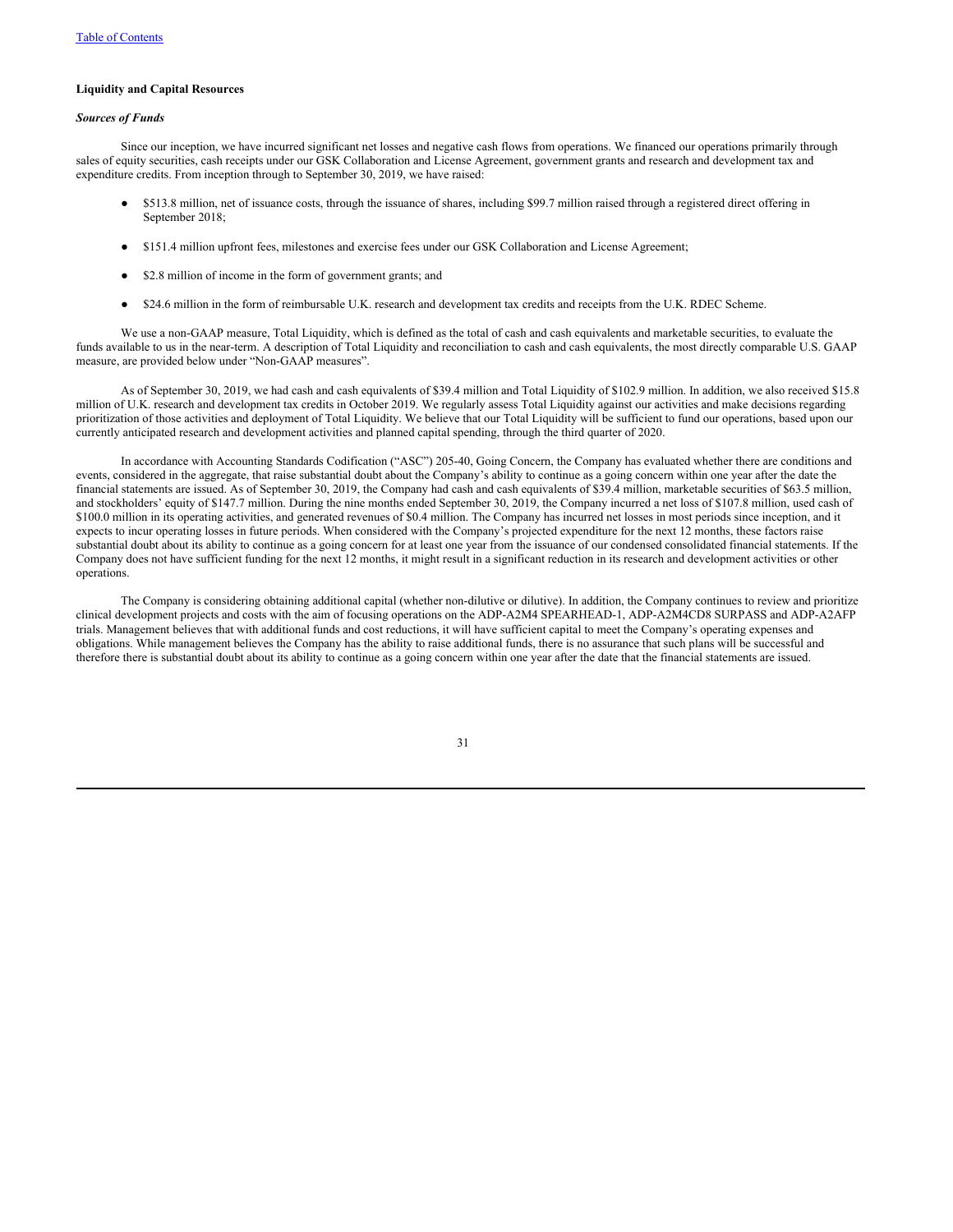#### *Cash Flows*

The following table summarizes the results of our cash flows for the nine months ended September 30, 2019 and 2018 (in thousands).

|                                            | Nine months ended<br>September 30, |      |          |  |
|--------------------------------------------|------------------------------------|------|----------|--|
|                                            | 2019                               | 2018 |          |  |
| Net cash used in operating activities      | (99.979)                           |      | (72,703) |  |
| Net cash provided by investing activities  | 71.262                             |      | 34.954   |  |
| Net cash provided by financing activities  | 366                                |      | 102.586  |  |
| Cash, cash equivalents and restricted cash | 43.727                             |      | 157.244  |  |

## *Operating Activities*

Net cash used in operating activities increased by \$27.3 million to \$100.0 million for the nine months ended September 30, 2019 from \$72.7 million for the nine months ended September 30, 2018. The increase in cash used in operations is primarily due to the receipt of \$30.1 million from GSK in the nine months ended September 30, 2018, compared with \$3.2 million received in the nine months ended September 30, 2019.

Net cash used in operating activities of \$100.0 million for the nine months ended September 30, 2019 comprised a net loss of \$107.8 million, a net cash outflow of \$6.9 million from changes in operating assets and liabilities, offset by non-cash items of \$14.7 million. The non-cash items consisted primarily of depreciation expense on plant and equipment of \$5.4 million, share-based compensation expense of \$8.5 million and unrealized foreign exchange losses of \$0.5 million.

#### *Investing Activities*

Net cash provided by investing activities of \$71.3 million and \$35.0 million for the nine months ended September 30, 2019 and September 30, 2018, respectively consisted of:

- purchases of property and equipment of \$1.4 million and \$3.8 million for the nine months ended September 30, 2019 and 2018, respectively;
- purchases of intangible assets of \$1.0 million and \$0.7 million primarily relating to development of internal-use software for the nine months ended September 30, 2019 and 2018, respectively; and
- cash outflows from investment in marketable securities of \$19.1 million and \$75.5 million for the nine months ended September 30, 2019 and 2018, respectively, and cash inflows from maturity or redemption of marketable securities of \$92.8 million and \$115.0 million for the nine months ended September 30, 2019 and 2018, respectively.

#### *Financing Activities*

Net cash from financing activities of \$0.4 million and \$102.6 million for the nine months ended September 30, 2019 and 2018, respectively, consisted of proceeds from share option exercises of \$0.4 million and \$2.9 million respectively, and proceeds from a registered direct offering in September 2018 of \$99.7 million for the nine months ended September 30, 2018.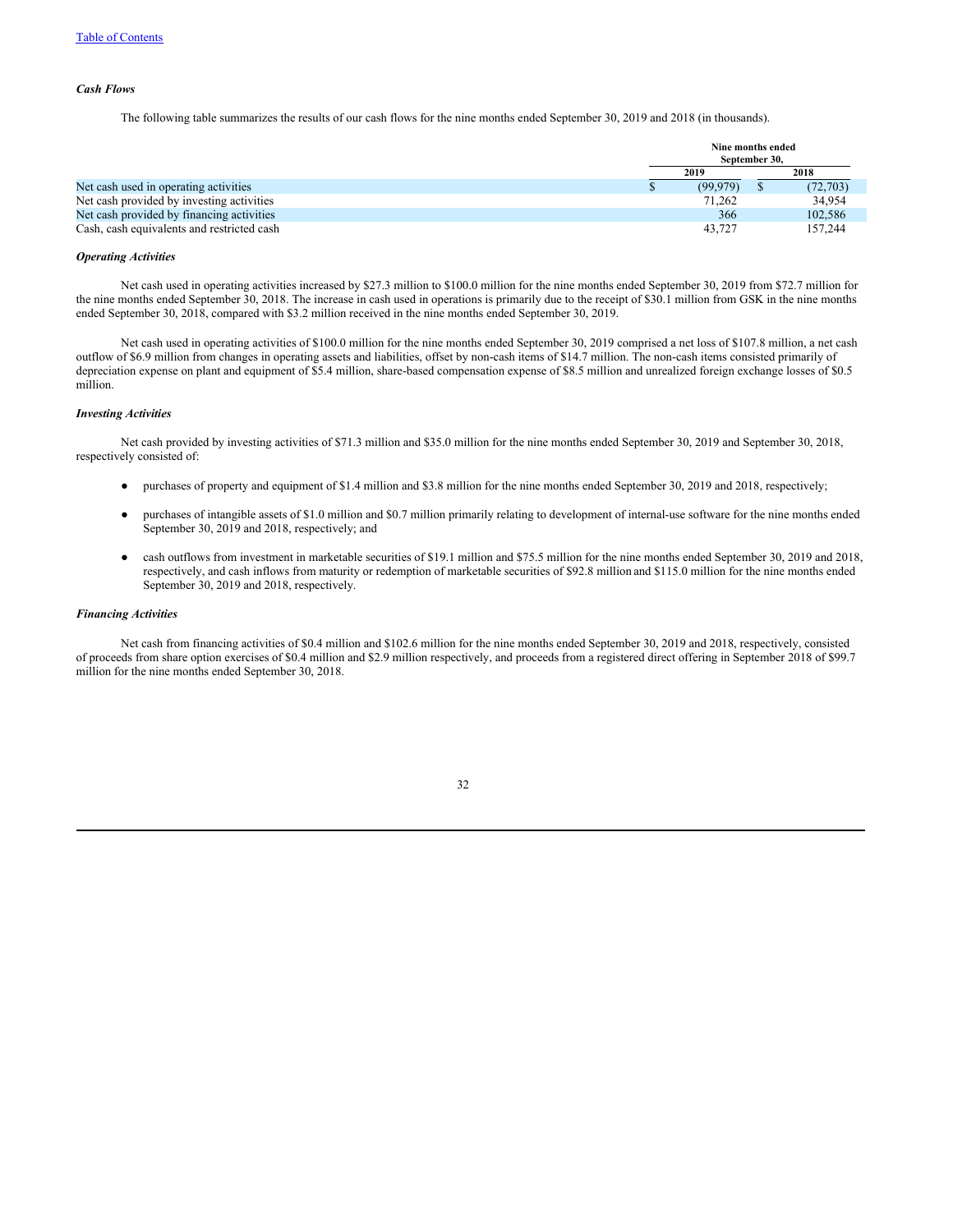#### **Non-GAAP Measures**

## *Total Liquidity (a non-GAAP financial measure)*

Total Liquidity (a non-GAAP financial measure) is the total of cash and cash equivalents and marketable securities. Each of these components appears in the consolidated balance sheet. The U.S. GAAP financial measure most directly comparable to Total Liquidity is cash and cash equivalents as reported in the consolidated financial statements, which reconciles to Total Liquidity as follows (in thousands):

|                           | September 30,<br>2019 |         |  | December 31.<br>2018 |  |  |
|---------------------------|-----------------------|---------|--|----------------------|--|--|
| Cash and cash equivalents |                       | 39,409  |  | 68,379               |  |  |
| Marketable securities     |                       | 63.451  |  | 136.755              |  |  |
| <b>Total Liquidity</b>    |                       | 102.860 |  | 205,134              |  |  |

We believe that the presentation of Total Liquidity provides useful information to investors because management reviews Total Liquidity as part of its management of overall liquidity, financial flexibility, capital structure and leverage. The definition of Total Liquidity includes investments, which are highlyliquid and available to use in our current operations, such as marketable securities.

#### **Off-Balance Sheet Arrangements**

We did not have during the periods presented, and we do not currently have, any off-balance sheet arrangements, as defined in the rules and regulations of the SEC.

## **Contractual Obligations**

For a discussion of our contractual obligations, see "Part II, Item 7. Management's Discussion and Analysis of Financial Condition and Results of Operations" in our 2018 Annual Report on Form 10-K.

#### *Alpine Immune Sciences, Inc. ("Alpine")*

On May 14, 2019, we entered into a Collaboration Agreement relating to the development of next-generation SPEAR T-cell products with Alpine.

We paid an upfront exclusive license option fee of \$2 million to Alpine in June 2019. Under the agreement, Adaptimmune will pay Alpine for ongoing research and development funding costs and development and commercialization milestone payments up to a maximum of \$288 million may be payable if all possible targets are selected and milestones achieved. The upfront payment of \$2 million and the payments for ongoing research are recognized within Research and development. Alpine would also receive low single-digit royalties on worldwide net sales of applicable products.

#### *Noile-Immune Biotech, Inc. ("Noile-Immune")*

On August 26, 2019, we entered into a collaboration and license agreement relating to the development of next-generation SPEAR T-cell products with Noile-Immune.

An upfront exclusive license option fee of \$2.5 million is payable to Noile-Immune in 2019. This has been recognized within Research and Development in the Condensed Consolidated Statement of Operations for the three and nine months ended September 30, 2019. Under the agreement, development and commercialization milestone payments up to a maximum of \$312 million may be payable if all possible targets are selected and milestones achieved. Noile-Immune would also receive mid-single-digit royalties on net sales of resulting products.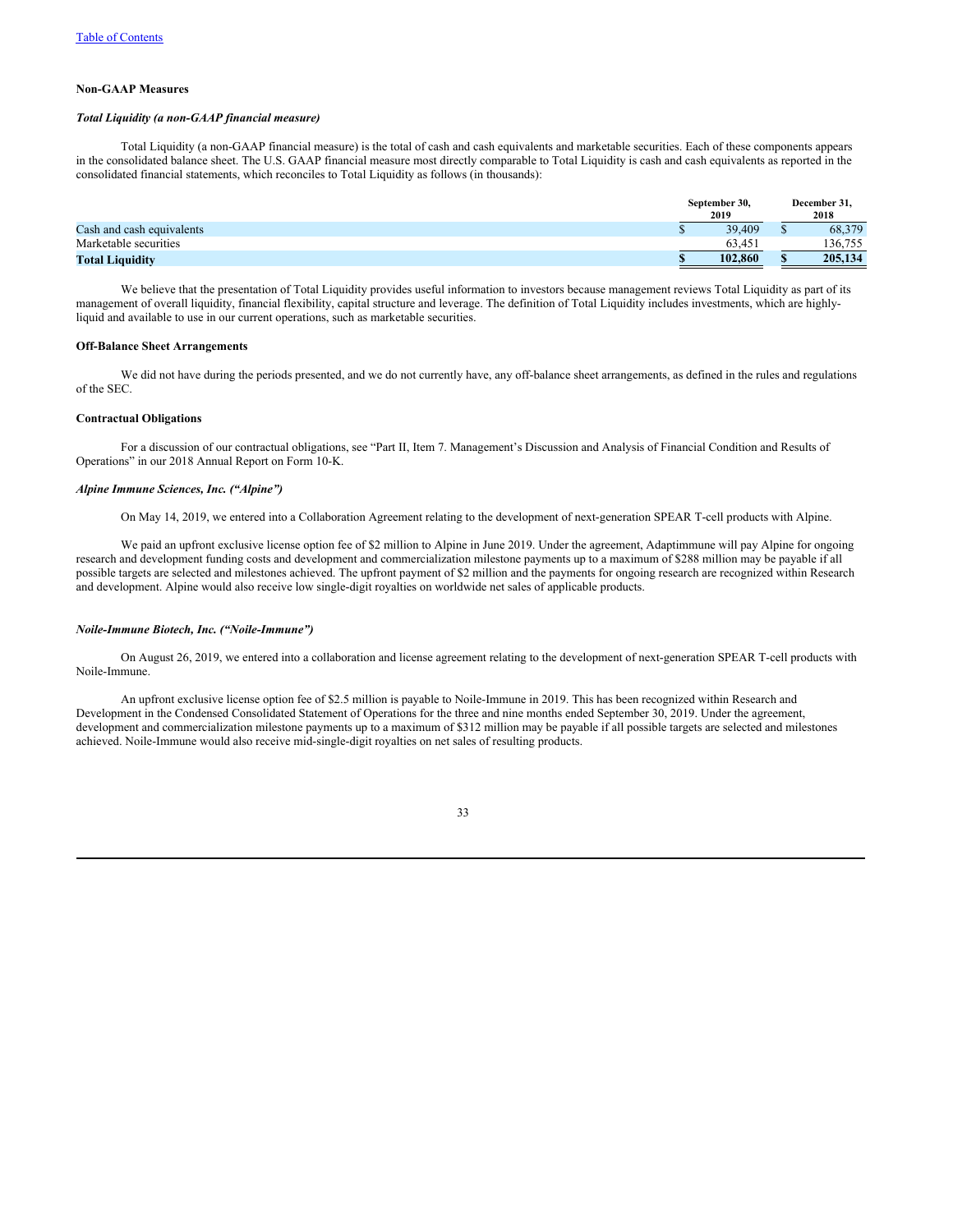#### **Safe Harbor**

See the section titled "Information Regarding Forward-Looking Statements" at the beginning of this Quarterly Report.

#### **Item 3. Quantitative and Qualitative Disclosures about Market Risk.**

For a discussion of our quantitative and qualitative disclosures about market risk, see "Part II, Item 7A. Quantitative and Qualitative Disclosures about Market Risk" in our 2018 Annual Report on Form 10-K. There have been no material changes in the six months ended September 30, 2019.

#### **Item 4. Controls and Procedures.**

#### **Evaluation of Disclosure Controls and Procedures**

Our management, with the participation of our Chief Executive Officer and Interim Chief Financial Officer, has evaluated the effectiveness of our disclosure controls and procedures (as defined in Rules 13a-15(e) and 15d-15(e)) under the Securities and Exchange Act of 1934, as amended ("Exchange Act") as of September 30, 2019. Based on such evaluation, our Chief Executive Officer and Interim Chief Financial Officer have concluded that, as of September 30, 2019, our disclosure controls and procedures were effective to ensure that information required to be disclosed by us in the reports that we file or submit under the Exchange Act is recorded, processed, summarized and reported, within the time periods specified in the SEC's rules and forms, and is accumulated and communicated to our management, including our Chief Executive and Interim Chief Financial Officer, or persons performing similar functions, as appropriate to allow timely decisions regarding required disclosure.

## **Changes in Internal Control over Financial Reporting**

In January 2019, we adopted new guidance on lease recognition, which has been codified within Accounting Standard Codification Topic 842,*Leases* ("ASC 842"). As a consequence of the new guidance, management implemented several new internal controls, including controls to identify lease arrangements and to ensure that they are appropriately measured, in the quarter ended September 30, 2019.

No changes in our internal control over financial reporting (as defined in Rules 13a-15(f) and 15d-15(f) under the Exchange Act) occurred during the quarter ended September 30, 2019 that have materially affected, or are reasonably likely to materially affect, our internal control over financial reporting.

## **PART II - OTHER INFORMATION**

#### **Item 1. Legal Proceedings.**

As of September 30, 2019, we were not a party to any material legal proceedings.

## **Item 1A. Risk Factors.**

Our business has significant risks. You should carefully consider the following risk factors as well as all other information contained in this Quarterly Report, including our condensed consolidated financial statements and the related notes, before making an investment decision regarding our securities. The risks and uncertainties described below are those significant risk factors currently known and specific to us that we believe are relevant to our business, results of operations and financial condition. Additional risks and uncertainties not currently known to us or that we now deem immaterial may also impair our *business, results of operations and financial condition.*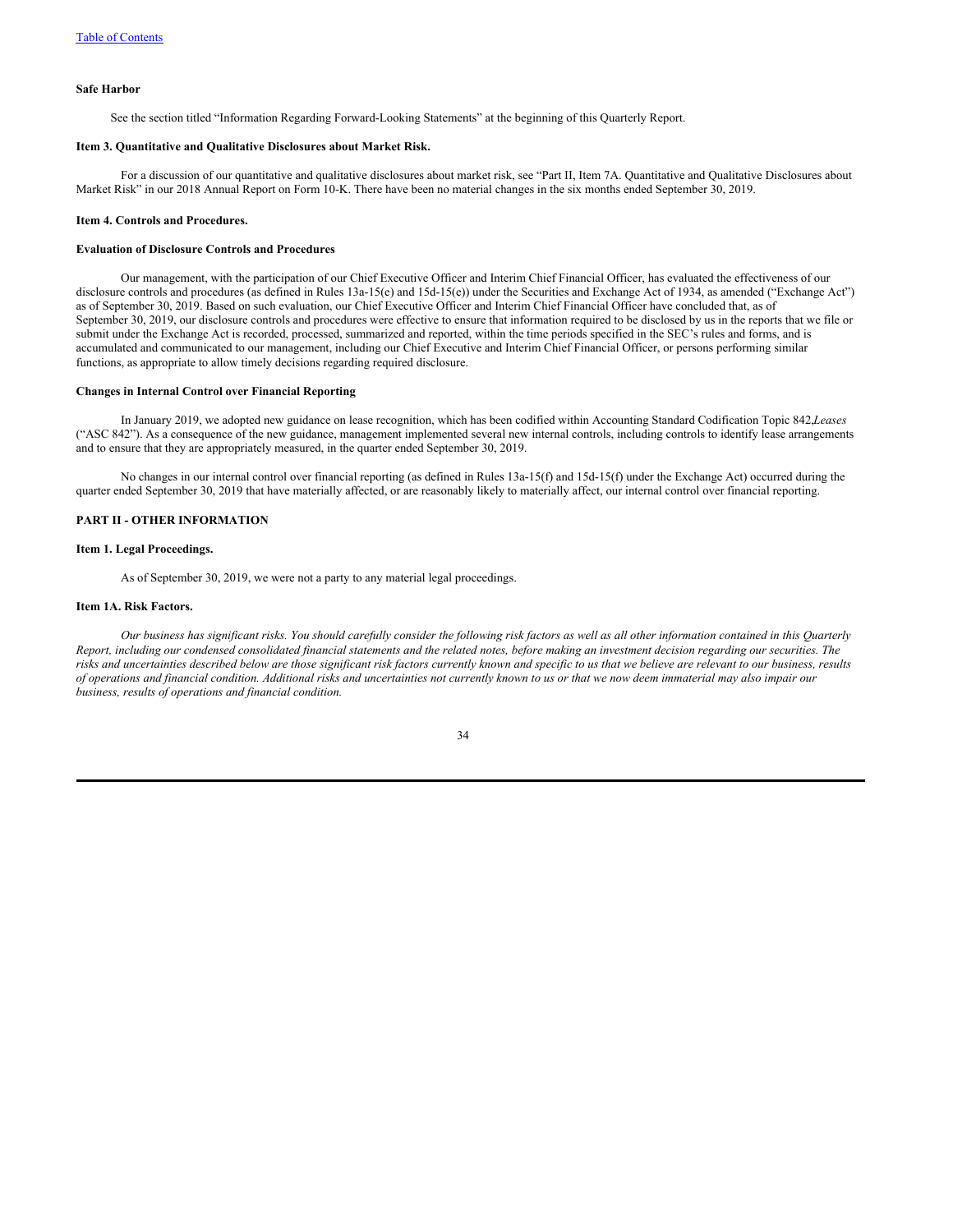#### **Risks Related to Our Financial Condition and Capital Requirements**

## We are a clinical-stage biopharmaceutical company with no commercial products and prediction of future performance is very difficult.

We are a clinical-stage biopharmaceutical company focused on novel cancer immunotherapy products. We have no products or therapeutics approved for commercial sale and have not generated any revenue from product supplies or royalties. Our therapeutic candidates are based on engineered TCRs and are new and largely unproven. Investment in biopharmaceutical product development is highly speculative because it entails substantial upfront capital expenditures and significant risk that any potential product candidate will fail to demonstrate adequate effect or an acceptable safety profile, gain regulatory approval and become commercially viable. Our inability to address these risks successfully would have a materially adverse effect on our business and prospects.

#### We have incurred net losses every year since our inception and expect to continue to incur net losses in the future.

We have generated losses since our inception in 2008, during which time we have devoted substantially all of our resources to research and development efforts relating to our SPEAR T-cells (including the NY-ESO SPEAR T-cell), including engaging in activities to manufacture and supply our SPEAR T-cells for clinical trials in compliance with current good manufacturing practice, or cGMP, conducting clinical trials of our SPEAR T-cells, providing general and administrative support for these operations and protecting our intellectual property. We do not have any products approved for sale and have not generated any revenue from product supplies or royalties. Based on our current plans, we do not expect to generate product or royalty revenues unless and until we obtain marketing approval for, and commercialize, any of our SPEAR T-cells.

For the nine months ended September 30, 2019, the years ended December 31, 2018, 2017, 2016 and the six months ended December 31, 2015 and the year ended June 30, 2015, we incurred net losses of \$107.8 million, \$95.5 million, \$70.1 million, \$71.6 million, \$23.0 million and \$22.1 million, respectively. As of September 30, 2019, we had accumulated losses of \$426.3 million. We expect to continue incurring significant losses as we continue with our research and development programs and to incur general and administrative costs associated with our operations. The extent of funding required to develop our product candidates is difficult to estimate given the novel nature of our SPEAR T-cells and their un-proven route to market. Our profitability is dependent upon the successful development, approval, and commercialization of our SPEAR T-cells, further development of the NY-ESO SPEAR T-cells by GSK (given the NY-ESO program has now been transitioned to GSK), achieving GSK milestones (for both the NY-ESO program, the third SPEAR T-cell program and any future SPEAR T-cell programs under the GSK Collaboration and License Agreement) and achieving a level of revenues adequate to support our cost structure. We may never achieve profitability, and unless and until we do, we will continue to need to raise additional cash or alternative funding.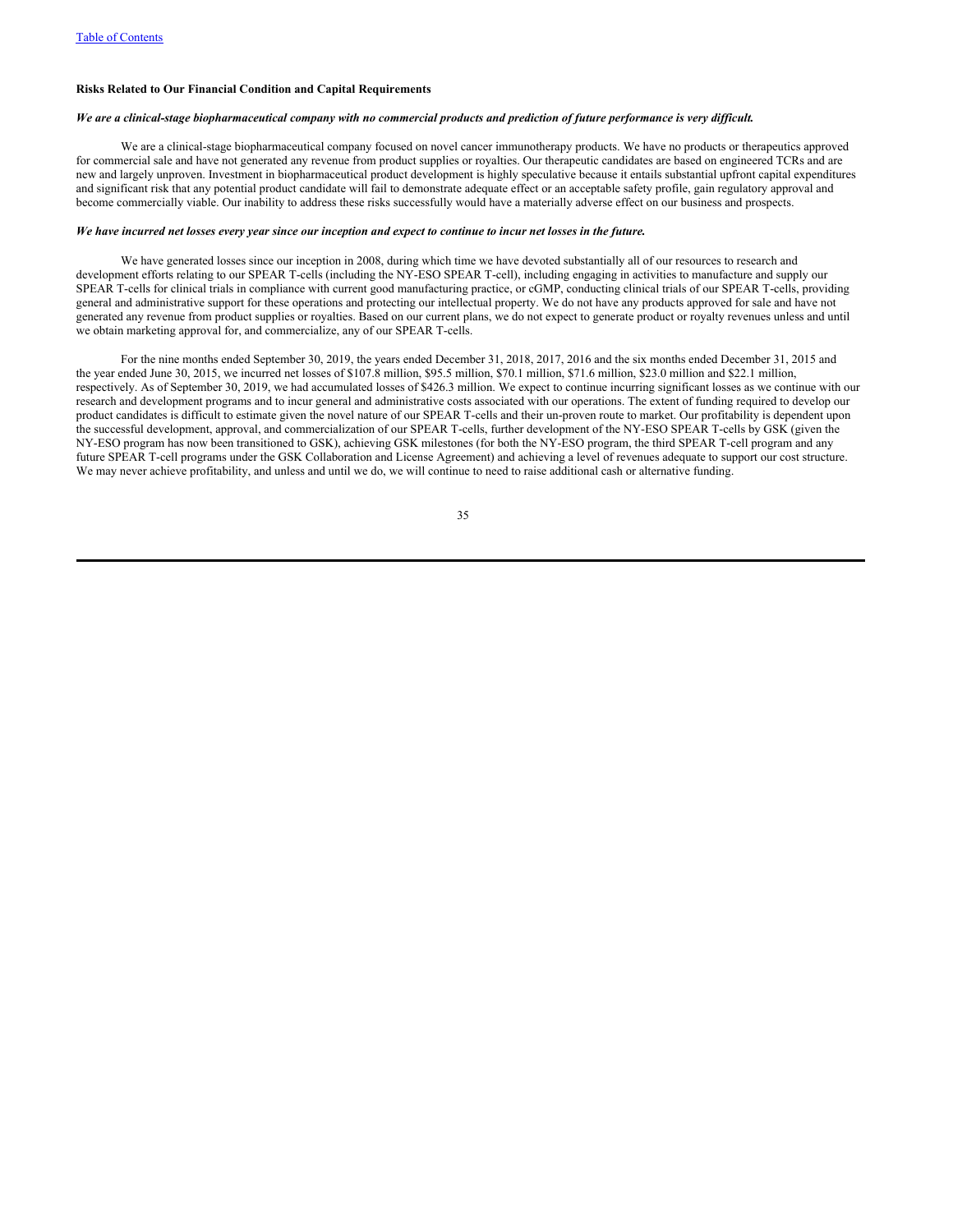## Although our financial statements have been prepared on a going concern basis, our current liquidity position means we must obtain additional capital to *fund our operations in order to continue as a going concern.*

As of September 30, 2019, the Company had cash and cash equivalents of \$39.4 million, marketable securities of \$63.5 million, and stockholders' equity of \$147.7 million. During the nine months ended September 30, 2019, the Company incurred a net loss of \$107.8 million, used cash of \$100.0 million in its operating activities, and generated revenues of \$0.4 million. The Company has incurred net losses in most periods since inception and it expects to incur operating losses in future periods. When considered with the Company's projected expenditure for the next 12 months, these factors raise substantial doubt about its ability to continue as a going concern. Accordingly, we must obtain additional capital to continue funding planned operations. There is no assurance that the Company will be able to obtain sufficient additional capital to continue funding its operations or, if we do, that it will be on terms that are favourable to our shareholders. Any future fundraising is likely to be highly dilutive to our existing shareholders and may also divert our management from its day-to-day activities.

If the Company fails to obtain additional funding, it may be required to:

- significantly reduce research and development activities or other operations in order to reduce ongoing expenditure. Any such reduction in research and development activities would impact the progress of ongoing clinical programs and delay our ability to bring products to market;
- seek further third party alliances for existing assets at an earlier stage than would otherwise be desirable or on terms less favourable than might otherwise be available or seek a third party acquirer for the business; or
- relinquish or license on unfavourable terms our rights to technologies or any product candidates we would otherwise seek to develop or commercialize ourselves.

If the Company fails to obtain additional funding, or in the event that the Company significantly reduces its ongoing expenditures and operations, this may result in an inability to retain key individuals required for our ongoing business and may result in a need to delay or halt ongoing clinical programs or change the nature and scope of such clinical programs.

## We have never generated any revenue from sales of our SPEAR T-cells and our ability to generate revenue from sales of our SPEAR T-cells and become *profitable depends significantly on our success in a number of factors.*

We have no SPEAR T-cells approved for commercial sale, have not generated any revenue from sales of our SPEAR T-cells (including the NY-ESO SPEAR T-cell), and do not anticipate generating any revenue from sales of our SPEAR T-cells until sometime after we receive regulatory approval, if at all, for the commercial sale of a SPEAR T-cell. We intend to fund future operations through milestone payments under our collaboration and license agreement with GSK and through additional equity financings or other third party collaborations. Our ability to generate revenue and achieve profitability depends on our success in many factors, including:

- completing preclinical development and advancing our SPEAR T-cells to clinic;
- delivering on the clinical development strategy for our SPEAR T-cells;
- progressing our clinical trials within predicted timeframes and without any substantial delays, for example as may be caused by delays in patient recruitment, regulatory requirements to hold or suspend any clinical trials or delays in obtaining approvals required to conduct clinical trials;
- demonstrating a favorable benefit (efficacy parameters): risk (safety) for our SPEAR T-cells and the NY-ESO SPEAR T-cell that translate into a differentiated product of value for patients;
- obtaining data from clinical trials which are ongoing for SPEAR T-cells other than the NY-ESO SPEAR T-cell;
- obtaining regulatory approvals and marketing authorizations for our SPEAR T-cells and the NY-ESO SPEAR T-cell for which we or our collaborator complete clinical trials;

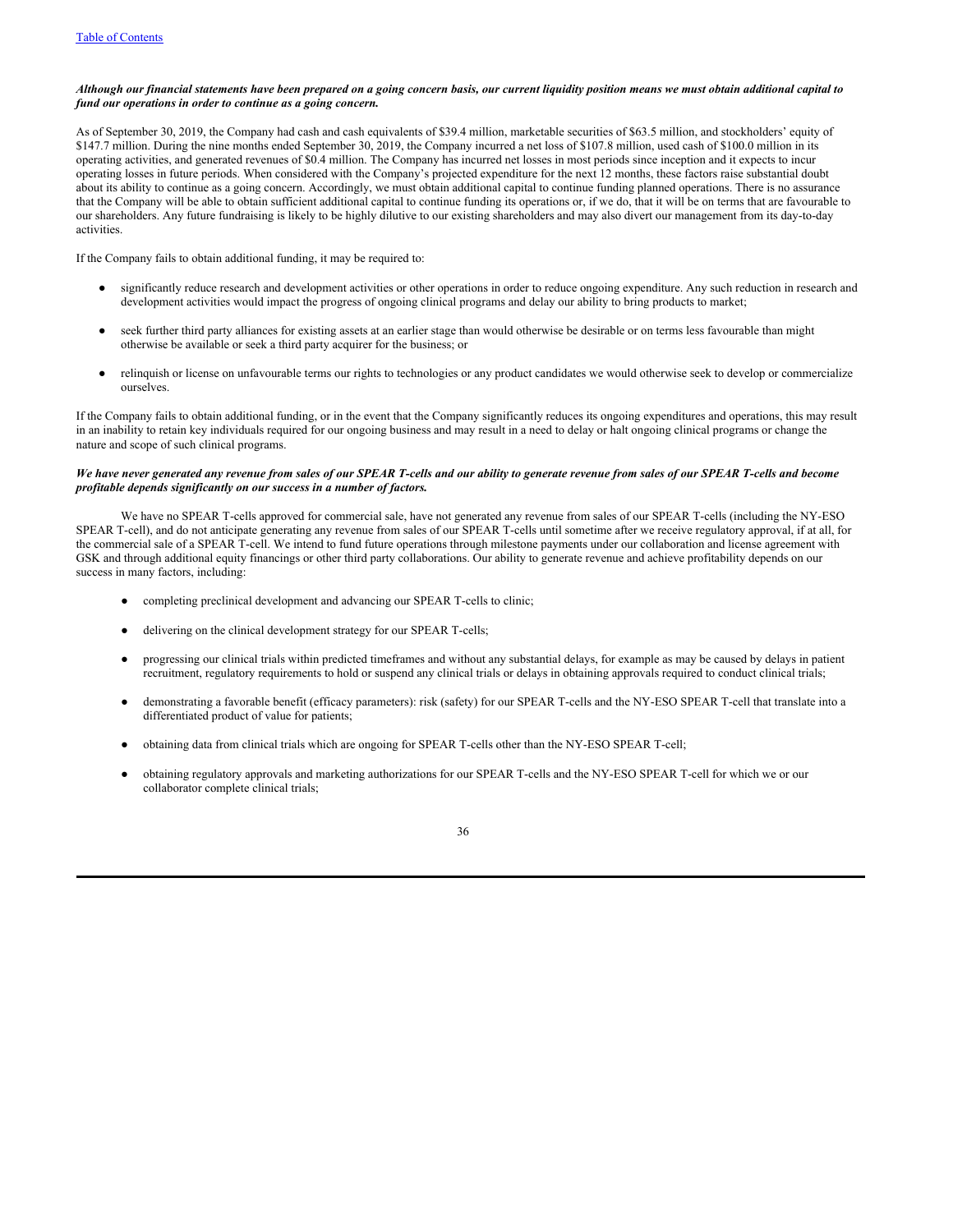- developing sustainable and scalable manufacturing and supply processes for our SPEAR T-cells, including establishing and maintaining commercially viable supply relationships with third parties and establishing our own commercial manufacturing capabilities and infrastructure;
- developing a reliable and commercially viable/cost effective commercial manufacturing process to enable commercial supply of our SPEAR Tcells;
- launching and commercializing SPEAR T-cells for which we obtain regulatory approvals and marketing authorizations, either directly or with a collaborator or distributor;
- obtaining market acceptance, pricing and reimbursement of our SPEAR T-cells as viable treatment options;
- addressing any competing technological and market developments;
- identifying, assessing, acquiring and/or developing new SPEAR T-cells;
- maintaining, protecting, and expanding our portfolio of intellectual property rights, including patents, trade secrets and know-how; and
- attracting, hiring and retaining qualified personnel.

Even if one or more of the SPEAR T-cells is approved for commercial sale, we anticipate incurring significant costs associated with commercializing any approved SPEAR T-cell. Our expenses could increase beyond expectations if the FDA or any other regulatory agency requires changes to our manufacturing processes or assays, or for us to perform preclinical programs and clinical or other types of trials in addition to those that we currently anticipate. If we are successful in obtaining regulatory approvals to market one or more SPEAR T-cells, our revenue will be dependent, in part, upon the size of the markets in the territories for which we gain regulatory approval, the accepted price for the SPEAR T-cell, the ability to get reimbursement at any price, and whether we own the commercial rights for that territory. If the number of our addressable disease patients is not as significant as we estimate, the indication approved by regulatory authorities is narrower than we expect, or the reasonably accepted population for treatment is narrowed by competition, physician choice or treatment guidelines, we may not generate significant revenue from sales or supplies of such SPEAR T-cells, even if approved. If we are not able to generate revenue from the sale of any approved SPEAR T-cells, we may never become profitable.

#### If we fail to obtain additional financing, we may be unable to complete the development and commercialization of our SPEAR T-cells.

Our operations have required substantial amounts of cash since inception. We expect to continue to spend substantial amounts to continue the development of our SPEAR T-cells, including future clinical trials. If we receive approval for any of our SPEAR T-cells, we will require significant additional amounts in order to launch and commercialize these therapeutic candidates.

As of September 30, 2019, we had \$39.4 million of cash and cash equivalents and \$63.5 million of marketable securities. We expect to use these funds to advance and accelerate the clinical development of our SPEAR T-cells, to further develop and enhance our manufacturing capabilities and secure a commercially viable manufacturing platform for all of our SPEAR T-cells, to advance additional SPEAR T-cells into preclinical testing and progress such SPEAR T-cells through to clinical trials as quickly as possible and to fund working capital, including for other general corporate purposes. Changing circumstances beyond our control, including changes to the scope and timing of the programs under the GSK collaboration (for example, nomination of further targets by GSK or changes to the third target program) or data seen in any of our clinical trials may cause us to increase our spending significantly faster than we currently anticipate. We will require additional capital for the further development and commercialization of our SPEAR T-cells in accordance with currently planned operations.

We cannot be certain that additional funding will be available on acceptable terms, or at all. We have no committed source of additional capital and if we are unable to raise additional capital in sufficient amounts or on terms acceptable to us, we may have to significantly delay, scale back or discontinue the development or commercialization of our SPEAR T-cells or other research and development initiatives. Our license and supply agreements may also be terminated if we are unable to meet the payment obligations under these agreements. We could be required to seek collaborators for our SPEAR T-cells at an earlier stage than otherwise would be desirable

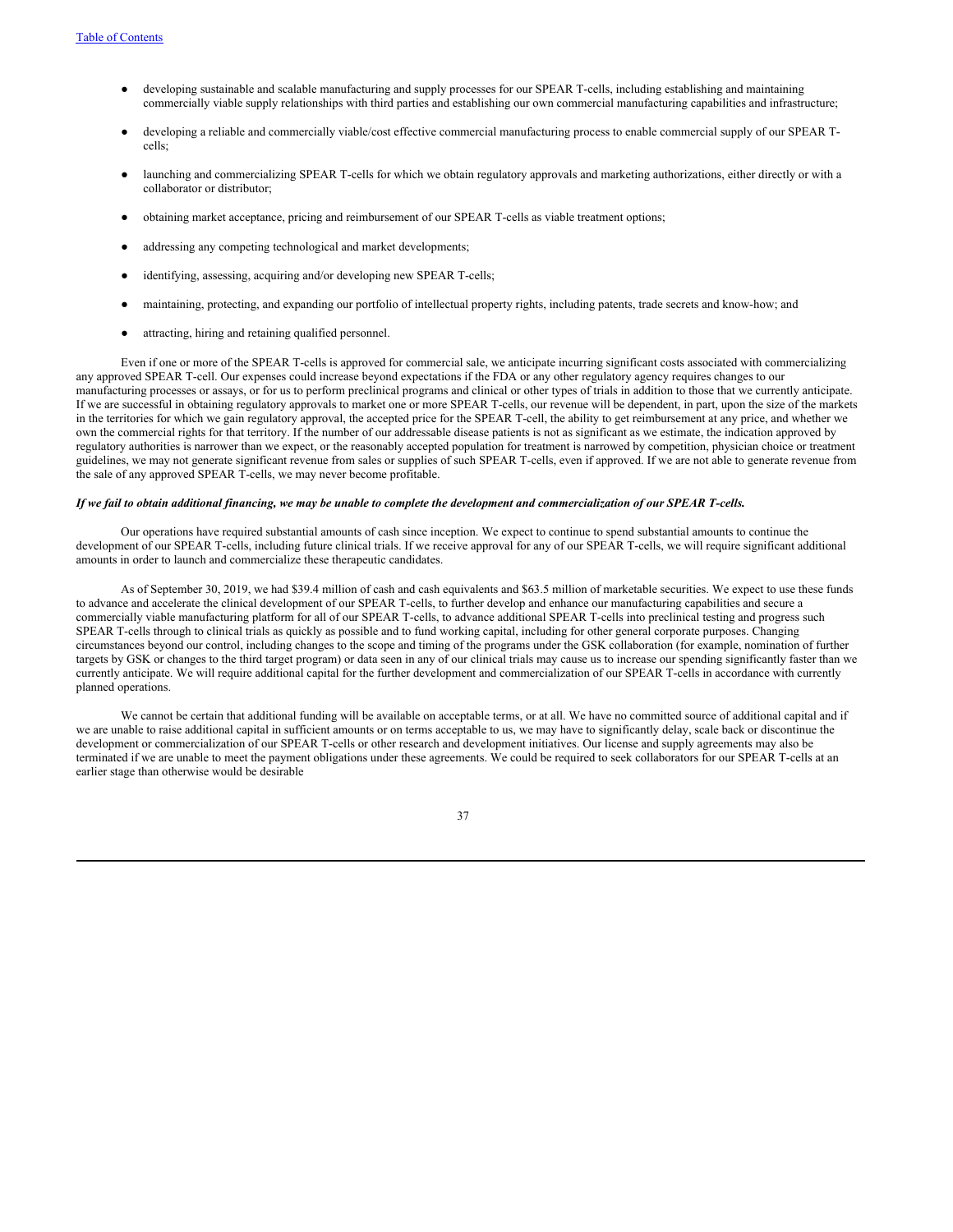or on terms that are less favorable to us than might otherwise be available or relinquish or license on unfavorable terms our rights to our SPEAR T-cells in markets where we otherwise would seek to pursue development or commercialization ourselves. Any of the above events could significantly harm our business, prospects, financial condition and results of operations and cause the price of our American Depositary Shares, or ADSs, to decline.

## Raising additional capital may cause dilution to our existing shareholders, restrict our operations or require us to relinquish rights to our technologies or *product candidates.*

We may seek additional capital through a combination of public and private equity offerings, debt financings, strategic partnerships and alliances and licensing arrangements. To the extent that we raise additional capital through the sale of equity or convertible debt securities, your ownership interest will be diluted, and the terms may include liquidation or other preferences that adversely affect your rights as a shareholder. The incurrence of indebtedness would result in increased fixed payment obligations and could involve certain restrictive covenants, such as limitations on our ability to incur additional debt, limitations on our ability to acquire or license intellectual property rights and other operating restrictions that could adversely impact our ability to conduct our business. If we raise additional funds through strategic partnerships and alliances and licensing arrangements with third parties, we may have to relinquish valuable rights to our technologies or product candidates, or grant licenses on terms unfavorable to us.

#### **Risks Related to the Development of Our SPEAR T-cells**

# Our business is highly dependent on our wholly owned SPEAR T-cell candidates including ADP-A2M4, ADP-A2M4CD8, and ADP-A2AFP, which will require significant additional clinical testing before we can seek regulatory approval and begin commercialization of any of our SPEAR T-cells.

There is no guarantee that any SPEAR T-cells will achieve regulatory approval or proceed to the next stage of clinical programs. The process for obtaining marketing approval for any candidate is very long and risky and there will be significant challenges for us to address in order to obtain marketing approval, if at all.

There is no guarantee that the results obtained in current clinical trials for our ADP-A2M4, ADP-A2M4CD8, and ADP-A2AFP SPEAR T-cells will be sufficient for us to plan one or more pivotal clinical trials and obtain regulatory approval or marketing authorization. Negative results in any SPEAR T-cell clinical program may also impact our ability to obtain regulatory approval for other SPEAR T-cells, either at all or within anticipated timeframes because, although the SPEAR T-cell may target a different cancer peptide, the underlying technology platform and other aspects of our clinical programs are the same or substantially similar for all of our SPEAR T-cells. Similarly, negative results in the NY-ESO SPEAR T-cell clinical program, now fully transferred to GSK, may also impact our ability to obtain regulatory approval for other wholly owned SPEAR T-cells. Accordingly, a failure or delay in any one program may affect the ability to obtain regulatory approval to continue or conduct clinical programs for other SPEAR T-cells.

#### We may not be able to submit INDs, or the foreign equivalent outside of the United States, to commence additional clinical trials for other SPEAR T-cells on the timeframes we expect, and even if we are able to, the FDA or comparable foreign regulatory authorities may not permit us to proceed with planned *clinical trials.*

Progression of new SPEAR T-cells into clinical trials is inherently risky and dependent on the results obtained in preclinical programs, the results of other clinical programs and results of third-party programs that utilize common components, such as production of the lentiviral vector lot used for production and administration of our SPEAR T-cell. If results are not available when expected or problems are identified during SPEAR T-cell development, we may experience significant delays in development of pipeline products and in existing clinical programs, which may impact our ability to receive regulatory approval. This may also impact our ability to achieve certain financial milestones and the expected timeframes to market any of our SPEAR T-cells. Failure to submit further IND or the foreign equivalent and commence additional clinical programs will significantly limit our opportunity to generate revenue.

There is no guarantee that the FDA, or any other regulatory authority, will approve any IND (or equivalent application) for any of our future SPEAR Tcells, or for new indications for our SPEAR T-cells already in clinical trials, or that amendments to existing protocols will not be required. For example, we recently amended the protocols for all of our pending and on-going ADP-A2M4 and ADP-A2M10 clinical trials in response to reported serious adverse events of prolonged serious pancytopenia in our clinical trials for ADP-A2M4 and ADP-A2M10 in two patients treated with the highest lymphodepletion regimen. Such protocol amendments may delay our clinical trials, may require changes or resubmission of our INDs, or may result or be related to a halt in our planned or contemplated clinical trials.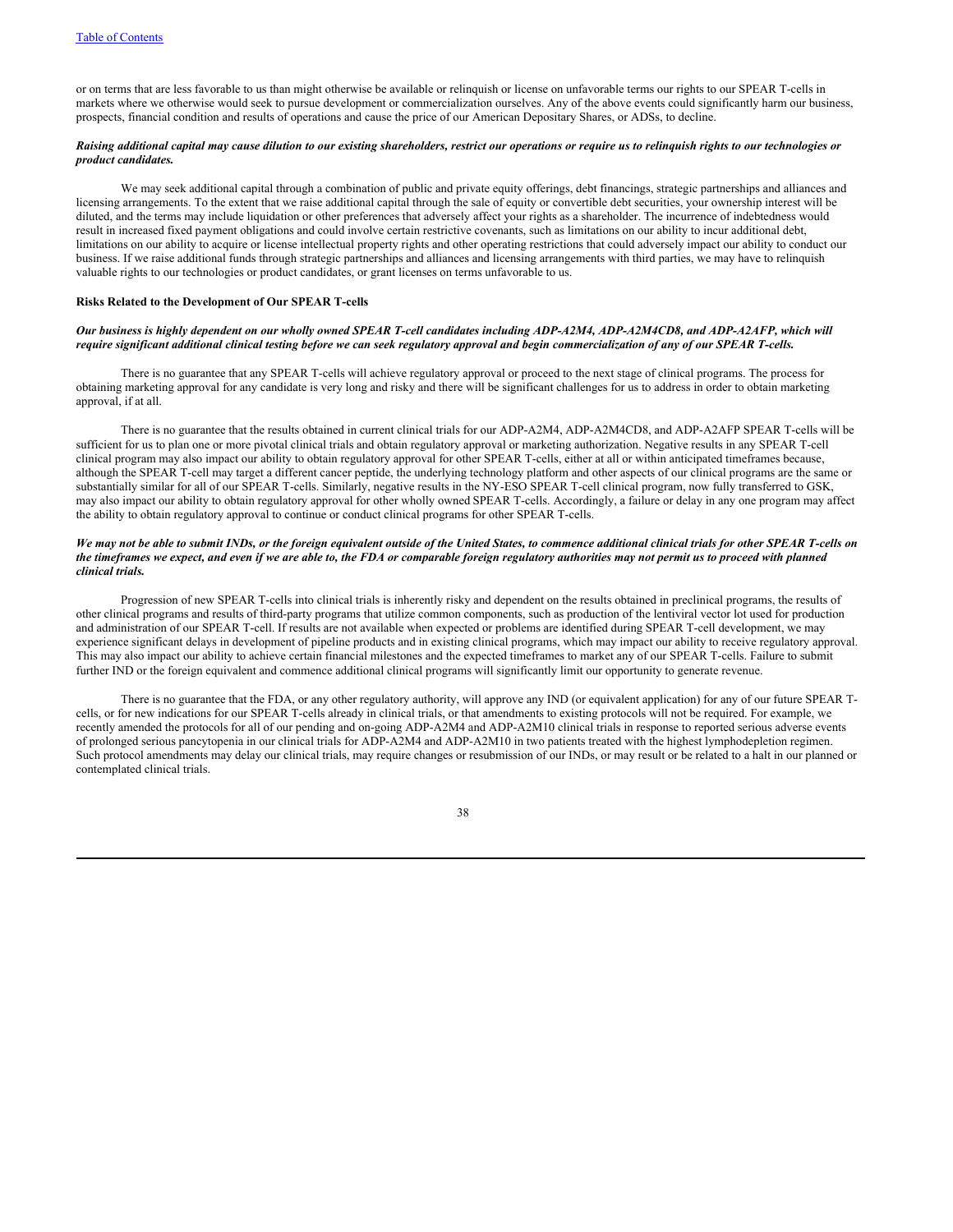We are continuing to expand our clinical trial footprint in Europe. This requires gaining the approval of country specific review bodies for GMO application and Clinical Trial Application ("CTA"). As this is not a harmonized process, the requirements can vary considerably and delays can be incurred at a country level.

In the USA, some institutional review boards, or IRBs, have requested that the Sponsor obtain Investigational Device Exemptions (IDE) from the FDA for the validated clinical trial assay being used to select patients. This has delayed the initiation of some sites and limited the ability to obtain high risk biopsies until an IDE has been granted. We plan to proactively seek IDEs for our SPEAR T-cell assays where appropriate.

# Our SPEAR T-cells being developed may have potentially fatal cross-reactivity to other peptides or protein sequences within the human body.

One of our prior SPEAR T-cells, designed to target an HLA-1 restricted MAGE-A3 cancer-specific peptide, recognized another unrelated peptide from a protein called TITIN, expressed within normal cardiac and other muscle tissues in patients. As a result of this cross-reactivity to the TITIN protein in the heart, two patients died during our MAGE-A3 clinical program, the program was put on pause, then formally placed on hold by the FDA, after which we terminated the program. We subsequently developed a preclinical safety testing program that identifies potential cross-reactivity risks but there may be gaps or other problems detected in the testing program at a later date. Even with the use of this testing program, there can be no guarantee that the FDA will permit us to begin clinical trials of any additional SPEAR T-cells other than those for which INDs already exist or that other off-target cross-reactivity will not be identified or present in any patient group. Failure to develop an effective preclinical safety testing program will prevent or delay clinical trials of any SPEAR T-cell. Detection of any cross-reactivity will halt or delay any ongoing clinical trials for any SPEAR T-cell and prevent or delay regulatory approval. Given that the underlying technology platform, manufacturing process and development process is similar for all of our TCR therapies, issues pertaining to cross-reactivity for one SPEAR T-cell may impact our ability or our collaborator's ability to obtain regulatory approval for other SPEAR T-cells undergoing development and clinical trials, which would significantly harm our business, prospects, financial condition and results of operations.

Cross-reactivity or allo-reactivity (binding to peptides presented on other HLA types) could also occur where the affinity-enhanced engineered TCR contained within any SPEAR T-cell binds to peptides presented by HLAs other than the HLA type for which the relevant TCR was developed. We have developed a preclinical screening process to identify allo-reactivity risk. Where any allo-reactivity risk is identified, patients with the allo-reactive alleles will be excluded from the trial. Any allo-reactivity or other cross-reactivity that impacts patient safety could materially impact our ability to advance our SPEAR Tcells into clinical trials or to proceed to market approval and commercialization. In addition, there is no guarantee that exclusion of patients with the identified allo-reactive allele will successfully eliminate the risk of allo-reactivity, and serious side effects for patients may still exist. Given that the underlying technology platform, manufacturing process and development process are similar for all of our SPEAR T-cells, issues pertaining to allo-reactivity for one SPEAR T-cell may impact our ability or our collaborator's ability to obtain regulatory approval for other SPEAR T-cells undergoing development and clinical trials, which would significantly harm our business, prospects, financial condition and results of operations.

### Our T-cell therapy, which is a type of cell therapy that uses gene therapy technology, represents a novel approach to cancer treatment that could result in heightened regulatory scrutiny, delays in clinical development, or delays in our or our collaborator's ability to achieve regulatory approval or *commercialization of SPEAR T-cells.*

Use of any SPEAR T-cells to treat a patient requires the use of gene therapy technology, which involves combining a patient's T-cells with our lentiviral delivery vector containing the gene for our affinity-enhanced engineered TCR. This is a novel treatment approach that carries inherent development risks. We are therefore constantly evaluating and adapting our SPEAR T-cells following the results obtained during development work and the clinical programs. Further development, characterization and evaluation may be required, depending on the results obtained, in particular where such results suggest any potential safety risk for patients. The need to develop further assays, or to modify in any way the protocols related to our SPEAR T-cells to improve safety or effectiveness, may delay the clinical program, regulatory approval or commercialization, if approved at all, of any SPEAR T-cell. Consequently, this may have a material impact on our ability to receive milestone payments and/or generate revenue from our SPEAR T-cells.

In addition, given the novelty of SPEAR T-cells, the end users and medical personnel require a substantial amount of education and training in their administration of SPEAR T-cells. Regulatory authorities have very limited experience with commercial engineered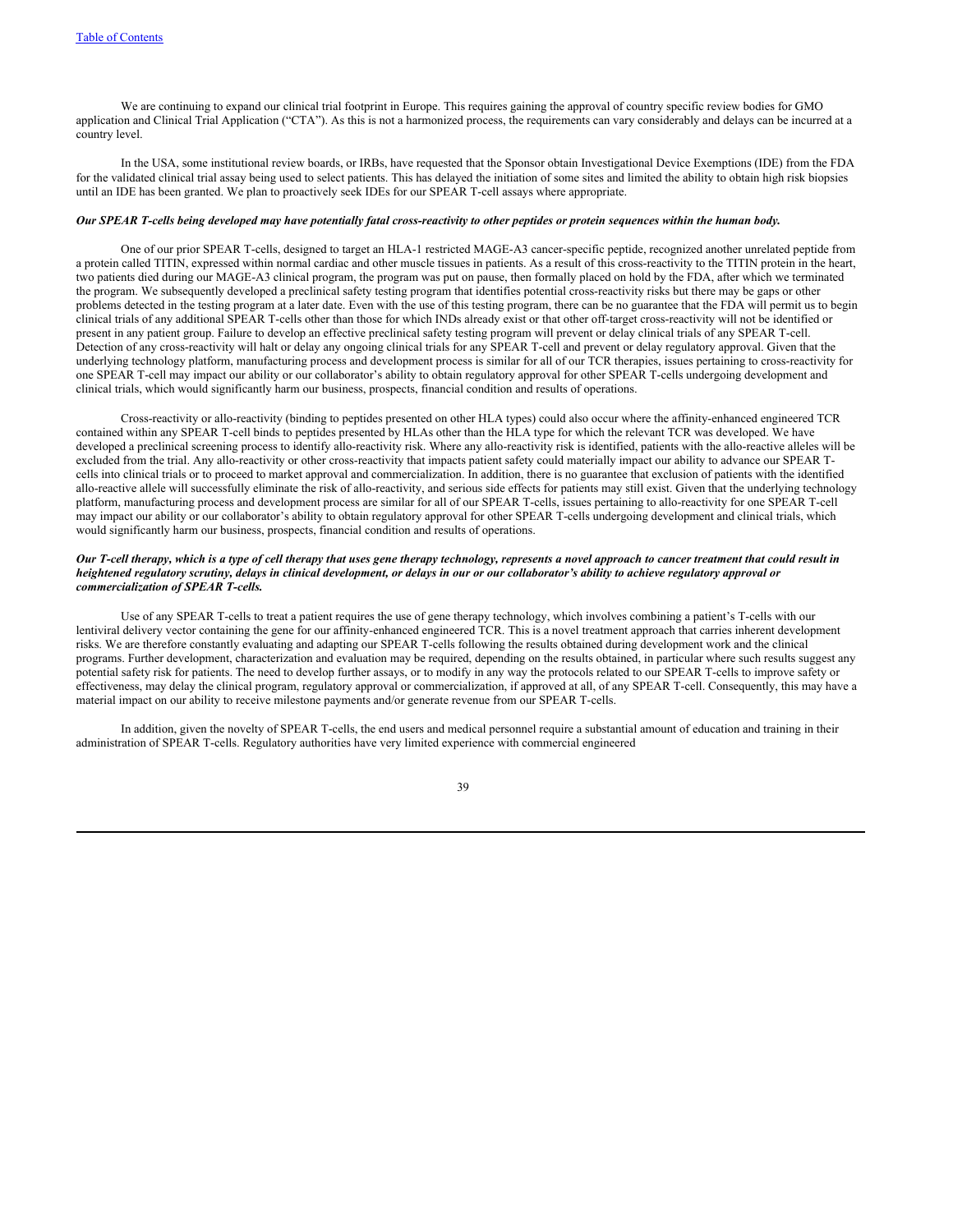cell therapies and SPEAR T-cells for the treatment of cancer. As a result, regulators may be more risk adverse or require substantial dialogue and education as part of the normal regulatory approval process for each stage of development of any SPEAR T-cell. To date, only a limited number of gene therapy products have been approved in the United States and European Union. Consequently, it is difficult to predict and evaluate what additional regulatory hurdles may apply to the development of our SPEAR T-cells and whether additional investment, time or resources will be required to overcome any such hurdles.

Additionally, because our technology involves the genetic modification of patient cells*ex-vivo* using a viral vector, we are subject to many of the challenges and risks of gene therapy, including the following challenges:

- Regulatory requirements governing gene and cell therapy products have changed frequently and may continue to change in the future.
- Random gene insertion associated with retrovirus-mediated genetically modified products, known as insertional oncogenesis, could lead to lymphoma, leukemia or other cancers, or other aberrantly functioning cells. Insertional oncogenesis was seen in early gene therapy studies conducted outside of the United States in 2003. In those studies, insertional oncogenesis resulted in patients developing leukemia following treatment with the relevant gene therapy, with one patient dying. As a result of the data from those studies, the FDA temporarily halted gene therapy trials in the United States. The previous trials involved modification of stem cells rather than T-cells and utilized a murine gamma-retroviral vector rather than a lentiviral vector. We cannot guarantee that insertional oncogenesis resulting from administration of our SPEAR T-cells will not occur.
- Although our viral vectors are not able to replicate, there may be a risk with the use of retroviral or lentiviral vectors that they could undergo recombination and lead to new or reactivated pathogenic strains of virus or other infectious diseases.
- There is the potential for delayed adverse events following exposure to gene therapy products due to persistent biological activity of the genetic material or other components of products used to carry the genetic material. In part for this reason, the FDA recommends a 15-year follow-up observation period for all surviving patients who receive treatment using gene therapies in clinical trials. We may need to adopt such an observation period for our therapeutic candidates; however, the FDA does not require that the tracking be complete prior to its review of the Biologics License Application, or BLA.
- Clinical trials using genetically modified cells conducted at institutions that receive funding for recombinant DNA research from the NIH may be subject to review by the NIH Office of Biotechnology Activities' Recombinant DNA Advisory Committee, orRAC. The RAC review process can delay or impede the initiation of a clinical trial.

If adverse events of the type described above were to occur, further advancement of our clinical trials could be halted or delayed, which would have a material adverse effect on our business and operations. In addition, heightened regulatory scrutiny of gene therapy product candidates may result in delays and increased costs in bringing a product candidate to market, if at all. Delay or failure to obtain, or unexpected costs in obtaining, the regulatory approval necessary to bring a potential product to market could decrease our ability to generate revenue in the future.

In addition, results seen in third party clinical trials using other cell therapy products, for example CAR-T products, or in clinical trials conducted by our collaborators may impact on the further advancement of our clinical trials.

Results seen in third party clinical trials using products that are also used in our combination clinical trials, may impact on the further advancement of our clinical trials or clinical trials of our collaborators. For example, the FDA placed a clinical hold on three combination studies using an anti-PD-1 therapy used to treat multiple myeloma. There is no guarantee that further reviews of safety data with anti-PD-1 therapies will not result in delays or holds to our collaborator's clinical trials or the requirement to amend the protocol for such clinical trials or would not delay the start of any anti-PD-1 combination clinical trials that we may wish to start.

# T-cell therapy is a novel approach to cancer treatment that creates significant increased risk in terms of side-effect profile, ability to satisfy regulatory *requirements associated with clinical trials and the long- term viability of administered SPEAR T-cells.*

Development of a pharmaceutical or biologic therapy or product has inherent risks based on differences in patient population and responses to therapy and treatment. The mechanism of action and impact on other systems and tissues within the human body following administration of SPEAR T-cells is not completely understood, which means that we cannot predict the long-term effects of treatment with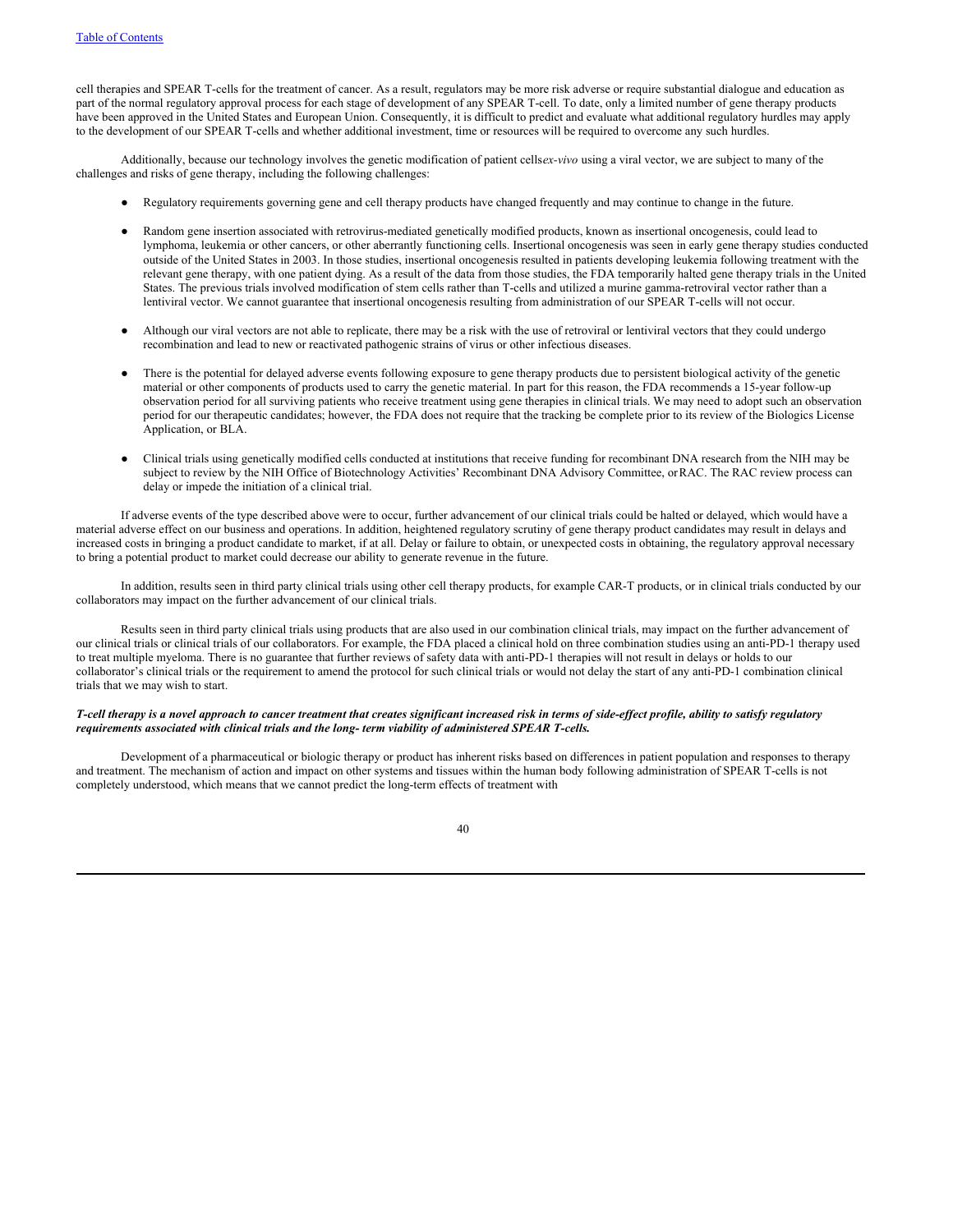SPEAR T-cells (whether by us or a collaborator). In addition, it is not possible for any pre-clinical safety package to completely identify all potential safety risks.

We are aware that certain patients do not respond to our SPEAR T-cells and that other patients may relapse or cease to present the peptide being targeted by such SPEAR T-cells. The percentage of the patient population in which these events may occur is unknown, but the inability of patients to respond and the possibility of relapse may impact our or our collaborator's ability to conduct clinical trials, to obtain regulatory approvals, if at all, and to successfully commercialize any SPEAR T-cell.

Clinical trials using SPEAR T-cell therapeutics are still in the early stages, and it is difficult to predict the results that will be obtained by us or our collaborator in ongoing clinical trials or the next phase or phases of any clinical program. It is also difficult to predict the way in which SPEAR T-cells will interact with third-party products used in combination clinical trials. For example, data seen in third party combination trials has resulted in certain combination trials being placed on clinical hold by the FDA. Any undesirable side effects seen in combination trials may affect our ability or our collaborator's ability to continue with and obtain regulatory approval for any combination therapy, but may also impact our or our collaborator's ability to continue with and obtain regulatory approval for SPEAR T-cell therapies alone.

There is a significant risk at each stage of any clinical program that serious adverse events or low efficacy, as well as less favorable benefit:risk profiles, will prevent any SPEAR T-cells from proceeding further or will result in those programs being suspended or placed on hold (whether voluntarily or as a result of a regulatory authority requirement). For example, there is a risk that the target (or similar) peptide to which any SPEAR T-cell is directed may be present in both patients' cancer cells and other non-cancer cells and tissues. Should this be the case patients may suffer a range of side effects associated with the SPEAR T-cell binding to both the cancer cells and/or other cells and tissues and such side effects could cause patient death. The extent of these side effects will depend on which cells and tissues are affected as well as the degree to which the target (or similar) peptide is expressed in these cells and tissues. Serious adverse events seen with other immunotherapy products, such as the severe neurotoxicity events observed with CD19-directed CAR-T cell treatments, may also occur at any stage of the clinical program. Further, following infusion of any SPEAR T-cells, there may be a transient inflammatory reaction of the disease to the treatment. Symptoms in any given subject would be dependent on the location and other characteristics of their tumor. For example, subjects with lung tumors may experience dyspnea. Cardiac toxicities may be observed in patients with pre-existing cardiac or pericardial masses. These inflammatory reactions and related symptoms may be mild and self-limited, but can be severe, potentially life-threatening and require medical intervention.

As of April 5, 2019 for ADP-A2AFP and April 15, 2019 for ADP-A2M4 and ADP-A2M10:

- The adverse events considered by investigators to be possibly related to ADP-A2AFP (n=3) include pyrexia, increase in alanine aminotransferase, increase in aspartate aminotransferase, increase in alkaline phosphatase, cognitive disorder, pain in extremity, muscular weakness. Serious adverse events reported with ADP-A2AFP whether considered related to the SPEAR T-cells or not include bile duct obstruction and abdominal pain.
- The adverse events occurring in  $>10\%$  of subjects treated with ADP-A2M4 (n=23) and considered by investigators to be possibly related to ADP-A2M4 include cytokine release syndrome (CRS), fatigue, pyrexia, decreased appetite, rash, dyspnea, febrile neutropenia, headache, nausea, sinus tachycardia/tachycardia, anemia/red blood cells decreased, chills, diarrhea, hypotension, and tumor pain. Serious adverse events (SAE) reported with ADP-A2M4 in more than one subject whether considered related to the SPEAR T-cells or not, and any related SAE include CRS, pyrexia, atrial fibrillation, thrombocytopenia/platelet count decreased, and rash. There has also been one serious adverse event report of grade 2 encephalopathy considered related to ADP-A2M4 by the investigator which resolved after 2 days of treatment.
- The adverse events occurring in >10% of subjects treated with ADP-A2M10 ( $n=18$ ) and considered by investigators to be possibly related to ADP-A2M10 include pyrexia, CRS, peripheral edema, chills, febrile neutropenia, leukopenia/white blood cells decreased, lymphopenia/lymphocyte count decreased, thrombocytopenia/platelet count decreased, rash and sinus tachycardia/tachycardia. Serious adverse events (SAE) reported with ADP-A2M10 in more than one subject whether considered related to the SPEAR T-cells or not, and any related SAE include CRS.

Since April 15, 2019, there were two SAE reports of severe prolonged pancytopenia with aplastic anemia (one patient receiving ADP-A2M4 and one patient receiving ADP-A2M10) considered by the investigator to be probably related to the SPEAR T-cells and to the lymphodepleting chemotherapy. Both of these patients died from complications of aplastic anemia. In another patient, there was one report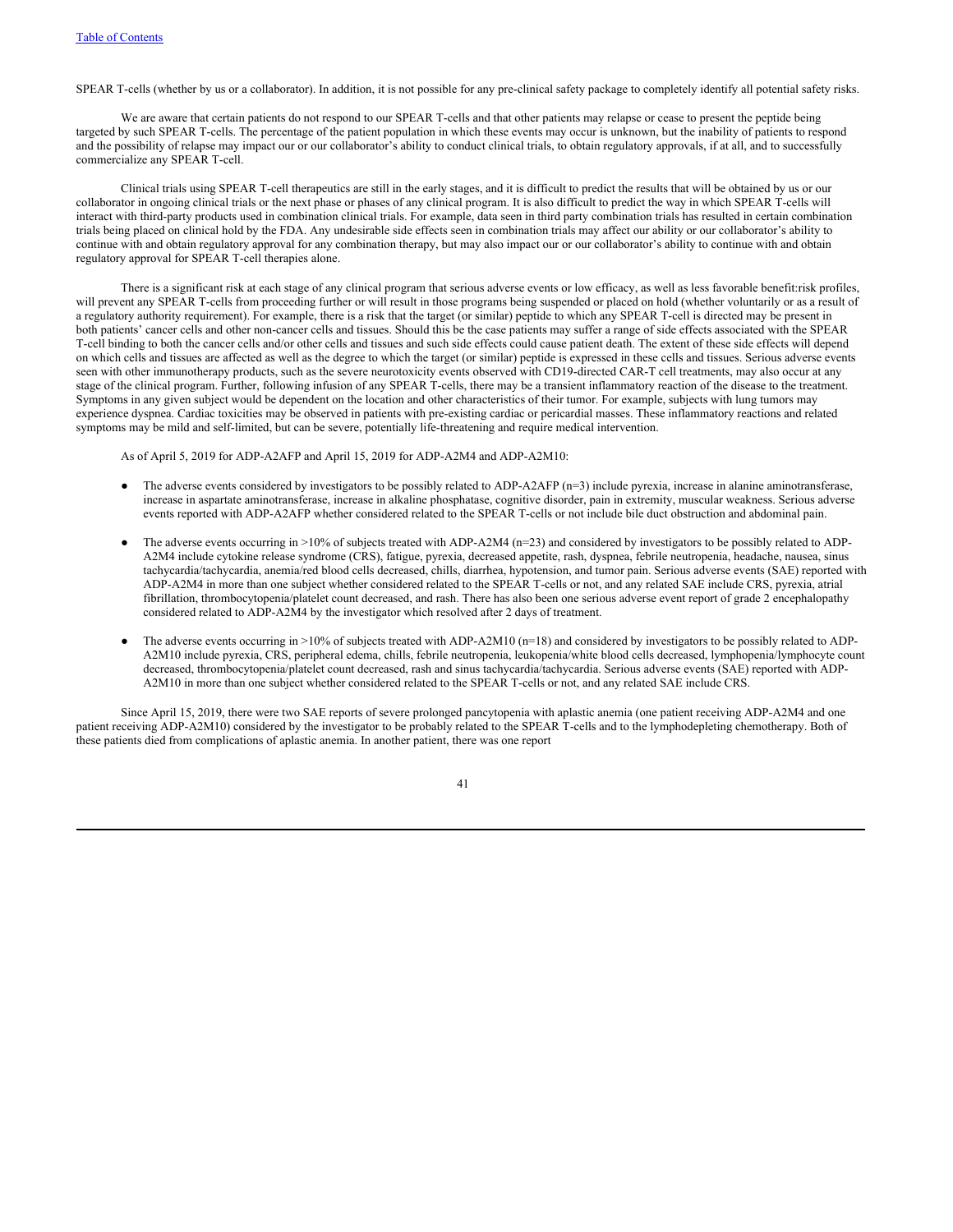of Grade 3 neurotoxicity considered by the investigator to be probably related to the ADP-A2M4 SPEAR T-cells and, in the same patient, a later grade 5 SAE of stroke that was considered by the investigator to be possibly related to the product. These reports were communicated to the FDA and we have responded to queries from the FDA in relation to these reports. All three patients received the highest lymphodepletion regimen (fludarabine (30mg/m<sup>2</sup>/day) for 4 days and cyclophosphamide (1800 mg/m<sup>2</sup>/day) for 2 days). The protocols for all of our ADP-A2M4 and ADP-A2M10 trials have now been amended to mitigate the future risk of prolonged pancytopenia and stroke, including a reduction of the lymphodepletion regimen to a previously used regimen (fludarabine (30mg/m2/day) for 4 days and cyclophosphamide (600 mg/m2/day) for 3 days). In addition, patients with a prior history of stroke or central nervous system bleeding (or transient ischemic attack (TIA) or reversible ischemic neurologic deficit (RIND) within the prior 6 months of treatment) are now excluded. These protocol changes have been communicated to and acknowledged by the FDA. If further adverse events of a similar nature occur in patients, there is a risk that we or the FDA may impose a clinical hold until the adverse events are further evaluated or, alternatively, we or the FDA may suspend or require termination of these clinical trials.

#### Validation of our SPEAR T-cells requires access to human samples but there is no guarantee that such samples can be obtained or, if they can be obtained, *that the terms under which they are provided will be favorable to us.*

Certain of the steps involved in validating and carrying out safety testing in relation to our SPEAR T-cells require access to samples (e.g., tissues samples or cell samples) from third parties. Such samples may be obtained from universities or research institutions and will often be provided, subject to satisfaction of certain terms and conditions. There can be no guarantee that we will be able to obtain samples in sufficient quantities to enable development of and use of the full preclinical safety testing program for all SPEAR T-cells undergoing development. In addition, the terms under which such samples are available may not be acceptable to us or may restrict our use of any generated results or require us to make payments to the third parties.

#### SPEAR T-cells and their application are not fully scientifically understood and are still undergoing validation and investigation.

SPEAR T-cells (including the NY-ESO SPEAR T-cell) and their potential associated risks are still under investigation. There is no guarantee that our SPEAR T-cells will work in the way that we currently anticipate or that affinity modification of T-cell receptors will produce the anticipated enhancements in activity. For example, there is a potential risk that, given that the TCR chains are produced separately and then assembled within patient T-cells into full TCRs, the TCR chains from both transduced and naturally occurring T-cells could be assembled into an unintended end TCR due to mis-pairing of TCR chains, which could create unknown recognition and cross-reactivity problems within patients. Although this phenomenon has not been reported in humans, it remains a theoretical risk for our SPEAR T-cells and is still being studied and investigated. This could delay regulatory approval, if any, for the relevant SPEAR T-cells. To the extent that any mis-pairing of TCR chains is identified, either in our or our competitors' clinical trials, additional investment may be required in order to modify relevant SPEAR T-cells and to further assess and validate the risk of such mis-pairing to patients. There is also no guarantee that following modification of the relevant SPEAR T-cell, such modified SPEAR T-cell will remain suitable for patient treatment, that it will eliminate the risk of mis-pairing of TCR chains or that regulatory approval will be obtained at all or on a timely basis in relation to such modified SPEAR T-cells. The occurrence of such events would significantly harm our business, prospects, financial condition and results of operations.

# We may not be able to identify and validate additional target peptides or isolate and develop affinity-enhanced TCRs that are suitable for validation and *further development.*

The success of our SPEAR T-cells depends on both the identification of target peptides presented on cancer cells, which can be bound by TCRs, and isolation and affinity enhancement of TCRs, which can be used to treat patients if regulatory approval is obtained. There is an inherent risk that the number of target peptides that can be identified and/or our ability to develop and isolate suitable TCRs for affinity enhancement could be significantly lower than projected or that no additional SPEAR T-cells suitable for further development can be identified. Any failure to identify and validate further target peptides will reduce the number of potential SPEAR T-cells that we can successfully develop, which in turn will reduce the commercial opportunities available to us and increase our reliance on our existing SPEAR T-cells.

In addition, there is no guarantee that our attempts to develop further SPEAR T-cells will result in candidates for which the safety and efficacy profiles enable progression to and through preclinical testing. Failure to identify further candidates for progression into preclinical testing and clinical programs will significantly impact our commercial returns, increase our reliance on the success of our existing SPEAR T-cell programs and may significantly harm our business, prospects, financial condition and results of operations. If resources become limited or if we fail to identify suitable target peptides, TCRs or affinityenhanced TCRs, our ability to submit INDs for

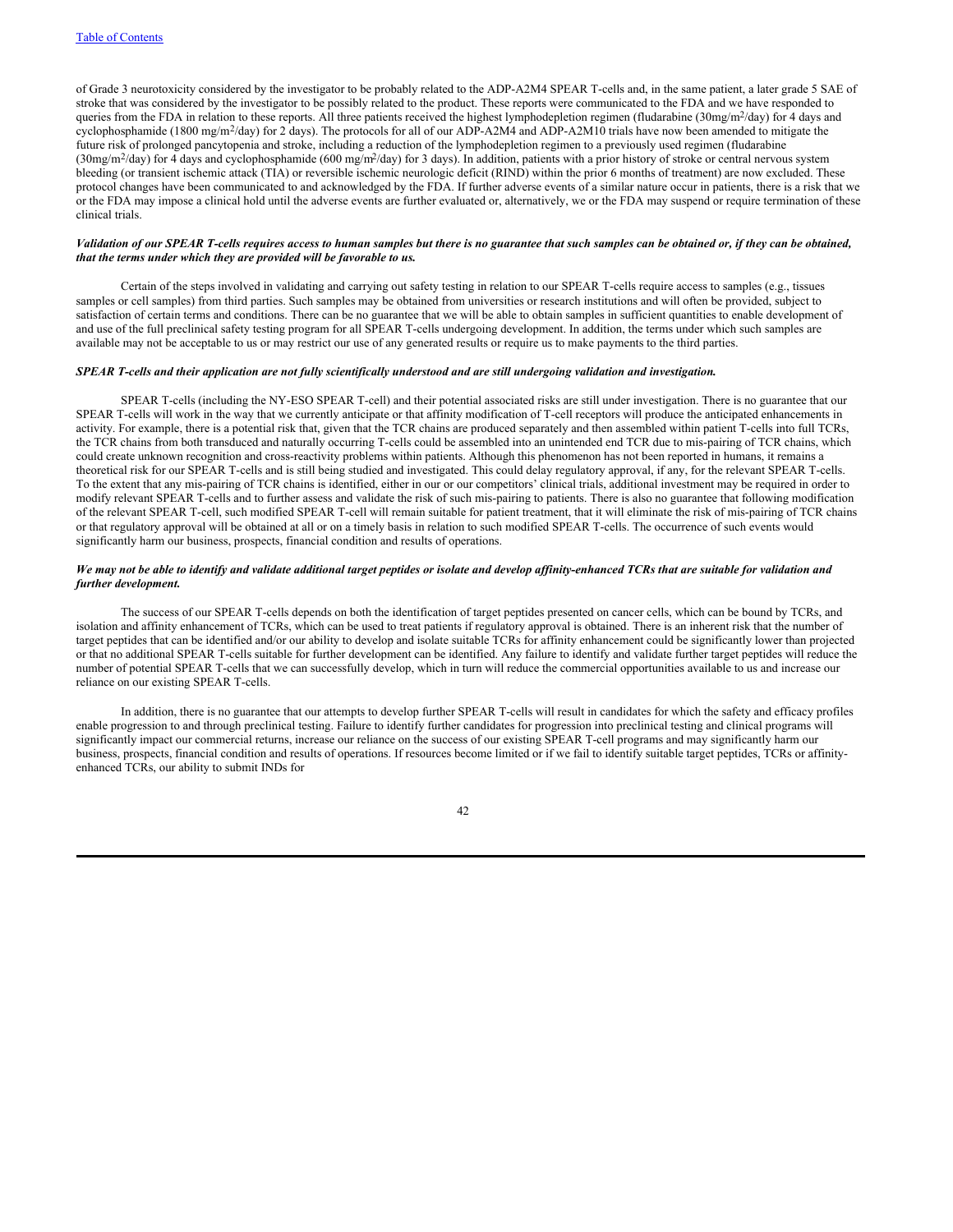further SPEAR T-cells may be delayed or never realized, which would have a materially adverse effect on our business. We have multiple research projects ongoing both internally and with third parties, for example Universal Cells, Inc., Noile-Immune Biotech, Inc, Alpine Immune Sciences Inc and Bellicum, Inc. The outcomes of these research projects are uncertain and such research projects may or may not generate next generation SPEAR T-cells with profiles suitable for further development or progression into clinical trials.

# We may encounter substantial delays in our clinical trials or may not be able to conduct our trials on the timelines we expect.

Conduct of clinical trials is dependent on finding clinical sites prepared to carry out the relevant clinical trials, screening of patients by the clinical sites, recruitment of patients both in terms of number and type of patients and general performance of the relevant clinical site. It is difficult to predict how quickly we or our collaborators will be able to recruit suitable patients, find suitable sites, begin clinical programs and administer our SPEAR T-cells. The patient population in which any required peptide antigen is presented may be lower than expected which will increase the timescales required to find and recruit patients into the applicable clinical trial. Screening of a large number of patients is required to identify HLA and tumor antigen positive patients for most of our clinical trials. Any delay in identification of suitable patients will result in the Company incurring additional costs associated with the need to find and initiate additional clinical trial sites. It is also difficult to predict whether changes may be required to any clinical trial design as our clinical trials progress.

Our and our collaborator's clinical trials will compete with other clinical trials that are in the same therapeutic areas as our SPEAR T-cells, which will reduce the number and types of patients available to us, because some patients who might have opted to enroll in our trials may instead opt to enroll in a trial being conducted by one of our competitors. In addition, GSK is also opening T-cell therapy clinical trials in synovial sarcoma and MRCLS in the U.S. and European Union which could impact the number of sites available to us to run our trials and the number and types of patients in these indications available to us. Because the number of qualified clinical investigators is limited, we will conduct some of our clinical trials at the same clinical trial sites where competing trials are ongoing, which will reduce the number of patients who are available for our clinical trials at such clinical trial sites. Moreover, because our SPEAR T-cells represent a departure from more commonly used methods for cancer treatment, potential patients and their physicians may opt to use conventional therapies, such as chemotherapy and hematopoietic cell transplantation, rather than enrollment in any of our current or future clinical trials. This may also mean we cannot recruit patients at a suitable time in their disease progression. In addition, in relation to any indication, the standard of care for patients in that indication may change or further develop meaning that clinical sites are no longer prepared to continue with any clinical trial or require amendments to agreed protocols for clinical trials. For example, the standard of care in melanoma changed during the course of our clinical trials in melanoma with the NY-ESO SPEAR T-cell and as a result the clinical trial was halted due to anticipated unavailability of patients. Such circumstances can lead to the suspension of the relevant clinical trial at a site, inability to recruit further patients at that clinical site or a requirement to amend the protocol, all of which will delay or potentially halt progression of a SPEAR T-cell through clinical trials.

Even if we are able to enroll a sufficient number of patients in our clinical trials, delays in patient enrollment may result, and have resulted in, increased costs or may affect the timing or outcome of the planned clinical trials, which could prevent completion of these trials and adversely affect our and our collaborator's ability to advance the development of our SPEAR T-cells.

Comparability studies related to the manufacturing of any SPEAR T-cells may be required ahead of any pivotal trial start date or ahead of use in the European Union or alternatively in connection with any changes made to our manufacturing process. The requirement to carry out such comparability studies may delay the uptake of any changed process, start of any pivotal trial or use of the relevant SPEAR T-cells in Europe. If the results from the comparability studies are not acceptable, this may further delay the start of such trials or changed process and require re-evaluation of the process used to manufacture of such SPEAR T-cells.

# We may not be able to develop or obtain approval for the analytical assays and companion diagnostics required for commercialization of our SPEAR T*cells.*

Administration of our SPEAR T-cells requires the use of an immuno-chemistry or other screening assay in which patients are screened for the presence of the cancer peptide targeted by our SPEAR T-cells. This assay requires the identification of suitable antibodies which can be used to identify the presence of the relevant target cancer peptide.

If safe and effective use of a biologic product depends on an*in vitro* diagnostic, such as a test to detect patients with HLA type A2, then the FDA generally requires approval or clearance of the diagnostic, known as a companion diagnostic, concurrently with approval of the therapeutic product. To date, the FDA has generally required *in vitro* companion diagnostics that are intended for use in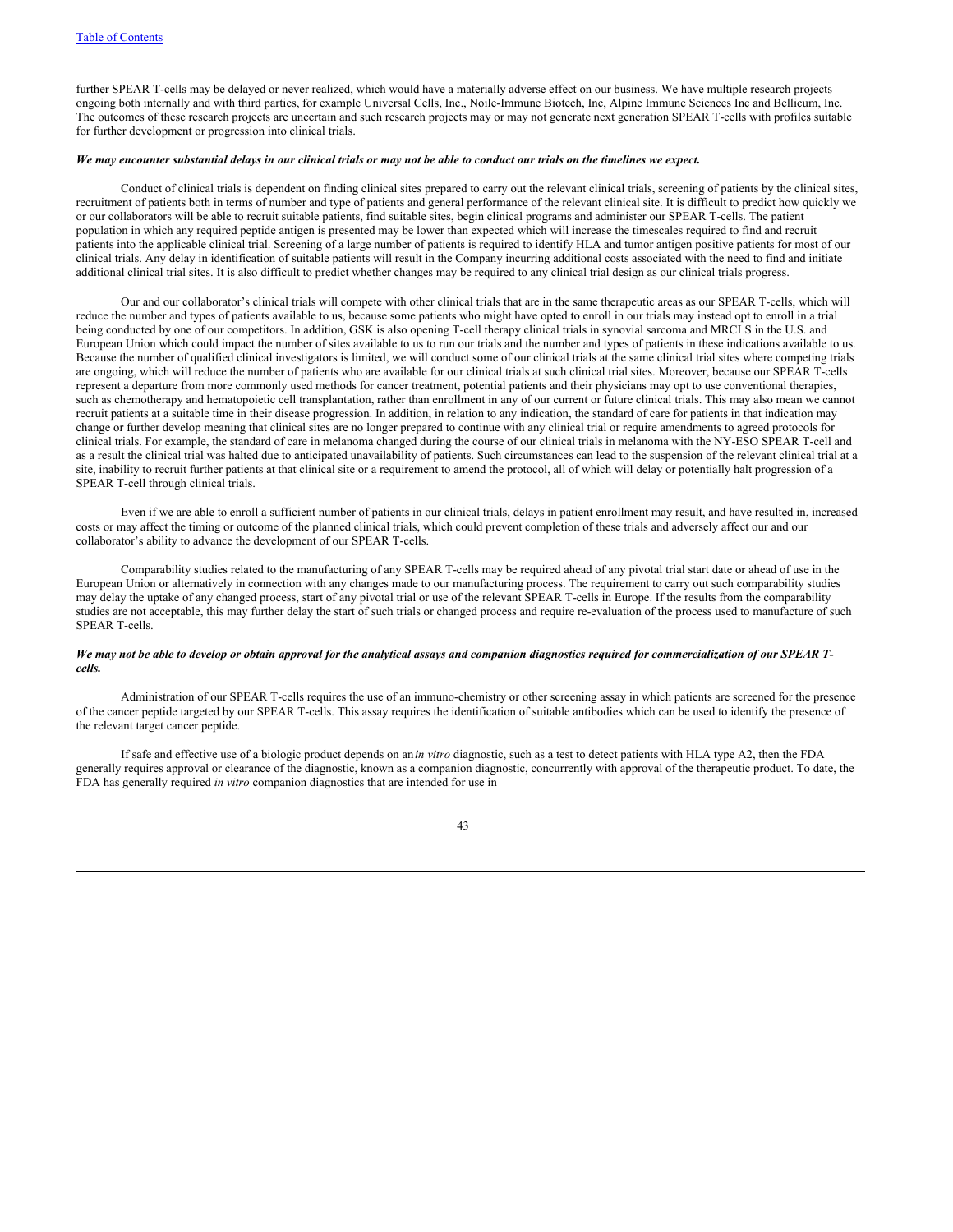selection of patients who will respond to cancer treatment to obtain a pre-market approval, or PMA, which can take up to several years, for that diagnostic approval or clearance to occur simultaneously with approval of the biologic product.

We expect that, for all SPEAR T-cells, the FDA and similar regulatory authorities outside of the United States will require the development and regulatory approval of a companion diagnostic assay as a condition to approval. We also expect that the FDA may require PMA supplemental approvals for use of that same companion diagnostic as a condition of approval of additional SPEAR T-cells. We do not have experience or capabilities in developing or commercializing these companion diagnostics and plan to rely in large part on third parties to perform these functions.

If we or our collaborators, or any third parties that we engage to assist us, are unable to successfully develop companion diagnostic assays for use with any SPEAR T-cells, or are unable to obtain regulatory approval or experience delays in either development or obtaining regulatory approval, we may be unable to identify patients with the specific profile targeted by the relevant SPEAR T-cells for enrollment in our clinical trials. Accordingly, further investment may be required to further develop or obtain the required regulatory approval for the relevant companion diagnostic assay, which would delay or substantially impact our ability or our collaborators' ability to conduct further clinical trials or obtain regulatory approval.

## Manufacturing and administering SPEAR T-cells is complex and we and our collaborators may encounter difficulties in production, particularly with respect to process development or scaling up of manufacturing capabilities. If we or our collaborators encounter such difficulties, our or our collaborators' ability to provide supply of our SPEAR T-cells for clinical trials or for commercial purposes could be delayed or stopped.

The process of manufacturing and administering SPEAR T-cells is complex and highly regulated. The manufacture of SPEAR T-cells involves complex processes, including manufacture of a lentiviral delivery vector containing the gene for our affinity-enhanced engineered TCR. Administration of SPEAR T-cells includes harvesting white blood cells from the patient, isolating certain T-cells from the white blood cells, combining patient T-cells with our lentiviral delivery vector through a process known as transduction, expanding the transduced T-cells to obtain the desired dose, and ultimately infusing the modified T-cells back into the patient. As a result of the complexities, our manufacturing and supply costs are likely to be higher than those at more traditional manufacturing processes and the manufacturing process is less reliable and more difficult to reproduce.

Delays or failures in the manufacture of SPEAR T-cells (whether by us, any collaborator or our third party contract manufacturer) can result in a patient being unable to receive their SPEAR T-cells or a requirement to re-manufacture SPEAR T-cells which itself then causes delays in manufacture for other patients. Any delay or failure or inability to manufacture on a timely basis can adversely affect a patient's outcomes and delay the timelines for our clinical trials. Such delays or failure or inability to manufacture can result from:

- A failure in the manufacturing process itself for example by an error in manufacturing process (whether by us or our third party contract manufacturing organization), equipment or reagent failure (including failure in the bags the Company uses to freeze), differences in patient material, failure in any step of the manufacturing process, failure to maintain a GMP environment, failure in quality systems applicable to manufacture, sterility failures, contamination during process;
- A lack of reliability or reproducibility in the manufacturing process itself leading to variability in end manufacture of SPEAR T-cells. Should the process be unreliable, the relevant regulatory agency (for example the FDA in the United States) may place a hold on a clinical trial or request further information on the process which could in turn result in delays to the clinical trials;
- Variations in patient starting material resulting in less product than expected or product which is not viable or cannot be manufactured;
- Product loss or failure due to logistical issues including issues associated with the differences between patients' white blood cells or characteristics, interruptions to process, contamination, failure to supply patient apheresis material within required timescales (for example as a result of an import or export hold-up) or supplier error;
- Inability to obtain manufacturing slots from third party contract manufacturers or to have enough manufacturing slots (including those at our Navy Yard facility) to manufacture SPEAR T-cells for patients as and when those patients require manufacture;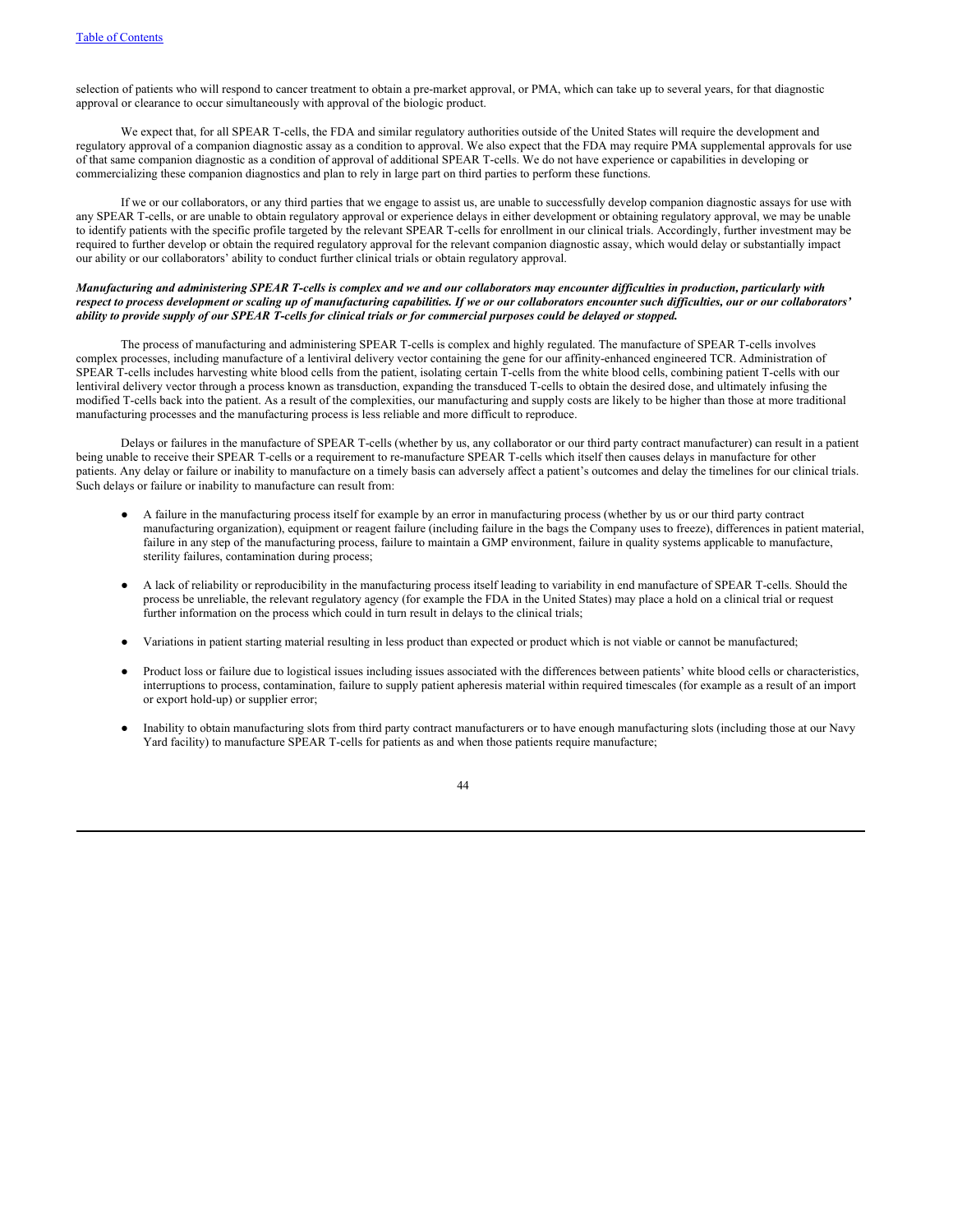- Inability to procure starting materials or to manufacture starting materials (including at our UK vector facility), for example vector required for SPEAR T-cell manufacture;
- Inability to procure manufacturing slots from third party manufacturers (whether for SPEAR T-cell manufacture or for starting materials manufacture, including vector) at all or on a timely basis. Even where manufacturing slots are agreed in advance with third party manufacturers we cannot guarantee they will not be delayed or cancelled or that any manufacturing process will be successful;
- Loss of or close-down of any manufacturing facility used in the manufacture of SPEAR T-cells. For example, we will be manufacturing SPEAR Tcells at our Navy Yard manufacturing facility. Should there be a contamination event at the facility resulting in the close-down of that facility it may not be possible to find alternative manufacturing capability for these SPEAR T-cells within the timescales required for ongoing clinical trials;
- Loss or contamination of patient starting material, requiring the starting material to be obtained again from the patient or the manufacturing process to be re-started; and
- A requirement to modify or make changes to any manufacturing process. Such changes may additionally require comparability testing which then may reduce the amount of manufacturing slots available for manufacture of patient SPEAR T-cells. Delays in our ability to make the required modifications or perform any required comparability testing within currently anticipated timeframes or that such modifications or comparability testing, when made, will obtain regulatory approval or that the new processes or modified processes will successfully be transferred to the third party contract suppliers within currently anticipated timeframes can also impact timelines for manufacture.

The requirements for manufacture and supply of SPEAR T-cells for clinical trials in Europe have additional complexities and the manufacture and supply of SPEAR T-cells is raising issues which have not previously been regulated or observed by the relevant regulatory authorities. For example, supply of SPEAR T-cells for European clinical trials will either require manufacture of SPEAR T-cells in the United States or use of a new CMO in Europe. Where manufacture continues in the United States, there is a need to transfer patient product from clinical sites in Europe to the manufacturer in the United States, for the patient product to be converted into our end SPEAR T-cell product, for that product to be released for use in Europe and then for that SPEAR T-cell product to be transported back to the site in Europe for administration to the patient. The supply and manufacturing chain required to achieve this is very complex and could be subject to failures at any point in the supply and manufacturing chain. Any inability to set up acceptable manufacturing and supply chains to enable treatment of patients in Europe could result in a delay to those trials starting in Europe or could result in a delay in patient treatment, requirement to re-apherese a patient or a requirement to re-manufacture patient material.

As our SPEAR T-cells progress through preclinical programs and clinical trials towards approval and commercialization, it is expected that various aspects of the manufacturing and administration process will be altered in an effort to optimize processes and results. We have already identified some improvements to our manufacturing and administration processes, but these changes may not achieve the intended objectives, may not be transferable to third parties or able to be used at larger scales and could cause our SPEAR T-cells to perform differently or affect the results of planned clinical trials or other future clinical trials. In addition, such changes may require amendments to be made to regulatory applications or comparability tests to be conducted which may further delay the timeframes under which modified manufacturing processes can be used for any SPEAR T-cell. If SPEAR T-cells manufactured under the new process has a worse safety or efficacy profile than the prior investigational product or the process is less reproducible than the previous process, we may need to reevaluate the use of that manufacturing process, which could significantly delay or even result in the halting of our clinical trials.

Developing a commercially viable process is a difficult and uncertain task, and there are risks associated with scaling to the level required for advanced clinical trials or commercialization, including, among others, increased costs, potential problems with process scale-out, process reproducibility, stability issues, lot consistency, loss of product, and timely availability of reagents or raw materials or contract manufacturing services or facilities. A failure to develop such a commercially viable process within anticipated timescales may prevent or delay progression of our T-cell therapies into pivotal clinical trials and ultimately commercialization. In addition, we may ultimately be unable to reduce the expenses associated with our SPEAR T-cells to levels that will allow us to achieve a profitable return on investment. We have entered into an alliance with Universal Cells, Inc. that, if successful, will enable us to treat patient populations with an off-the-shelf product. However, there is no guarantee that the research program with Universal Cells, Inc. will be successful, will be carried out within the timescales currently anticipated, or even if successful will result in a SPEAR T-cell that can be used to treat patients or that such SPEAR T-cell will allow us to achieve a profitable return on investment.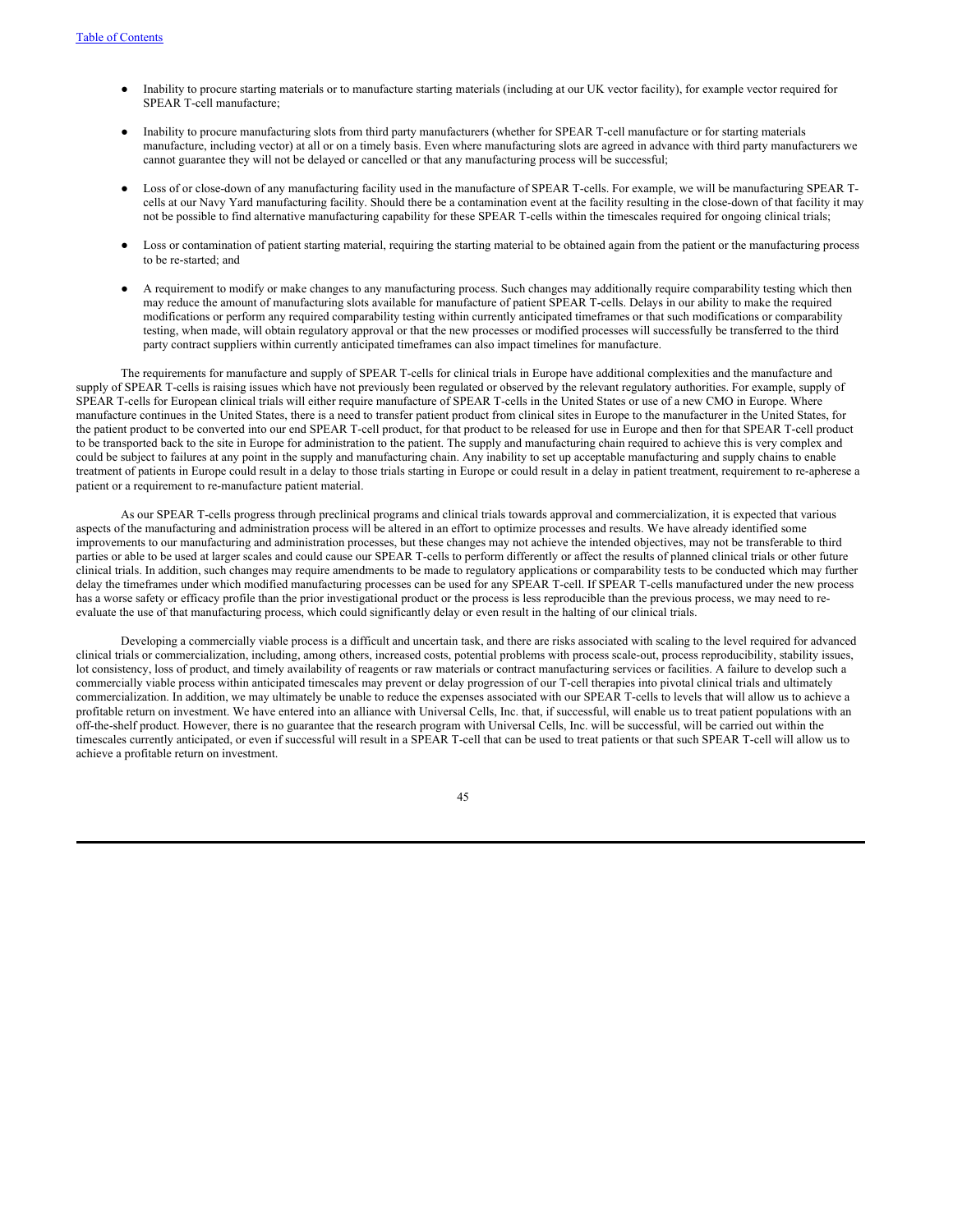We have insurance to cover certain business interruption events which is capped at £10 million in the United Kingdom and \$5 million in the United States. However, because our level of insurance is capped, it may be insufficient to fully compensate us if any of these events were to occur in the future.

# Our manufacturing process needs to comply with FDA regulations and foreign regulations relating to the quality and reliability of such processes. Any failure to comply with relevant regulations could result in delays in or termination of our clinical programs and suspension or withdrawal of any regulatory *approvals.*

In order to commercially produce our products, we will need to comply with the FDA's cGMP requirements at both our Navy Yard facility, vector facility and at our third party contract manufacturing facilities. We may encounter difficulties in achieving quality control and quality assurance and may experience shortages in qualified personnel. We and our third party contract manufacturers are subject to inspections by the FDA and comparable agencies in other jurisdictions to confirm compliance with applicable regulatory requirements once the process has been approved. Any failure to follow cGMP or other regulatory requirements, reliably manufacture product or delay, interruption or other issues that arise in the manufacture, fill- finish, packaging, or storage of our SPEAR T-cells as a result of a failure of our facilities or the facilities or operations of third parties to comply with regulatory requirements or pass any regulatory authority inspection could significantly impair our ability to develop and commercialize our SPEAR T-cells, including leading to significant delays in the availability of our SPEAR T-cells for our clinical trials or the termination of or suspension of a clinical trial, or the delay or prevention of a filing or approval of marketing authorization applications for our SPEAR T-cells. Significant non-compliance could also result in the imposition of sanctions, including warning letters, fines, injunctions, civil penalties, failure of regulatory authorities to grant marketing approvals for our SPEAR T-cells, delays, suspension or withdrawal of approvals, license revocation, seizures or recalls of products, operating restrictions and criminal prosecutions, any of which could damage our reputation and our business.

We now manufacture SPEAR T-cells at our own US manufacturing facility and plan to manufacture vector at a UK vector facility. There is no guarantee that regulatory authorities will not raise non-compliance issues or that regulatory authorities may require us to make changes to the way in which either facility is operated. This may result in a delay in our ability to manufacture SPEAR T-cells at our own facility or in our ability to supply vector material for use in the SPEAR T-cell manufacturing process. In addition, there is no guarantee that any SPEAR T-cells or vector produced in any of our facilities will be able to meet regulatory requirements or that we will be able to recruit and maintain sufficient staff to enable manufacture of products within required timescales. Any failure to meet regulatory requirements or produce SPEAR T-cells and vector according to regulatory requirements could result in delays to our clinical programs, potential side effects and even fatalities to patients and may result in withdrawal of regulatory approval for our manufacturing facility.

# The outcome of clinical trials is uncertain and clinical trials may fail to demonstrate adequately the safety and efficacy of any SPEAR T-cells which would *prevent or delay regulatory approval and commercialization.*

There is a risk in any clinical trial (whether sponsored by us, a collaborator or investigator-initiated) that side effects from SPEAR T-cells will require a hold on, or termination of, clinical programs or further adjustments to clinical programs in order to progress any SPEAR T-cell. The SPEAR T-cells are novel and unproven and regulators will therefore require evidence that the SPEAR T-cells are safe before permitting clinical trials to commence and evidence that the SPEAR T-cells are safe and effective before granting any regulatory approval. In particular, because our SPEAR T-cells are subject to regulation as biological products, we will need to demonstrate that they are safe, pure and potent for use in each target indication. The SPEAR T-cell must demonstrate an acceptable benefit:risk profile in its intended patient population and for its intended use. The benefit:risk profile required for product licensure will vary depending on these factors and may include not only the ability to show tumor shrinkage, but also adequate duration of response, a delay in the progression of the disease and/or an improvement in survival. For example, response rates from the use of the SPEAR T-cells may not be sufficient to obtain regulatory approval unless we or our collaborators can also show an adequate duration of response.

The regulatory authorities (including the FDA) may issue a hold on our or our collaborators' clinical trials as a result of safety information and data obtained in third party clinical trials or in relation to third party products. Any such hold will require addressing by us and our collaborators and will inevitably delay progression of the clinical trials concerned, if such clinical trials progress at all.

Clinical testing is expensive and can take many years to complete, and its outcome is inherently uncertain. Failure can occur at any time during the clinical trial process. Success in preclinical programs and early clinical trials does not ensure that later clinical trials will be successful. Moreover, the results of preclinical programs and early clinical trials of SPEAR T-cells may not be predictive of the results of later-stage clinical trials. To date, we have only obtained interim results from Phase 1/2 clinical trials that are uncontrolled, involve small sample sizes and are of shorter duration than might be required for regulatory approval. There may be other reasons why our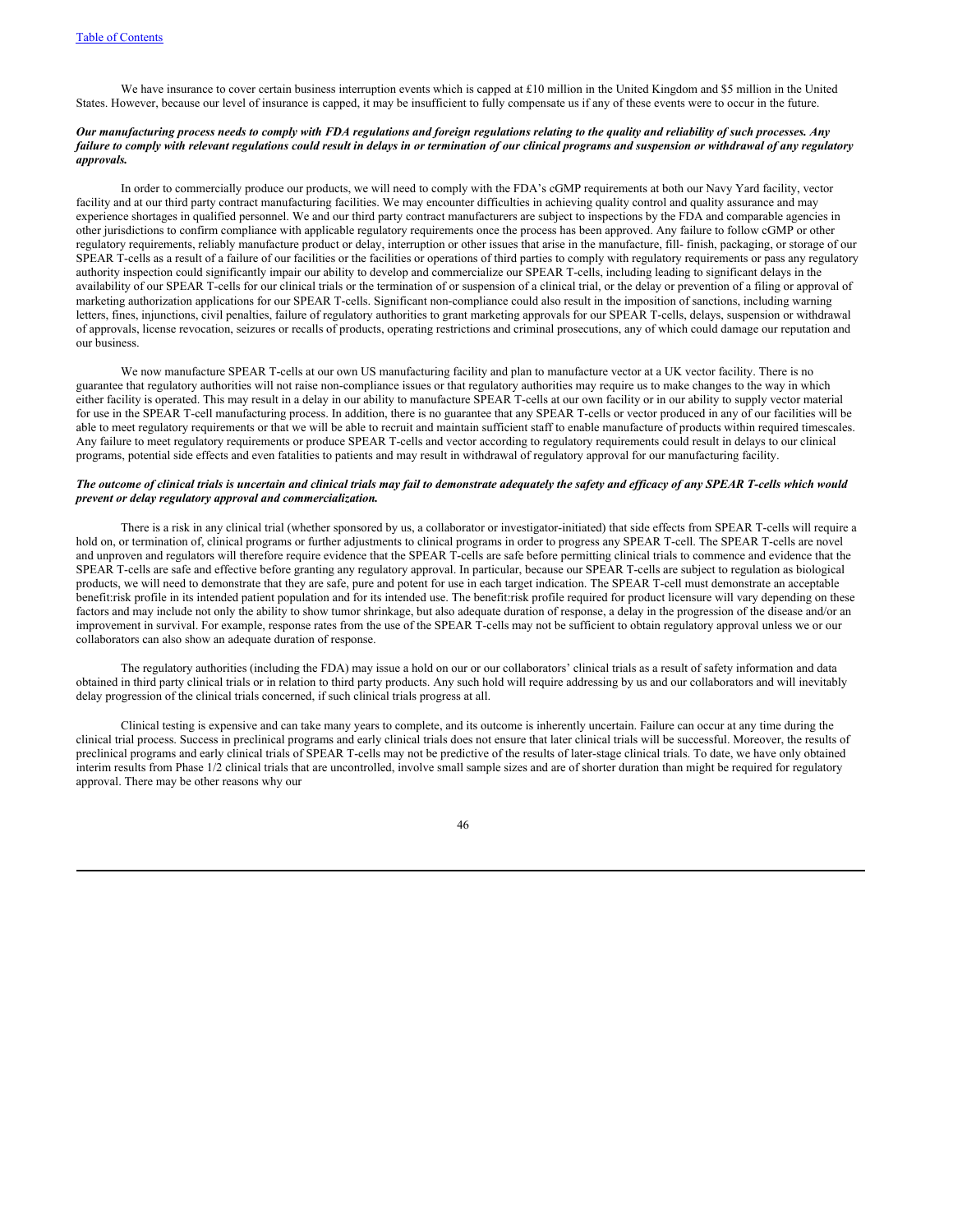early clinical trials are not predictive of later clinical trials. In addition, the results of trials in one set of patients or line of treatment may not be predictive of those obtained in another and protocols may need to be revised based on unexpected early results. For example, in the ADP-A2M4 pilot clinical trial, RECIST responses were observed in patients with synovial sarcoma but not in patients with certain other indications.

We expect there may be greater variability in results for SPEAR T-cells which are administered on a patient-by-patient basis than for "off-the-shelf" products, like many other biologics. There is typically an extremely high rate of attrition from the failure of any products proceeding through clinical trials. SPEAR T-cells in later stages of clinical trials may fail to show the desired safety and efficacy profile despite having progressed through preclinical programs and initial clinical trials. A number of companies in the biopharmaceutical industry have suffered significant setbacks in advanced clinical trials due to lack of efficacy or unacceptable safety issues, notwithstanding promising results in earlier trials. Most biologic candidates that begin clinical trials are never approved by regulatory authorities for commercialization. We cannot therefore guarantee that we will be successful in demonstrating the required efficacy and safety profile from the performance of any of our clinical programs.

Certain of our clinical trials include dose escalation studies in which the dose of SPEAR T-cells administered to patients is varied or initial studies in which the pre-treatment regimen may be varied, for example a regimen with and without fludarabine. The outcome of such dose escalation or initial studies will inform the clinical study going forward. However, the need to carry out dose escalation or other initial studies may result in delays in data from such clinical programs while the most suitable dose or regimen is assessed. For example, the trial design for our SPEAR T-cell trials includes dose escalation and therefore efficacy data may not be obtained from initial patients treated in such studies.

In addition, even if such trials are successfully completed, we cannot guarantee that the FDA or foreign regulatory authorities will interpret the results as we or our collaborators do. Accordingly, more trials may be required before we can submit any SPEAR T-cell for regulatory approval. To the extent that the results of the trials are not satisfactory to the FDA or foreign regulatory authorities for support of a marketing authorization application, we may be required to expend significant resources, which may not be available to us, to conduct additional trials in support of potential approval of our SPEAR T-cells. We cannot predict whether any SPEAR T-cells will satisfy regulatory requirements at all or for indications in which such SPEAR T-cells are currently being evaluated as part of any clinical programs.

# We have limited experience conducting clinical trials which may cause a delay in any clinical program and in the obtaining of regulatory approvals.

Although we have recruited a team that has significant experience with clinical trials, as a company we have limited experience in conducting clinical trials and no experience in conducting clinical trials through to regulatory approval. In part because of this lack of experience, we cannot be certain that planned clinical trials will begin or be completed on time, if at all. Large-scale trials would require significant additional financial and management resources, and reliance on third-party clinical investigators, contract research organizations, or CROs, or consultants. Relying on third-party clinical investigators, consultants or CROs may force us to encounter delays that are outside of our control.

## SPEAR T-cells may have undesirable side effects or have other properties that could halt their clinical development, prevent their regulatory approval, limit *their commercial potential or otherwise result in significant negative consequences.*

Where any SPEAR T-cell has undesirable side effects, regulatory approval for such therapeutic may be delayed or suspended, or alternatively may be restricted to particular disease indications or states that are more limited than desirable. This could result in the failure of any products reaching the market or a reduction in the patient population for which any SPEAR T-cell can be used.

As of April 5, 2019 for ADP-A2AFP and April 15, 2019 for ADP-A2M4 and ADP-A2M10:

The adverse events considered by investigators to be possibly related to ADP-A2AFP (n=3) include pyrexia, increase in alanine aminotransferase, increase in aspartate aminotransferase, increase in alkaline phosphatase, cognitive disorder, pain in extremity, muscular weakness. Serious adverse events reported with ADP-A2AFP whether considered related to the SPEAR T-cells or not include bile duct obstruction and abdominal pain.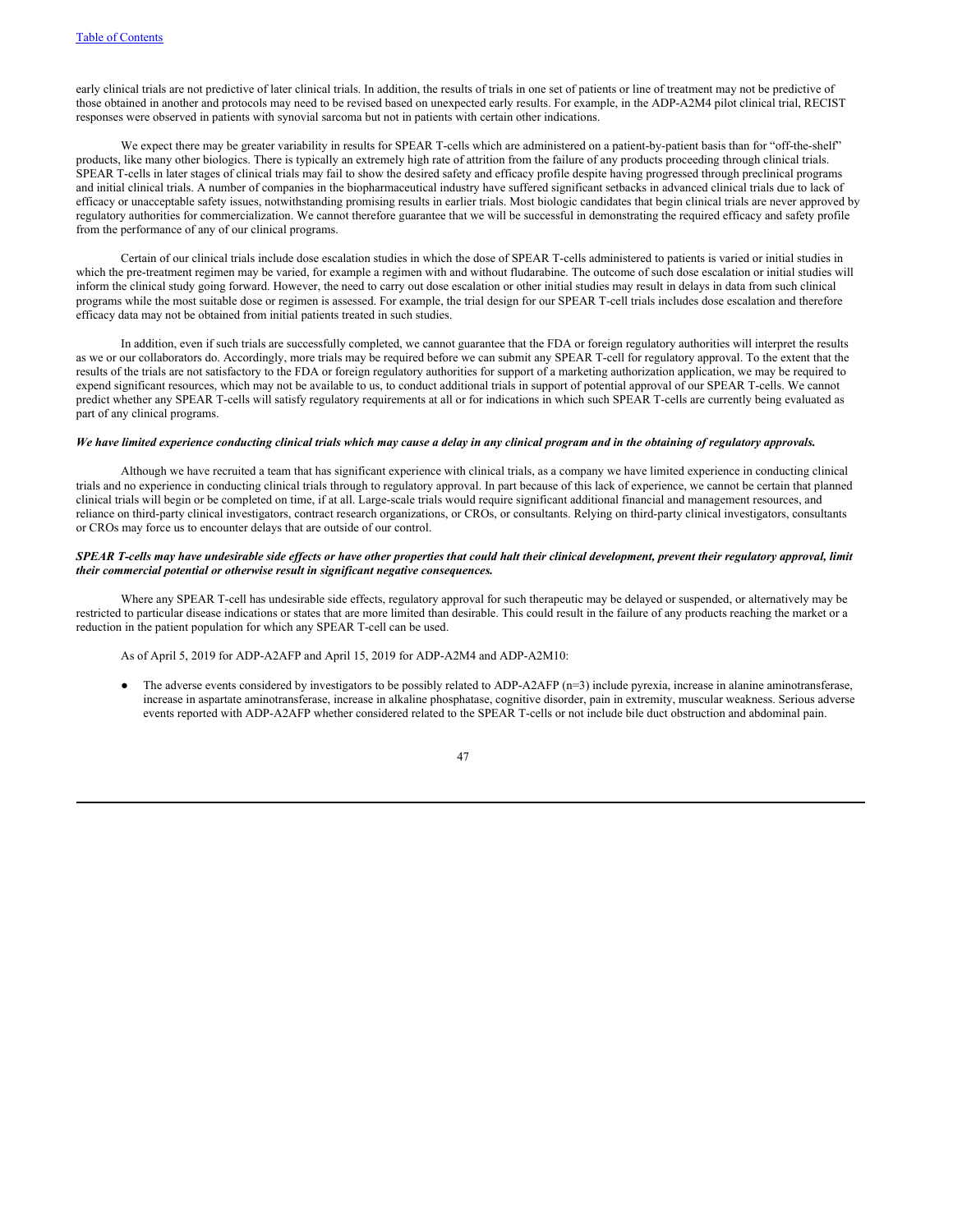- The adverse events occurring in >10% of subjects treated with ADP-A2M4 (n=23) and considered by investigators to be possibly related to ADP-A2M4 include cytokine release syndrome (CRS), fatigue, pyrexia, decreased appetite, rash, dyspnea, febrile neutropenia, headache, nausea, sinus tachycardia/tachycardia, anemia/red blood cells decreased, chills, diarrhea, hypotension, and tumor pain. Serious adverse events (SAE) reported with ADP-A2M4 in more than one subject whether considered related to the SPEAR T-cells or not, and any related SAE include CRS, pyrexia, atrial fibrillation, thrombocytopenia/platelet count decreased, and rash. There has also been one SAE report of grade 2 encephalopathy considered related to ADP-A2M4 by the investigator which resolved after 2 days of treatment.
- The adverse events occurring in >10% of subjects treated with ADP-A2M10 (n=18) and considered by investigators to be possibly related to ADP-A2M10 include pyrexia, CRS, peripheral edema, chills, febrile neutropenia, leukopenia/white blood cells decreased, lymphopenia/lymphocyte count decreased, thrombocytopenia/platelet count decreased, rash and sinus tachycardia/tachycardia. Serious adverse events (SAE) reported with ADP-A2M10 in more than one subject whether considered related to the SPEAR T-cells or not, and any related SAE include CRS.

Since April 15, 2019, there were two SAE reports of severe prolonged pancytopenia with aplastic anemia (one patient receiving ADP-A2M4 and one patient receiving ADP-A2M10) considered by the investigator to be probably related to the SPEAR T-cells and to the lymphodepleting chemotherapy. Both of these patients died from complications of aplastic anemia. In another patient, there was one report of Grade 3 neurotoxicity considered by the investigator to be probably related to the ADP-A2M4 SPEAR T-cells and, in the same patient, a later grade 5 SAE of stroke that was considered by the investigator to be possibly related to the product. These reports were communicated to the FDA and we have responded to queries from the FDA in relation to these reports. All three patients received the highest lymphodepletion regimen (fludarabine (30mg/m2/day) for 4 days and cyclophosphamide (1800 mg/m2/day) for 2 days). The protocols for all of our ADP-A2M4 and ADP-A2M10 trials have now been amended to mitigate the future risk of prolonged pancytopenia and stroke, including a reduction of the lymphodepletion regimen to a previously used regimen (fludarabine (30mg/m2/day) for 4 days and cyclophosphamide (600 mg/m2/day) for 3 days). In addition, patients with a prior history of stroke or central nervous system bleeding (or transient ischemic attack (TIA) or reversible ischemic neurologic deficit (RIND) within the prior 6 months of treatment) are now excluded. These protocol changes have been communicated to and acknowledged by the FDA. If further adverse events of a similar nature occur in patients, there is a risk that we or the FDA may impose a clinical hold until the adverse events are further evaluated or, alternatively, we or the FDA may suspend or require termination of these clinical trials.

CRS has been reported in subjects in our SPEAR T-cell trials. A subset of these reported CRS events has been Grade 3 or 4 in severity. Subjects with more severe CRS symptoms have generally responded to treatment with the anti-IL6 or anti-IL6 receptor therapy. All of our protocols now allow for use of this therapy for the treatment of cytokine release syndrome. The anti-IL6 receptor antibody (tocilizumab) has been shown to control cytokine release syndrome without abrogating the anti-tumor response.

Any unacceptable toxicities arising in ongoing clinical programs could result in suspension or termination of those clinical programs. The more SAEs that are reported the greater the risk of suspension of termination of clinical programs, even where the SAEs are unrelated to each other or to our SPEAR T-cells. Any suspension or termination may affect other SPEAR T-cells and thereby impact our ability to recognize any product revenues. Any side effects may also result in the need to perform additional trials, which will delay regulatory approval for such SPEAR T-cell, if at all, and require additional resources and financial investment to bring the relevant SPEAR T-cell to market.

In addition, the impact of SPEAR T-cells may vary from patient to patient and this may affect the number of patients who can be successfully treated with our SPEAR T-cells. Depending on the nature of the indication, certain patients may need to be excluded from treatment, which could also impact our ability to delivery therapies to some patients.

Use of SPEAR T-cells in combination with other third party products or therapies may increase or exacerbate side effects that have been seen with our SPEAR T-cells alone or may result in new side effects that have not previously been identified with our SPEAR T-cells alone. Any undesirable side effects seen in combination trials may affect our ability to continue with and obtain regulatory approval for the combination therapy, but may also impact our ability to continue with and obtain regulatory approval for SPEAR T-cell therapies alone.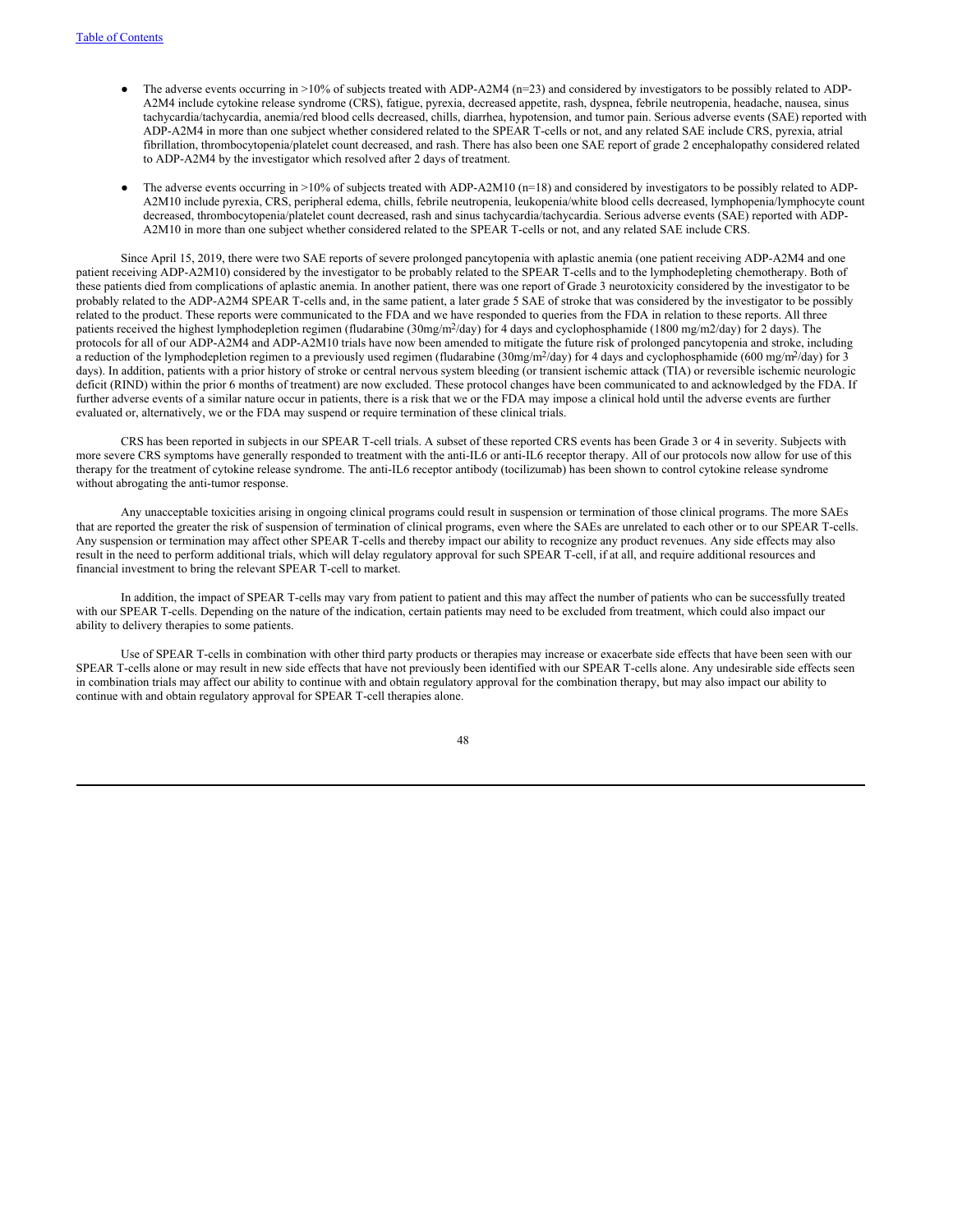# *Clinical trials are expensive, time-consuming and dif icult to implement.*

Clinical trials, depending on the stage, can be costly as well as difficult to implement and define, particularly with technologies that are not tried and tested, such as our SPEAR T-cells. These factors can lead to a longer clinical development timeline and regulatory approval process, including a requirement to conduct further or more complex clinical trials in order to obtain regulatory approval. Regulatory authorities may disagree with the design of any clinical program, and designing an acceptable program could lead to increased timeframes for obtaining of approvals, if any. In addition, progression of clinical trials depends on the ability to recruit suitable patients to those trials and delay in recruiting will impact the timeframes of such clinical trials and as a result the timeframes for obtaining regulatory approval, if any, for the relevant SPEAR T-cells.

In particular, eligible patients must be screened for the target peptide and HLA type, which may reduce the number of patients who can be recruited for any clinical program. For example, low target peptide expression levels in the NY-ESO SPEAR T-cell and ADP-A2M10 programs affected speed of patient recruitment. The ability to administer SPEAR T-cells to patients in accordance with set protocols for the clinical trials and the results obtained depends on patient participation for the duration of the clinical trial, which many of these patients are unable to do because of their late-stage cancer and limited life expectancy.

Although the initial results in our clinical trials to date may suggest a promising tolerability profile, these results may not be indicative of results obtained in later and larger clinical trials. Long-term follow-up of patients from earlier trials may also result in detection of additional side effects or identification of other safety issues. There is no guarantee of success in any clinical trial and there is a very high attrition rate for pharmaceutical or biological compounds entering clinical trials. Any side effects or negative safety issues identified at any stage of clinical development will require additional investigation and assessment which can result in additional costs and resource requirements that could delay or potentially terminate our clinical trials.

# *We may face dif iculty in enrolling patients in our clinical trials.*

We or our collaborators may find it difficult to enroll patients in our clinical trials. Identifying and qualifying patients, including testing of patients for appropriate target peptides and HLA type, to participate in clinical trials of our SPEAR T-cells are critical to our success. The patient population in which any required peptide antigen is presented may be lower than expected which will increase the timescales required to find and recruit patients into the applicable clinical trial. The timing of clinical trials depends on the speed at which we or our collaborators can recruit patients to participate in testing of the SPEAR Tcells. If patients are unwilling to participate in trials because of negative publicity from adverse events or for other reasons, including competitive clinical trials for similar patient populations, negative results seen in competitive third party clinical trials utilizing similar cell therapy products, the timeline for recruiting patients, conducting trials and obtaining regulatory approval of potential products may be delayed or prevented. These delays could result in increased costs, delays in advancing product development, delays in testing the effectiveness of our technology or termination of the clinical trials altogether. We or our collaborators may not be able to identify, recruit and enroll a sufficient number of patients, or those with required or desired characteristics to achieve sufficient diversity in a given trial in order to complete our clinical trials in a timely manner. Successful execution of patient treatment and assessment of outcomes is affected by several factors including:

- eligibility criteria for the trial in question, in particular, presenting the correct HLA type and expression levels of the target antigen;
- ability to detect required expression levels of target antigens in any patient population;
- ability to detect required target antigens in any patient population and to set detection levels at an appropriate level to facilitate patient recruitment;
- severity of the disease under investigation and the type of patient being recruited into the clinical trial;
- design of the trial protocol;
- size of the patient population;
- perceived risks and benefits of the SPEAR T-cell under trial;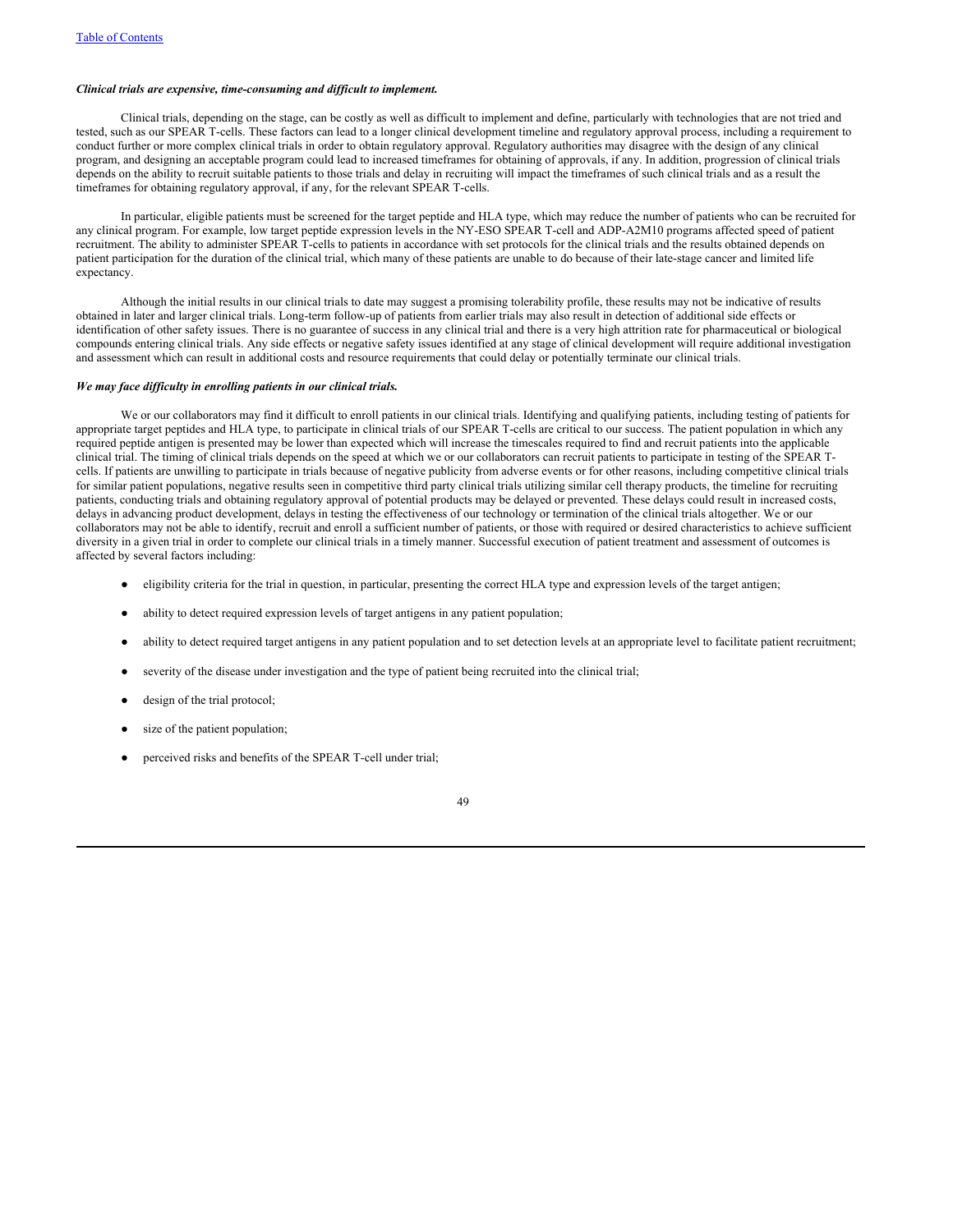- novelty of the SPEAR T-cell and acceptance by oncologists;
- proximity and availability of clinical trial sites for prospective patients;
- availability of competing therapies and clinical trials and ability to obtain patient insurance coverage;
- efforts to facilitate timely enrollment in clinical trials and to provide manufactured product on a timely basis;
- patient referral practices of physicians;
- changes in the underlying standard of care applicable or treatments available for the relevant indication for which a patient is being treated; and
- ability to monitor patients adequately during and after treatment, for example where patients decide not to attend follow-up appointments.

If we have difficulty enrolling a sufficient number of patients to conduct our clinical trials as planned, we may need to delay, limit or terminate ongoing or planned clinical trials, any of which would have an adverse effect on our business.

#### Our SPEAR T-cells for which we intend to seek approval as biologic products may face competition sooner than anticipated.

The enactment of the Biologics Price Competition and Innovation Act of 2009, or BPCIA, created an abbreviated pathway for the approval of biosimilar and interchangeable biological products. The abbreviated regulatory pathway establishes legal authority for the FDA to review and approve biosimilar biologics, including the possible designation of a biosimilar as "interchangeable" based on its similarity to an existing reference product. Under the BPCIA, an application for a biosimilar product cannot be approved by the FDA until 12 years after the original branded product or "reference" is approved under a BLA. On March 6, 2015, the FDA approved the first biosimilar product under the BPCIA. However, the law is complex and is still being interpreted and implemented by the FDA and as a result, its ultimate impact, implementation and meaning are subject to uncertainty. While it is uncertain when such processes intended to implement BPCIA may be fully adopted by the FDA, any such processes could have a material adverse effect on the future commercial prospects for our biological products.

There is a risk that the FDA will not consider our SPEAR T-cells to be reference products for competing products, potentially creating the opportunity for generic competition sooner than anticipated. Additionally, this period of regulatory exclusivity does not apply to companies pursuing regulatory approval via their own traditional BLA, rather than via the abbreviated pathway. Moreover, the extent to which a biosimilar, once approved, will be substituted for any one of our reference products in a way that is similar to traditional generic substitution for non-biological products is not yet clear, and will depend on a number of marketplace and regulatory factors that are still developing.

Foreign countries also have abbreviated regulatory pathways for biosimilars and hence even where the FDA does not approve a biosimilar biologic, a biosimilar could be approved using an abbreviated regulatory pathway in other markets where our SPEAR T-cells are approved and marketed.

### **Risks Related to Government Regulation**

# The FDA regulatory approval process is lengthy and time-consuming, and we may experience significant delays in the clinical development and regulatory *approval of our SPEAR T-cells.*

We have not previously submitted a BLA to the FDA, or similar approval submissions to comparable foreign authorities. A BLA must include extensive preclinical and clinical data and supporting information to establish the SPEAR T-cell's safety and effectiveness for each desired indication. The BLA must also include significant information regarding the chemistry, manufacturing and controls for the product. We expect the novel nature of our SPEAR T-cells to create additional challenges in obtaining regulatory approval, if at all. For example, the FDA has limited experience with commercial development of T-cell therapies for cancer. Accordingly, the regulatory approval pathway for our SPEAR T-cells may be uncertain, complex, expensive and lengthy, and approval may not be obtained. For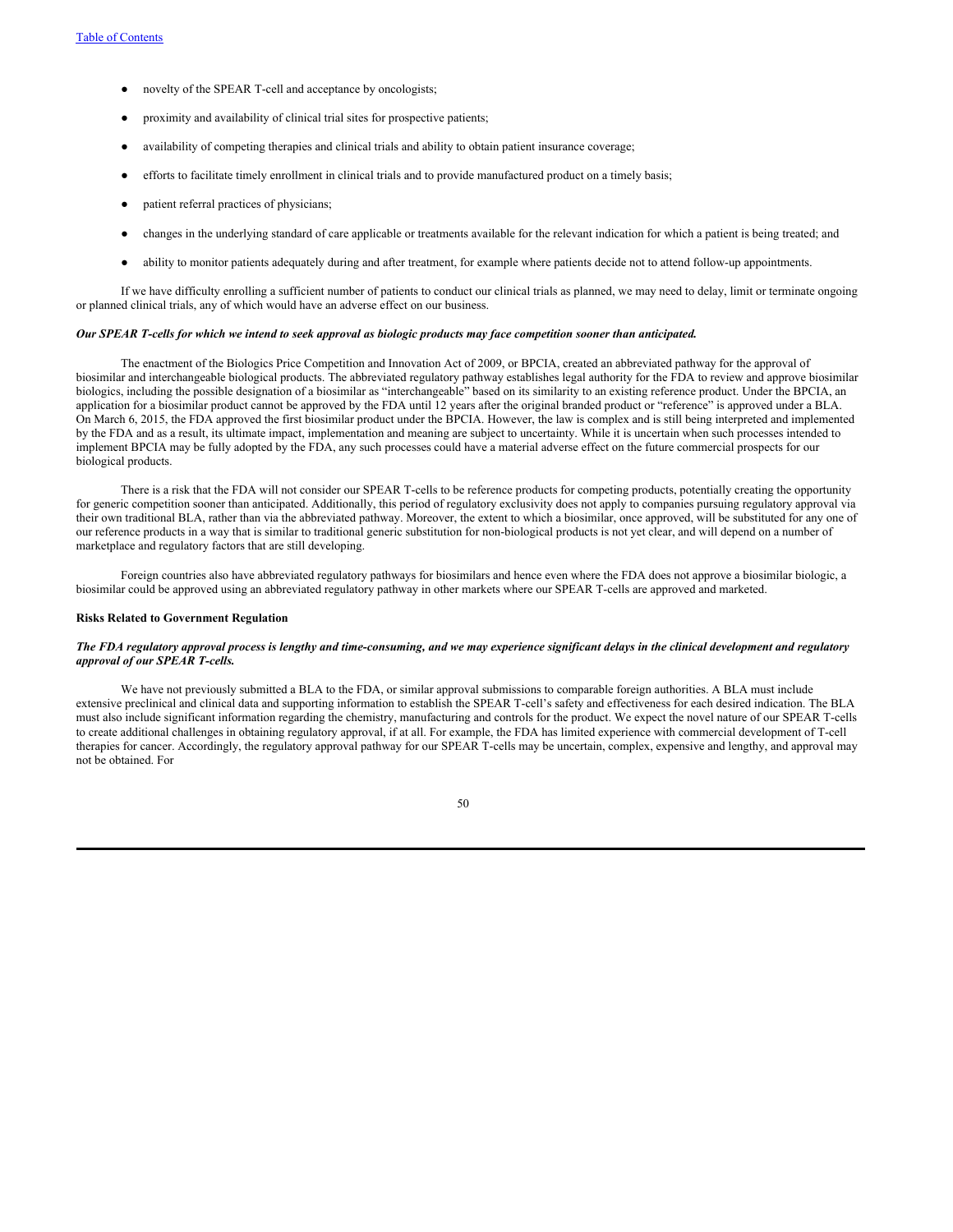example, in relation to the NY-ESO SPEAR T-cell in synovial sarcoma, the FDA requested certain additional information be made available as part of our application to conduct a pivotal study in synovial sarcoma, including a requirement to assess comparability between the manufacturing process used for the initial synovial sarcoma trials and the commercial-ready manufacturing process intended to be used in pivotal trials. The FDA also recommended that we file a SPA in relation to the design of the pivotal study. Such requirements and requests for additional information can delay the start of any pivotal or other trial or result in clinical holds being imposed on ongoing trials and there is no guarantee that the FDA will not continue to require further or additional information ahead of approving any trial whether from our collaborators for the NY-ESO SPEAR T-cells or from us for other SPEAR T-cells.

We or our collaborators could also encounter delays if physicians encounter unresolved ethical issues associated with enrolling patients in clinical trials of our SPEAR T-cells in lieu of prescribing existing treatments that have established safety and efficacy profiles. Further, a clinical trial may be suspended or terminated by us or a collaborator, IRBs for the institutions in which such trials are being conducted, the Data Monitoring Committee for such trial, or by the FDA or other regulatory authorities due to a number of factors, including failure to conduct the clinical trial in accordance with regulatory requirements or our clinical protocols, inspection of the clinical trial operations or trial site by the FDA or other regulatory authorities resulting in the imposition of a clinical hold, unforeseen safety issues or adverse side effects, failure to demonstrate a benefit from using a SPEAR T-cell, changes in governmental regulations or administrative actions or lack of adequate funding to continue the clinical trial. If we or our collaborators experience termination of, or delays in the completion of, any clinical trial of our SPEAR T-cells, the commercial prospects for our SPEAR T-cells will be harmed, and our ability to generate product revenue will be delayed. In addition, any delays in completing our clinical trials will increase our costs, slow our product development and approval process and jeopardize our ability to commence product sales and generate revenue.

Many of the factors that cause, or lead to, a delay in the commencement or completion of clinical trials may ultimately lead to the denial of regulatory approval of our SPEAR T-cells.

# The FDA regulatory process can be difficult to predict, in particular whether for example accelerated approval processes are available or further *unanticipated clinical trials are required will depend on the data obtained in our ongoing clinical trials.*

The regulatory approval process and the amount of time it takes us to obtain regulatory approvals for our SPEAR T-cells will depend on the data that are obtained in our ongoing clinical trials and in one or more future registration or pivotal clinical trials. We may attempt to seek approval on a per indication basis for our SPEAR T-cells on the basis of a single pivotal trial or on the basis of data from a Phase 2 trial. While the FDA requires in most cases two adequate and well-controlled pivotal clinical trials to demonstrate the efficacy of a product candidate, a single trial with other confirmatory evidence may be sufficient in rare instances where the trial is a large multicenter trial demonstrating internal consistency and a statistically very persuasive finding of a clinically meaningful effect on mortality, irreversible morbidity or prevention of a disease with a potentially serious outcome and confirmation of the result in a second trial would be practically or ethically impossible. Depending on the data we obtain, the FDA or other regulatory authorities may require additional clinical trials to be carried out or further patients to be treated prior to the granting of any regulatory approval for marketing of our SPEAR T-cells. It is difficult for us to predict with such a novel technology exactly what will be required by the regulatory authorities in order to take our SPEAR T-cells to market or the timeframes under which the relevant regulatory approvals can be obtained.

We obtained breakthrough therapy status for the NY-ESO SPEAR T-cell for the treatment of certain patients with inoperable or metastatic synovial sarcoma who have received prior chemotherapy. Following exercise of the option over the NY-ESO SPEAR T-cell program by GSK, it is not known whether such breakthrough therapy status will continue or whether GSK will apply for and obtain any accelerated approval for the NY-ESO SPEAR T-cell. In addition, depending on the data that is obtained by us in our current and future clinical trials for our wholly owned SPEAR T-cells, we may seek breakthrough therapy or fast track designation or accelerated approval from the FDA for our SPEAR T-cells and equivalent accelerated approval procedures in other countries. However, given the novel nature of our SPEAR T-cells, it is difficult for us to predict or guarantee whether the FDA or other regulatory authorities will approve such requests or what further clinical or other data may be required to support an application for such accelerated approval procedures.

The process of obtaining marketing approvals, both in the United States and abroad, is expensive, may take many years if additional clinical trials are required, if approval is obtained at all, and can vary substantially based upon a variety of factors, including the type, complexity and novelty of the SPEAR Tcells involved. For example, clinical trials may be required in paediatric populations before any marketing approval can be obtained, which can be time consuming and costly. Changes in marketing approval policies during the development period, changes in or the enactment of additional statutes or regulations, or changes in regulatory review for each submitted product application, may cause delays in the approval or rejection of an application. The FDA and foreign regulatory authorities also have substantial discretion in the drug and biologics approval process. The number and types of preclinical programs and clinical trials that will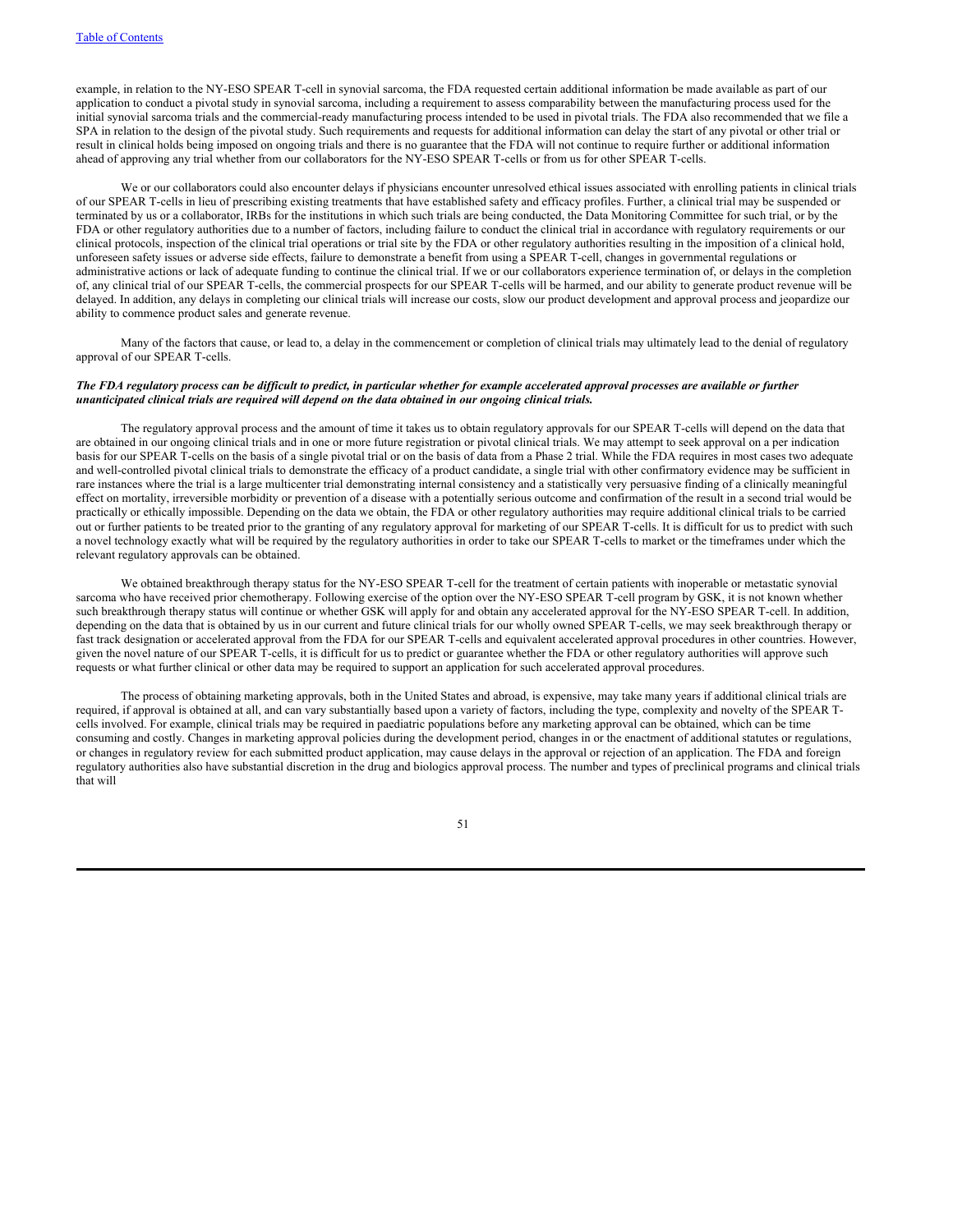be required for regulatory approval varies depending on the SPEAR T-cell, the disease or condition that the SPEAR T-cell is designed to address, and the regulations applicable to any particular SPEAR T-cell. Approval policies, regulations or the type and amount of clinical data necessary to gain approval may change during the course of a SPEAR T-cell's clinical development and may vary among jurisdictions, and there may be varying interpretations of data obtained from preclinical programs or clinical trials, either of which may cause delays or limitations in the approval or the decision not to approve an application. In addition, approval of our SPEAR T-cells could be delayed or refused for many reasons, including the following:

- the FDA or comparable foreign regulatory authorities may disagree with the design or implementation of our or our collaborators' clinical trials;
- we or our collaborators may be unable to demonstrate to the satisfaction of the FDA or comparable foreign regulatory authorities that our SPEAR Tcells have a beneficial risk: benefit profile for any of their proposed indications;
- the results of clinical trials may not meet the level of statistical significance required by the FDA or comparable foreign regulatory authorities for approval;
- the FDA or comparable foreign regulatory authorities may disagree with our interpretation of data from preclinical programs or clinical trials;
- the data collected from clinical trials of SPEAR T-cells may not be sufficient to the satisfaction of the FDA or comparable foreign regulatory authorities to support the submission of a BLA or other comparable submission in foreign jurisdictions or to obtain regulatory approval in the United States or elsewhere;
- our manufacturing processes or facilities or those of the third-party manufacturers we use may not be adequate to support approval of our SPEAR Tcells; and
- the approval policies or regulations of the FDA or comparable foreign regulatory authorities may significantly change in a manner rendering our clinical data insufficient for approval.

It is possible that no SPEAR T-cells will ever obtain the appropriate regulatory approvals necessary to commercialize the TCR therapeutics. Any delay in obtaining, or failure to obtain, required approvals would materially adversely affect our ability to generate revenue from the particular SPEAR T-cell, which would result in significant harm to our business.

## Obtaining and maintaining regulatory approval of our SPEAR T-cells in one jurisdiction does not mean that we will be successful in obtaining regulatory *approval of our SPEAR T-cells in other jurisdictions.*

Obtaining and maintaining regulatory approval of our SPEAR T-cells in one jurisdiction does not guarantee that we or our collaborators will be able to obtain or maintain regulatory approval in any other jurisdiction, while a failure or delay in obtaining regulatory approval in one jurisdiction may have a negative effect on the regulatory approval process in others. For example, even if the FDA grants marketing approval of a SPEAR T-cell, comparable regulatory authorities in foreign jurisdictions must also approve the manufacturing, marketing and promotion of the SPEAR T-cell in those countries. Approval procedures vary among jurisdictions and can involve requirements and administrative review periods different from, and greater than, those in the United States, including additional preclinical programs or clinical trials as clinical trials conducted in one jurisdiction may not be accepted by regulatory authorities in other jurisdictions. In many jurisdictions outside the United States, a SPEAR T-cell must be approved for reimbursement before it can be approved for sale in that jurisdiction. In some cases, the price that we or our collaborators intend to charge for SPEAR T-cells is also subject to approval.

We or our collaborators may also submit marketing authorization applications in other countries. Regulatory authorities in jurisdictions outside of the United States have requirements for approval of SPEAR T-cells with which we must comply prior to marketing in those jurisdictions. Obtaining foreign regulatory approvals and compliance with foreign regulatory requirements could result in significant delays, difficulties and costs for us and could delay or prevent the introduction of our SPEAR T-cells in certain countries. If we fail to comply with the regulatory requirements in international markets and/or receive applicable marketing approvals, our target market will be reduced and our ability to realize the full market potential of our SPEAR T-cells will be harmed.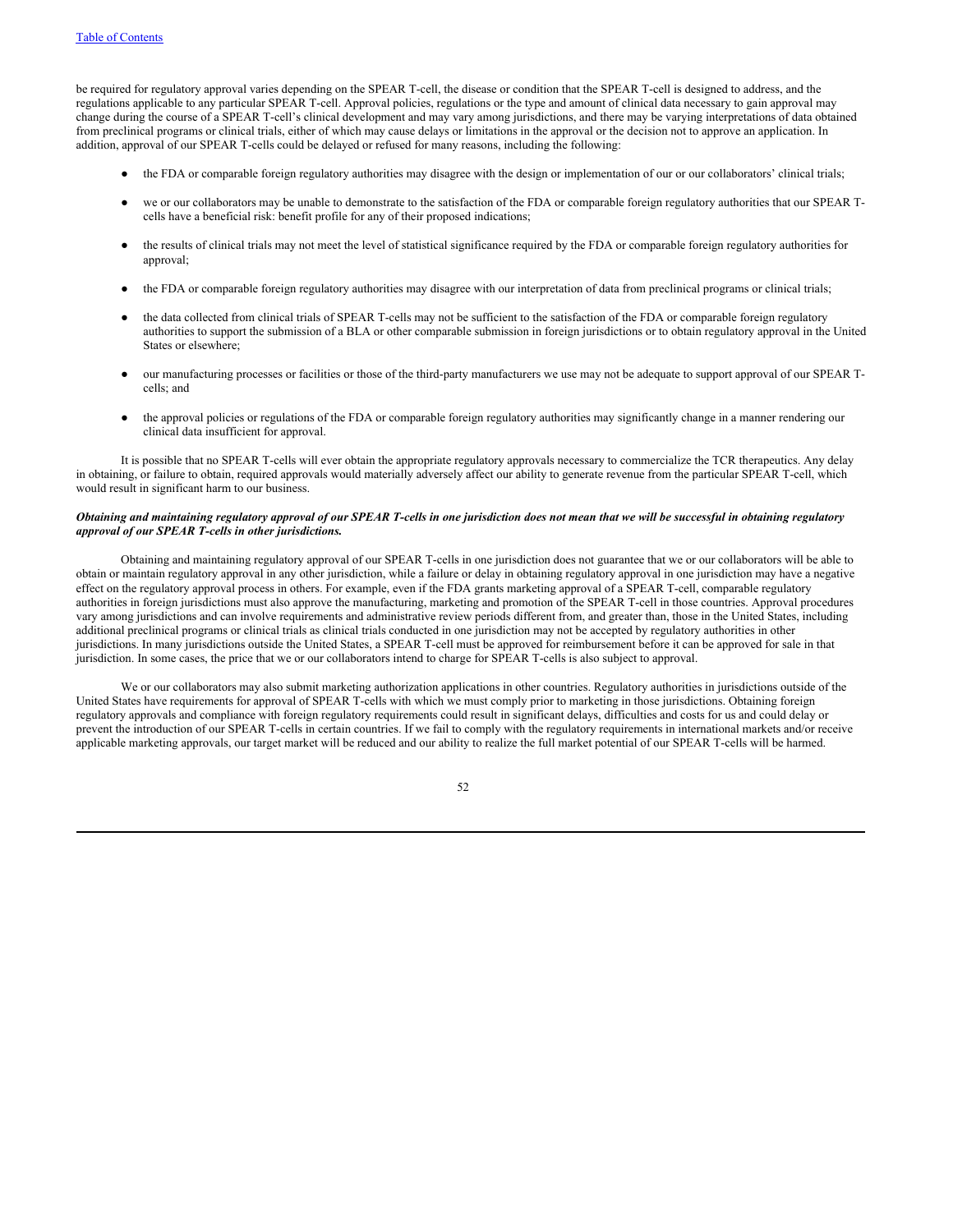## We may seek breakthrough therapy or fast track designations and may pursue accelerated approval for some or all of our current SPEAR T-cells, but we may be unable to obtain such designations or, where obtained we may be unable to maintain breakthrough therapy designation or, obtain or maintain the *benefits associated with such designations.*

We obtained breakthrough therapy status in the United States and PRIME status in Europe for the NY-ESO SPEAR T-cell for the treatment of certain patients with inoperable or metastatic synovial sarcoma who have received prior chemotherapy. We may seek breakthrough therapy or fast track designations for our other SPEAR T-cells in the United States or equivalent regulations elsewhere in the world.

In 2012, the FDA established a breakthrough therapy designation which is intended to expedite the development and review of products that treat serious or life-threatening diseases when "preliminary clinical evidence indicates that the drug may demonstrate substantial improvement over existing therapies on one or more clinically significant endpoints, such as substantial treatment effects observed early in clinical development." The designation of a SPEAR T-cell as a breakthrough therapy provides potential benefits that include more frequent meetings with the FDA to discuss the development plan for the SPEAR T-cell and ensure collection of appropriate data needed to support approval; more frequent written correspondence from the FDA about things such as the design of the proposed clinical trials and use of biomarkers; intensive guidance on an efficient drug development program, beginning as early as Phase 1; organizational commitment involving senior managers; and eligibility for rolling review and priority review.

Breakthrough therapy designation does not change the standards for product approval. There can be no assurance that we will receive breakthrough therapy designation for any SPEAR T-cell or any particular indication. Additionally, other treatments from competing companies may obtain the designations and impact our ability to develop and commercialize our SPEAR T-cells, which may adversely impact our business, financial condition or results of operation.

We may also seek fast track designation. If a drug or biologic candidate is intended for the treatment of a serious or life-threatening condition or disease and the drug demonstrates the potential to address unmet medical needs for the condition, the sponsor may apply for fast track designation. Under the fast track program, the sponsor of a new drug or biologic candidate may request that the FDA designate the candidate for a specific indication as a fast track drug or biologic concurrent with, or after, the submission of the IND for the candidate. The FDA must determine if the drug or biologic candidate qualifies for fast track designation within 60 days of receipt of the sponsor's request. Even if we do apply for and receive fast track designation, we may not experience a faster development, review or approval process compared to conventional FDA procedures. The FDA may withdraw fast track designation if it believes that the designation is no longer supported by data from our clinical development program.

We may also seek accelerated approval under the FDA's fast track and accelerated approval programs, the FDA may approve a drug or biologic for a serious or life-threatening illness that provides meaningful therapeutic benefit to patients over existing treatments based upon a surrogate endpoint that is reasonably likely to predict clinical benefit, or on a clinical endpoint that can be measured earlier than irreversible morbidity or mortality, that is reasonably likely to predict an effect on irreversible morbidity or mortality or other clinical benefit, taking into account the severity, rarity, or prevalence of the condition and the availability or lack of alternative treatments. For drugs granted accelerated approval, post-marketing confirmatory trials have been required to describe the anticipated effect on irreversible morbidity or mortality or other clinical benefit. These confirmatory trials must be completed with due diligence. Moreover, the FDA may withdraw approval of our SPEAR T-cell or indication approved under the accelerated approval pathway if, for example:

- the trial or trials required to verify the predicted clinical benefit of our SPEAR T-cell fail to verify such benefit or do not demonstrate sufficient clinical benefit to justify the risks associated with the drug;
- other evidence demonstrates that our SPEAR T-cell is not shown to be safe or effective under the conditions of use;
- we fail to conduct any required post approval trial of our SPEAR T-cell with due diligence; or
- we disseminate false or misleading promotional materials relating to the relevant SPEAR T-cell.

In Europe, the EMA has implemented the so-called "PRIME" (PRIority MEdicines) status in order support the development and accelerate the approval of complex innovative medicinal products addressing an unmet medical need. The PRIME status enables early dialogue with the relevant EMA scientific committees and, possibly, some payers; and thus reinforces the EMA's scientific and regulatory support. It also opens accelerated assessment of the marketing authorization application (150 days instead of 210 days). The PRIME status,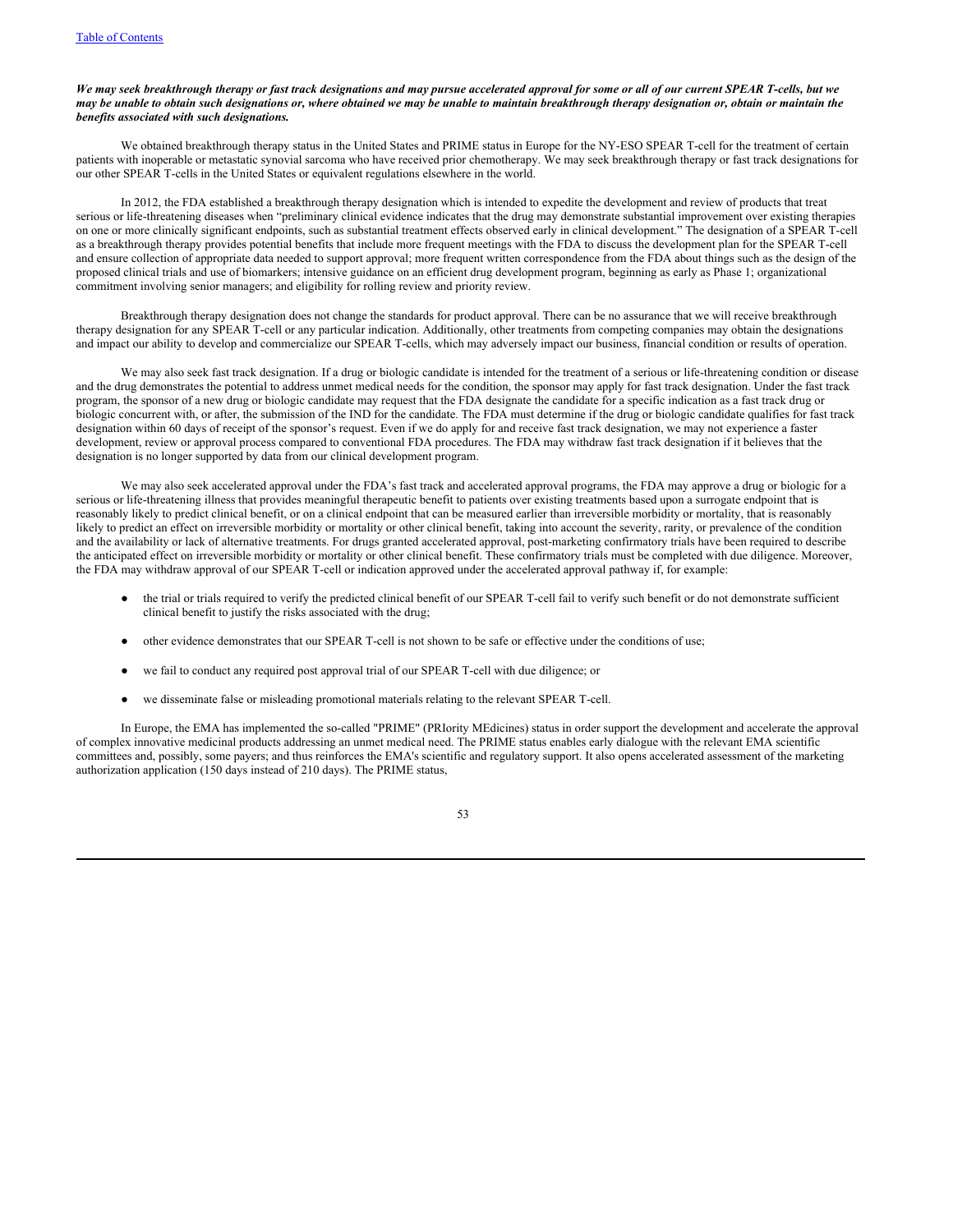which is decided by the EMA, is reserved to medicines that may benefit from accelerated assessment, i.e. medicines of major interest from a public health perspective, in particular from a therapeutic innovation perspective.

In 2016, the EMA granted PRIME status to NY-ESO SPEAR T-Cell for the treatment of certain patients with metastatic synovial sarcoma who have received prior chemotherapy.

# Even if we receive regulatory approval of our SPEAR T-cells, we will be subject to ongoing regulatory obligations and continued regulatory review, which may result in significant additional expense as well as significant penalties if we fail to comply with regulatory requirements or experience unanticipated *problems with our SPEAR T-cells.*

Any regulatory approvals that we receive for our SPEAR T-cells will require surveillance to monitor the safety and efficacy of the SPEAR T-cell. The FDA may also require a risk evaluation and mitigation strategy in order to approve our SPEAR T-cells, which could entail requirements for a medication guide, physician communication plans or additional elements to ensure safe use, such as restricted distribution methods, patient registries and other risk minimization tools. In addition, if the FDA or a comparable foreign regulatory authority approves our SPEAR T-cells, the manufacturing processes, labeling, packaging, distribution, adverse event reporting, storage, advertising, promotion, import, export and recordkeeping for our SPEAR T-cells will be subject to extensive and ongoing regulatory requirements. These requirements include submissions of safety and other post-marketing information and reports, registration and listing, as well as continued compliance with cGMPs and cGCPs for any clinical trials that we conduct post-approval. We and our contract manufacturers will be subject to periodic unannounced inspections by the FDA to monitor and ensure compliance with cGMPs. We must also comply with requirements concerning advertising and promotion for any SPEAR T-cells for which we obtain marketing approval. Promotional communications with respect to prescription drugs, including biologics, are subject to a variety of legal and regulatory restrictions and must be consistent with the information in the product's approved labeling. Thus, we will not be able to promote any SPEAR T-cells we develop for indications or uses for which they are not approved. Later discovery of previously unknown problems with our SPEAR T-cells, including adverse events of unanticipated severity or frequency, or with our third-party manufacturers or manufacturing processes, or failure to comply with regulatory requirements, may result in, among other things:

- restrictions on our ability to conduct clinical trials, including full or partial clinical holds on ongoing or planned trials;
- restrictions on such products' manufacturing processes;
- restrictions on the marketing of a product;
- restrictions on product distribution;
- requirements to conduct post-marketing clinical trials;
- untitled or warning letters;
- withdrawal of the products from the market;
- refusal to approve pending applications or supplements to approved applications that we submit;
- recall of products;
- fines, restitution or disgorgement of profits or revenue;
- suspension or withdrawal of regulatory approvals;
- refusal to permit the import or export of our products;
- product seizure;
- injunctions;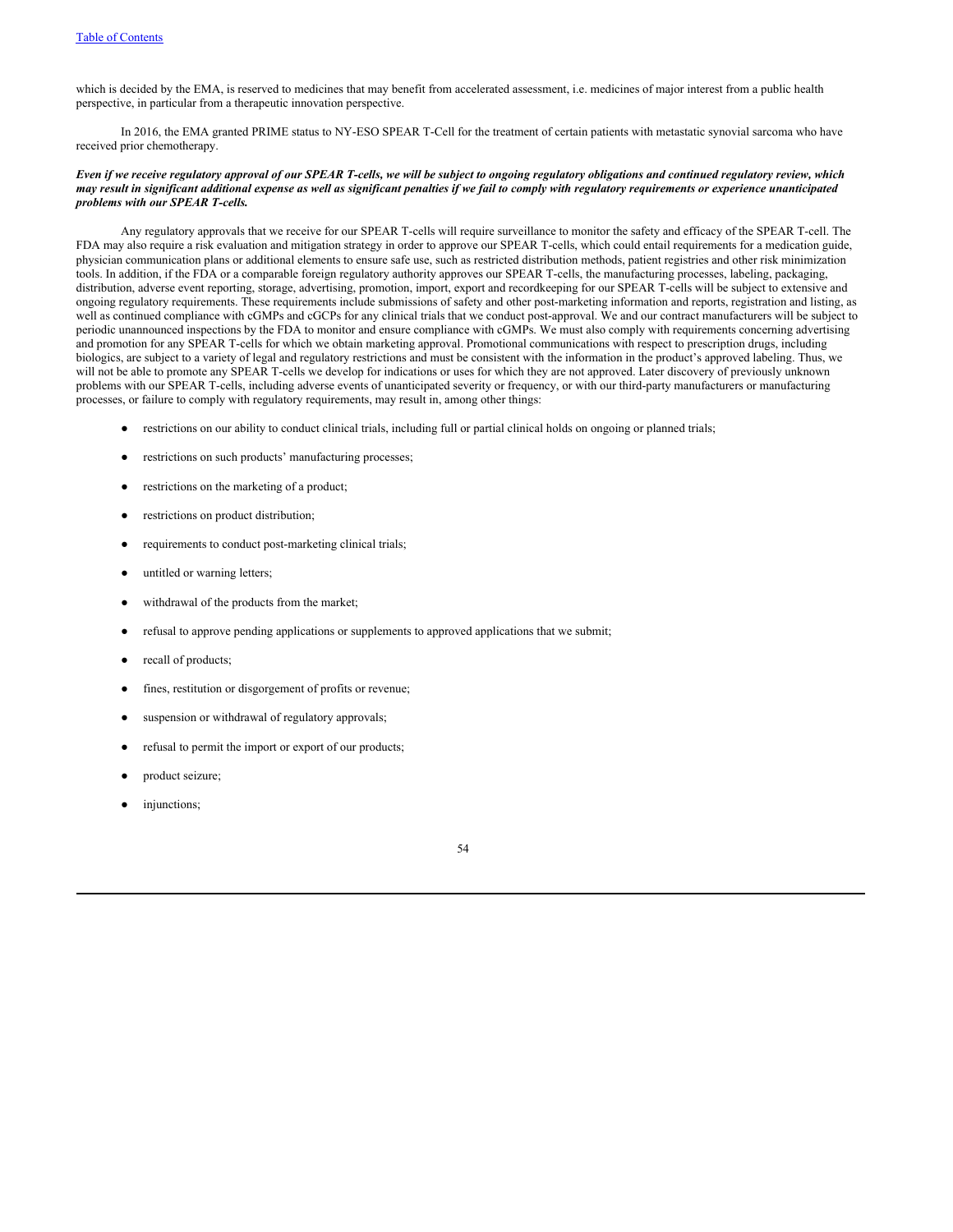- imposition of civil penalties; or
- criminal prosecution.

The FDA's and other regulatory authorities' policies may change and additional government regulations may be enacted that could prevent, limit or delay regulatory approval of our SPEAR T-cells. We cannot predict the likelihood, nature or extent of government regulation that may arise from future legislation or administrative action, either in the United States or abroad. If we are slow or unable to adapt to changes in existing requirements or the adoption of new requirements or policies, or if we are not able to maintain regulatory compliance, we may lose any marketing approval that we may have obtained and we may not achieve or sustain profitability.

In addition, if following any pivotal clinical trial we were able to obtain accelerated approval of any of our SPEAR T-cell, the FDA will require us to conduct a confirmatory trial or trials to verify the predicted clinical benefit and additional safety studies. The results from the confirmatory trial or trials may not support the clinical benefit, which would result in the approval being withdrawn.

# We may seek a conditional marketing authorization in Europe for some or all of our current SPEAR T-cells, but we may not be able to obtain or maintain *such authorization.*

As part of its marketing authorization process, the EMA may grant marketing authorizations for certain categories of medicinal products on the basis of less complete data than is normally required, when doing so may meet unmet medical needs of patients and serve the interest of public health. In such cases, it is possible for the Committee for Medicinal Products for Human Use, or CHMP, to recommend the granting of a marketing authorization, subject to certain specific obligations to be reviewed annually, which is referred to as a conditional marketing authorization. This may apply to medicinal products for human use that fall under the centralized procedure (EMA's scientific assessment and European Commission's approval), including those that aim at the treatment, the prevention, or the medical diagnosis of seriously debilitating diseases or life-threatening diseases and those designated as orphan medicinal products.

A conditional marketing authorization may be granted when the CHMP finds that, although comprehensive clinical data referring to the safety and efficacy of the medicinal product have not been supplied, all the following requirements are met:

- the risk: benefit balance of the medicinal product is positive;
- it is likely that the applicant will be in a position to provide the comprehensive clinical data;
- unmet medical needs will be fulfilled; and
- the benefit to public health of the immediate availability on the market of the medicinal product concerned outweighs the risk inherent in the fact that additional data is still required.

The granting of a conditional marketing authorization is restricted to situations in which only the clinical part of the application is not yet fully complete. Incomplete preclinical or quality data may only be accepted if duly justified and only in the case of a product intended to be used in emergency situations in response to public-health threats. Conditional marketing authorizations are valid for one year, on a renewable basis. The holder will be required to complete ongoing trials or to conduct new trials with a view to confirming that the benefit-risk balance is positive. In addition, specific obligations may be imposed in relation to the collection of pharmacovigilance data.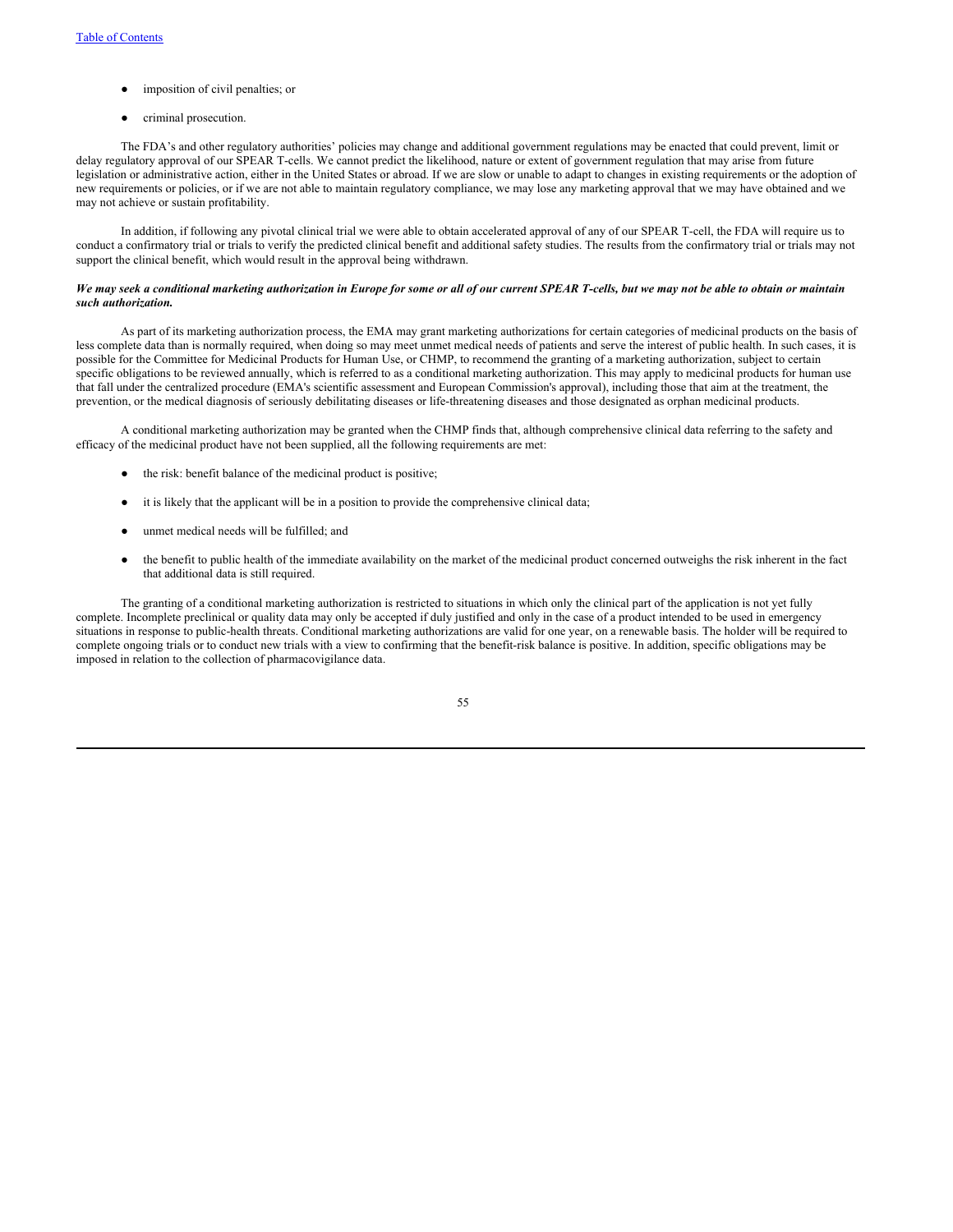Granting a conditional marketing authorization allows medicines to reach patients with unmet medical needs earlier than might otherwise be the case and will ensure that additional data on a product are generated, submitted, assessed and acted upon. Although we may seek a conditional marketing authorization for one or more of our SPEAR T-cells, the CHMP may ultimately not agree that the requirements for such conditional marketing authorization have been satisfied. This would delay the commercialization of our SPEAR T-cells as we would have to wait for a complete data package before submitting the marketing authorization application.

## We or our collaborators may not be able to obtain or maintain orphan drug exclusivity for our SPEAR T-cells.

Regulatory authorities in some jurisdictions, including the United States and Europe, may designate drugs or biologics for relatively small patient populations as orphan drugs. Under the Orphan Drug Act, the FDA may designate a product as an orphan drug if it is a drug or biologic intended to treat a rare disease or condition, which is generally defined as a patient population of fewer than 200,000 individuals in the United States or, if they affect more than 200,000 individuals in the United States, there is no reasonable expectation that the cost of developing and making a drug product available in the United States for these types of diseases or conditions will be recovered from sales of the product. If the FDA grants orphan drug designation, the identity of the therapeutic agent and its potential orphan use are disclosed publicly by that agency. Orphan drug designation does not convey any advantage in or shorten the duration of the regulatory review and approval process, but it can lead to financial incentives, such as opportunities for grant funding toward clinical trial costs, tax advantages in-lieu of R&D tax credits and user-fee waivers. If a product that has orphan drug designation subsequently receives the first FDA approval for the disease or condition for which it has such designation, the product is entitled to orphan drug marketing exclusivity for a period of seven years. Orphan drug marketing exclusivity generally prevents the FDA from approving another application, including a full BLA, to market the same drug for the same indication for seven years, except in limited circumstances, including if the FDA concludes that the later drug is clinically superior to the approved drug.

The European criteria for orphan designation are different from the U.S. criteria. On the one hand, the prevalence criterion is five in 10,000 individuals in the European Economic Area (EU plus Iceland, Liechtenstein and Norway). On another hand, no therapy is available for the rare condition or, if such a therapy exists, the future orphan product must bring a significant benefit over that therapy. The significant benefit may be any benefit to patients, including improved safety, improved efficacy, better quality of life or better patient compliance to treatment, provided that it is significant. It must be demonstrated by means of a comparison with the other available therapies, including the medicinal products already approved for the same rare condition. The Committee for Orphan Medicinal Products, or COMP, examines if the orphan criteria are met, and the orphan status is granted by a decision of the European Commission. The meeting of the criteria for orphan designation is examined again by the COMP at the time of approval of the medicinal product. If the criteria for orphan designation are no longer met at that time, the European Commission withdraws the orphan status.

Generally, if a product with an orphan drug designation subsequently receives the first marketing approval for the indication for which it has such designation, the product is entitled to a period of marketing exclusivity, which precludes the EMA or the FDA from approving another marketing authorization application for the same drug for that time period. The applicable period is seven years in the United States and 10 years in Europe. The European exclusivity period can be reduced to six years if a drug no longer meets the criteria for orphan drug designation or if the drug is sufficiently profitable so that market exclusivity is no longer justified. Orphan drug exclusivity may be lost if the FDA determines that the request for designation was materially defective or if the manufacturer is unable to assure sufficient quantity of the drug to meet the needs of patients with the rare disease or condition. In Europe, the orphan exclusivity may be lost vis-à-vis another drug in cases the manufacturer is unable to assure sufficient quantity of the drug to meet patient needs or if that other product is proved to be clinically superior to the approved orphan product. A drug is clinically superior if it is safer, more effective or makes a major contribution to patient care.

There can be no assurance that any SPEAR T-cell will be eligible for orphan drug designation in the United States or in other jurisdictions or that it will obtain orphan drug marketing exclusivity upon approval or that we or GSK will not lose orphan drug designation for ADP-A2M4 or the NY-ESO SPEAR T-cell. Inability to obtain orphan drug designation for a specific SPEAR T-cell or loss of such designation for ADP-A2M4 or the NY-ESO SPEAR T-cell in the future would prevent any ability to take advantage of the financial benefits associated with orphan drug designation and would preclude us from obtaining marketing exclusivity upon approval, if any. Even if we obtain orphan drug exclusivity for a product, that exclusivity may not effectively protect the product from competition because different drugs can be approved for the same condition. The extent of market exclusivity which is obtained may also be affected if the indication for any relevant registration or pivotal trial is narrower than the orphan designation granted. Even after an orphan drug is approved, the FDA can subsequently approve another drug for the same condition if the FDA concludes that the later drug is clinically superior in that it is shown to be safer, more effective or makes a major contribution to patient care.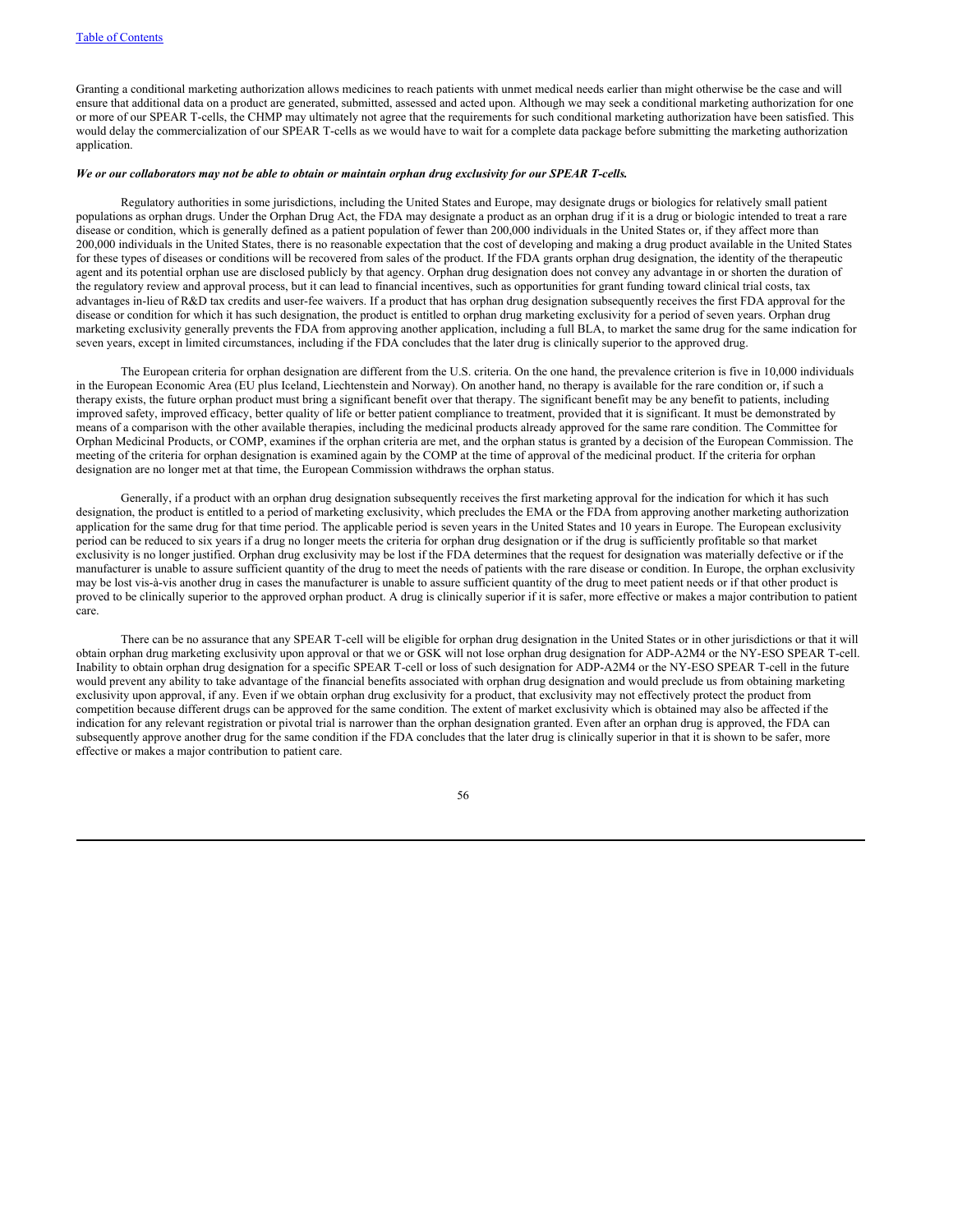#### *Any failure by us to comply with existing regulations could harm our reputation and operating results.*

The production of SPEAR T-cells is highly regulated and subject to constant inspection. The regulatory environment may also change from time to time. Any failure to comply with regulatory requirements, whether in the United States or in other countries in which our SPEAR T-cells are supplied, may result in investigation by regulatory authorities, suspension of regulatory authorizations and, as a result, suspension of clinical programs or ability to supply any of our SPEAR T-cells and potentially significant fines or other penalties being imposed in relation to any breach. Any failure may also harm our reputation and impact our ability going forward to obtain regulatory approvals for other SPEAR T-cells or require us to undertake additional organizational changes to minimize the risk of further breach. A failure to comply may apply to any part of our business, for example to the processes used for manufacture of our SPEAR T-cells (including the reliability of the process) or to the processes used for treatment of patients (including tracking of patient product and supply of patient specific product).

Because administration of SPEAR T-cells is patient-specific, the process requires careful handling of patient-specific products and fail-safe tracking, namely the need to ensure that the tracking process is without error and that patient samples are tracked from patient removal, through manufacturing and readministration to the same patient. While such mechanisms are in place, should the tracking process fail, whether at our own facility, a third party facility or at any point in the manufacturing and supply process, a patient could receive another patient's T-cells resulting in significant toxicity and potentially patient fatality. We will need to invest in enhanced systems, such as bar coding, to further ensure fail safe tracking. There is always a risk of a failure in any such system. Inability to develop or adopt an acceptable fail-safe tracking methodology and handling regime may delay or prevent us from receiving regulatory approval and/or result in significant toxicity and potentially patient fatality if a patient receives another patient's T-cells. This risk may be increased where SPEAR T-cells are used in clinical programs that we do not control or sponsor and, should an error be made in the administration of our SPEAR T-cells in such clinical programs, this could affect the steps required in our own clinical programs and manufacturing process requiring the addition of further tracking mechanisms to ensure fail-safe tracking. The tracking systems required to further ensure safe patient administration may also require increased administration to satisfy other regulatory requirements, for example data protection requirements in Europe. The need to ensure tracking systems are adequate and to comply with these additional regulatory requirements may result in delay to the start of trials or the need to obtain additional regulatory licenses or consents prior to starting such trials.

#### Our research and development activities utilize hazardous, radioactive and biological materials. Should such materials cause injury or be used other than in *accordance with applicable laws and regulations, we may be liable for damages.*

We use hazardous and biological reagents and materials in our research and development at our U.K. site. We also use radioactive reagents and materials in our research and development in the United Kingdom. We have obtained the appropriate certification or ensured that such certification has been obtained as required for the use of these reagents but our use is subject to compliance with applicable laws and there is a risk that should any third party or employee suffer injury or damage from radioactive, hazardous or biological reagents that we may incur liability or obligations to compensate such third parties or employees. We have employer's liability insurance capped at £10.0 million per occurrence and public liability insurance capped at £3.0 million per occurrence; however, these amounts may be insufficient to compensate us if these events actually occur in the future.

# We are subject to the U.K. Bribery Act, the U.S. Foreign Corrupt Practices Act and other anti-corruption laws, as well as export control laws, customs laws, sanctions laws and other laws governing our operations. If we fail to comply with these laws, we could be subject to civil or criminal penalties, other remedial measures, and legal expenses, which could adversely affect our business, results of operations and financial condition.

Our operations are subject to anti-corruption laws, including the U.K. Bribery Act 2010, or Bribery Act, the U.S. Foreign Corrupt Practices Act, or FCPA, and other anti-corruption laws that apply in countries where we do business. The Bribery Act, the FCPA and these other laws generally prohibit us and our employees and intermediaries from bribing, being bribed or making other prohibited payments to government officials or other persons to obtain or retain business or gain some other business advantage. Under the Bribery Act, we may also be liable for failing to prevent a person associated with us from committing a bribery offense. We and our commercial partners may operate in a number of jurisdictions that pose a high risk of potential Bribery Act or FCPA violations, and we participate in collaborations and relationships with third parties whose actions, if non-compliant, could potentially subject us to liability under the Bribery Act, FCPA or local anti-corruption laws. In addition, we cannot predict the nature, scope or effect of future regulatory requirements to which our international operations might be subject or the manner in which existing laws might be administered or interpreted.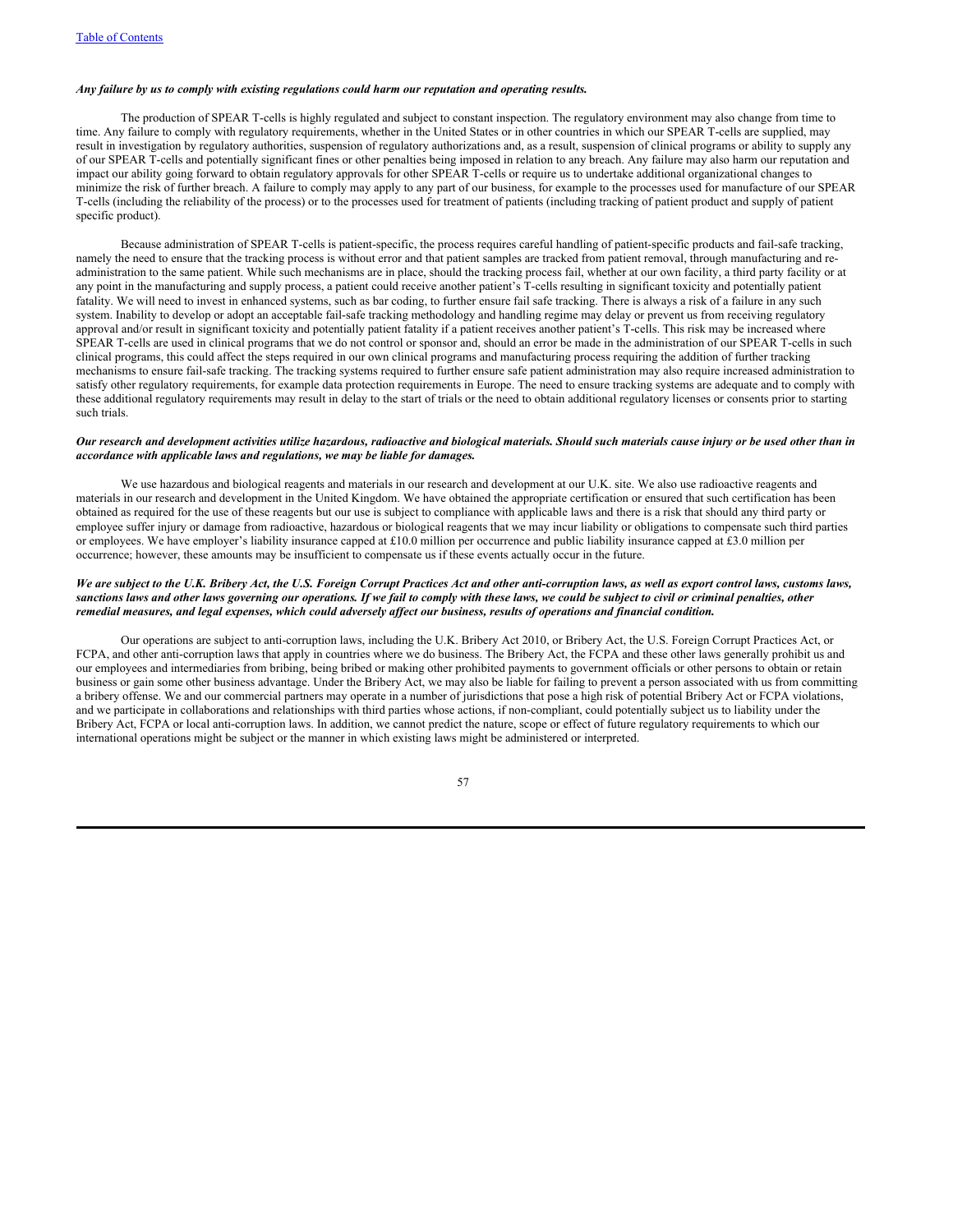We are also subject to other laws and regulations governing our international operations, including regulations administered by the governments of the United Kingdom and the United States, and authorities in the European Union, including applicable export control regulations, economic sanctions on countries and persons, anti-money laundering laws, customs requirements and currency exchange regulations, collectively referred to as the Trade Control laws.

However, there is no assurance that we will be completely effective in ensuring our compliance with all applicable anti-corruption laws, including the Bribery Act, the FCPA or other legal requirements, including Trade Control laws. If we are not in compliance with the Bribery Act, the FCPA and other anticorruption laws or Trade Control laws, we may be subject to criminal and civil penalties, disgorgement and other sanctions and remedial measures, and legal expenses, which could have an adverse impact on our business, financial condition, results of operations and liquidity. Likewise, any investigation of any potential violations of the Bribery Act, the FCPA, other anti-corruption laws or Trade Control laws by United Kingdom, United States or other authorities could also have an adverse impact on our reputation, our business, results of operations and financial condition.

## If we are found in violation of federal or state "fraud and abuse" or other health care laws, we may be required to pay a penalty and/or be suspended from participation in federal or state health care programs, which may adversely affect our business, financial condition and results of operations.

If we obtain marketing approval for our products in the United States, if at all, we will be subject to various federal and state health care "fraud and abuse" and other health care laws. Healthcare providers, physicians and third-party payors play a primary role in the recommendation and use of pharmaceutical products that are granted marketing approval. Accordingly, arrangements with third-party payors, existing or potential customers and referral sources are subject to broadly applicable fraud and abuse and other healthcare laws and regulations, and these laws and regulations may constrain the business or financial arrangements and relationships through which manufacturers market, sell and distribute the products for which they obtain marketing approval.

Such restrictions under applicable federal and state healthcare laws and regulations include the following:

- the Anti-Kickback Statute, which prohibits, among other things, persons from knowingly and willfully soliciting, receiving, offering or paying remuneration, directly or indirectly, in cash or kind, in exchange for, or to induce, either the referral of an individual for, or the purchase, order or recommendation of, any good or service for which payment may be made under federal healthcare programs such as the Medicare and Medicaid programs. This statute has been interpreted to apply to arrangements between pharmaceutical manufacturers, on the one hand, and prescribers, purchasers and formulary managers on the other. Cases have been brought under false claims laws alleging that off-label promotion of pharmaceutical products or the provision of kickbacks has resulted in the submission of false claims to governmental health care programs. The Patient Protection and Affordable Care Act, as amended by the Health Care and Education Reconciliation Act, collectively, the Healthcare Reform Act, amended the intent requirement of the Anti-Kickback Statute. A person or entity no longer needs to have actual knowledge of this statute or specific intent to violate it. Under federal government regulations, some arrangements, known as safe harbors, are deemed not to violate the Anti-Kickback Statute and analogous state law requirements;
- the False Claims Act, or FCA, which prohibits, among other things, individuals or entities from knowingly presenting, or causing to be presented, claims for payment from Medicare, Medicaid or other third-party payors that are false or fraudulent. Violations under the Anti-Kickback Statute and certain marketing practices, including off-label promotion, also may implicate the FCA. In addition, private individuals have the ability to bring actions on behalf of the government under the FCA and under the false claims laws of several states;
- federal criminal laws that prohibit executing a scheme to defraud any healthcare benefit program or making false statements relating to healthcare matters;
- the Physician Payment Sunshine Act, which requires certain manufacturers of drugs, devices, biologics and medical supplies to report annually to the Centers for Medicare & Medicaid Services, or CMS, information related to payments and other transfers of value to physicians, other healthcare providers and teaching hospitals, and ownership and investment interests held by physicians and other healthcare providers and their immediate family members. The CMS publishes the reported data in a searchable form on an annual basis;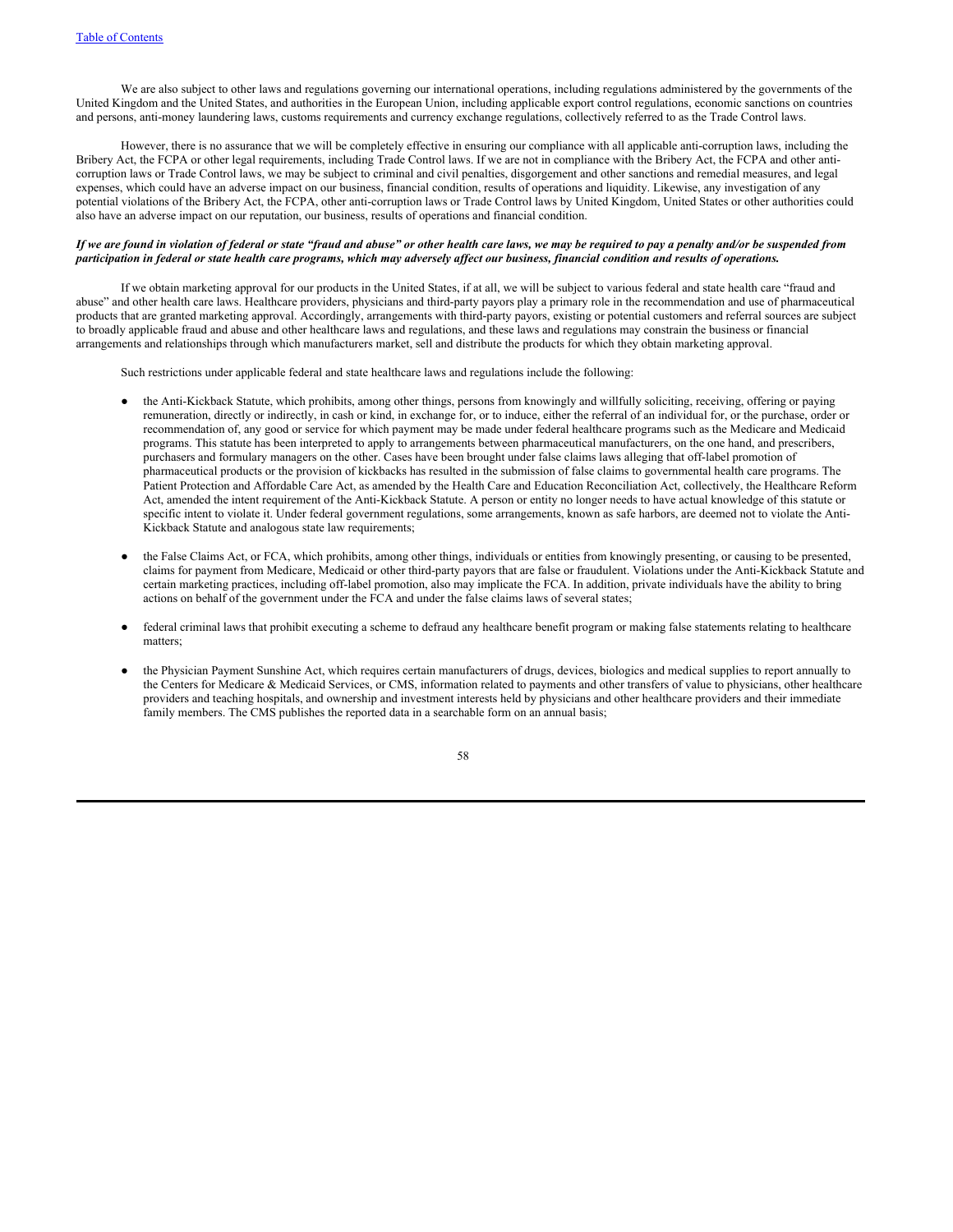- The Health Insurance Portability and Accountability Act of 1996 (HIPAA) imposes criminal and civil liability for executing a scheme to defraud any healthcare benefit program or making false statements relating to healthcare matters;
- HIPAA, as amended by the Health Information Technology for Economic and Clinical Health Act, which governs the conduct of certain electronic healthcare transactions and protects the security and privacy of protected health information; and
- state and foreign law equivalents of each of the above federal laws, such as anti-kickback and false claims laws which may apply to: items or services reimbursed by any third-party payor, including commercial insurers; state laws that require pharmaceutical companies to comply with the pharmaceutical industry's voluntary compliance guidelines and the relevant compliance guidance issued by the federal government or otherwise restrict payments that may be made to healthcare providers and other potential referral sources; state laws that require drug manufacturers to report information related to payments and other transfers of value to physicians and other healthcare providers or marketing expenditures; and state laws governing the privacy and security of health information in certain circumstances, many of which differ from each other in significant ways and may not have the same effect, thus complicating compliance efforts. California and a few other states have passed laws that require pharmaceutical companies to comply with the April 2003 Office of Inspector General Compliance Program Guidance for Pharmaceutical Manufacturers and/or the Pharmaceutical Research and Manufacturers of America Code on Interactions with Healthcare Professionals. In addition, several states impose other marketing restrictions or require pharmaceutical companies to make marketing or price disclosures to the state. There are ambiguities as to what is required to comply with these state requirements and if we fail to comply with an applicable state law requirement we could be subject to penalties.

Neither the government nor the courts have provided definitive guidance on the application of fraud and abuse laws to our business. Law enforcement authorities are increasingly focused on enforcing these laws. Although we seek to structure our business arrangements in compliance with all applicable requirements, these laws are broadly written, and it is often difficult to determine precisely how the law will be applied in specific circumstances. Accordingly, it is possible that, once we begin marketing our product(s) some of our practices may be challenged under these laws. While we intend to structure our business arrangements to comply with these laws, it is possible that the government could allege violations of, or convict us of violating, these laws. Violation of any of the laws described above or any other governmental laws and regulations may result in penalties, including civil and criminal penalties, damages, fines, the curtailment or restructuring of operations, the exclusion from participation in federal and state healthcare programs and imprisonment. Furthermore, efforts to ensure that business activities and business arrangements comply with applicable healthcare laws and regulations can be costly for manufacturers of branded prescription products. Additionally, if we are found in violation of one or more of these laws our business, results of operations and financial condition may be adversely affected.

#### Our current cash projections include reliance on the ability to obtain certain tax credits and the operation of certain tax regimes within the United Kingdom. Should these cease to be available, this could impact our ongoing requirement for investment and the timeframes within which additional investment is *required.*

As a company that carries out extensive research and development activities, we benefit from the U.K. research and development tax credit regime for small and medium sized companies, whereby our principal research subsidiary company, Adaptimmune Limited, is able to surrender the trading losses that arise from its research and development activities for a payable tax credit of up to approximately 33.4% of eligible research and development expenditures. Qualifying expenditures largely comprise employment costs for research staff, consumables and certain internal overhead costs incurred as part of research projects. Subcontracted research expenditures are eligible for a cash rebate of up to approximately 21.7%. The majority of our pipeline research, clinical trials management and manufacturing development activities, all of which are being carried out by Adaptimmune Limited, are eligible for inclusion within these tax credit cash rebate claims.

We may not be able to continue to claim research and development tax credits (R&D tax credits) in the future as we increase our personnel and expand our business because we may no longer qualify as an SME (small or medium-sized enterprise). In order to qualify as an SME for R&D tax credits, we must continue to be a company with fewer than 500 employees and also have either an annual turnover not exceeding  $6100$  million or a balance sheet not exceeding €86 million.

We may also benefit in the future from the United Kingdom's "patent box" regime, which would allow certain profits attributable to revenues from patented products to be taxed at a rate of 10%. As we have many different patents covering our products, future upfront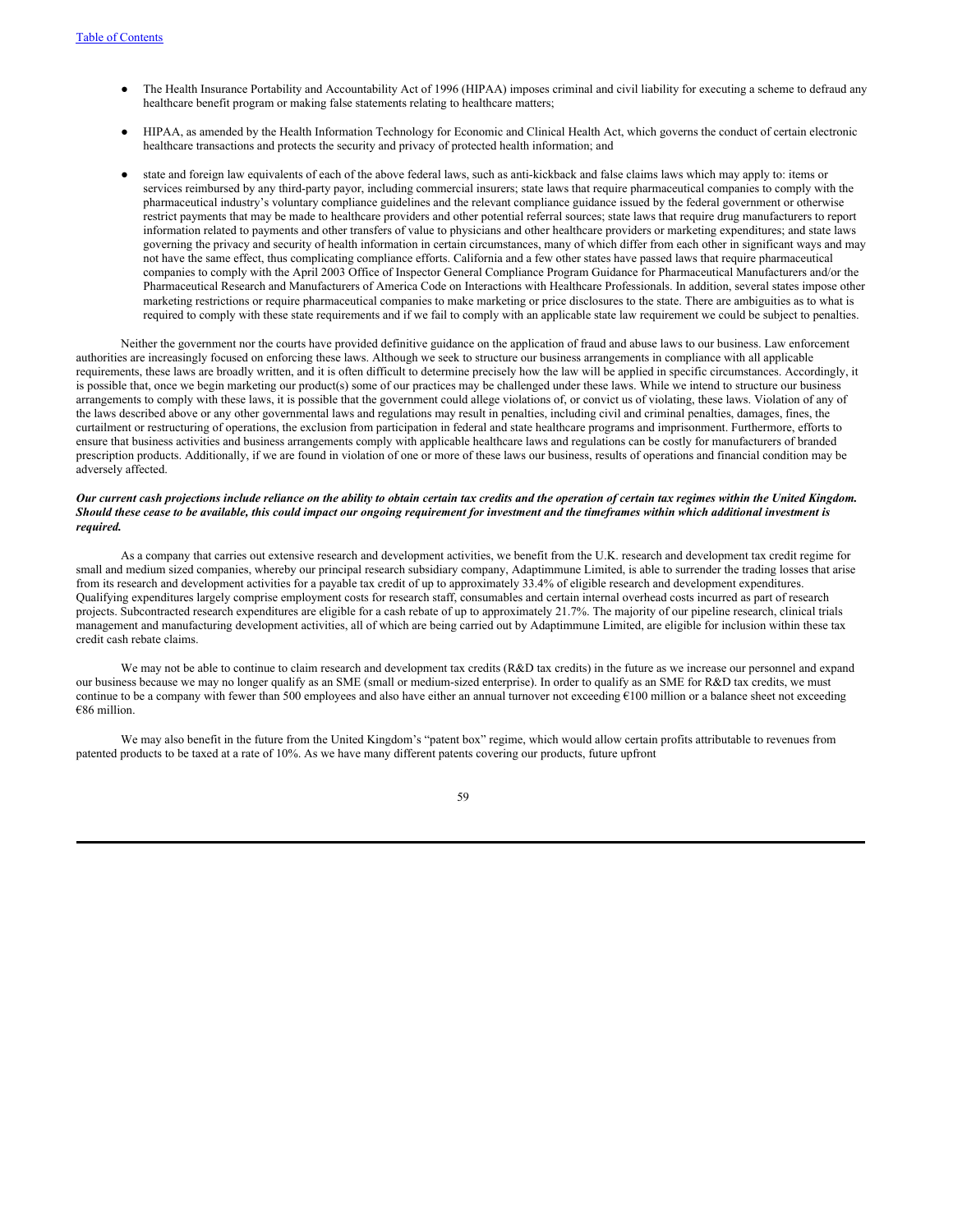fees, milestone fees, product revenues, and royalties could be taxed at this favorably low tax rate. When taken in combination with the enhanced relief available on our research and development expenditures, we expect a long-term lower rate of corporation tax to apply to us. If, however, there are unexpected adverse changes to the United Kingdom research and development tax credit regime or the "patent box" regime, or we are unable to qualify for such advantageous tax legislation, our business, results of operations and financial condition may be adversely affected.

#### **Risks Related to the Commercialization of Our SPEAR T-cells**

# The market opportunities for SPEAR T-cells may be limited to those patients who have failed prior treatments.

Initial approval of new cancer therapies may be limited to what is referred to as third-line use. Third-line treatment is the third type of treatment following initial, or first-line, treatment and second-line treatment, which is given when first-line treatment does not work or ceases working. However, cancer therapies may be used from the point at which cancer is detected in its early stages (first line) onward. Whenever the first-line therapy fails or the process is unsuccessful, second-line therapy may be administered, such as additional rounds of chemotherapy, radiation and antibody drugs or a combination of these treatments. If second-line therapies fail, patients are generally given the opportunity to receive third-line therapies, which tend to be more novel therapies. Our and our collaborators current clinical trials generally require that patients have received chemotherapy prior to enrollment. Depending upon the outcome of current trials, we or our collaborators may conduct future clinical trials using SPEAR T-cells for first-line therapy, but there can be no guarantee that clinical trials will be approved or that if approved such trials will lead to regulatory approval. If SPEAR T-cells only receive third-line or second-line approval, the patient population to which we or our collaborators can supply our SPEAR T-cells will be significantly reduced, which may limit commercial opportunities.

In addition, our patient population may be derived from those who have previously failed checkpoint therapy, which may result in tumor resistance mechanisms which also impart resistance to SPEAR T-cell therapies.

Our estimates of the patient population that may be treated by SPEAR T-cells is based on published information. This information may not be accurate in relation to SPEAR T-cells and our estimates of potential patient populations could therefore be much higher than those that are actually available or possible for commercialization.

In addition, these estimates are based on assumptions about the number of eligible patients which have the peptide and HLA type targeted by the SPEAR T-cells. Different patient populations will present different peptides according to their specific HLA type. HLA types vary across the patient population and, due to this variability, any therapy will initially only be suitable for treatment of patients expressing the particular HLA type presenting the relevant peptide. Current SPEAR T-cells have been developed for patients who are HLA A2 which will reduce the size of the patient population that can be treated unless we develop and we or our collaborators receive regulatory approval for SPEAR T-cells approved for additional HLA peptides.

#### We currently have no marketing and sales organization and have no experience in marketing products. If we are unable to establish marketing and sales capabilities or enter into agreements with third parties to market and sell our SPEAR T-cells, we may not be able to generate product revenue.

As an organization, we have never marketed or supplied commercial pharmaceutical or biologic products or therapies. We do not currently have a sales force and will need to grow and develop the sales function and associated support network if we are to supply SPEAR T-cells on a commercial basis. As our SPEAR T-cells proceed through clinical programs, we intend to develop an in-house marketing organization and sales force, which will require significant capital expenditures, management resources, and time. We will have to compete with other pharmaceutical and biotechnology companies to recruit, hire, train, and retain marketing and sales personnel. This process may result in additional delays in bringing our TCR product candidate to market or in certain cases require us to enter into alliances with third parties in order to do so. However, there can be no assurance that we will be able to establish or maintain such collaborative arrangements, or even if we are able to do so, that they will result in effective sales forces. Any revenue we receive will depend upon the efforts of such third parties, which may not be successful. We may have little or no control over the marketing and sales efforts of such third parties, and our revenue from SPEAR T-cell sales may be lower than if we had commercialized our SPEAR T-cells ourselves. We also face significant competition in our search for third parties to assist us with the sales and marketing efforts of our SPEAR T-cells. Such competition may also result in delay or inability to supply SPEAR T-cells to particular countries or territories in the world which in turn will restrict the revenue that can be obtained from any SPEAR T-cell. Any inability on our part to develop in-house sales and commercial distribution capabilities or to establish and maintain relationships with third-party collaborators that can successfully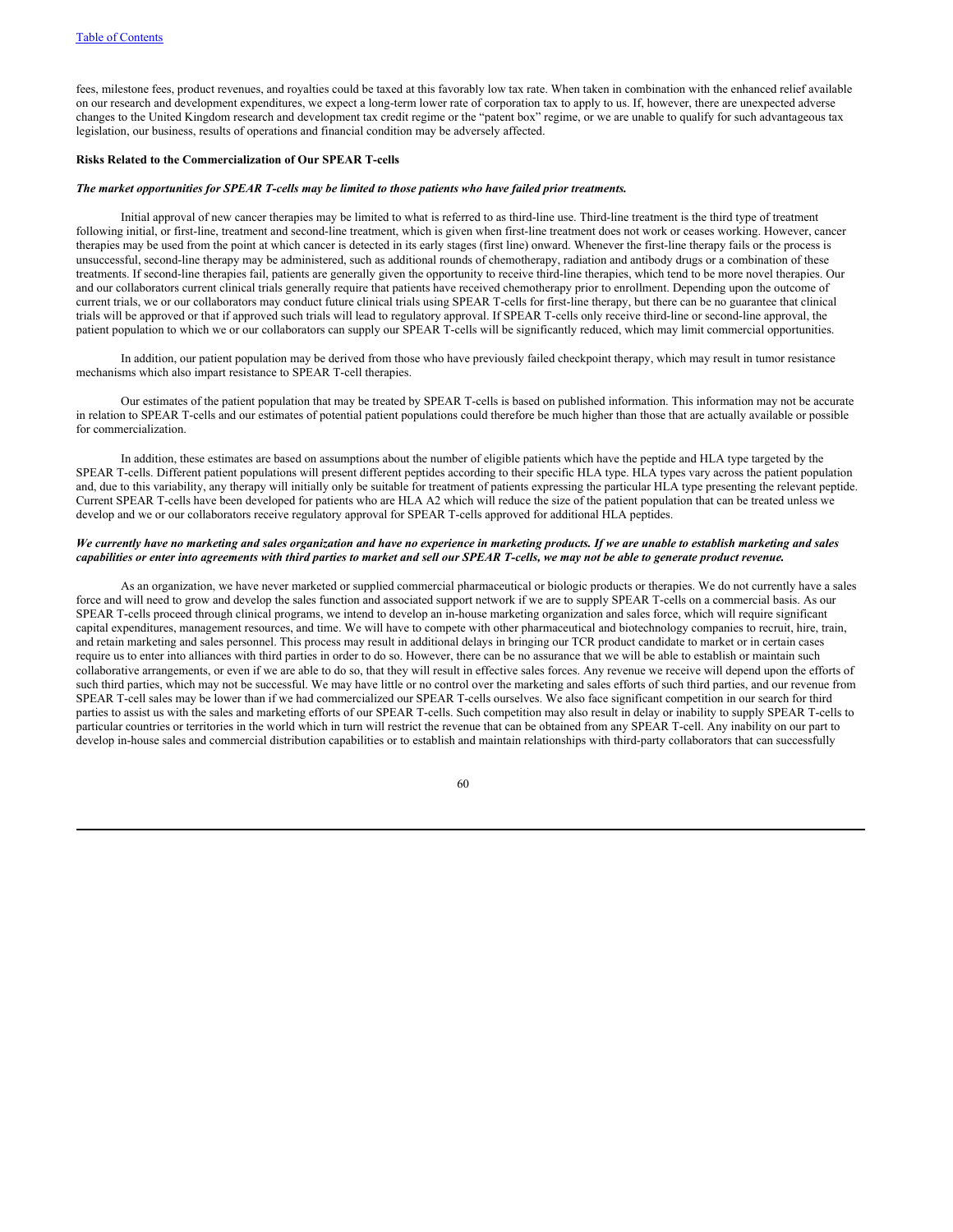commercialize any SPEAR T-cell in the United States or elsewhere will have a materially adverse effect on our business and results of operations.

## If product liability lawsuits are brought against us, we may incur substantial liabilities and may be required to limit commercialization of our SPEAR T*cells.*

We face an inherent risk of product liability as a result of the clinical testing of our SPEAR T-cells and our ongoing manufacture of SPEAR T-cells and will face an even greater risk upon any commercialization. For example, we may be sued if any of our SPEAR T-cells causes or is perceived to cause injury or is found to be otherwise unsuitable during clinical testing, manufacturing, marketing or sale. Any such product liability claims may include allegations of defects in manufacturing, defects in design, a failure to warn of dangers inherent in the product, negligence, strict liability or a breach of warranties. Claims could also be asserted under state consumer protection acts. If we cannot successfully defend ourselves against product liability claims, we may incur substantial liabilities or be required to limit commercialization of our SPEAR T-cell. Even a successful defense would require significant financial and management resources and, regardless of the merits or eventual outcome, liability claims may result in:

- decreased demand for our SPEAR T-cells;
- injury to our reputation;
- withdrawal of clinical trial participants;
- initiation of investigations by regulators;
- costs to defend the related litigation;
- a diversion of management's time and our resources;
- substantial monetary awards to trial participants or patients;
- product recalls, withdrawals or labeling, marketing or promotional restrictions;
- loss of revenue;
- exhaustion of any available insurance and our capital resources;
- the inability to commercialize SPEAR T-cells; and
- a decline in our share price.

Our inability to obtain sufficient product liability insurance at an acceptable price to protect against potential product liability claims could also prevent or inhibit the commercialization of our SPEAR T-cells. We currently hold £15.0 million in clinical trial insurance coverage in the aggregate per year, with a per trial limit of £5.0 million. We also hold products and services liability insurance capped at £3.0 million in the aggregate and public liability insurance capped at £3.0 million per occurrence. These levels may not be adequate to cover all liabilities that we may incur. We may also need to increase our insurance coverage as we expand the scope of our clinical trials and commercialize any of our product SPEAR T-cells. In addition, insurance coverage is increasingly expensive. We may not be able to maintain insurance coverage at a reasonable cost or in an amount adequate to satisfy any liability that may arise.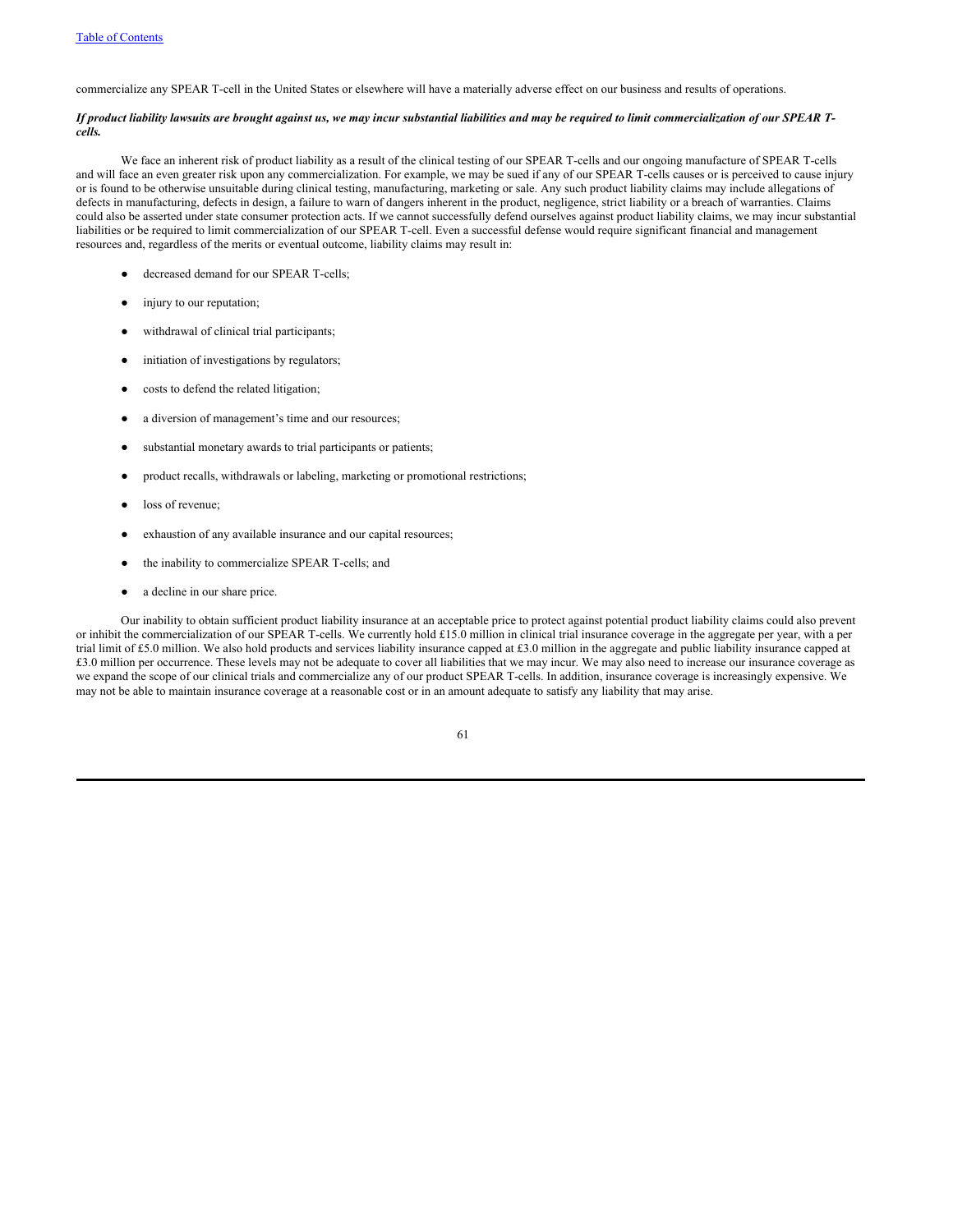# Even if we or our collaborators obtain regulatory approval of our SPEAR T-cells, they may not gain market acceptance among physicians, patients, *hospitals, cancer treatment centers and others in the medical community.*

The use of engineered T-cells as a potential cancer treatment is a recent development and may not become broadly accepted by physicians, patients, hospitals, cancer treatment centers and others in the medical community. Additional factors will influence whether SPEAR T-cells are accepted in the market, including:

- the clinical indications for which SPEAR T-cells are approved;
- physicians, hospitals, cancer treatment centers and patients considering the SPEAR T-cells as a safe and effective treatment;
- the potential and perceived advantages of SPEAR T-cells over alternative treatments;
- the prevalence and severity of any side effects;
- product labeling or prescribing information requirements of the FDA or other regulatory authorities;
- limitations or warnings contained in the labeling approved by the FDA;
- the timing of market introduction of SPEAR T-cells as well as competitive products;
- the cost of treatment in relation to alternative treatments;
- the availability of coverage, adequate reimbursement and pricing by third-party payors and government authorities;
- the willingness of patients to pay for SPEAR T-cells on an out-of-pocket basis in the absence of coverage by third-party payors and government authorities;
- relative convenience and ease of administration as compared to alternative treatments and competitive therapies; and
- the effectiveness of our sales and marketing efforts.

In addition, although we are not utilizing embryonic stem cells or replication competent vectors in our manufacturing process, adverse publicity due to the ethical and social controversies surrounding the therapeutic use of such technologies, and reported side effects from any clinical trials using these technologies or the failure of such trials to demonstrate that these therapies are safe and effective may limit market acceptance of SPEAR T-cells. If SPEAR Tcells are approved but fail to achieve market acceptance among physicians, patients, hospitals, cancer treatment centers or others in the medical community, we or our collaborators will not be able to generate significant revenue.

Even if SPEAR T-cells achieve market acceptance, we or our collaborators may not be able to maintain that market acceptance over time if new products or technologies are introduced that are more favorably received than the SPEAR T-cells, are more cost effective or render the SPEAR T-cells obsolete.

# Coverage and reimbursement may be limited or unavailable in certain market segments for SPEAR T-cells, which could make it difficult for us or our *collaborators to sell SPEAR T-cells profitably.*

Successful sales of SPEAR T-cells, if approved, depend on the availability of coverage and adequate reimbursement from third-party payors. In addition, because SPEAR T-cells represent new approaches to the treatment of cancer, we cannot accurately estimate the potential revenue from SPEAR T-cells.

Patients who are provided medical treatment for their conditions generally rely on third-party payors to reimburse all or part of the costs associated with their treatment. Obtaining coverage and adequate reimbursement from governmental healthcare programs, such as Medicare and Medicaid, and commercial payors is critical to new product acceptance.

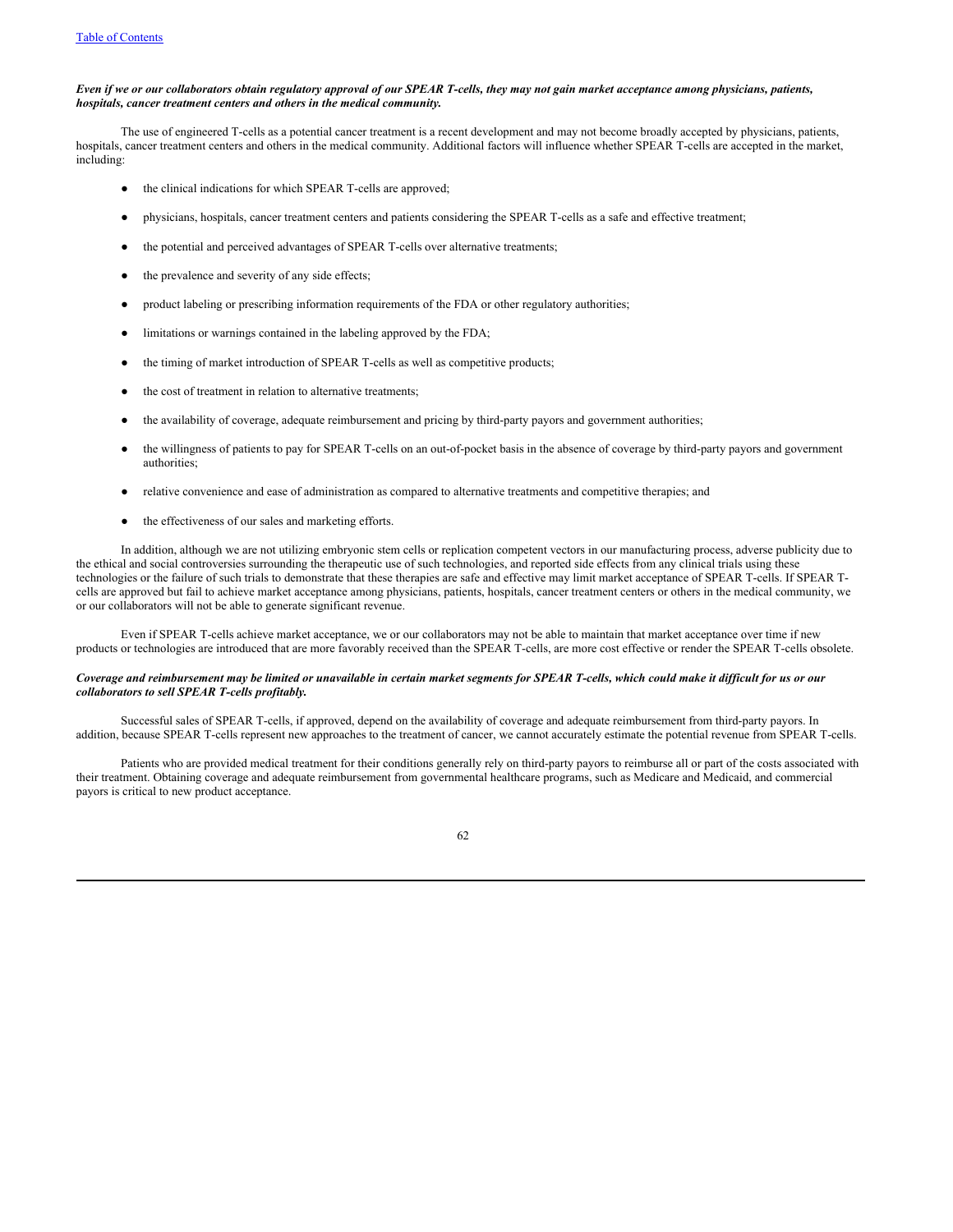Government authorities and third-party payors, such as private health insurers and health maintenance organizations, decide which drugs and treatments they will cover and the amount of reimbursement. Reimbursement by a third-party payor may depend upon a number of factors, including, but not limited to, the third-party payor's determination that use of a product is:

- a covered benefit under its health plan;
- safe, effective and medically necessary;
- appropriate for the specific patient;
- cost-effective; and
- neither experimental nor investigational.

Obtaining coverage and reimbursement approval of a SPEAR T-cell from a government or other third-party payor is a time-consuming and costly process which could require us to provide to the payor supporting scientific, clinical and cost-effectiveness data for the use of our products. Even if we obtain coverage for a given SPEAR T-cell, the resulting reimbursement payment rates might not be adequate for us to achieve or sustain profitability or may require co-payments that patients find unacceptably high. Patients are unlikely to use SPEAR T-cells unless coverage is provided and reimbursement is adequate to cover a significant portion of the cost of the SPEAR T-cells.

In the United States, no uniform policy of coverage and reimbursement for products exists among third-party payors. Therefore, coverage and reimbursement for products can differ significantly from payor to payor. As a result, the coverage determination process is often a time-consuming and costly process that will require us to provide scientific and clinical support for the use of our SPEAR T-cells to each payor separately, with no assurance that coverage and adequate reimbursement will be obtained.

We intend to seek approval to market our SPEAR T-cells in both the United States and in selected jurisdictions. If we obtain approval in one or more foreign jurisdictions for our SPEAR T-cells, we will be subject to rules and regulations in those jurisdictions.

In some foreign countries, particularly those in the European Union, the pricing of biologics is subject to governmental control. In these countries, pricing negotiations with governmental authorities can take considerable time after obtaining marketing approval of a SPEAR T-cell. In addition, market acceptance and sales of SPEAR T-cells will depend significantly on the availability of coverage and adequate reimbursement from third-party payors for the SPEAR T-cells and may be affected by existing and future health care reform measures.

Third-party payors, whether domestic or foreign, or governmental or commercial, are developing increasingly sophisticated methods of controlling healthcare costs. In both the United States and certain foreign jurisdictions, there have been a number of legislative and regulatory changes to the health care system that could impact our ability to sell our products profitably. In particular, the recently enacted U.S. Healthcare Reform Act and its implementing regulations, among other things, revised the methodology by which rebates owed by manufacturers to the state and federal government for covered outpatient drugs and certain biologics, including our SPEAR T-cells, under the Medicaid Drug Rebate Program are calculated, increased the minimum Medicaid rebates owed by most manufacturers under the Medicaid Drug Rebate Program, extended the Medicaid Drug Rebate program to utilization of prescriptions of individuals enrolled in Medicaid managed care organizations, subjected manufacturers to new annual fees and taxes for certain branded prescription drugs, and provided incentives to programs that increase the federal government's comparative effectiveness research.

Other legislative changes have been proposed and adopted in the United States since the Healthcare Reform Act was enacted. In August 2011, the Budget Control Act of 2011, among other things, created measures for spending reductions by Congress. A Joint Select Committee on Deficit Reduction, tasked with recommending a targeted deficit reduction of at least \$1.2 trillion for the years 2013 through 2021, was unable to reach required goals, thereby triggering the legislation's automatic reduction to several government programs.

This includes aggregate reductions of Medicare payments to providers up to two percent per fiscal year, which went into effect on April 1, 2013 and will remain in effect until 2024, unless additional congressional action is taken. In January 2013, President Obama signed into law the American Taxpayer Relief Act of 2012, or the ATRA, which, among other things, reduced Medicare payments to

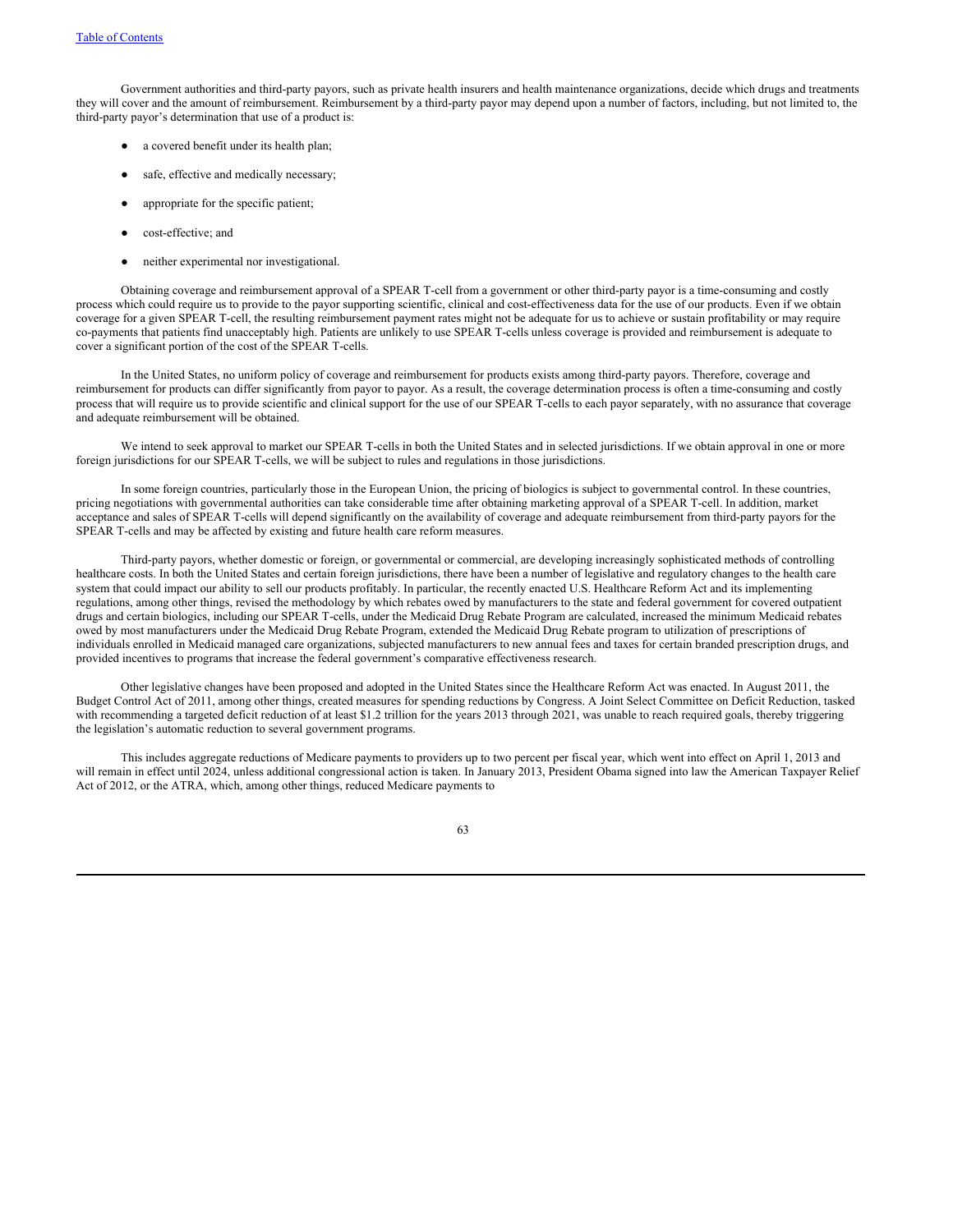several providers, including hospitals, imaging centers and cancer treatment centers, and increased the statute of limitations period for the government to recover overpayments to providers from three to five years.

There have been, and likely will continue to be, legislative and regulatory proposals at the foreign, federal and state levels directed at broadening the availability of healthcare and containing or lowering the cost of healthcare. We cannot predict the initiatives that may be adopted in the future. The continuing efforts of the government, insurance companies, managed care organizations and other payors of healthcare services to contain or reduce costs of healthcare and/or impose price controls may adversely affect:

- the demand for SPEAR T-cells, if we or our collaborators obtain regulatory approval;
- our or our collaborators' ability to set a price that is fair for our SPEAR T-cells;
- our or our collaborators' ability to generate revenue and achieve or maintain profitability;
- the level of taxes that we are required to pay; and
- the availability of capital.

Any reduction in reimbursement from Medicare or other government programs may result in a similar reduction in payments from private payors, which may adversely affect our future profitability.

#### **Risks Related to Our Reliance Upon Third Parties**

# We rely on GSK in relation to the performance of programs under the GSK Collaboration and License Agreement and associated payments.

Commercialization of the NY-ESO SPEAR T-cell therapy and payments made by GSK in relation to the NY-ESO SPEAR T-cell therapy depend on GSK's progression of the NY-ESO program through development. GSK has nominated a third target program under the GSK Collaboration and License Agreement that will evaluate and develop new SPEAR T-cells. GSK is currently entitled to nominate a fourth target program and, upon satisfying other conditions, may have the right to nominate a fifth program under the GSK Collaboration and License Agreement, in each case excluding our ongoing whollyowned development programs. We have no control over whether GSK will elect to progress additional targets under the collaboration arrangements and therefore trigger additional payments from GSK under the GSK Collaboration and License Agreement. In addition, GSK has a right to terminate the GSK Collaboration and License Agreement or any specific license under the GSK Collaboration and License Agreement for any reason on provision of sixty days' notice. Termination will impact our ability to receive further payments under the GSK Collaboration and License Agreement.

The current development plans or any future development plan agreed upon between GSK and us, including those relating to the third target program, may be unsuccessful or fail to result in candidate therapies that are feasible for further development or commercialization. For example, the second target program was terminated by GSK and us due to low presentation of peptide in certain indications. In addition, milestone payments may not be paid or may be varied where any development plan is amended or where any development plan is terminated prior to completion for lack of feasibility or lack of identification of any suitable candidates that meet the required criteria for progression to the next stage of development.

There is no guarantee that any payments due on commercialization of products under the GSK Collaboration and License Agreement will be due or payable by GSK at any time or on the timeframes currently expected. In particular, GSK has now exercised its option to the NY-ESO SPEAR T-cell program and commercialization of the NY-ESO SPEAR T-cell is now the responsibility of GSK. The timing for commercialization of the NY-ESO SPEAR T-cell and the route to commercialization will be determined by GSK and we cannot guarantee that GSK will commercialize the NY-ESO SPEAR T-cell within expected timelines or at all. Any substantial delay in the progression of the NY-ESO SPEAR T-cell into pivotal or other clinical trials by GSK will impact the timing of payments received by us in relation to the NY-ESO SPEAR T-cell program.

In addition, the development plans agreed upon with GSK and any future development plans will be subject to change as a result of risks inherent with the development of any pharmaceutical, biological or gene therapy product. Changes may be agreed to expand or

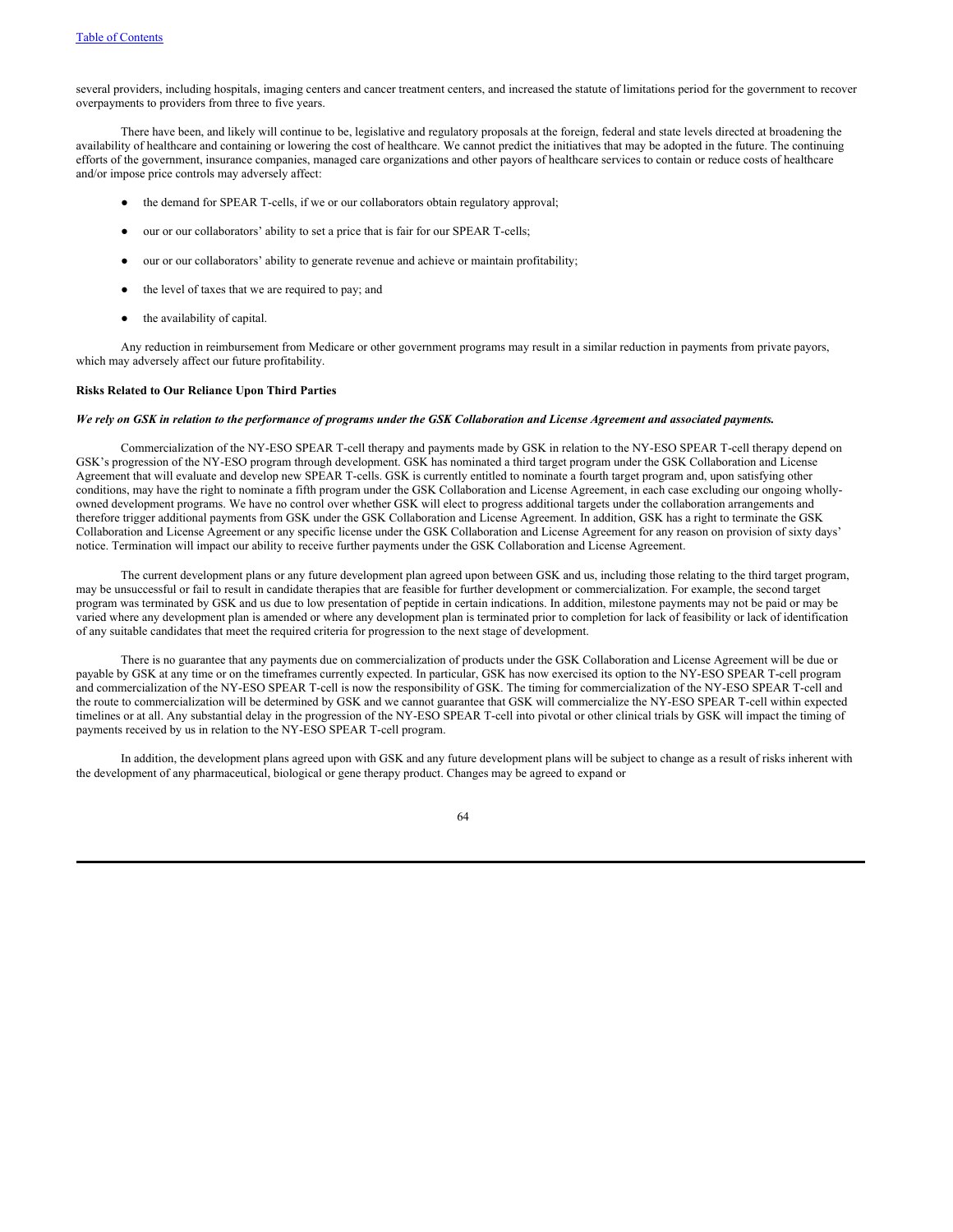change the scope of the collaboration or the responsibilities of the parties under the collaboration. Changes to the development plans or collaboration agreement may impact the timing and extent of milestone payments made by GSK to us, the nature of the relationship with GSK or the scope of the collaboration with GSK.

GSK has the ability to influence or control certain decisions relating to the development of therapies covered by the GSK Collaboration and License Agreement. This ability could result in delays to the clinical programs covered by the collaboration or changes to the scope of those clinical programs, including the disease indications relevant to such clinical programs. Under the GSK Collaboration and License Agreement, we are also prohibited from independently developing or commercializing therapies directed at the targets subject to outstanding options granted to GSK. In addition, GSK may have competing internal or commercial interests including its independent collaboration with Immunocore any of which could impact our collaboration or the ability of GSK to take any clinical programs forward to the next stage following the exercise of their option. Given GSK has taken over the responsibility for the NY-ESO SPEAR T-cell program, decisions taken by GSK (with limited or no input from us) may impact on the development of our SPEAR T-cells outside of the collaboration program or may impact on the regulatory requirements applicable to such SPEAR T-cells.

GSK and Novartis have publicly announced that Novartis has opt-in rights over GSK's current and future oncology research and development pipeline. As part of that announced transaction, GSK has sold the rights to GSK's marketed oncology portfolio, related R&D activities and the AKT Inhibitors currently in development. GSK has also agreed to grant Novartis preferred partner rights for co-development and commercialization of GSK's current and future oncology pipeline products for a period of 12.5 years from completion of the applicable transactions between GSK and Novartis. The agreement grants Novartis a right of first negotiation over the co-development or commercialization of any GSK "Relevant Development Product" in a major market. A "Relevant Development Product" as defined in the public announcement is a product in development for the treatment, palliation, diagnosis or prevention of all cancers, including immunology, epigenetics and treatment of solid or hematologic tumors (excluding in all cases, vaccines). The right of first negotiation also lasts for 12.5 years from completion of the applicable transactions between GSK and Novartis and according to the public announcement applies where GSK decides to seek a third party partner for co-development or commercialization of, or to whom to divest rights to, a Relevant Development Product in a global or major market or where GSK proposes to seek a marketing authorization for a Relevant Development Product in a major market.

The existence of these opt-in rights could impact GSK's decision whether to exercise any future option under our collaboration or the ability of GSK to take any clinical programs forward to the next stage, following the exercise of its option.

The relationship with GSK could also result in disputes arising between us and GSK which could result in costly arbitration or litigation and could impact the ongoing clinical programs or progress of such clinical programs. All intellectual property rights arising from the performance of the collaboration and license agreement will be jointly owned apart from intellectual property rights that we solely create. Both GSK and we have freedom to use jointly owned intellectual property rights.

#### *We rely heavily on ThermoFisher and the technology that we license from them.*

The ability to use the ThermoFisher Dynabeads® CD3/CD28 technology to isolate, activate and expand T-cells is important to our ongoing ability to offer SPEAR T-cells. In December 2012, we entered into a series of license and sub-license agreements with Life Technologies Corporation (now part of ThermoFisher). These agreements provide us with a field-based exclusive license under certain intellectual property rights owned or controlled by ThermoFisher in relation to the methods of use of the ThermoFisher Dynabeads® CD3/CD28 technology to isolate, activate and expand T-cells and enable transfection of the T-cells with any TCR genes to manufacture our TCR products and use and sell those TCR products to treat cancer, infectious disease and/or autoimmune disease. We also have a field-based exclusive sub-license under certain other patents which cover the method of use of the Dynabeads® CD3/CD28 and are controlled by ThermoFisher under a head-license from the University of Michigan, the United States Navy and the Dana-Farber Cancer Institute.

In June 2016, we entered into a supply agreement with ThermoFisher for the supply of the Dynabeads® CD3/CD28 technology. The supply agreement runs until December 31, 2025. Under the supply agreement we are required to purchase our requirements for CD3/CD28 magnetic bead product exclusively from ThermoFisher for a period of five years and there are also minimum purchasing obligations. Despite having negotiated this supply agreement there is no certainty that ThermoFisher will be able to continue to supply the Dynabeads® CD3/CD28 technology at the times or at the levels we require or that facilities used by ThermoFisher for the manufacture and supply of the Dynabeads® CD3/CD28 technology will continue to be available to us which could impact the timing of supply of SPEAR T-cells or ability to manufacture SPEAR T-cells.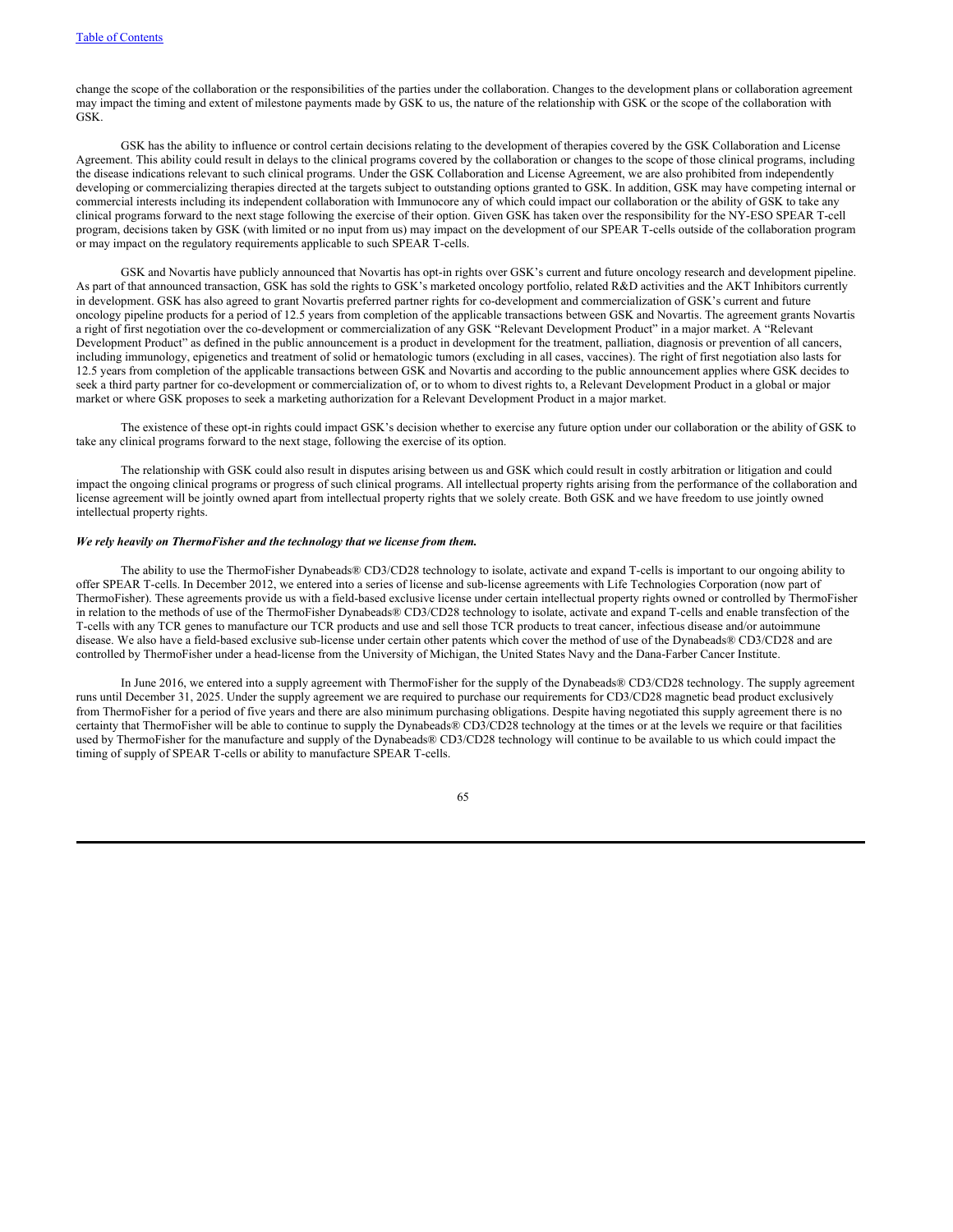ThermoFisher has the right to terminate the above described agreements for material breach or insolvency. On termination of the license agreements, the supply agreement will also automatically terminate. If ThermoFisher terminates the exclusive license, sub-license and supply agreements or otherwise refuses or is unable to supply the Dynabeads® product, we will have to seek an alternative source of the beads or develop an alternative process methodology to enable supply of our SPEAR T-cells.

If the supply agreements with ThermoFisher is terminated or ThermoFisher is unable to supply the Dynabeads® CD3/CD28 technology for any reason, an alternative source may be difficult to find or more expensive, which may delay timeframes either for clinical programs or ultimately commercial supply of our SPEAR T-cells. A requirement to identify an alternative source may also require a change in our regulatory application or additional regulatory testing to ensure that any alternative source is comparable and does not present any additional risk which could also result in our program experiencing delays and increased costs.

The sub-license agreement, in addition to having the same relevant exclusivity scope and field-based restrictions and many of the terms being equivalent to those set out in the main license agreement with ThermoFisher, also includes additional requirements that any manufacture of engineered TCR products for sale in the United States must occur in the United States and reserves rights for the United States government to use the technology in accordance with 35 U.S.C. § 200 et seq. and for the University of Michigan and Dana-Farber Cancer Institute to use the technology for non-commercial research purposes.

# We rely on third parties to manufacture and supply our SPEAR T-cells and to develop next generation SPEAR T-cells, and we may have to rely on third *parties to produce and process our SPEAR T-cells, if approved.*

We currently rely partly on outside contract manufacturing organizations ("CMOs") and other third parties to provide services related to the manufacture, supply, and processing of our SPEAR T-cells. If one or more of these third parties become unable or unwilling to continue to manufacture our engineered SPEAR T-cells (including any raw or intermediate material required for the manufacture of our end engineered SPEAR T-cell therapy) or provide their services in the future, we may be forced to find an alternative third-party service provider, which we may not be able to do on commercially reasonable terms, if at all. Failure to identify a suitable alternative service provider could impact our business, financial condition or results of operations.

We rely on a limited number of third-party manufacturers and third party service providers for clinical trial product supplies and services at each stage of the manufacturing process, and as a result we are exposed to the following risks:

- We may be unable to contract with manufacturers on commercially acceptable terms or at all because the number of potential manufacturers is limited and the FDA, EMA and other comparable foreign regulators must approve any replacement manufacturer, which would require new testing and compliance inspections. In addition, a new manufacturer would have to be educated in, and develop substantially equivalent processes for, production of our SPEAR T-cells after receipt of any applicable regulatory approval.
- We may not be able to obtain lentiviral delivery manufacturing slots with third party contract manufacturers within the timescales we require for supply of lentiviral delivery vector or to obtain agreed dates for such manufacturing slots sufficiently in advance of the requirement for supply.
- Our third-party manufacturers might be unable to timely formulate and manufacture our SPEAR T-cells or produce the quantity and quality required to meet our clinical trial and commercial needs, if any.
- With any new manufacturing process or new CMO we will need to transfer the manufacturing process or new process to that CMO. Any delay in the development and transfer of these new processes to the third-party contract supplier or inability of the third-party contract supplier to replicate or carry out the transferred process at the appropriate level and quality or in a reproducible fashion will result in delays in our ability to progress clinical programs, further develop our SPEAR T-cells and obtain marketing approval for our SPEAR T-cells.
- Introduction of new raw material or intermediate material manufacturers, such as CMOs for vectors, may require comparability testing to be carried out to show that the manufacturing process and end material is comparable to the currently used manufacturing process and/or material. Any inability to show comparability or delay in comparability testing may result in delays to the supply of the affected materials and as a result delays to clinical trials.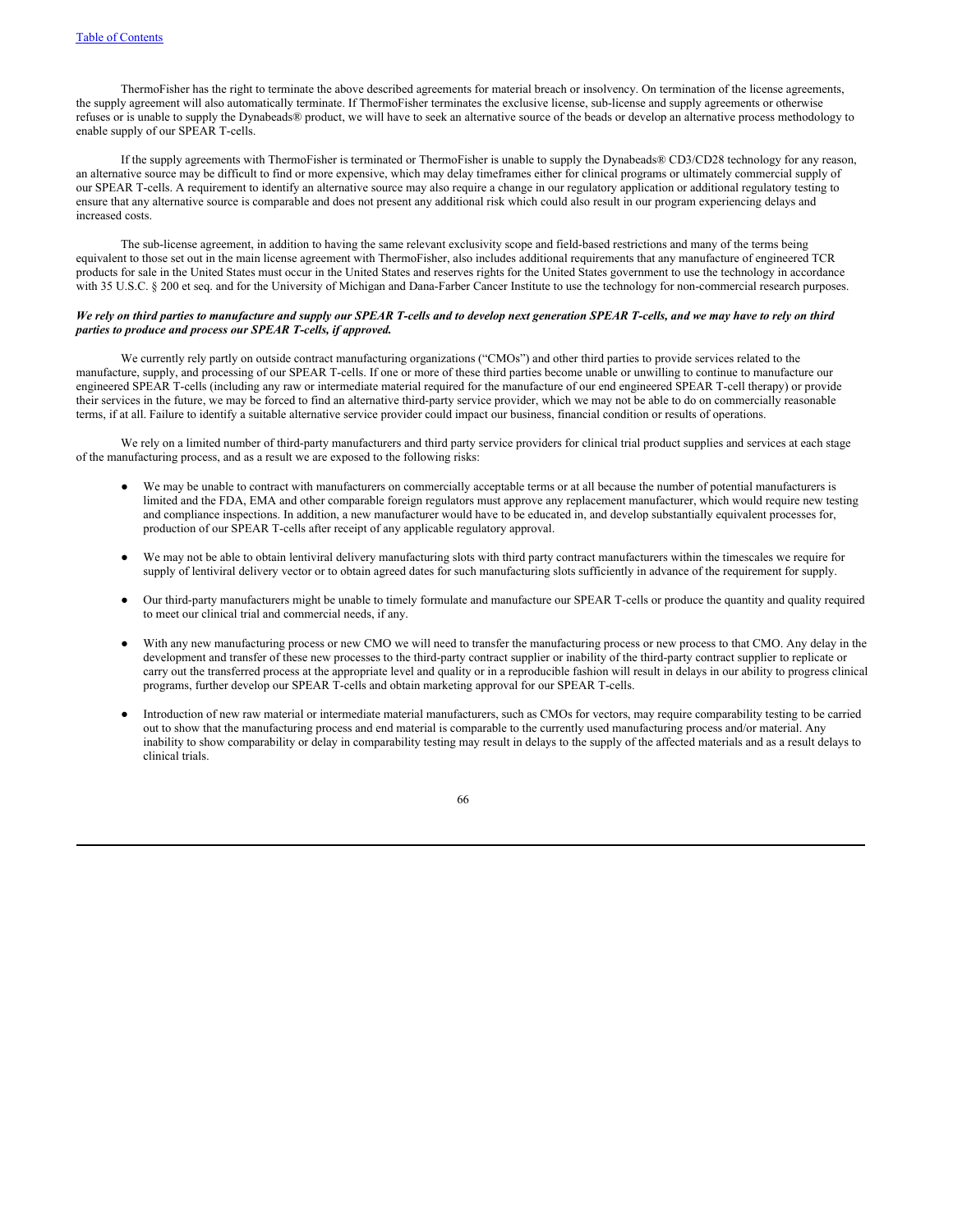- Contract manufacturers may not be able to execute our manufacturing procedures appropriately, or we may be unable to transfer our manufacturing processes to contract manufacturers successfully or without additional time and cost. Even where CMOs fail to manufacture our SPEAR T-cell products successfully, it may not be possible to achieve re-manufacture quickly or without expending resources or additional costs.
- Our future contract manufacturers may not perform as agreed, may be acquired by competitors or may not remain in the contract manufacturing business for the time required to supply our clinical trials or to successfully produce, store and distribute our SPEAR T-cells. In addition, contract manufacturers may not manufacture within agreed timescales for manufacture and/or may cancel pre-agreed manufacturing slots, which would result in delays in manufacturing and could require us to find replacement manufacturers which may not be available to us on favorable terms or at all.
- Manufacturers are subject to ongoing periodic unannounced inspection by the FDA, EMA, and other comparable foreign regulators and corresponding state agencies to ensure strict compliance with cGMP and other government regulations and corresponding foreign standards. Although we do not have day-to-day control over third-party manufacturers' compliance with these regulations and standards, we are responsible for ensuring compliance with such regulations and standards.
- We may not own, or may have to share, the intellectual property rights to any improvements made by our third-party manufacturers in the manufacturing process for our SPEAR T-cells. Our third party manufacturers may use processes which infringe or potentially infringe third party intellectual property rights which may result in inability to use such processes going forward, an increase in the pricing of such processes or a need to change a different process.
- Our third party manufacturers may fail to perform testing and analysis services accurately, in a manner that can be interpreted or on a timely basis. This could delay or prevent release of our SPEAR T-cell product and as a result delay clinical trials and patient treatment.
- Our third-party manufacturers could breach or terminate their agreement with us.
- Our third-party manufacturers may cease to be able to do business with us (whether for insolvency or other reasons, including takeover, merger or acquisition) at a time when we are unable to source such manufacture elsewhere or at our own manufacturing facility.
- Increased costs, unexpected delays, equipment failures, lack of reproducibility, labor shortages, natural disasters, power failures and numerous other factors which are outside of our control or which may be imposed by our CMOs.

Certain raw materials or precursor materials used in the manufacture and supply of our SPEAR T-cells may come from sole source or limited source suppliers. For example, there are currently a limited number of third party manufacturers within the United States that can supply us with our lentiviral delivery vector and ThermoFisher is currently the only supplier of the Dynabeads® CD3/CD28 technology. Should such suppliers be unable to supply or manufacture such raw materials or precursor materials either at all or within required timescales we may be unable to supply our SPEAR T-cells or such supply may be significantly delayed. Inability to obtain such raw materials or precursor materials may also necessitate changes in the manufacturing process used for supply of our SPEAR T-cells. Such changes to the manufacturing process may need to be developed internally or by a third party and may also require additional regulatory approvals to be obtained before they can be used for the manufacture and supply of our SPEAR T-cells for clinical trials.

In addition, we may focus manufacture of our SPEAR T-cells at a single manufacturing site, namely our Navy Yard facility. Should the Navy Yard facility be unable to manufacture our SPEAR T-cells for any reason, including natural disaster, contamination or for any regulatory reason, we may be unable to supply SPEAR T-cells for our clinical trials unless we can procure manufacture from a third party manufacturer. There is no assurance we will be able to procure manufacture from a third party manufacturer or that such manufacture will be provided within the timescales we require or at an acceptable price. Any change in manufacturer used to produce our SPEAR T-cells requires notification to regulatory authorities which can be time consuming. There is no assurance regulatory authorities will agree that any change in manufacturer is acceptable or that the processes used at such manufacturer are comparable to the processes previously used and additional evidence of comparability may be required.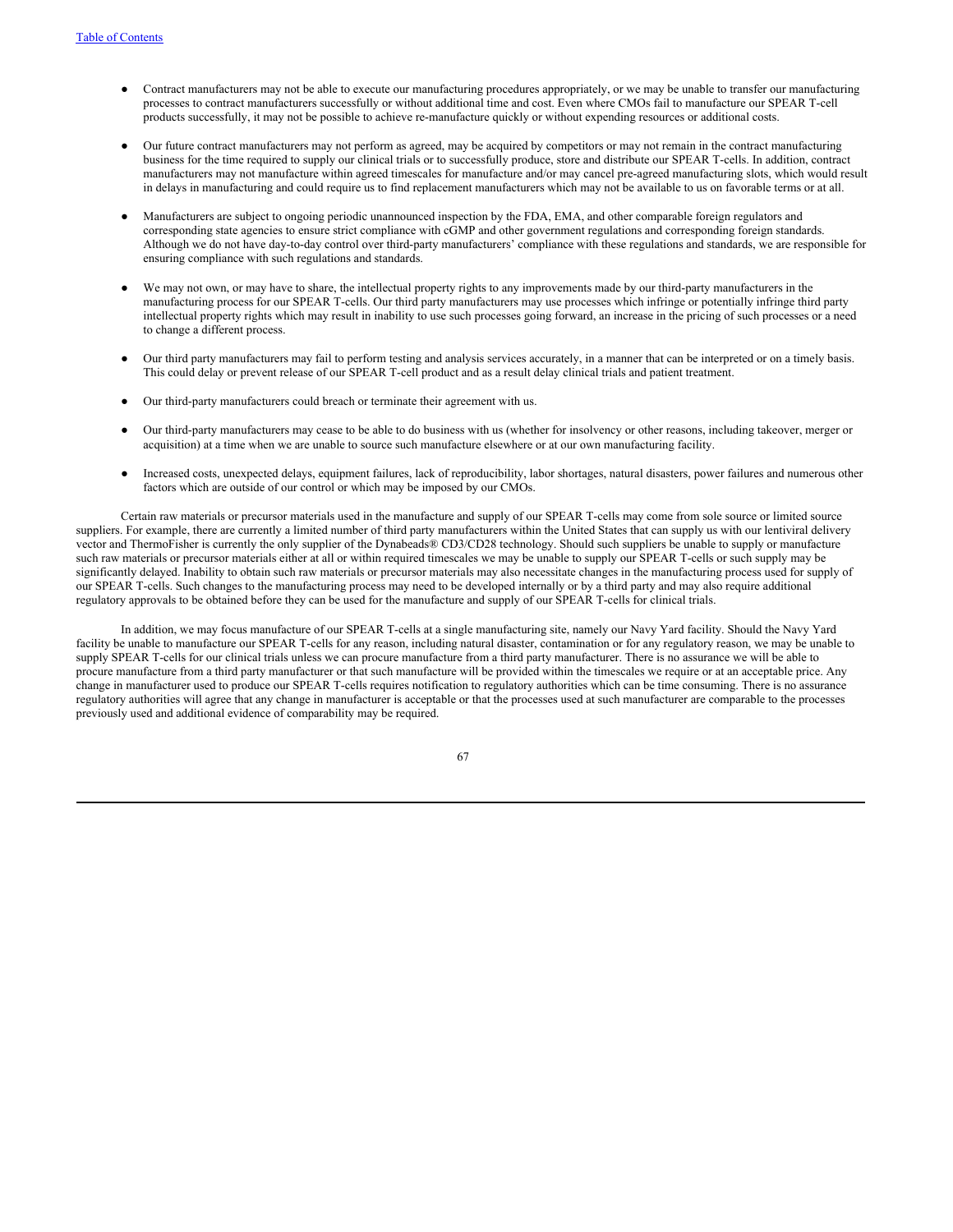Our contract manufacturers are also subject to the same risks we face in developing our own manufacturing capabilities, as described above. Each of these risks could delay our clinical trials, the approval, if any, of our SPEAR T-cells by the FDA or the commercialization of our SPEAR T-cells or result in higher costs or deprive us of potential product revenue. We have insurance to cover certain costs and expenses related to business interruption, which is capped at £3.0 million in the aggregate.

In addition, we will rely on third parties to perform release tests on our SPEAR T-cells prior to delivery to patients. If these tests are not appropriately performed and test data is not reliable, patients could be put at risk of serious harm. For example, if the HLA testing is not accurate then a patient without the correct HLA-type could be provided with incompatible SPEAR T-cells and as a result such patient could suffer severe side effects or fatality.

We also rely on certain third parties to assist us in the future development of SPEAR T-cells including next generation SPEAR T-cells and manufacture and supply of SPEAR T-cells for patient administration. For example, we have a research collaboration with Universal Cells, Inc. in which we are looking to develop affinity engineered donor T-cells that are universally applicable to all patients. As with any research and development program there is no guarantee of the success of such program or that such program will be carried out by us or Universal Cells, Inc. within the timescales we currently anticipate.

### We have a shared development history with Immunocore, and as a result jointly-own certain intellectual property rights which are required for our ongoing *business.*

Our TCR technology was originally developed by Avidex, which was subsequently acquired by Medigene in 2006. We were formed as a new, separate company and licensed our TCR technology for T-cell therapy from Medigene in July 2008. Immunocore was subsequently formed as a new separate company and acquired the TCR technology for soluble TCRs from Medigene later in 2008 to develop soluble TCR proteins. Certain of our shareholders also hold shares in Immunocore.

Since January 1, 2018, the Company no longer considers Immunocore to be a related party due to several factors including the mutual termination of the target collaboration agreement that terminated effective March 1, 2017, our lack of common directors and the decrease in Immunocore's share ownership in 2017 to less than 5% of our ordinary shares. However, under the terms of that target collaboration agreement, we will continue to share a database of identified targets with Immunocore which resulted from the joint target identification efforts under that agreement.

In addition, many of the patents relating to our underlying core technology in TCR engineering, are co-owned by us and Immunocore pursuant to a separate assignment and license agreement. Under this agreement, both Immunocore and Adaptimmune utilize the jointly owned patents and know-how, with Adaptimmune focused on the treatment of patients with engineered SPEAR T-cells and Immunocore focused on the treatment of patients with soluble TCRs. Under the agreement, each of Immunocore and Adaptimmune grants the other an exclusive, royalty-free, irrevocable license, with the right to sub-license, to certain jointly owned patents and know-how. However, there is the potential that Immunocore could develop a soluble TCR product targeting the same cancer target that one of our SPEAR T-cells is targeting, and therefore compete directly with us.

# We rely on third parties to conduct our clinical trials. If these third parties do not successfully carry out their contractual duties or meet expected deadlines, *we may not be able to obtain regulatory approval of or commercialize our SPEAR T-cells.*

We depend upon independent investigators and collaborators, such as universities, medical institutions, CROs and strategic partners to conduct our preclinical programs and sponsored clinical trials under agreements with us. We expect to have to negotiate budgets and contracts with CROs and trial sites (either directly or through a third party consultant), which may result in delays to our development timelines and increased costs. We rely heavily on these third parties over the course of our clinical trials, and we do not have day-to-day control of their activities. Nevertheless, we are responsible for ensuring that each of our trials is conducted in accordance with applicable protocols and legal, regulatory and scientific standards, and our reliance on third parties does not relieve us of our regulatory responsibilities. We and these third parties are required to comply with cGCPs, which are regulations and guidelines enforced by the FDA and comparable foreign regulatory authorities for SPEAR T-cells in clinical development. Regulatory authorities enforce these cGCPs through periodic inspections of trial sponsors, principal investigators and trial sites. If we or any of these third parties fail to comply with applicable cGCP regulations and guidelines, the clinical data generated in our clinical trials may be deemed unreliable and the FDA or comparable foreign regulatory authorities may require us to perform additional clinical trials before approving our marketing authorization applications. We cannot provide assurances that, upon inspection, such regulatory authorities will determine that any of our clinical trials comply with the cGCP regulations. In addition, our clinical trials must be conducted with biologic product produced under cGMPs and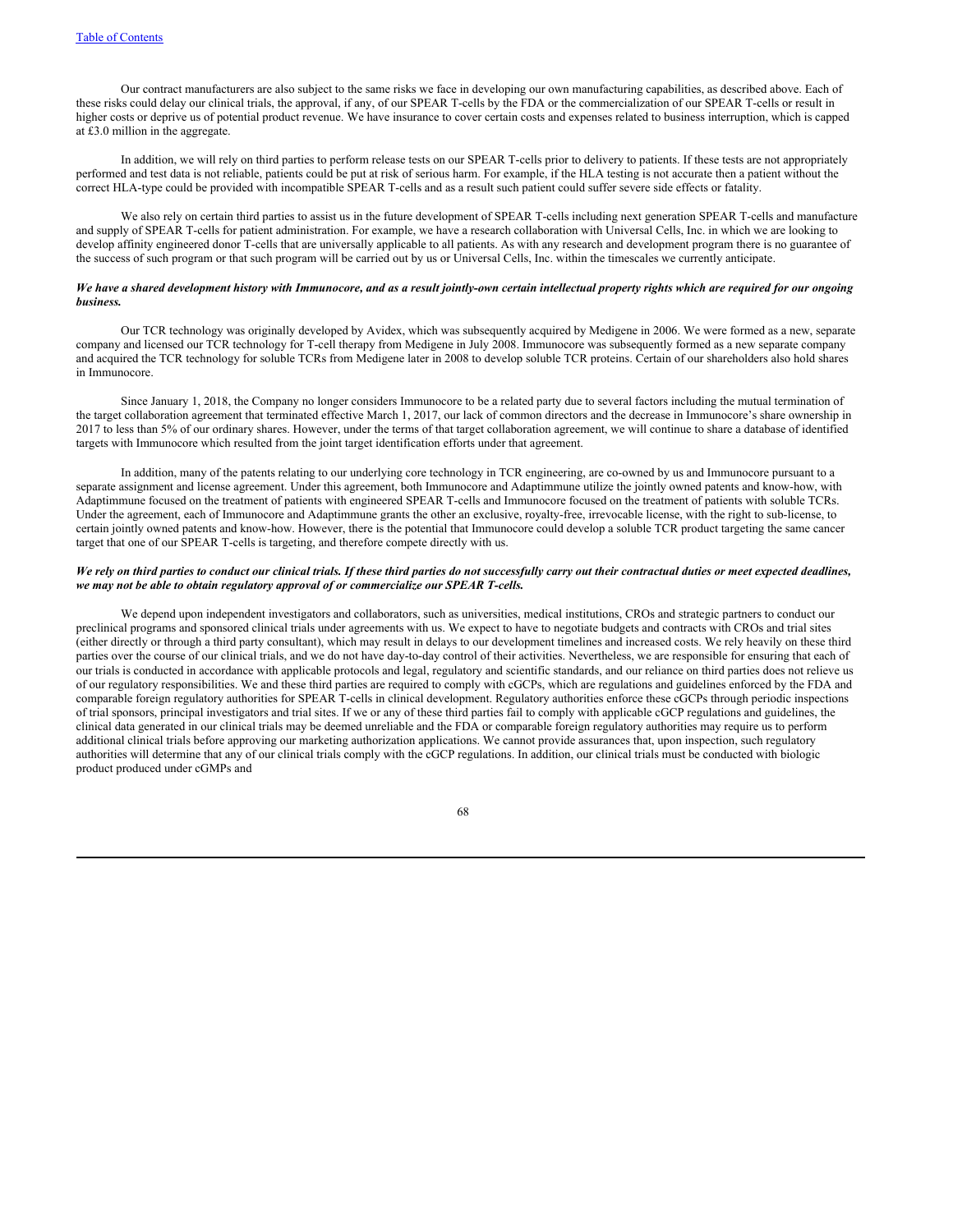will require a large number of subjects. Our failure or any failure by these third parties to comply with these regulations or to support BLA for approval of any of our SPEAR T-cells for the treatment of a sufficient number of patients may require us to repeat clinical trials, which would delay the regulatory approval process. Moreover, our business may be implicated if any of these third parties violates federal or state fraud and abuse or false claims laws and regulations or healthcare privacy and security laws.

Any third parties conducting our clinical trials are not and will not be our employees and, except for remedies available to us under our agreements with such third parties which could be limited, we cannot control whether or not they devote sufficient time and resources to our ongoing clinical trials and preclinical programs. These third parties may also have relationships with other commercial entities, including our competitors, for whom they may also be conducting clinical trials or other drug or biologic development activities, which could affect their performance on our behalf. If these third parties do not successfully carry out their contractual duties or obligations or meet expected deadlines, if they need to be replaced or if the quality or accuracy of the clinical data they obtain is compromised due to the failure to adhere to our clinical protocols or regulatory requirements or for other reasons, our clinical trials may be extended, delayed or terminated and we may not be able to complete development of, obtain regulatory approval of, or successfully commercialize our SPEAR T-cells. As a result, our financial results and the commercial prospects for our SPEAR T-cells would be harmed, our costs could increase and our ability to generate revenue could be delayed.

Switching or adding third parties to conduct our clinical trials involves substantial cost and requires extensive management time and focus. In addition, there is a natural transition period when a new third party commences work. As a result, delays may occur, which can materially impact our ability to meet our timelines for bringing our SPEAR T-cells to market, if at all.

# *We rely on third parties to obtain reagents and raw materials.*

The manufacture of our SPEAR T-cells requires access to a number of reagents and other raw materials from third parties. Such third parties may refuse to supply such reagents or other raw materials or alternatively refuse to supply on commercially reasonable terms. There may also be capacity issues at such third-party suppliers that impact our ability to increase production of our SPEAR T-cells.

Some of the materials used in the manufacture and processing of our SPEAR T-cells may only be supplied by one or a few vendors, which means that, should those vendors be unable to supply, for whatever reason, our ability to manufacture SPEAR T-cells and progress SPEAR T-cells through clinical trials could be severely impacted and result in additional delays. Such failure to supply could also impact other supply relationships with other third parties and potentially result in additional payments being made or required in relation to such delays. In addition, where any raw material or precursor material (including, for example, lentiviral delivery vector, medium or other essential raw material) is currently supplied by one or a few vendors, replacing such raw material or precursor or finding alternative vendors may not be possible or may significantly impact on the timescales for manufacture and supply of our SPEAR T-cells. Even where alternative materials or precursors or alternative vendors are identified, such alternative materials, precursors or vendors will need to be properly assessed, validated and qualified and additional regulatory approvals may also need to be obtained all of which could result in significant delays to the supply of our SPEAR T-cells or an inability to supply SPEAR T-cells within anticipated timescales, if at all.

# *We rely on third parties for equipment and components necessary to manufacture our SPEAR T-cells.*

As we further develop our manufacturing process, the manufacture of our SPEAR T-cells may require access to specialized or customized equipment and components from third parties. Such third parties may refuse to supply such equipment and components or alternatively refuse to supply on commercially reasonable terms. There may also be capacity issues at such third-party suppliers that impact our ability to manufacture our SPEAR T-cells.

Some of the equipment and components used in the manufacture and processing of our SPEAR T-cells may only be supplied by one or a few vendors, which means that, should those vendors be unable to supply, for whatever reason, our ability to manufacture SPEAR T-cells and progress SPEAR T-cells through clinical trials could be severely impacted and result in additional delays. While other equipment and components may be available to perform the same or similar operational steps, such alternative equipment and components may be less efficient, more costly, and may result in production delays that may detrimentally impact timescales for the manufacture and supply of our SPEAR T-cells. Even where alternative equipment and components are available, such alternatives will need to be properly assessed, validated and qualified and additional regulatory approvals may also need to be obtained all of which could result in significant delays to the supply of our SPEAR T-cells or an inability to supply SPEAR T-cells within anticipated timescales, if at all.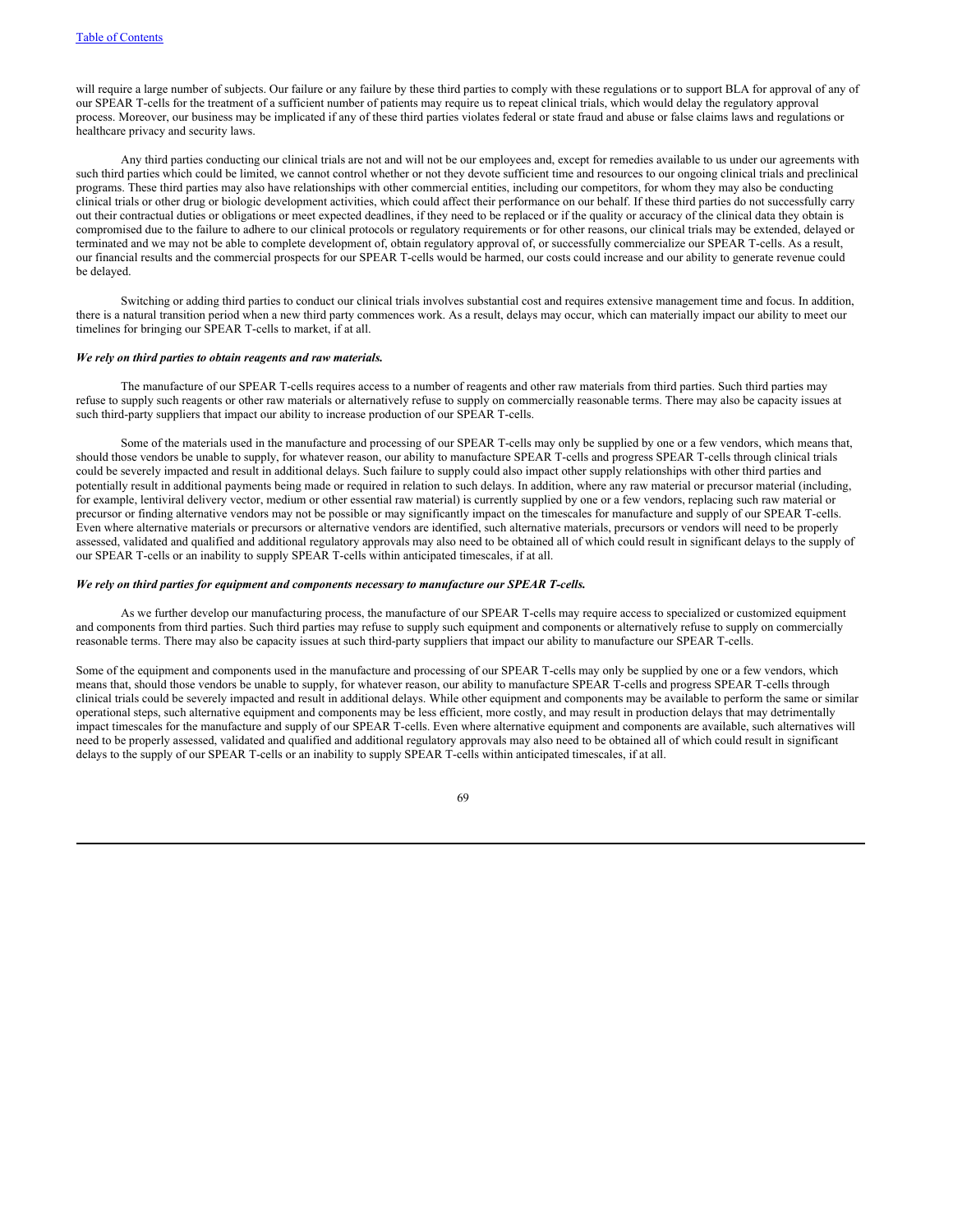## We have formed and may form or seek collaboration agreements or enter into additional licensing arrangements with third parties and either fail to realize *the benefits of such relationships or incur substantial additional costs in performing such relationships.*

We have formed and may form or seek further third party alliances, create joint ventures or collaborations or enter into additional licensing arrangements with third parties that we believe will complement or augment our development, manufacturing and commercialization efforts with respect to our SPEAR T-cell therapies and any future products. For any of these third party alliances we are reliant on performance of a third party to achieve the end aims of the alliances. For example, we have a collaboration agreement with Universal Cells Inc. ("Universal") under which Universal is required to perform certain collaboration activities. Any delays in the performance of these activities or any requirement to amend or modify those activities will result in delay to the overall program. Any of these relationships may require us to incur non-recurring and other charges, increase our near and long-term expenditures, issue securities that dilute our existing stockholders or disrupt our management and business. There is no guarantee that such third party relationships will result in any positive improvements to our SPEAR T-cells or associated manufacturing processes or that performance of such third party relationships will occur in accordance with expected timelines. Such third party alliances may result in us incurring additional costs or requiring additional resources over and above the costs and resources committed to those alliances. In addition, we face significant competition in seeking appropriate partners and the negotiation process is time-consuming and complex. Moreover, we may not be successful in our efforts to establish third party arrangements for our SPEAR T-cells which may impact our ability to further develop our SPEAR T-cells or delay the further development of our SPEAR T-cells.

## **Risks Related to Our Intellectual Property**

#### *SPEAR T-cells could be at risk of biosimilar development.*

Expedited routes or abbreviated procedures for obtaining regulatory approval for products aiming to target the same cancer peptide as any SPEAR Tcells we have developed may be available to third parties, which we cannot control or prevent. For example, third parties could develop affinity-enhanced TCRs binding to the same targets and regulatory authorities may accept that they are interchangeable with our corresponding SPEAR T-cells and, as a result, grant regulatory approval for such competing products. Entry into the market of such competing products may impact the price of SPEAR T-cells and the extent of commercialization possible in relation to such SPEAR T-cells.

#### We may be forced to litigate to enforce or defend our intellectual property rights, and/or the intellectual property rights of our licensors.

We may be forced to litigate to enforce or defend our intellectual property rights against infringement and unauthorized use by competitors, and to protect our trade secrets. In so doing, we may place our intellectual property at risk of being invalidated, held unenforceable, narrowed in scope or otherwise limited. Further, an adverse result in any litigation or defense proceedings may increase the risk of non-issuance of pending applications. In addition, if any licensor fails to enforce or defend its intellectual property rights, this may adversely affect our ability to develop and commercialize our SPEAR T-cells and to prevent competitors from making, using, and selling competing products. Any such litigation could be very costly and could distract our management from focusing on operating our business. The existence and/or outcome of any such litigation could harm our business, results of operations and financial condition.

Furthermore, because of the substantial amount of discovery required in connection with intellectual property litigation, there is a risk that some of our confidential and proprietary information could be compromised by disclosure during this type of litigation. In addition, there could be public announcements of the results of hearings, motions or other interim proceedings or developments. If securities analysts or investors perceive these results to be negative, it could have a substantial adverse effect on the price of our ADSs.

# We may not be able to protect our proprietary technology in the marketplace or the cost of doing so may be prohibitive or excessive.

Our success will depend, in part, on our ability to obtain patents, protect our trade secrets and operate without infringing on the proprietary rights of others. We rely upon a combination of patents, trade secret protection (i.e., know-how), and confidentiality agreements to protect the intellectual property of our SPEAR T-cells. The scope and validity of patents in the pharmaceutical field involve complex legal and scientific questions and can be uncertain. Where appropriate, we seek patent protection for certain aspects of our SPEAR T-cells and technology. Filing, prosecuting and defending patents throughout the world would be prohibitively expensive, so our policy is to patent technology in jurisdictions with significant commercial opportunities. However, patent protection may not be available for some of the SPEAR T-cells or technology we are developing. If we must spend significant time and money protecting or enforcing our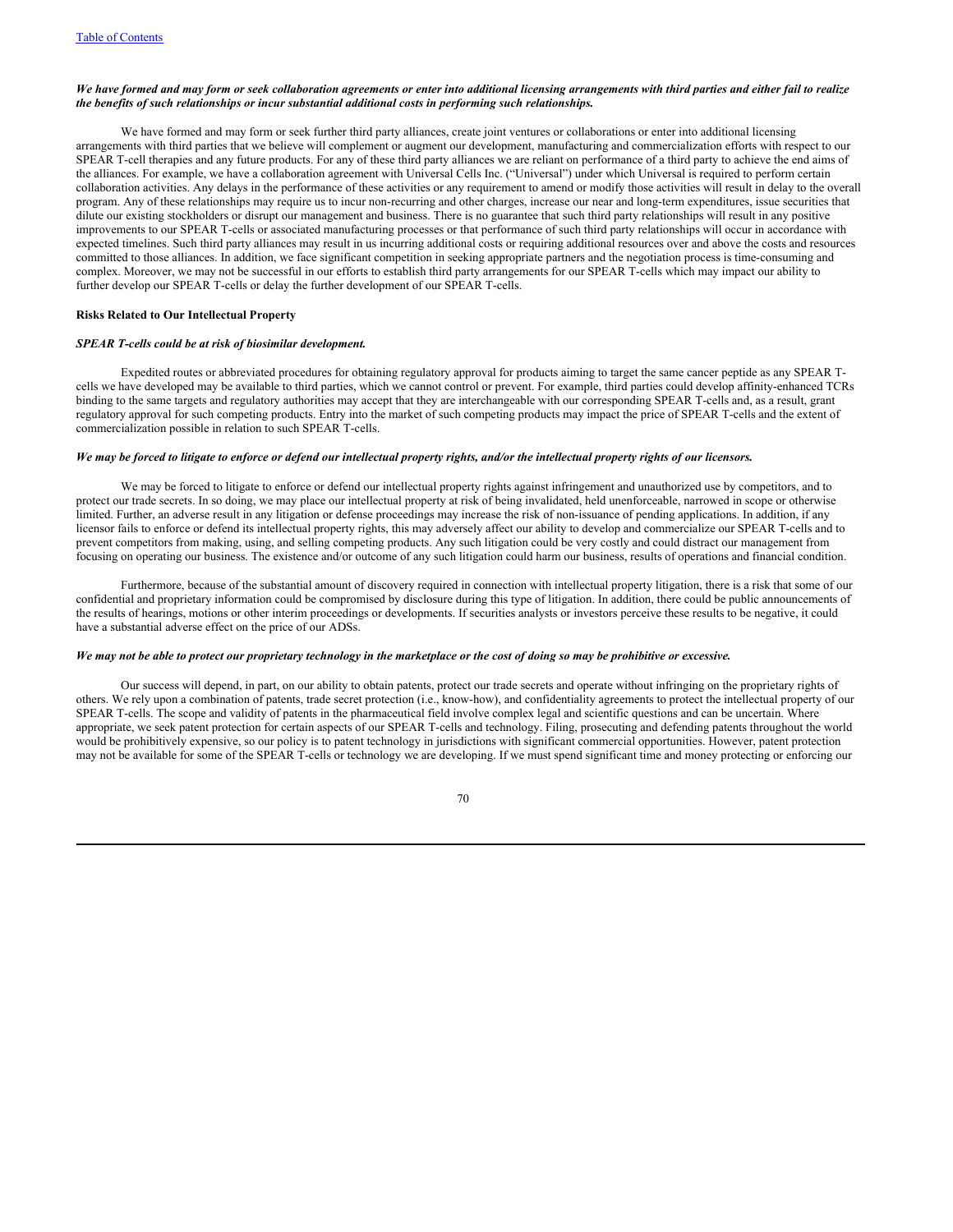patents, designing around patents held by others or licensing, potentially for large fees, patents or other proprietary rights held by others, our business results of operations and financial condition may be harmed. We may not develop additional proprietary products that are patentable.

Many companies have encountered significant problems in protecting and enforcing intellectual property rights in foreign jurisdictions. The legal systems of certain countries, particularly certain developing countries, do not favor the enforcement of patents and other intellectual property rights, particularly those relating to pharmaceuticals, which could make it difficult for us to stop the infringement of our patents or marketing of competing products in violation of our proprietary rights generally. Proceedings to enforce our patent rights in foreign jurisdictions could result in substantial cost and divert our efforts and attention from other aspects of our business.

In addition, patents have a limited lifespan. In most countries, including the United States, the standard expiration of a patent is 20 years from the effective filing date. Various extensions of patent term may be available in particular countries; however, in all circumstances the life of a patent, and the protection it affords, has a limited term. If we encounter delays in obtaining regulatory approvals, the period of time during which we could market a product under patent protection could be reduced. We expect to seek extensions of patent terms where these are available in any countries where we are prosecuting patents. Such possible extensions include those permitted under the Drug Price Competition and Patent Term Restoration Act of 1984 in the United States, which permits a patent term extension of up to five years to cover an FDA-approved product. The actual length of the extension will depend on the amount of patent term lost while the product was in clinical trials. However, the applicable authorities, including the FDA in the United States, and any equivalent regulatory authority in other countries, may not agree with our assessment of whether such extensions are available, and may refuse to grant extensions to our patents, or may grant more limited extensions than we request. If this occurs, our competitors may be able to take advantage of our investment in development and clinical trials by referencing our clinical and non-clinical data, and then may be able to launch their product earlier than might otherwise be the case.

Any loss of, or failure to obtain, patent protection could have a material adverse impact on our business. Enforcement of patents may also be cost prohibitive and we may be unable to prevent competitors from entering the market with products that are similar to or the same as our SPEAR T-cells. This is particularly the case where third parties are using T-cell therapies falling within the scope of our patents in clinical trials. It may not be possible to enforce our patents against such third parties during the course of those clinical trials.

Further given that our technology relates to the field of genetic engineering, political pressure or ethical decisions may result in a change to the scope of patent claims for which we may be eligible. Different patent offices throughout the world may adopt different procedures and guidelines in relation to what is and is not patentable and as a result different protection could be obtained in different areas of the world which may impact our ability to maximize commercialization of our technology.

We may also incur increased expenses and cost in relation to the filing and prosecution of patent applications where third parties choose to challenge the scope or oppose the grant of any patent application or, following grant, seek to limit or invalidate any patent. Any increased prosecution or defense required in relation to such patents and patent applications, whether relating to this third party observation or any other third party challenge or opposition, entails increased cost and resource commitment to the business and may result in patents and patent applications being abandoned, invalidated or narrowed in scope.

# *We may be unable to adequately prevent disclosure of trade secrets and other proprietary information.*

We rely on trade secrets to protect our proprietary know-how and technological advances, especially where we do not believe patent protection is appropriate or obtainable. However, trade secrets are difficult to protect. We rely, in part, on confidentiality agreements with our employees, consultants, outside scientific collaborators, sponsored researchers and other advisors to protect our trade secrets and other proprietary information. These agreements may not effectively prevent disclosure of confidential information and may not provide an adequate remedy in the event of unauthorized disclosure of confidential information. In addition, others may independently discover our trade secrets and proprietary information. Costly and time-consuming litigation could be necessary to enforce and determine the scope of our proprietary rights. Failure to obtain or maintain trade secret protection, or failure to adequately protect our intellectual property, could enable competitors to develop generic products or use our proprietary information to develop other products that compete with our SPEAR T-cells or have additional, material adverse effects upon our business, results of operations and financial condition.

In addition, we provide samples to third parties under material transfer agreements, including to research institutions or other organizations that we cannot control. There is a risk that such third parties could disclose details of those samples or carry out further research in relation to provided samples which results in intellectual property rights that block our future freedom to operate, and to which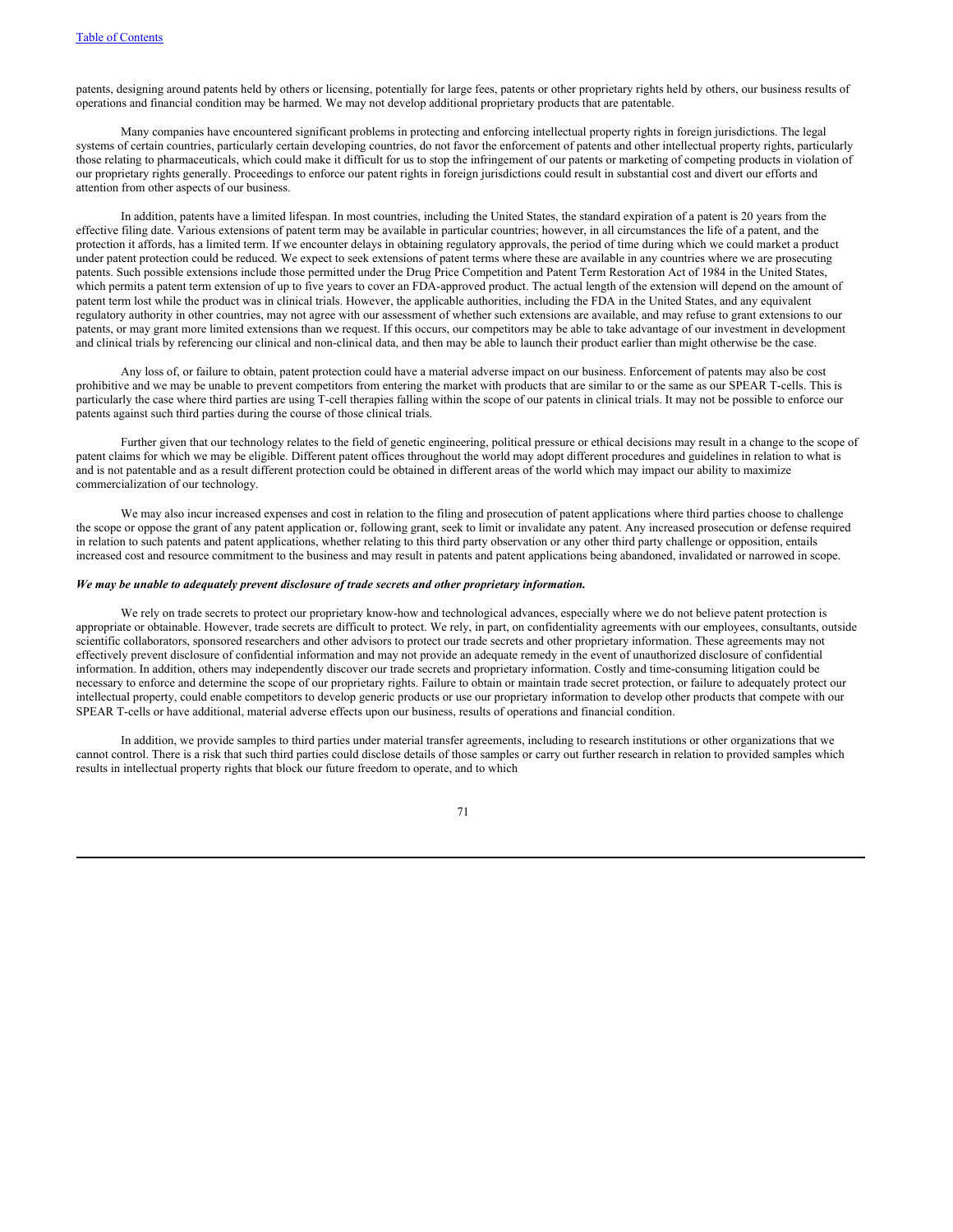we may not be able to obtain a license on commercially acceptable terms or at all. In addition, provision of samples and our confidential information to such parties could facilitate or assist such parties in development of competing products.

# If third parties claim that our activities or products infringe upon their intellectual property, our operations could be adversely affected.

There is a substantial amount of litigation, both within and outside the United States, involving patents and other intellectual property rights in the pharmaceutical industry. We may, from time to time, be notified of claims that we or our third party suppliers are infringing upon patents, trademarks, copyrights, or other intellectual property rights owned by third parties, and we cannot provide assurances that other companies will not, in the future, pursue such infringement claims against us or any third-party proprietary technologies we have licensed. If we or our third party suppliers were found to infringe upon a patent or other intellectual property right, or if we failed to obtain or renew a license under a patent or other intellectual property right from a third party, or if a third party that we were licensing technologies from was found to infringe upon a patent or other intellectual property rights of another third party, we may be required to pay damages, including triple damages if the infringement is found to be willful, suspend the manufacture of certain SPEAR T-cells or reengineer or rebrand our SPEAR T-cells, if feasible, or we may be unable to enter certain new product markets. Any such claims could also be expensive and timeconsuming to defend and divert management's attention and resources. Our competitive position could suffer as a result. In addition, if we have declined to enter into a valid non-disclosure or assignment agreement for any reason, we may not own an invention or intellectual property rights and may not be adequately protected. Although we have reviewed certain third-party patents and patent filings that we believe may be relevant to our SPEAR T-cells, we have not conducted a full freedom-to-operate search or analysis for such SPEAR T-cells, and we may not be aware of patents or pending or future patent applications that, if issued, would block us from commercializing our SPEAR T-cells. Thus, we cannot guarantee that we can successfully commercialize SPEAR T-cells in a way that will not infringe any third party's intellectual property.

## Licenses may be required from third parties in relation to any SPEAR T-cells developed or commercialized by us.

We may identify third-party intellectual property rights that are required to enable the further development, commercialization, manufacture or development of our SPEAR T-cells. Licenses to such intellectual property rights may or may not be available on commercial terms that are acceptable to us. As a result we may incur additional license fees for such intellectual property rights, or the cost and expenses to identify an alternative route for commercialization, that does not require the relevant third-party intellectual property rights, or the cost and diversion of resources required to challenge any such third party intellectual property rights.

We may also require licenses under third-party patents covering certain peptide sequences or the use of those peptides. Such licenses will require payment of sums by us and we cannot guarantee that the terms of such licenses will be available on commercially acceptable terms or at all, which could limit the peptides which can be used by us and the efficacy of the final affinity- enhanced TCRs that we are able to offer.

As we change, develop and modify our manufacturing processes we may identify further third-party patents covering those developments and modifications. We cannot guarantee that we will be able to obtain licenses under these third-party patents or other intellectual property rights and as a result we may not be able to undertake the developments of modifications that we wish, either at all or in the timescales we require. This could ultimately impact our ability to deliver commercial T-cell products at the cost required.

The fees associated with such third-party licenses, including any associated up-front fees, milestone payments, and/or on-going royalty payments may be significant and may not be aligned with the value obtained by us from such licenses. For example, we may not be successful in commercializing any nextgeneration SPEAR T-cell products which incorporate licensed technology to offset any up-front or milestone payments we may have incurred in the development of such next-generation SPEAR T-cell products.

Further or other third-party patents and patent applications may be identified from time to time that require prospective action by us to prevent the grant of broad claims. Such prospective action requires time and expense and also impacts on the resources generally available to us.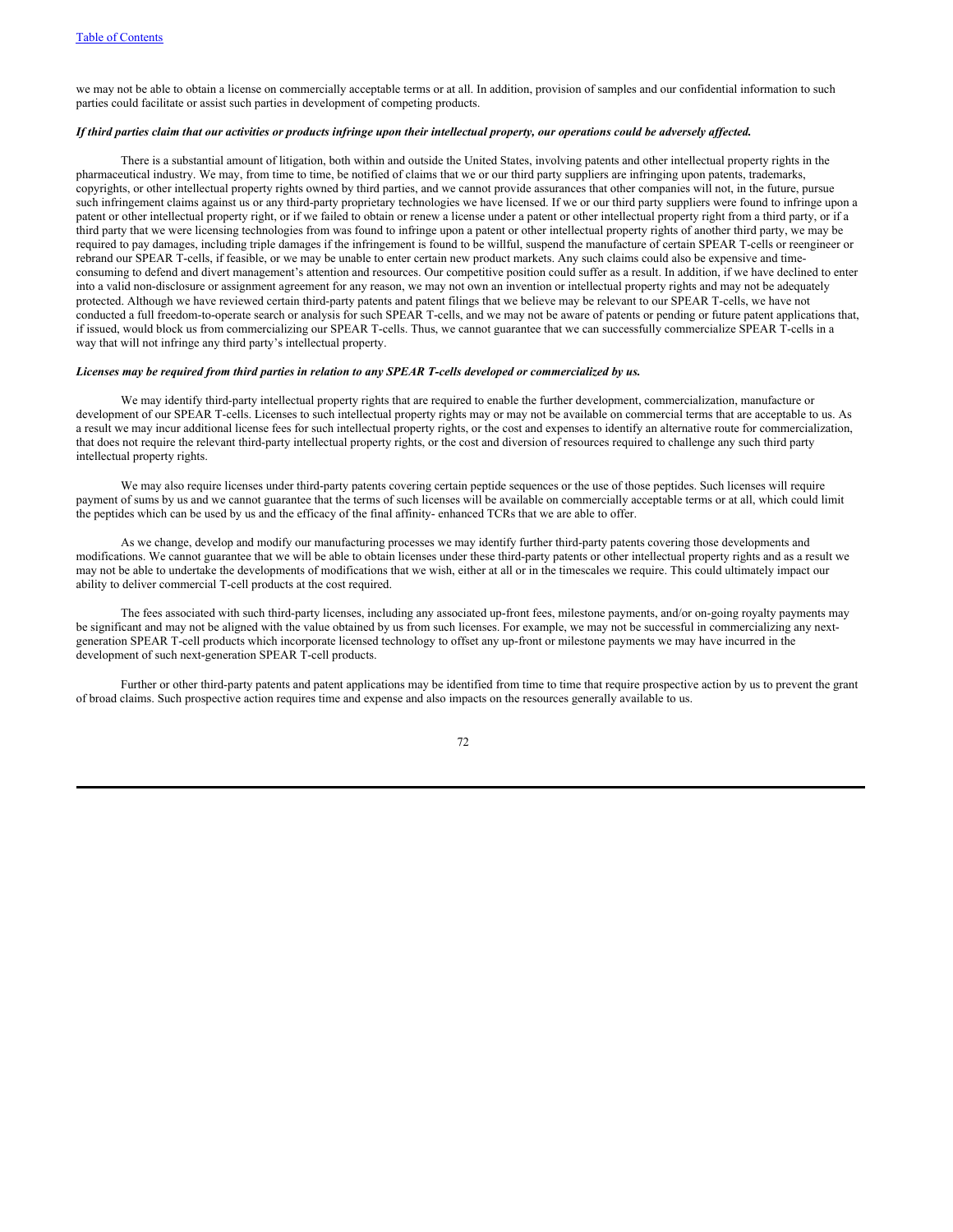### Where we license certain technology from a third party, the prosecution, maintenance and defense of the patent rights licensed from such third party may be controlled by the third party which may impact the scope of patent protection which will be obtained or enforced.

Where we license patent rights or technology from a third-party, control of such third party patent rights may vest in the licensor, particularly where the license is non-exclusive or field restricted. This may mean that we are not able to control or affect the scope of the claims of any relevant third-party patent or have control over any enforcement of such a patent. Where a licensor brings an enforcement action, this could negatively impact our business or result in additional restrictions being imposed on the license we have and the scope of such license, or result in invalidation or limitation of the scope of the licensed patent. In addition, should we wish to enforce the relevant patent rights against a third person, we may be reliant on consent from the relevant licensor or the cooperation of the licensor. The licensor may refuse to bring such action and leave us unable to restrict competitor entry into the market.

## Issued patents protecting our SPEAR T-cells could be found invalid or unenforceable if challenged in court or at the USPTO.

If we or one of our collaborators initiate legal proceedings against a third party to enforce a patent protecting one of our SPEAR T-cells, the defendant could counterclaim that the patent protecting our SPEAR T-cell, as applicable, is invalid and/or unenforceable. In patent litigation in the United States, defendant counterclaims alleging invalidity and/or unenforceability are commonplace, and there are numerous grounds upon which a third party can assert invalidity or unenforceability of a patent. Third parties may also raise similar claims before administrative bodies in the United States or abroad, even outside the context of litigation. Such mechanisms include re-examination, post grant review, and equivalent proceedings in foreign jurisdictions (e.g., opposition proceedings). Such proceedings could result in revocation or amendment to our patents in such a way that they no longer cover our SPEAR T-cells. The outcome following legal assertions of invalidity and unenforceability is unpredictable. With respect to the validity question, for example, we cannot be certain that there is no invalidating prior art, of which we, our patent counsel and the patent examiner were unaware during prosecution. If a defendant were to prevail on a legal assertion of invalidity and/or unenforceability, we would lose at least part, and perhaps all, of the patent protection for our SPEAR T-cells. Such a loss of patent protection could have a material adverse impact our business, financial condition and results of operations.

#### Changes in U.S. patent law could diminish the value of patents in general, thereby impairing our ability to protect our products.

As is the case with other biopharmaceutical companies, our success is heavily dependent on intellectual property, particularly patents. Obtaining and enforcing patents in the biopharmaceutical industry involve both technological and legal complexity, and is therefore costly, time-consuming and inherently uncertain. In addition, the United States has recently enacted and is currently implementing wide-ranging patent reform legislation. Recent U.S. Supreme Court rulings have narrowed the scope of patent protection available in certain circumstances and weakened the rights of patent owners in certain situations. In addition to increasing uncertainty with regard to our ability to obtain patents in the future, this combination of events has created uncertainty with respect to the value of patents, once obtained. Depending on decisions by the U.S. Congress, the federal courts, and the USPTO, the laws and regulations governing patents could change in unpredictable ways that would weaken our ability to obtain new patents or to enforce our existing patents and patents that we might obtain in the future. For example, in Assoc. for Molecular Pathology v. Myriad Genetics, Inc., the U.S. Supreme Court held that certain claims to DNA molecules are not patentable. While we do not believe that any of the patents owned or licensed by us will be found invalid based on this decision, we cannot predict how future decisions by the courts, the U.S. Congress or the USPTO may impact the value of our patents.

#### Our ability to protect our intellectual property rights in territories outside of the United States may vary and thus affect our ability to obtain revenue from our *SPEAR T-cells.*

Filing, prosecuting and defending patents on our SPEAR T-cells in all countries throughout the world would be prohibitively expensive, and the extent of intellectual property rights may be less extensive than those which can be obtained in the United States. Consequently, we may not be able to prevent third parties from practicing our inventions in all countries outside the United States, or from selling or importing products made using our inventions in and into the United States or other jurisdictions. Competitors may use our technologies in jurisdictions where we have not obtained patent protection to develop their own products and further, may export otherwise infringing products to territories where we have patent protection, but enforcement is not as strong as that in the United States. These products may compete with our products and our patents or other intellectual property rights may not be effective or sufficient to prevent them from competing.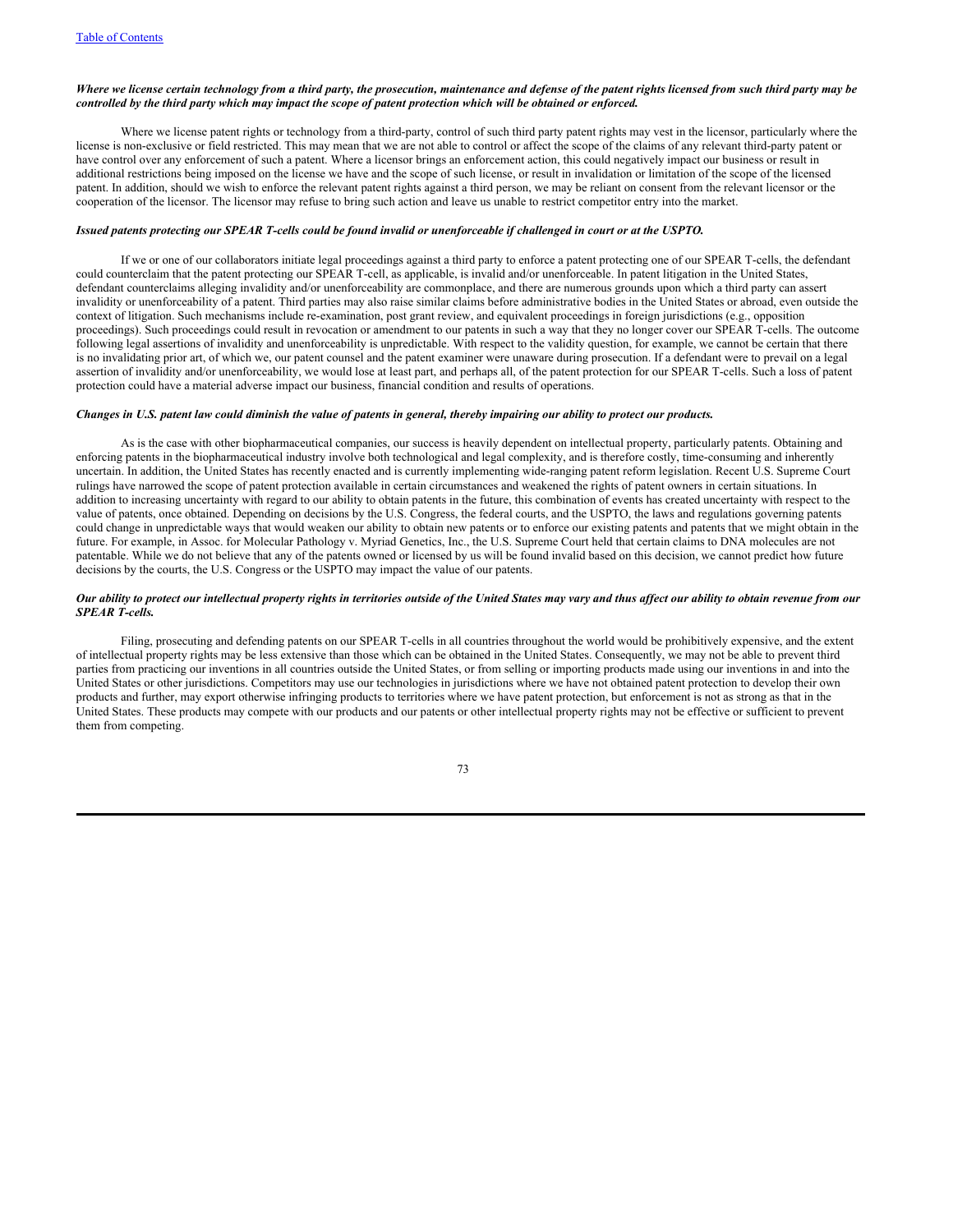Many companies have encountered significant problems in protecting and defending intellectual property rights in foreign jurisdictions. The legal systems of certain countries, particularly certain developing countries, do not favor the enforcement of patents, trade secrets and other intellectual property protection, particularly those relating to biopharmaceutical products, which could make it difficult for us to stop the infringement of our patents or marketing of competing products in violation of our proprietary rights generally. Proceedings to enforce our patent rights in foreign jurisdictions could result in substantial costs and divert our efforts and attention from other aspects of our business, could put our patents at risk of being invalidated or interpreted narrowly and our patent applications at risk of not issuing and could provoke third parties to assert claims against us. We may not prevail in any lawsuits that we initiate and the damages or other remedies awarded, if any, may not be commercially meaningful. Accordingly, our efforts to enforce our intellectual property rights around the world may be inadequate to obtain a significant commercial advantage from the intellectual property that we develop or license.

#### **Risks Related to Employee Matters and Managing Growth**

#### *We depend upon our key personnel and our ability to attract and retain employees.*

We are heavily dependent on the ongoing employment and involvement of certain key employees in particular, Adrian Rawcliffe, our Chief Executive Officer; Dr. Helen Tayton-Martin, our Chief Business Officer; William Bertrand, our Chief Operating Officer; and John Lunger, our Chief Patient Supply Officer. Michael Garone is serving as our Interim Chief Financial Officer. We do not hold key-man insurance for our senior managers.

Our business is dependent on our ability to recruit experienced and suitably trained employees or consultants, and to retain such employees on a longterm basis. In particular, we are recruiting for a Chief Medical Officer and a permanent Chief Financial Officer. There is no guarantee that we will be able to secure candidates for either role on suitable timelines or at all and this may compromise our ability to progress our development and research programs in accordance with currently anticipated timelines.

To induce employees to remain at our company, in addition to salary and cash incentives, we have provided share options that vest over time, with higher awards of share options being made to senior employees. The value to employees of share options that vest over time may be significantly affected by movements in our share price that are beyond our control and may at any time be insufficient to counteract more lucrative offers from other companies. Despite our efforts to retain valuable employees, members of our management, scientific and development teams may terminate their employment with us on short notice. Although we have employment agreements with all of our employees in the United Kingdom, these employment agreements provide for a mutual nine months' notice period in the case of Dr. Tayton-Martin; mutual three months' or two months' notice periods in the case of senior managers and mutual onemonth notice periods for all other employees. In the United States, the employment agreements provide for at-will employment except that, under their employment agreements, Mr. Rawcliffe, Mr. Bertrand and Mr. Lunger must provide 60 days' written notice. This means that any of our employees in the United States, except for Mr. Rawcliffe, Mr. Bertrand and Mr. Lunger, could leave our employment at any time, with or without notice. Our success also depends on our ability to continue to attract, retain and motivate highly skilled junior, mid-level and senior managers as well as junior, mid-level and senior scientific and medical personnel.

#### We will need to grow the size and capabilities of our organization, and we may experience difficulties in managing this growth.

As of September 30, 2019, we had 404 employees. As our development and commercialization plans and strategies develop, we must add a significant number of additional managerial, operational, sales, marketing, financial, and other personnel. Future growth will impose significant added responsibilities on members of management, including:

- identifying, recruiting, integrating, maintaining, and motivating additional employees;
- managing our internal development efforts effectively, including the clinical and FDA review process for our SPEAR T-cells, while complying with our contractual obligations to contractors and other third parties; and
- improving our operational, financial and management controls, reporting systems, and procedures.

Our future financial performance and our ability to commercialize our SPEAR T-cells will depend, in part, on our ability to effectively manage any future growth, and our management may also have to divert a disproportionate amount of its attention away from day-to-day activities in order to devote a substantial amount of time to managing these growth activities.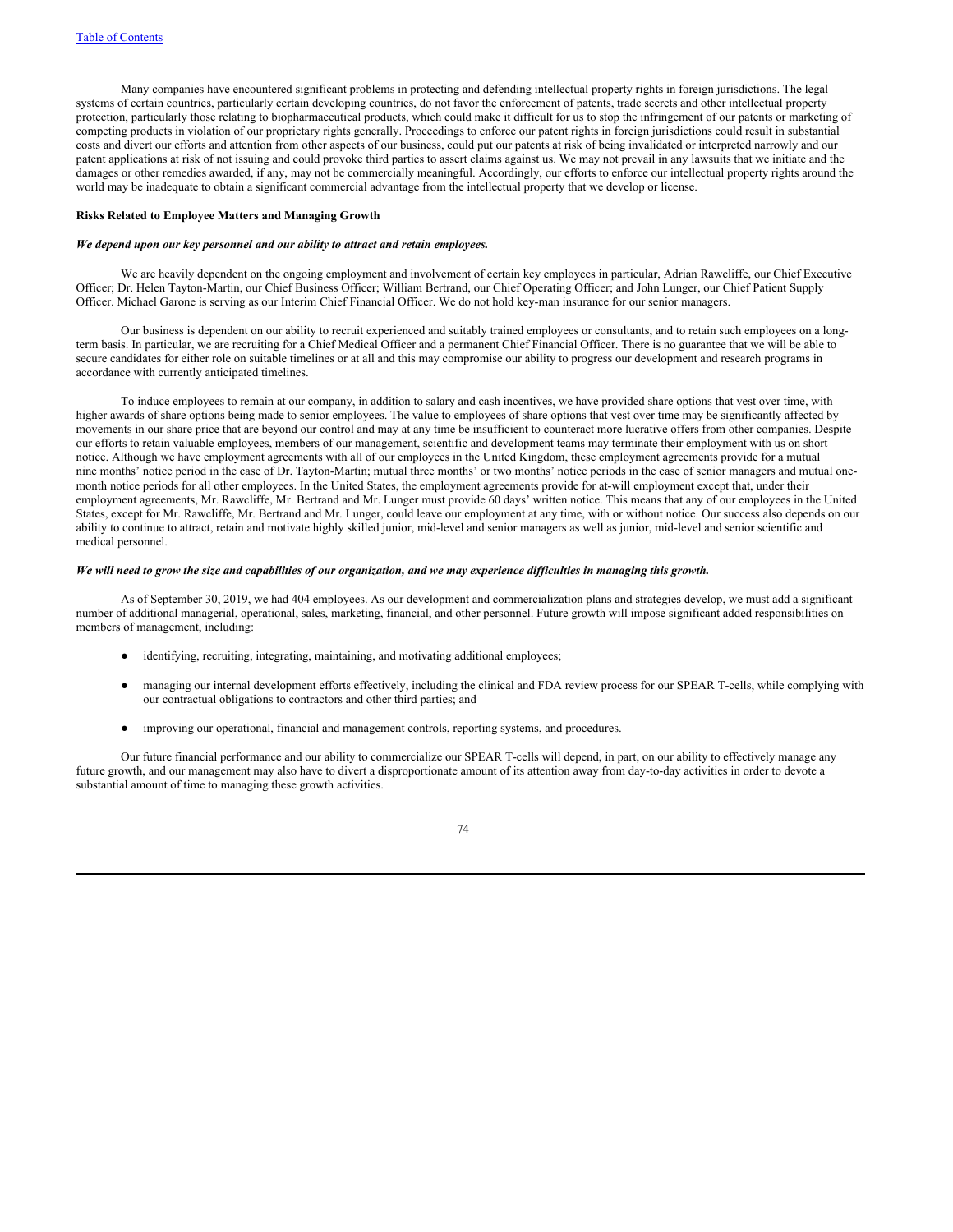We also rely on third parties to provide certain of our manufacturing and quality capabilities. See "Risks Related to Our Reliance Upon Third Parties."

If we are not able to effectively expand our organization by hiring new employees and expanding our groups of consultants and contractors, we may not be able to successfully implement the tasks necessary to further develop and commercialize our SPEAR T-cells and, accordingly, may not achieve our research, development, and commercialization goals.

#### We have opened a manufacturing facility of our own which may result in increased costs being incurred by the company

During 2017, we opened a manufacturing facility for our SPEAR T-cell products within our Navy Yard facility in Philadelphia, Pennsylvania and have started manufacturing SPEAR T-cells for use in our clinical trials. As a company we have never previously operated our own manufacturing facility or manufactured SPEAR T-cells ourselves. We cannot guarantee that the regulatory authorities, in particular the FDA, will continue to approve our ability to manufacture SPEAR T-cells at the Navy Yard facility.

Our ability to successfully manufacture our own SPEAR T-cells at the Navy Yard facility within a reasonable period of time and within currently projected costs is dependent on a number of factors including:

- our ability to recruit the required employees at a suitable level and experience and within required timescales and to maintain employment of such required employees;
- our ability to obtain regulatory approval for the facility and for the manufacture of SPEAR T-cells at the facility and to satisfy regulatory authorities on an ongoing basis;
- our ability to manufacture SPEAR T-cells reliably and reproducibly and to timescales sufficient to support required patient administration;
- our ability to manufacture SPEAR T-cells in compliance with the applicable regulatory requirements, including requirements applicable in both the United States and European Union;
- our ability to develop internal quality controls and processes sufficient to enable manufacture and supply of SPEAR T-cells at our Navy Yard facility;
- our ability to establish comparability with currently used manufacturing processes and for such comparability data to be accepted by the appropriate regulatory authorities; and
- our ability to be able to fund the ongoing development including equipment requirements necessary for successful manufacture of SPEAR T-cells at our facility.

Any delay or failure in manufacture at our facility could result in delays to the supply of SPEAR T-cells for our clinical programs. Should any of our third party manufacturers also cease to be able to supply SPEAR T-cells at a time where our own manufacturing facility is unable to produce SPEAR T-cells for use in our clinical programs or is unable to produce SPEAR T-cells at the required level, then we will be unable to support such clinical programs until alternative manufacturing capability is secured.

We are in the process of increasing the number of manufacturing slots available at our Navy Yard facility. The cost of developing, out-fitting and operating a larger manufacturing facility may also be greater than currently anticipated and we may require additional capital for the completion of the upscaling of the manufacturing facility which may result in the need for us to raise additional funds earlier than expected.

We cannot guarantee that we will be successful in manufacturing SPEAR T-cells at all or in a manner that complies with regulatory requirements. For example, there is a risk that any SPEAR T-cells we manufacture are contaminated or are otherwise incorrectly manufactured resulting in injury or death to any patient receiving those SPEAR T-cells. Such failure could result in a halt being placed on manufacture at our Navy Yard facility. We may also face difficulties in properly tracking and administering our SPEAR T-cells to patients, again potentially resulting in injury or death to any patient receiving those SPEAR Tcells.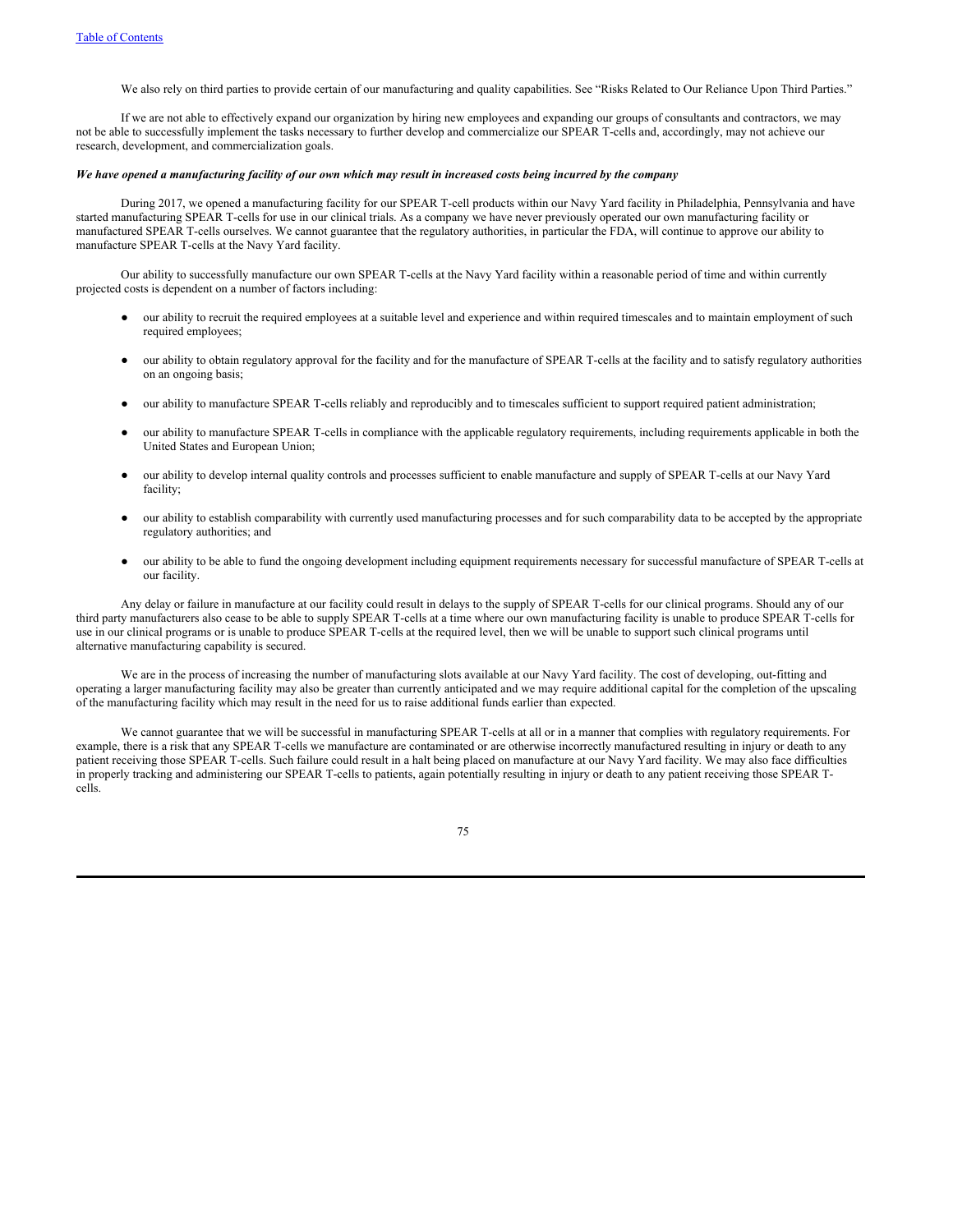We may also be unable to support use of our own manufacturing facility together with third party suppliers and become the sole supply for our SPEAR T-cells. Any inability to supply SPEAR T-cells at the required levels and to the required specifications, will result in delays to clinical trials and may result in holds being applied to such clinical trials.

#### We expect to face intense competition, which may be from companies with greater resources and experience than we have.

Immunotherapy is an active area of research and a number of immune-related products have been identified in recent years that are alleged to modulate the immune system. Many of these products utilize dendritic cells, a form of immune cell that presents cancer target peptides to T cells and that can in turn result in T-cell activation. More recently, bi-specific antibodies and checkpoint inhibitors (for instance PD-1/PD-L1 antibodies) have been identified as having utility in the treatment of cancer. Bi-specific antibodies commonly target both the cancer peptide and the TCR, thus bringing both cancer cells and T cells into close proximity to maximize the chance of TCR binding and hence an immune response to the cancer cells. Checkpoint inhibitors on the other hand work by targeting receptors that inhibit T-cell effectiveness and proliferation and essentially activate T cells. Other immunotherapies that are being actively investigated include: antibody-drug complexes, TCR-mimic antibodies, oncolytic viruses, cancer vaccines. A variety of cell-based autologous and allogeneic ("off-the-shelf") approaches are also being researched and developed, including but not limited to: CAR-T cell, TCR T-cell, GammaDelta T-cell, CAR-NK cell, NK cell, NKT cell and CTL.

- **CAR-T in hematological malignancies:** Engineered T-cell therapeutics have been identified using antibody recognition systems engineered into T cells, so-called CAR-T cells. A number of targets in hematological malignancies have been well characterized including, but not limited to: BCMA, CD4, CD5, CD19, CD22, CD20, CD33, CD38, CD70, CS1 and CD123. Two CD-19 directed CAR-T cell products have been approved by the U.S. Food and Drug Administration ("FDA") Kymriah™ (tisagenlecleucel) and Yescarta™ (axicabtagene ciloleucel) as well as by the European Medicines Agency (EMA) in the European Union. More recently, Kymriah™ has been approved by the MHLW in Japan. A number of companies and academic institutions are developing CAR-T cell products including but not limited to Allogene Therapeutics, Atara Bio, Autolus, Baylor College of Medicine, bluebird bio, CASI Pharmaceuticals, Celyad, Celgene, Cellectis, CRISPR Therapeutics, Fate Therapeutics, Intrexon, Janssen (JNJ with Nanjing Legend), Juno Therapeutics, Kite Pharma (Gilead), Linea Rx, Mustang Bio, Novartis, Precigen, Refuge Biotechnologies Inc, Servier, Sorrento Therapeutics, Xenetic Biosciences and Ziopharm Oncology.
- **CAR-T in solid tumors:** In addition to hematological malignancies, there are a growing number of pharmaceutical, biotechnology, and academic institutions researching and developing autologous and allogeneic CAR-T therapies in the solid tumor setting. These CAR-T cell therapies are at a variety of stages of preclinical and clinical development, as well as directed towards a broad target spectrum, including but not limited to: DLL3, EGFR, GD2, HER-2, IL13rα2, Lewis Y, L1-CAM, Mesothelin, MUC16, PSCA, PSMA and ROR1. Competitors include but are not limited to: Allogene Therapeutics, Amgen, Atara Bio, Aurora Biopharma, Avid Biotics / Xyphos, Baylor College of Medicine, Cell Medica, Bellicum, BioNTech, Carisma Therapeutics (formerly CARMA Therapeutics), Carsgen, Celgene (with Obsidian Therapeutics) Cellectis Therapeutics, Celyad, CRISPR Therapeutics, Endocyte (a Novartis Company), Fate Therapeutics, Formula Therapeutics, Fred Hutchinson Cancer Research Center, Helix BioPharma, Juno Therapeutics, Lyell Immunopharma, MaxCyte, Memorial Sloan Kettering Cancer Center, Minerva Biotechnologies, Mustang bio, OncoSec Immunotherapies, Oncternal Therapeutics, Poseida Therapeutics, Senti Biosciences, Sorrento Therapeutics, Symvivo, Targazyme and Tmunity.
- **CARs & TCR-mimics targeting peptide-HLA complexes:** Most CAR-T therapies in development are directed towards suitable antigen targets. Another area of development is the creation of CAR-T that selectively binds to the peptide-HLA (pHLA) complex (the natural binding site for endogenous TCR). Furthermore, competitors are also looking at pHLA antibodies or TCR mimic antibodies that can either be engineered in T-cells or developed as standalone antibody therapies in cancer indications (both hematologic malignancies and solid tumors). Targets of such pHLA CAR-T or TCR mimic antibodies include: AFP, CD19, BCMA, NY-ESO-1, p53 and WT1. A number of pharmaceutical, biotechnology, and academic institutions are researching and developing CARs & TCR-mimics targeting the peptide-HLA complex, including but not limited to: Adicet Bio / Regeneron, Altor Bioscience, Cancer Research Technology/CRUK, Eureka Therapeutics, Gritstone Oncology, Morphosys, Xencor and Ziopharm Oncology.
- **TCR T-cells:** TCR T-cells are being developed by competitors that are directed towards a multitude of targets including: AFP, CD20, HPV-16 E6/E7, KRAS, MAGE-A1, MAGE-A3, MAGE A3/A6, MART1, NRAS, NY-ESO-1, p53, PRAME, TGFβRII frameshift antigen WT1, as well as personalized neoantigens. Juno Therapeutics (a Celgene Company) has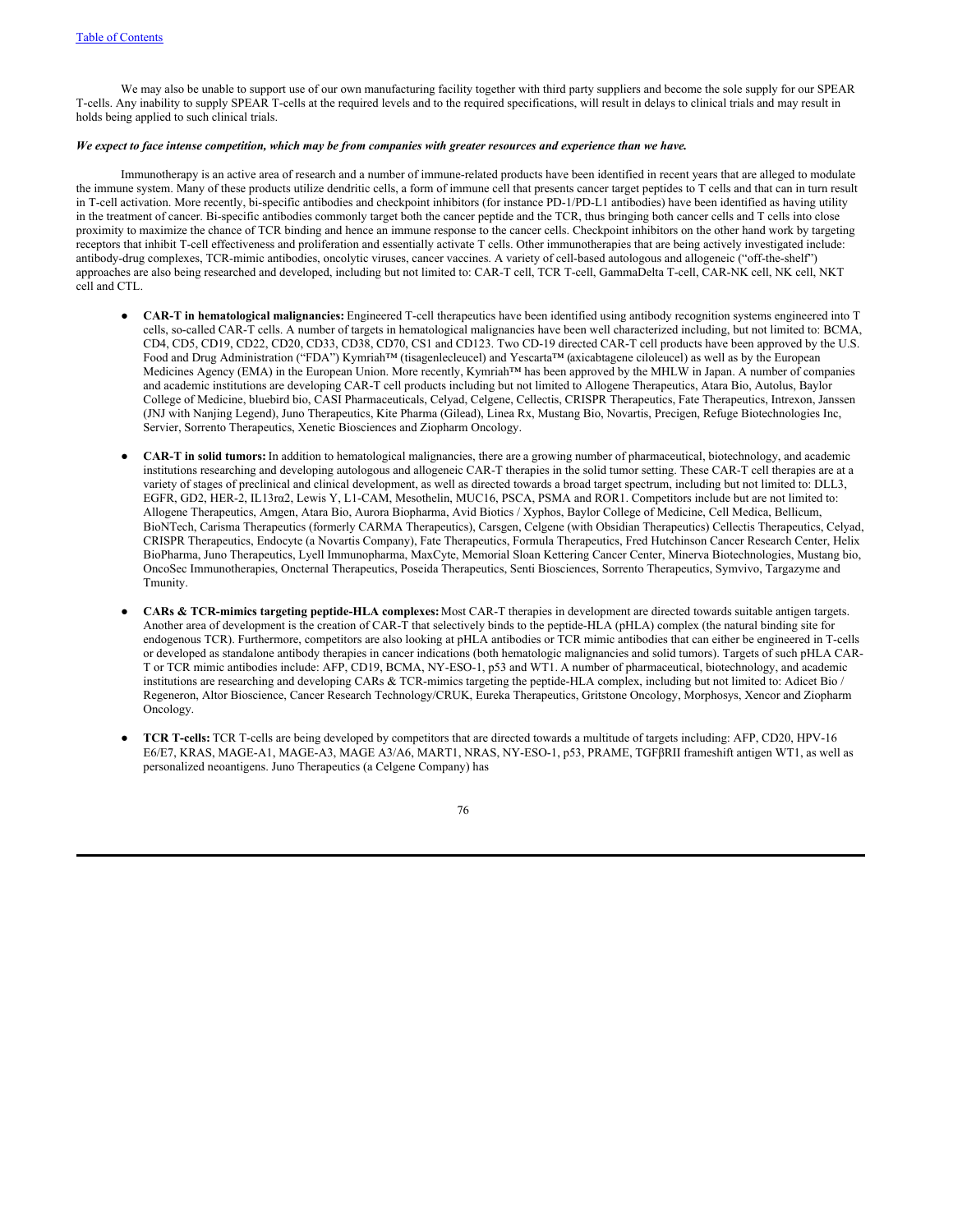developed an engineered TCR therapeutic candidate where the end TCR is purported to have enhanced affinity through stem-cell selection. Juno's candidate JTCR016 (WT1-specific TCR), in collaboration with Fred Hutchinson Cancer Research Center and the National Cancer Institute (NCI), is currently undergoing a Phase 1/2 trial in NSCLC and mesothelioma setting as well as a separate Phase 1/2 in AML. Medigene AG has reported development of a PRAME TCR therapeutic candidate (MDG1011), which has begun a Phase 1/2 clinical investigation in AML, MM and myelodysplastic syndromes. In addition to Juno there is a growing number of TCR companies that are adopting approaches to TCR affinity enhancement, for example Axis Therapeutics, Takara, Takara Bio, Fred Hutchinson Cancer Centre and Immatics. In addition other TCR-focused competitors include, but are not limited to: 3T, Adaptive Biotechnologies (with Genentech), AgenTus, Atreca, Baylor College, Bellicum, BioNTech (with Eli Lilly), bluebird bio, Captain T cell,Celgene (with Immatics), Cellular Biomedicine Group Inc, Cell Medica Ltd, Cytovant Sciences, GigaMune, GSK, Immunocellular Therapeutics, Immunocore, Intellia Therapeutics, Inc. (with Ospedale San Raffaele), Juno Therapeutics, Kiromic, Kite Pharma (Gilead), Lion TCR LTD, MD Anderson Cancer Center, MediGene AG, NCI, Neon Therapeutics, PACT Pharma, Parker Institute, Refuge Biotechnologies Inc., Roswell Park Cancer Institute, Scancell (with BioNTech), Tactiva Therapeutics, Takara Bio Inc, Takeda (T-CIRA), TCR Cure, T-Cure, TCR x immunotherapies, T-Knife, Tmunity, University of Leiden, Zelluna (with Oslo University Hospital) and Ziopharm Oncology.

There are a number of different approaches being developed for allogeneic or "off-the-shelf" immunotherapy products including stem-cell derived products, HLA-matched products, healthy-donor derived products and use of cells with no or limited HLA type (for example GammaDelta T-cell, or NK cells). Competitors include Century Therapeutics (with FujiFilm Cellular Dynamics), Editas, Fate Therapeutics, Takeda (in collaboration with CiRA), Thyas, Editas, UCLA and T-CiRA.

In addition to adoptive cell therapy approaches aforementioned, our competitors are also investigating other cell-based approaches, including the potential of GammaDelta T-cell, CAR-Macrophages, CAR-NK cell, NK cell, NKT cell, CTLs, TILs, Marrow-infiltrating lymphocytes (MILs), Multi-tumorassociated antigen (TAA)-specific T-cells and virus-specific T-cells either preclinically or in a clinical setting (both hematologic malignancies and solid tumors). In this space there are a number of potential competitors, including, but not limited to: Adicet Bio, Atara Bio, Aurora BioPharma, Cell Medica, Cellular Biomedicine Group Inc, CytomX, Celgene, Fate Therapeutics, Fortress Biotech, Gadeta (with Kite Pharma), Gamma Delta Therapeutics (with Takeda), Gamida cell, Genocea, Glycostem Therapeutics, iCell Gene Therapeutics, Immatics, Iovance Biotherapeutics (formerly Lion Bio), KSQ Therapeutics, MD Anderson Cancer Center, Multimmune, NantKwest, NexImmune, Nkarta, Sorrento Therapeutics, Marker Therapeutics, Tessa Therapeutics, TC Biopharm (with bluebird bio), Torque Therapeutics, Unum Therapeutics, WindMIL Therapeutics and Ziopharm Oncology. Although Immunocore is focused on soluble TCRs rather than engineered SPEAR T-cells, we could also face competition from Immunocore if it develops or acquires products directed at the same targets or indications as our TCR therapeutic product candidates. Moreover, many of our employees have come from a shared background within Immunocore and there is an awareness within Immunocore of certain of our confidential information on the technology platform controlled through confidentiality agreements. This knowledge could be used by Immunocore to facilitate its own developments or to target competitive products against our products placing it in a preferable position as compared to third party competitors.

## The results of the United Kingdom's referendum on withdrawal from the European Union ("Brexit") may have a negative effect on global economic *conditions, financial markets and our business.*

The United Kingdom is currently negotiating the terms of its exit from the European Union ("Brexit"). In November 2018, the U.K. and the European Union agreed upon a draft withdrawal agreement ("Withdrawal Agreement") that sets out the terms of the U.K.'s departure, including commitments on citizen rights after Brexit, a financial settlement from the U.K., and a transition period from March 29, 2019 through December 31, 2020 to allow time for a future trade agreement to be agreed. On January 15, 2019, the draft Withdrawal Agreement was rejected by the U.K. Parliament creating significant uncertainty about the terms and timing under which the U.K. will leave the European Union. On April 11, 2019, the European Council agreed at its Special Meeting to extend the UK's departure date to October 31, 2019, and then on October 28, 2019, the European Council informally agreed to further extend the departure date to January 31, 2020, though this latest extension allows the UK to withdraw from the EU prior to January 31, 2020 if a transition agreement is ratified by both the UK Parliament and the European Parliament.

If no agreement can be reached and the U.K. leaves the European Union with no agreement ("hard Brexit"), there will be a period of considerable uncertainty particularly in relation to United Kingdom financial and banking markets, the regulatory process in Europe and movement of goods and people between U.K. and European Union. The effects of Brexit will depend on whether the UK retains access to EU markets either during a transitional period or more permanently. Brexit could disrupt the single internal market principle, which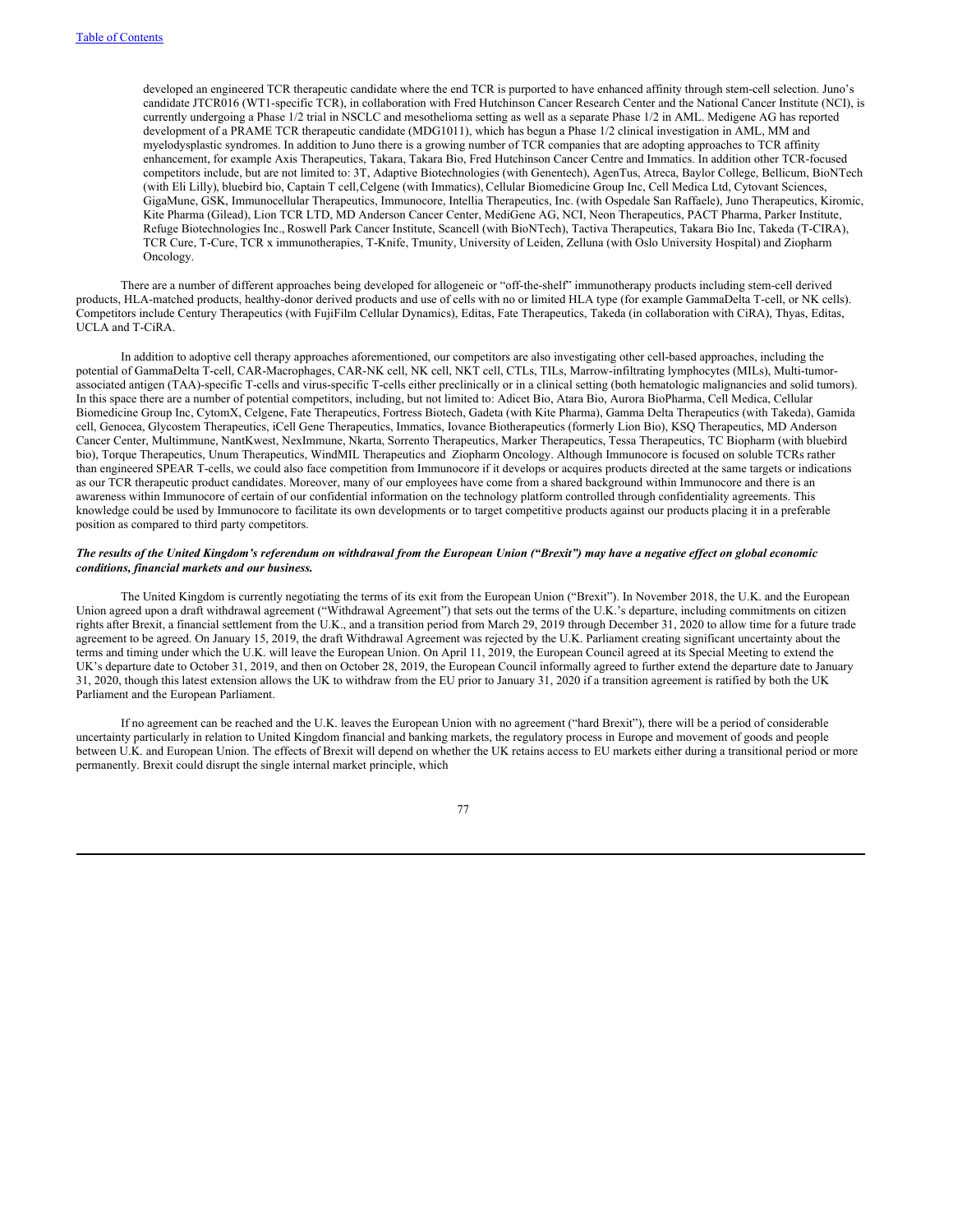ensures the free movement of goods, services and people between the UK and the EU, undermine bilateral cooperation in key policy areas and significantly disturb trade relationships between the UK and the EU. In addition, Brexit could lead to legal uncertainty and potentially divergent national laws and regulations as the UK determines which EU laws to replace, amend or adopt.

As a result of this uncertainty, financial markets could experience volatility which could adversely affect the market price of our ADSs. We may also face new regulatory costs and challenges that could have a material adverse effect on our operations. In this regard, the EMA has already issued a notice reminding marketing authorization holders of centrally authorized medicinal products for human and veterinary use of certain legal requirements that need to be considered as part of Brexit, such as the requirement for the marketing authorization holder of a product centrally approved by the European Commission to be established in the European Union, and the requirement for some activities relating to centrally approved products, such as batch release and pharmacovigilance, to be performed by entities or individuals in the European Union. In the absence of any clear indication that any agreed form of Withdrawal Agreement will contain a contrary requirement, we are already in the process of ensuring that any impact on our operations is limited. In addition, currency exchange rates in the pound sterling and the euro with respect to each other and the U.S. dollar have already been adversely affected by Brexit. Should this foreign exchange volatility continue it could cause volatility in our financial results.

#### *Failure of our information technology systems could significantly disrupt the operation of our business.*

Our ability to execute our business plan and to comply with regulators' requirements with respect to data control and data integrity, depends, in part, on the continued and uninterrupted performance of our information technology systems and similar systems used by third-party providers that we rely on. These systems are vulnerable to damage from a variety of sources, including telecommunications or network failures, malicious human acts and natural disasters. Moreover, despite network security and back-up measures, some of our servers are potentially vulnerable to physical or electronic break-ins, computer viruses and similar disruptive problems. Despite the precautionary measures we have taken to prevent unanticipated problems that could affect our information systems, sustained or repeated system failures or problems arising during the upgrade of any of our information systems that interrupt our ability to generate and maintain data, and in particular to operate our proprietary technology platform, could adversely affect our ability to operate our business. In addition, where disruption to such systems occurs at third-party providers, we may have limited ability to find alternative providers in any required timeframes or at all, and such disruption could significantly affect our ability to proceed with clinical or analytical or development programs.

### Business disruptions could seriously harm our future revenue and financial condition and increase our costs and expenses.

Our operations and those of our third party suppliers and collaborators could be subject to earthquakes, power shortages, telecommunications failures, water shortages, floods, hurricanes or other extreme weather conditions, medical epidemics, labor disputes or other business interruptions. While the company has business interruption insurance policies in place, any interruption could seriously harm our ability to timely proceed with any clinical programs or to supply SPEAR T-cells on a commercial basis or for use in clinical programs.

#### *We are exposed to risks related to currency exchange rates.*

We conduct a significant portion of our operations within the United Kingdom in both U.S. dollars and pounds sterling and our arrangements with GSK are denominated in pounds sterling. Changes in currency exchange rates have had and could have a significant effect on our operating results. Exchange rate fluctuations between the U.S. dollar and local currencies create risk in several ways, including the following: weakening of the pound sterling may increase the cost of overseas research and development expenses and other costs outside the United Kingdom; strengthening of the U.S. dollar may decrease the value of any future revenues denominated in other currencies. Effects of exchange rates on transactions and cash deposits held in a currency other than the functional currency of a subsidiary can distort our financial results; and commercial pricing and profit margins are affected by currency fluctuations.

### We may be classified as a passive foreign investment company in any taxable year and U.S. holders of our ADSs could be subject to adverse U.S. federal *income tax consequences.*

The rules governing passive foreign investment companies, or PFICs, can have adverse effects for U.S. federal income tax purposes. The tests for determining PFIC status for a taxable year depend upon the relative values of certain categories of assets and the relative amounts of certain kinds of income. The determination of whether we are a PFIC depends on the particular facts and circumstances (such as the valuation of our assets, including goodwill and other intangible assets) and may also be affected by the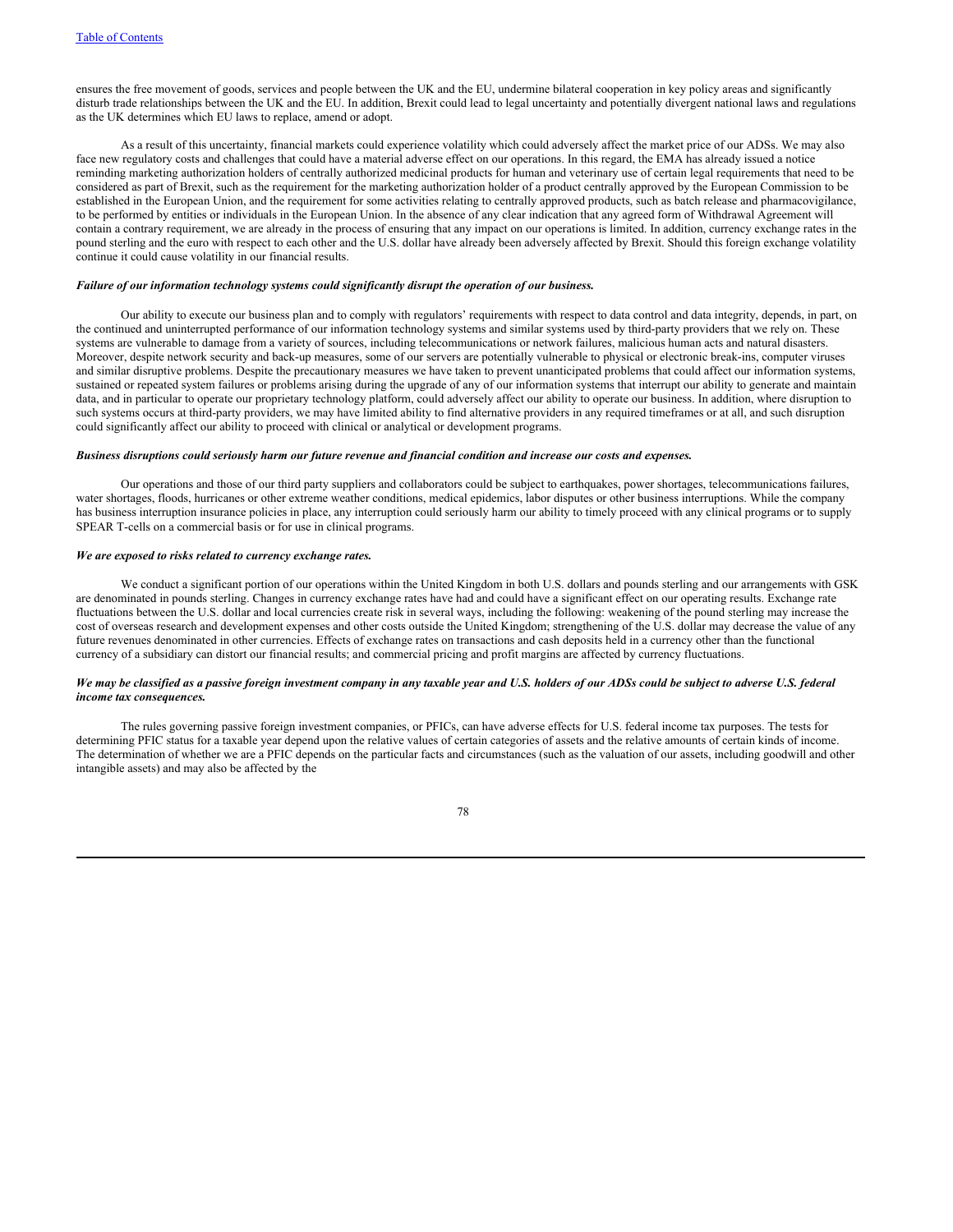application of the PFIC rules, which are subject to differing interpretations. Based on our estimated gross income, the average value of our assets, including goodwill and the nature of our active business, we do not believe that the Company was classified as a PFIC for U.S. federal income tax purposes for the U.S. taxable year ended December 31, 2018. There can be no assurance, however, that we will not be considered to be a PFIC for this taxable year or any particular year in the future because PFIC status is factual in nature, depends upon factors not wholly within our control, generally cannot be determined until the close of the taxable year in question and is determined annually.

If we are a PFIC, U.S. holders of our ADSs would be subject to adverse U.S. federal income tax consequences, such as ineligibility for any preferred tax rates on capital gains or on actual or deemed dividends, interest charges on certain taxes treated as deferred, and additional reporting requirements under U.S. federal income tax laws and regulations. A U.S. holder of our ADSs may be able to mitigate some of the adverse U.S. federal income tax consequences described above with respect to owning the ADSs if we are classified as a PFIC, provided that such U.S. investor is eligible to make, and validly makes, a "markto-market" election. In certain circumstances a U.S. Holder can make a "qualified electing fund" election to mitigate some of the adverse tax consequences described with respect to an ownership interest in a PFIC by including in income its share of the PFIC's income on a current basis. However, we do not currently intend to prepare or provide the information that would enable a U.S. Holder to make a qualified electing fund election.

Investors should consult their own tax advisors regarding all aspects of the application of the PFIC rules to our ordinary shares.

## **Risks Related to Ownership of our American Depositary Shares (ADSs)**

## *The market price and trading volume of our ADSs may be volatile.*

Many factors may have a material adverse effect on the market price of the ADSs, including but not limited to:

- the commencement, enrollment or results of our planned clinical trials;
- the loss of any of our key scientific or management personnel;
- announcements of the failure to obtain regulatory approvals or receipt of a complete response letter from the FDA;
- announcements of undesirable restricted labeling indications or patient populations, or changes or delays in regulatory review processes;
- announcements of therapeutic innovations or new products by us or our competitors;
- adverse actions taken by regulatory agencies with respect to our clinical trials, manufacturing supply chain or sales and marketing activities;
- changes or developments in laws or regulations applicable to SPEAR T-cells;
- any adverse changes to our relationship with licensors, manufacturers or suppliers;
- the failure of our testing and clinical trials;
- unanticipated safety concerns;
- the failure to retain our existing, or obtain new, collaboration partners;
- announcements concerning our competitors or the pharmaceutical industry in general;
- the achievement of expected product sales and profitability;
- the failure to obtain reimbursements for SPEAR T-cells, if approved for marketing, or price reductions;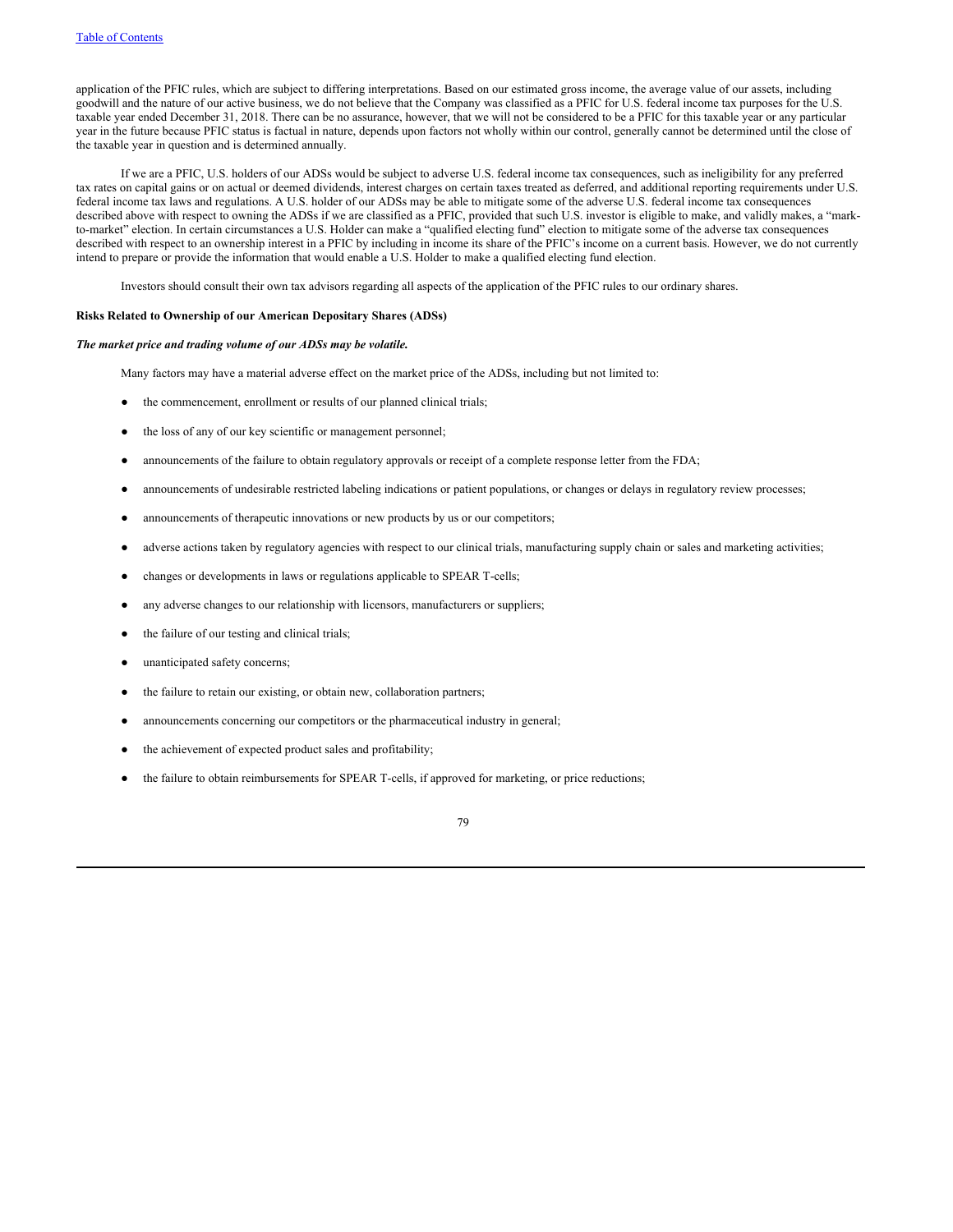- manufacture, supply or distribution shortages;
- actual or anticipated fluctuations in our operating results;
- our cash position;
- changes in financial estimates or recommendations by securities analysts;
- potential acquisitions;
- the trading volume of ADSs on the Nasdaq Global Select Market, or Nasdaq;
- sales of our ADSs by us, our executive officers and directors or our shareholders in the future;
- general economic and market conditions and overall fluctuations in the U.S. equity markets; and
- changes in accounting principles.

In addition, the stock market in general, and Nasdaq and biopharmaceutical companies in particular, have experienced extreme price and volume fluctuations that have often been unrelated or disproportionate to the operating performance of these companies. Broad market and industry factors may negatively affect the market price of our ADSs, regardless of our actual operating performance. Further, a decline in the financial markets and related factors beyond our control may cause the price of our ADSs to decline rapidly and unexpectedly. In the past, securities class action litigation has often been instituted against companies following periods of volatility in their stock price. This type of litigation could result in substantial costs and could divert our management and other resources.

#### *We may not be able to maintain compliance with the continued listing requirements of Nasdaq.*

Our ADSs are listed on Nasdaq. In order to maintain that listing, we must satisfy minimum financial and other requirements including, without limitation, a requirement that our closing bid price must not fall below \$1.00 per ADS for 30 consecutive business days. In the event that it was necessary to regain compliance with this closing bid price requirement, we would be permitted 180 days in which to do so and would need to demonstrate that we had maintained a closing bid price of a minimum of \$1.00 per ADS for 10 consecutive business days. In the event that we were unable to regain compliance during this initial 180 day period, or a possible further 180 day period, we may need to implement reverse stock splits or change the ratio of ADSs to ordinary shares or take other measures in order to regain compliance with this closing bid price requirement. If we fail to continue to meet all applicable continued listing requirements for Nasdaq in the future and Nasdaq determines to delist our ADSs, the delisting could adversely affect the market liquidity of our ADSs and our ability to obtain financing to fund our operations.

#### Substantial future sales of our ADSs in the public market, or the perception that these sales could occur, could cause the price of the ADSs to decline and *dilute shareholders.*

Substantial future sales of our ADSs in the public market, or the perception that these sales could occur, could cause the market price of the ADSs to decline. Sales of a substantial number of our ADSs in the public market could occur at any time. Moreover, certain shareholders have rights under an investors rights agreement dated as of February 23, 2015, subject to certain conditions, to require us to file registration statements covering their shares or to include their shares in registration statements that we may file for ourselves or other shareholders. In addition, we have registered an aggregate of 151,248,916 ordinary shares that we may issue under our equity compensation plans and, as a result, they can be freely sold in the public market upon issuance and following conversion into ADSs, but subject to volume limitations applicable to affiliates under Rule 144. Additionally, the majority of ordinary shares that may be issued under our equity compensation plans also remain subject to vesting in tranches over a four-year period. As of September 30, 2019, an aggregate of 50,102,483 options over our ordinary shares had vested and become exercisable. If a large number of our ADSs are sold in the public market after they become eligible for sale, the sales could reduce the trading price of our ADSs and impede our ability to raise capital in the future.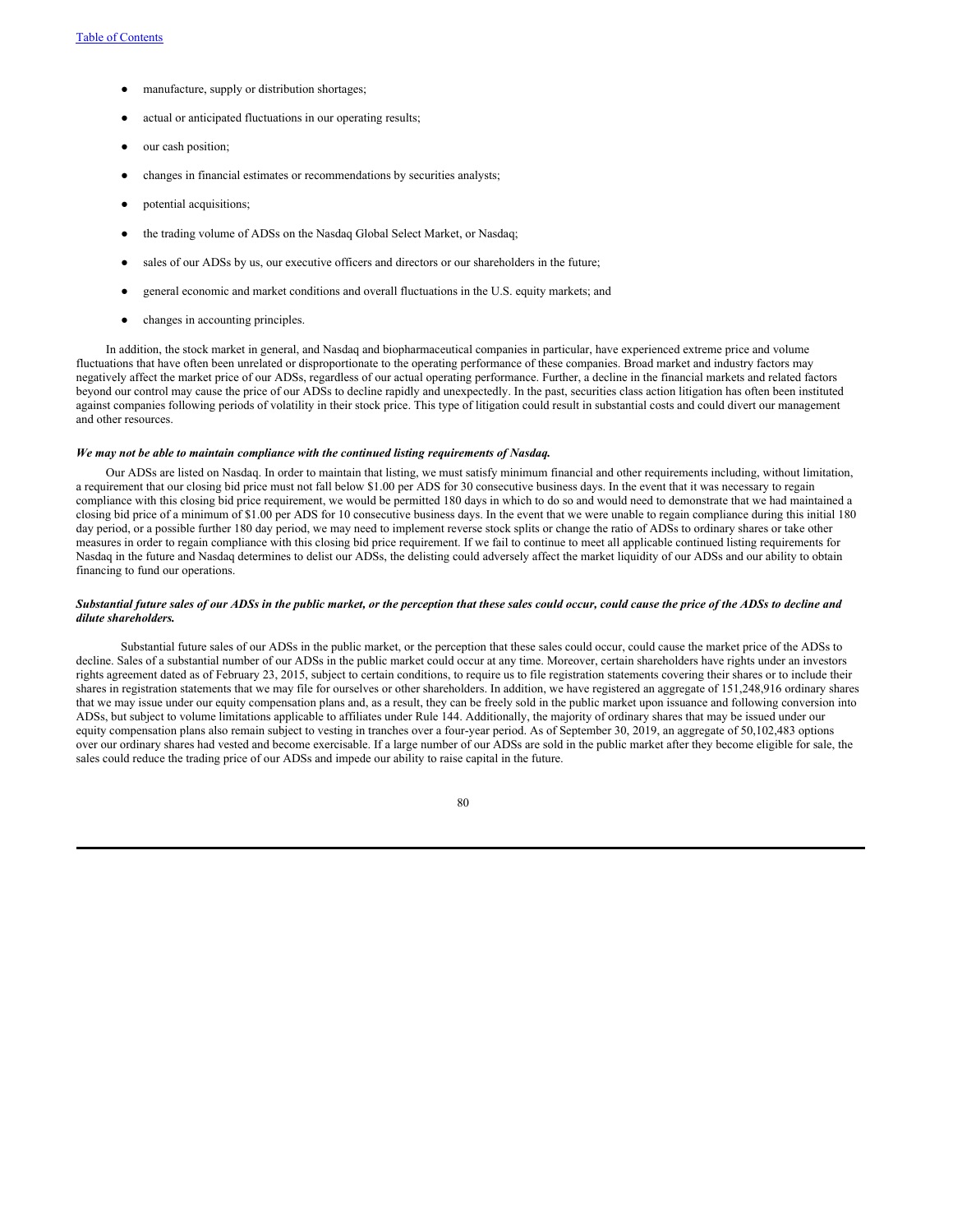### We incur increased costs as a result of being a public company whose ADSs are publicly traded in the United States and our management must devote *substantial time to public company compliance and other compliance requirements.*

As a U.S. public company whose ADSs trade on Nasdaq, we have incurred and will continue to incur significant legal, accounting, insurance and other expenses. We are subject to the reporting requirements of the Exchange Act, which requires, among other things, that we file with the SEC annual, quarterly and current reports with respect to our business and financial condition and must comply with the Nasdaq listing requirements and other applicable securities rules and regulations. In addition, the Sarbanes-Oxley Act, as well as rules subsequently adopted by the SEC and the Nasdaq to implement provisions of the Sarbanes-Oxley Act, impose significant requirements on public companies, including requiring establishment and maintenance of effective disclosure and financial controls and changes in corporate governance practices. Further, pursuant to the Dodd-Frank Wall Street Reform and Consumer Protection Act of 2010, the SEC has adopted and will adopt additional rules and regulations, such as mandatory "say on pay" voting requirements, that we must comply with. We expect the rules and regulations applicable to public companies to substantially increase our legal and financial compliance costs and to make some activities more time-consuming and costly. Our insurance costs have increased, particularly for directors and officers liability insurance, and we may be required to incur further substantial increased costs to maintain the same or similar coverage or be forced to accept reduced coverage in future. To the extent these requirements divert the attention of our management and personnel from other business concerns, they could have a material adverse effect on our business, financial condition and results of operations. The increased costs will increase our net loss and may require us to reduce costs in other areas of our business. These laws and regulations could also make it more difficult and expensive for us to attract and retain qualified persons to serve on our board of directors, our board committees or as our executive officers. Furthermore, if we are unable to satisfy our obligations as a public company, we could be subject to delisting of the ADSs from Nasdaq, fines, sanctions and other regulatory action and potentially civil litigation.

## If we fail to establish and maintain proper internal controls, our ability to produce accurate financial statements or comply with applicable regulations could *be impaired.*

We must maintain effective internal control over financial reporting in order to accurately and timely report our results of operations and financial condition. In addition, as a U.S. public company, the Sarbanes-Oxley Act of 2002, or the Sarbanes-Oxley Act, requires, among other things, that we assess the effectiveness of our disclosure controls and procedures and the effectiveness of our internal control over financial reporting at the end of each fiscal period. Pursuant to Section 404 of the Sarbanes-Oxley Act, we are required to furnish a report by our management on our internal control over financial reporting, and we are required to include an attestation report on internal control over financial reporting issued by our independent registered public accounting firm. The rules governing the standards that must be met for our management to assess our internal control over financial reporting pursuant to Section 404 of the Sarbanes-Oxley Act are complex and require significant documentation, testing and possible remediation. These stringent standards require that our audit committee be advised and regularly updated on management's review of internal control over financial reporting.

Our compliance with applicable provisions of Section 404 requires that we incur substantial accounting expenses and expend significant management attention and time on compliance-related issues as we implement additional corporate governance practices and comply with reporting requirements. If we fail to staff our accounting and finance function adequately or maintain internal control over financial reporting adequate to meet the requirements of the Sarbanes-Oxley Act, our business and reputation may be harmed. Moreover, if we are not able to comply with the applicable requirements of Section 404 in a timely manner, we may be subject to sanctions or investigations by regulatory authorities, including the SEC and Nasdaq. Furthermore, if we are unable to conclude that our internal control over financial reporting is effective or if our independent registered public accounting firm identifies deficiencies in our internal control over financial reporting that are deemed to be material weaknesses, we could lose investor confidence in the accuracy and completeness of our financial reports, the market price of our ADSs could decline, and we could be subject to sanctions or investigations by the SEC, Nasdaq or other regulatory authorities. Failure to implement or maintain effective internal control systems required of U.S. public companies could also restrict our access to the capital markets. The occurrence of any of the foregoing would also require additional financial and management resources.

## U.S. investors may have difficulty enforcing civil liabilities against our company, our directors, officers and members of senior management.

We are incorporated under the laws of England and Wales. The rights of holders of our ordinary shares and, therefore, certain of the rights of holders of ADSs, are governed by English law, including the provisions of the Companies Act 2006, and by our articles of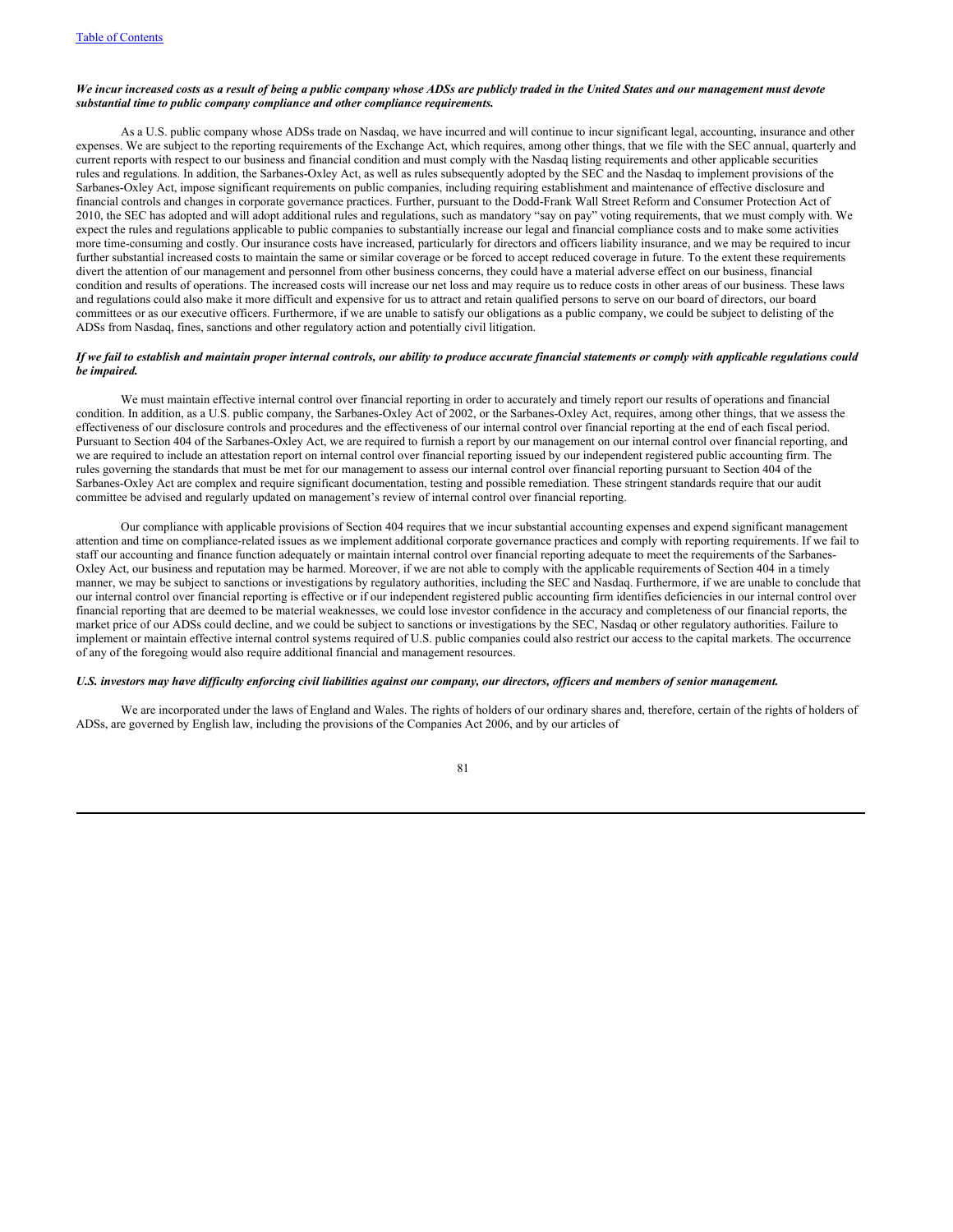association. These rights differ in certain respects from the rights of shareholders in typical U.S. corporations organized in, for example, Delaware. Some of our directors, officers and members of senior management reside outside the United States, and a substantial portion of our assets and all or a substantial portion of the assets of such persons are located outside the United States. As a result, it may be difficult for you to serve legal process on us or our directors and executive officers or have any of them appear in a U.S. court. The United States and the United Kingdom do not currently have a treaty providing for the recognition and enforcement of judgments, other than arbitration awards, in civil and commercial matters. The enforceability in the United Kingdom of any judgment of a U.S. federal or state court will depend on the particular facts of the case as well as the laws and any treaties in effect at the time, including conflicts of laws principles (such as those bearing on the question of whether a U.K. court would recognize the basis on which a U.S. court had purported to exercise jurisdiction over a defendant). In this context, there is doubt as to the enforceability in the United Kingdom, in original actions or in actions for enforcement of judgments of U.S. courts, of civil liabilities based solely on the federal securities laws of the United States. In addition, awards for punitive damages in actions brought in the United States or elsewhere may be unenforceable in the United Kingdom. An award for monetary damages under the U.S. securities laws would likely be considered punitive if it did not seek to compensate the claimant for loss or damage suffered and was intended to punish the defendant.

#### Provisions in the U.K. City Code on Takeovers and Mergers that may have anti-takeover effects do not apply to us.

The U.K. City Code on Takeovers and Mergers, or the Takeover Code, applies to an offer for, among other things, a public company whose registered office is in the United Kingdom if the company is considered by the Panel on Takeovers and Mergers, or the Takeover Panel, to have its place of central management and control in the United Kingdom (or the Channel Islands or the Isle of Man). This is known as the "residency test." The test for central management and control under the Takeover Code is different from that used by the U.K. tax authorities. Under the Takeover Code, the Takeover Panel will determine whether we have our place of central management and control in the United Kingdom by looking at various factors, including the structure of our Board, the functions of the directors and where they are resident.

In July 2018, the Takeover Panel confirmed that, based on our current circumstances, we are not subject to the Takeover Code. As a result, our shareholders are not entitled to the benefit of certain takeover offer protections provided under the Takeover Code. We believe that this position is unlikely to change at any time in the near future but, in accordance with good practice, we will review the situation on a regular basis and consult with the Takeover Panel if there is any change in our circumstances which may have a bearing on whether the Takeover Panel would determine our place of central management and control to be in the United Kingdom.

#### **Item 2. Unregistered Sales of Equity Securities and Use of Proceeds.**

None.

## **Item 3. Defaults Upon Senior Securities.**

None.

### **Item 4. Mine Safety Disclosures.**

Not applicable.

## **Item 5. Other Information.**

None.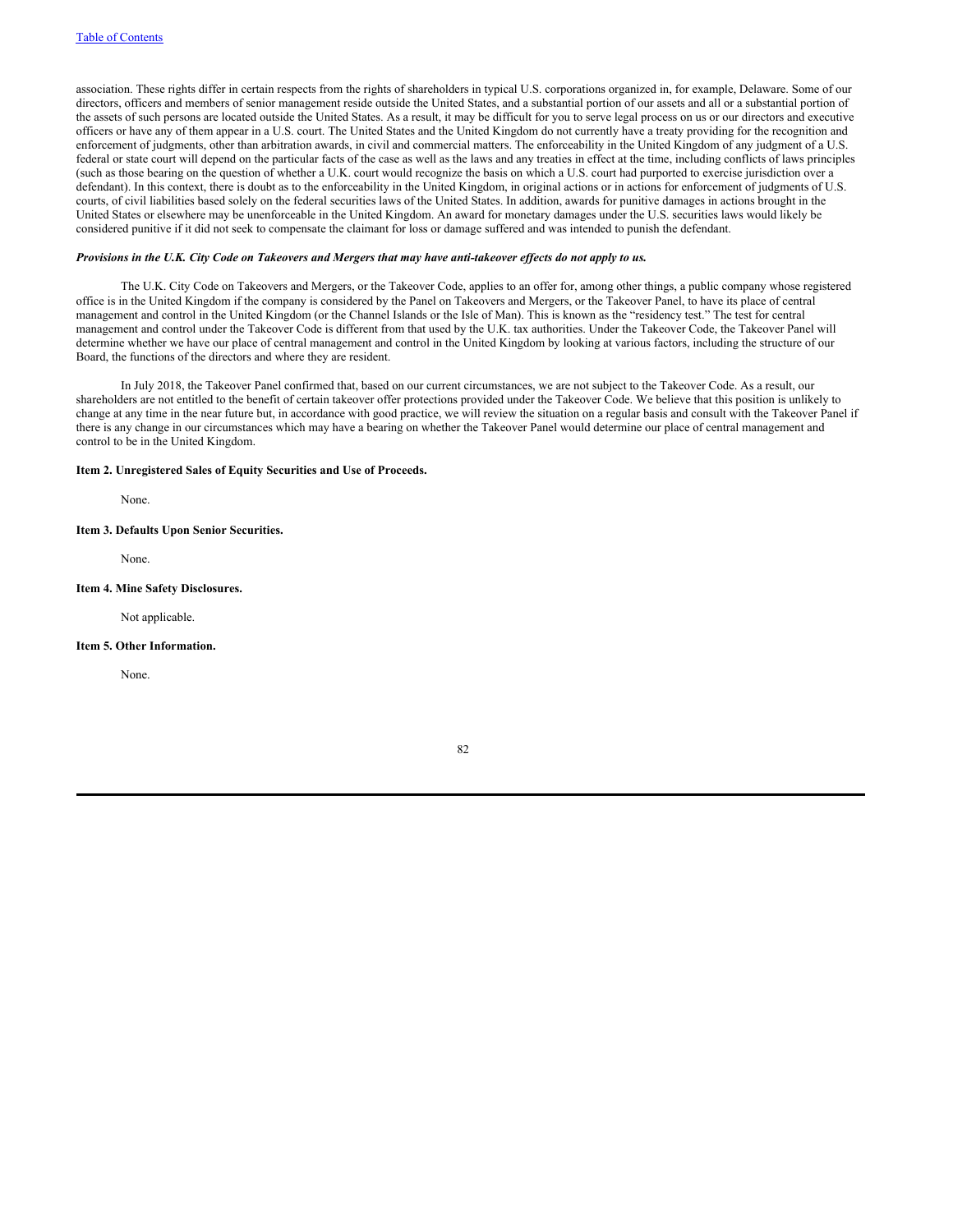# **Item 6. Exhibits.**

The following exhibits are either provided with this Quarterly Report on Form 10-Q or are incorporated herein by reference:

| Exhibit<br>Number | <b>Description of Exhibit</b>                                                                                                                                                                                                                                                                                                                                                                                                                                                                                                                                                                                                                                                                                                                                                                                                                                                                                                                                               |
|-------------------|-----------------------------------------------------------------------------------------------------------------------------------------------------------------------------------------------------------------------------------------------------------------------------------------------------------------------------------------------------------------------------------------------------------------------------------------------------------------------------------------------------------------------------------------------------------------------------------------------------------------------------------------------------------------------------------------------------------------------------------------------------------------------------------------------------------------------------------------------------------------------------------------------------------------------------------------------------------------------------|
|                   |                                                                                                                                                                                                                                                                                                                                                                                                                                                                                                                                                                                                                                                                                                                                                                                                                                                                                                                                                                             |
| $10.1**$          | Agreement dated as of September 30, 2019 by and between La Fosse Associates Limited and Adaptimmune, LLC.                                                                                                                                                                                                                                                                                                                                                                                                                                                                                                                                                                                                                                                                                                                                                                                                                                                                   |
| $10.2**$          | Agreement dated as of September 30, 2019 by and between La Fosse Associates Limited, GAR-1 Business Advisory Services and<br>Adaptimmune, LLC.                                                                                                                                                                                                                                                                                                                                                                                                                                                                                                                                                                                                                                                                                                                                                                                                                              |
| $31.1***$         | Certification of Principal Executive Officer pursuant to Rule 13a-14(a) and Rule 15d-14(a) of the Securities Exchange Act of 1934, as<br>adopted pursuant to Section 302 of the Sarbanes-Oxley Act of 2002.                                                                                                                                                                                                                                                                                                                                                                                                                                                                                                                                                                                                                                                                                                                                                                 |
| $31.2**$          | Certification of Principal Financial Officer pursuant to Rule 13a-14(a) and Rule 15d-14(a) of the Securities Exchange Act of 1934, as adopted<br>pursuant to Section 302 of the Sarbanes-Oxley Act of 2002.                                                                                                                                                                                                                                                                                                                                                                                                                                                                                                                                                                                                                                                                                                                                                                 |
| $32.1**$          | Certification of Principal Executive Officer pursuant to 18 U.S.C. Section 1350, as adopted pursuant to Section 906 of the Sarbanes-Oxley<br>Act of 2002.                                                                                                                                                                                                                                                                                                                                                                                                                                                                                                                                                                                                                                                                                                                                                                                                                   |
| $32.2**$          | Certification of Principal Financial Officer pursuant to 18 U.S.C. Section 1350, as adopted pursuant to Section 906 of the Sarbanes-Oxley Act<br>of 2002.                                                                                                                                                                                                                                                                                                                                                                                                                                                                                                                                                                                                                                                                                                                                                                                                                   |
| $101**$           | The following financial information from Adaptimmune Therapeutics plc's Quarterly Report on Form 10-Q for the quarterly period ended<br>September 30, 2019, formatted in iXBRL (Inline eXtensible Business Reporting Language): (i) Unaudited Condensed Consolidated Balance<br>Sheets as of September 30, 2019 and December 31, 2018, (ii) Unaudited Condensed Consolidated Statements of Operations for the three and<br>nine months ended September 30, 2019 and 2018, (iii) Unaudited Condensed Consolidated Statements of Comprehensive (Loss) Income for<br>the three and nine months ended September 30, 2019 and 2018, (iv) Unaudited Condensed Consolidated Statements of Change in Equity for<br>the three and nine months ended September 30, 2019 and 2018, (v) Unaudited Condensed Consolidated Statements of Cash Flows for the<br>nine months ended September 30, 2019 and 2018 and (vi) Notes to the Unaudited Condensed Consolidated Financial Statements. |
| $104**$           | Cover Page Interactive data File (formatted in Inline XBRL and contained in Exhibit 101)                                                                                                                                                                                                                                                                                                                                                                                                                                                                                                                                                                                                                                                                                                                                                                                                                                                                                    |

\* Previously filed.

\*\* Filed herewith.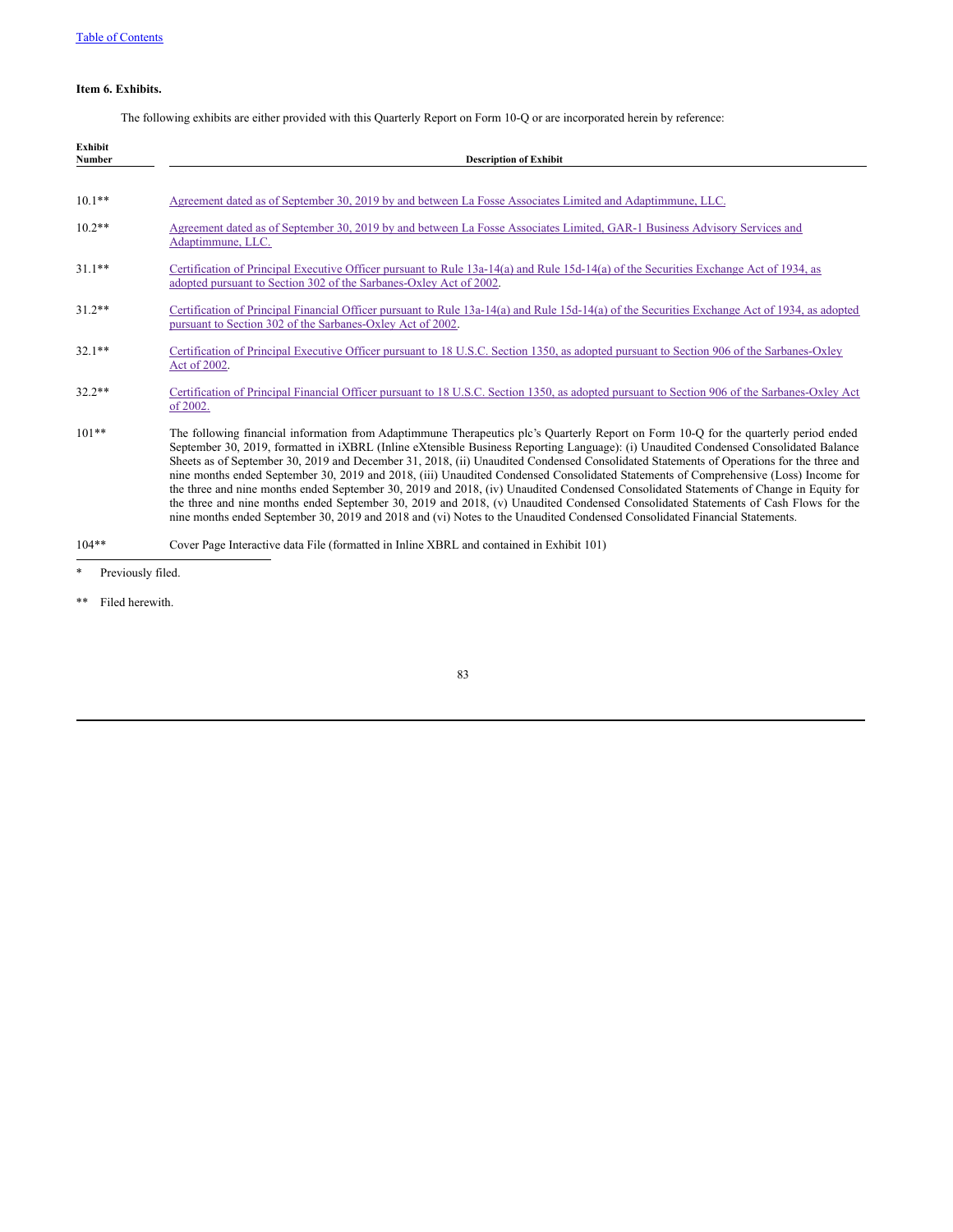# **SIGNATURES**

Pursuant to the requirements of the Securities Exchange Act of 1934, the registrant has duly caused this report to be signed on its behalf by the undersigned thereunto duly authorized.

ADAPTIMMUNE THERAPEUTICS PLC

Date: November 6, 2019 /s/ Adrian Rawcliffe

Date: November 6, 2019 /s/ Michael Garone

Adrian Rawcliffe *Chief Executive Of icer*

Michael Garone *Interim Chief Financial Of icer*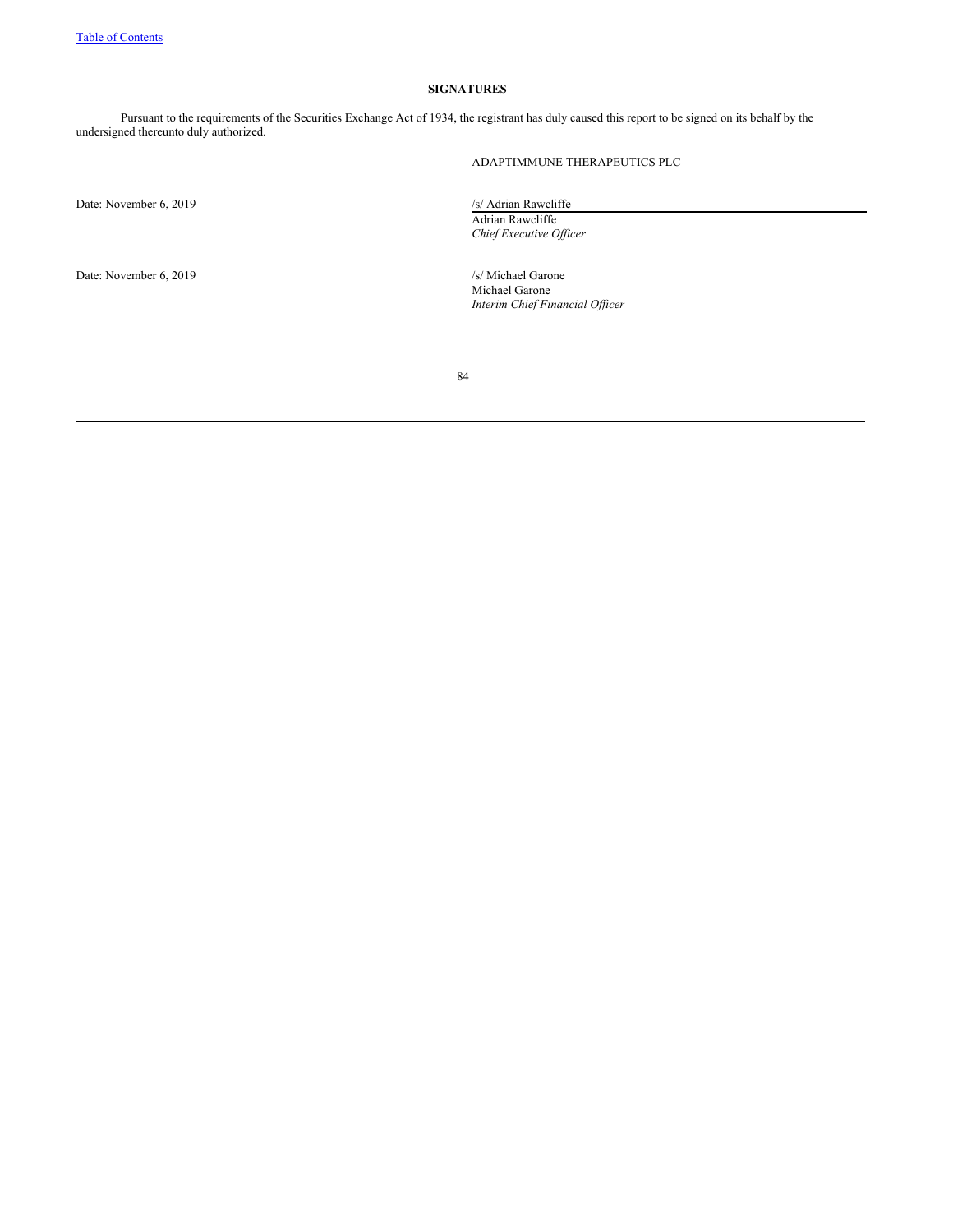

**These terms and conditions** apply in relation to any recruitment services provided by La Fosse Associates Limited (Company No: 6729790) a company incorporated in England and Wales whose registered office is 30 City Road, London, EC1Y 2AB (the "**Company**") to any client (the "**Client**").

**Between:**

- (1) La Fosse Associates Limited (Company No: 6729790) a company incorporated in England and Wales whose registered office is 30 City Road, London, EC1Y 2AB (the "**Company**"); and
- (2) Adaptimmune LLC a Delaware company with principal address at 351 Rouse Boulevard, Philadelphia, PA19112 (the " **Client**").

## **Background:**

(A) This Agreement is a framework agreement, the terms of which shall apply to any and each Assignment Schedule agreed between the parties.

#### **It is agreed** as follows:

#### **Definitions and interpretation**

In this Agreement, unless the context otherwise requires, the following definitions shall apply:

**"Agreement"** means the agreement between the Company and the Client comprising the terms set out in this document including each Assignment Schedule.

**"Assignment Schedule"** means the schedule confirming the details of each Assignment; the term **"Assignment"** shall be construed accordingly.

**"Business Day"** means any day (other than Saturday or Sunday) on which clearing banks are open for business in New York City, New York, United States of America .

**"Client's Group"** means the Client, any body corporate of which the Client is a subsidiary (as defined in section 1159 of the Companies Act 2006), any other subsidiary of such body corporate and any subsidiary of the Client and in particular Adaptimmune Limited and Adaptimmune Therapeutics Plc

**"Client's Systems"** means the systems which the Client makes available to the Supplier and/or the Consultant for use in relation to the Services.

**"Company's Group"** means the Company, any body corporate of which the Company is a subsidiary, any other subsidiary of such body corporate and any subsidiary of the Company.

**"Conduct Regulations"** means The Conduct of Employment Agencies and Employment Businesses Regulations 2003.

**"Consultant"** means the individual named in the relevant Assignment Schedule, assigned to the performance of the Services as at the Start Date of the relevant Assignment and any substitute pursuant to clause 5.

**"Conversion Fee"** means if the Consultant is engaged as a permanent employee or engaged directly as a PSC Contractor:

25% of the Consultant's first year's base salary (excluding discretionary bonuses, options, shares, benefits, pension scheme payments and healthcare payments)

**"End User"** means any client or customer of the Client for whom, or at whose premises, the Services are performed under this Agreement.

**"Engagement"** means the Client's direct or indirect via any person other than the Company:

engagement or employment of:

the Consultant; the Supplier; or

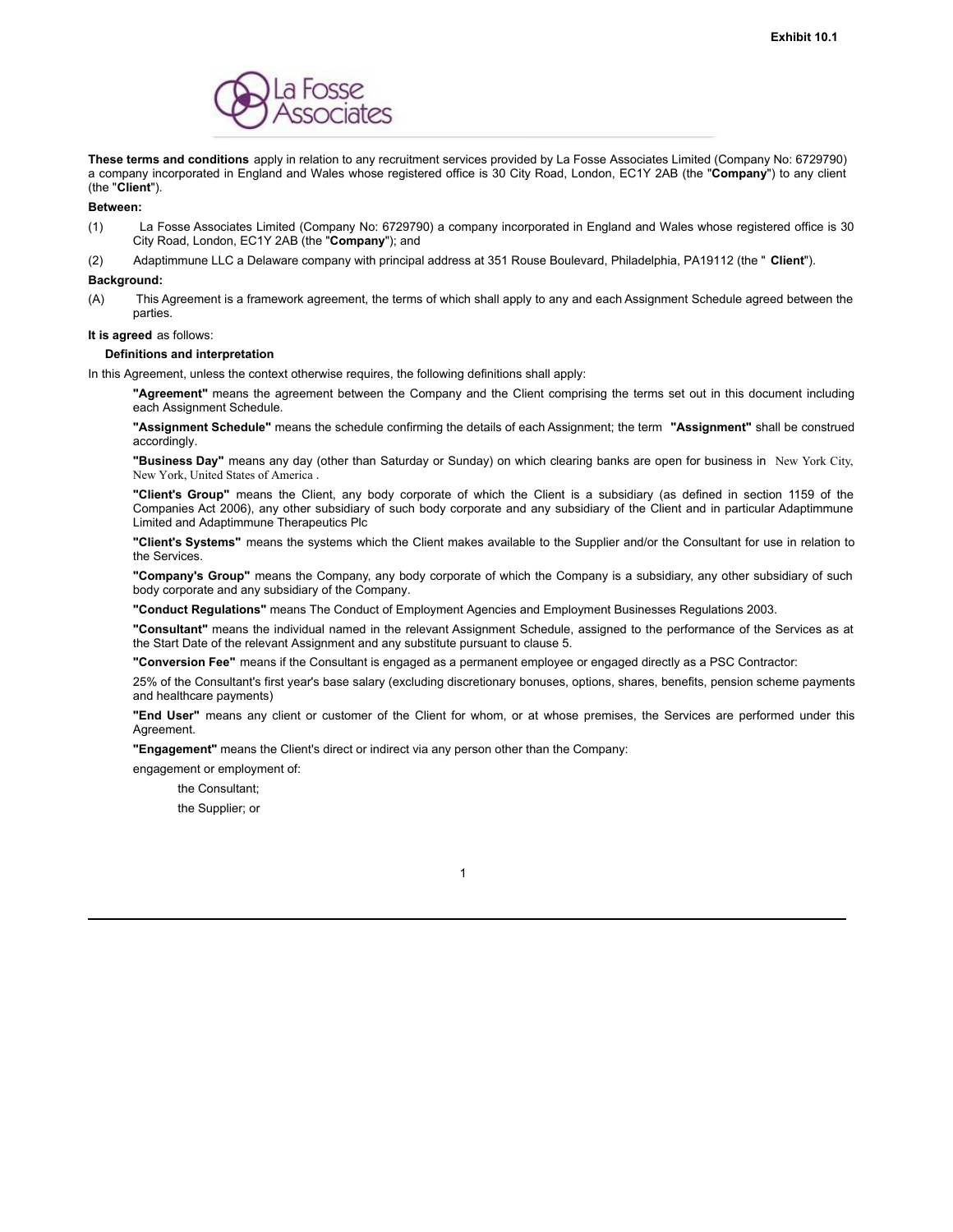

any individual, such as the Consultant or their substitute, engaged through the Company and/or the Supplier; or

other arrangement for Consultant or Supplier to provide services to the Client or any member of the Client's Group or an End User;

**"Force Majeure"** means any cause preventing a party from performing any or all of its obligations arising from or attributable to acts, events, omissions or accidents beyond the reasonable control of the party so affected.

**"Good Industry Practice"** means the exercise of the skill, diligence, prudence, foresight and judgment which would be expected from a suitably skilled and experienced person engaged in the same type of services as the Services, applying the best standards currently generally applied in the relevant industry.

### **"Introduction"** means

- (a) the interview by the Client of:
	- the Supplier; or
	- an employee, worker, officer or representative of the Supplier (including, for the avoidance of doubt, the Consultant or their substitute)
	- in person, by telephone or by video link; or
- (b) the passing by the Company to the Client of information which identifies or relates to any of the persons in (a)(i), (a)(ii) or (a) (iii) above,

and the date of Introduction shall be whichever is the earlier of the interview or the passing of such information. **"Introduces"** and **"Introduced"** shall have the corresponding meaning.

**"Loss"** means any demand, contribution, claim, action, proceeding, liability, loss, damage, costs, expenses, tax, national insurance contributions (to the extent permitted by law) and charges and any related penalties, fines or interest whatsoever whether founded in statute, contract, tort or otherwise made or brought against or incurred (including without limitation all losses, liabilities and costs incurred as a result of defending or settling any claims); the term

"**Losses"** shall be construed accordingly.

**"Payment Rate"** has the definition as set out in the Assignment Schedule.

**"PSC Contractor"** means a contractor employed through or via a personal service company.

**"Relevant Period"** means whichever of the following periods ends later:

- (c) the period of 8 weeks commencing on the day after the day on which the Supplier and/or the Consultant last provided services to the Client via the Company (whether under this Agreement or otherwise); or
- (d) the period of 14 weeks commencing on the first day on which the Supplier and/or the Consultant provided services to the Client pursuant to the most recent supply of the Supplier's and/or the Consultant's services to the Client by the Company (as adjusted in accordance with Regulation 10 of the Conduct Regulations to take into account any break between supplies or 42 days or more).

**"Services"** means as defined in the relevant Assignment Schedule.

**"Supplier"** means (if applicable) a supplier, whose details are set out in the relevant Assignment Schedule, engaged by the Company to supply the services of the Consultant.

**"Systems"** means telecommunications systems, IT systems and security systems.

**1 . 2** Each term starting with a capital letter and not defined in clause 1 or elsewhere in this Agreement is as defined in the Assignment Schedule.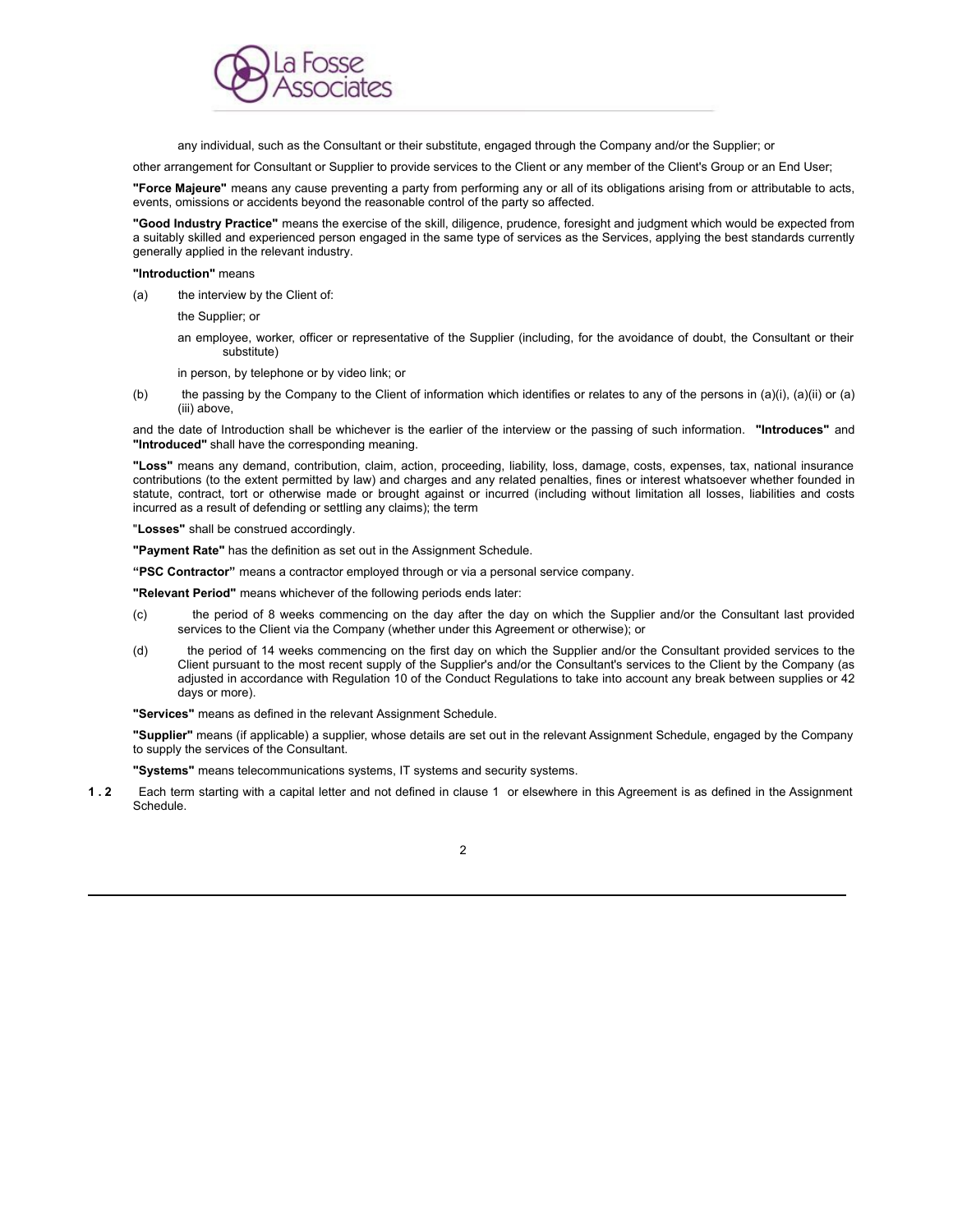

- **1.3** References to "Supplier" are relevant only if the Company engages the services of the Consultant via a contractual intermediary such as, without limitation, a personal service company or an umbrella company.
- **1 . 4** Any reference, express or implied, to an enactment includes a reference to that enactment as from time to time amended, modified, extended, re-enacted, replaced or applied by or under any other enactment (whether before or after the date of this Agreement) and all subordinate legislation made (before or after the date of this Agreement) under it from time to time.
- **1.5** Where the context permits, words denoting:
	- (a) persons shall include bodies corporate and unincorporated associations of persons;
	- (b) the singular includes the plural and vice versa; and
	- (c) one gender shall include any gender.
- **1.6** These terms apply from 30 September 2019, following signature of Client to Assignment Schedule and shall apply thereafter in relation to each subsequent Introduction and/or issued Assignment specification and to each Assignment Schedule agreed between the parties hereunder. In the event of any conflict or inconsistency between an Assignment Schedule and the terms in this main agreement the terms of the relevant Assignment Schedule shall take precedence.

### 2. **The Company's obligations**

- **2 . 1** Subject to the provisions of clauses 5, 6 and 7, the Company will procure that the Services will be provided during the relevant Assignment period and up to Assignment End Date.
- **2.2** The Company will procure that the Supplier (where appropriate) and the Consultant each:
	- (a) supply the Services at the Location(s) in accordance with Good Industry Practice and in accordance with all laws, regulations, governance requirements, orders and equivalent applicable to the performance of the Services;
	- (b) comply with the Client's reasonable requirements as may be notified by the Client to the Company from time to time;
	- (c) comply with all relevant Client regulations, policies and protocols as notified by the Client to the Company, Supplier or Consultant from time to time, including on health and safety and security; and
	- (d) provide a suitable substitute consultant when the Consultant is incapacitated, unavailable or otherwise unwilling to provide the Services;
	- (e) warrant that the Services will be performed with all due care and that they shall not perform any acts or omit to perform any acts fraudulently or with gross negligence or wilful misconduct; and
	- (f) are not subject to any restriction, debarment, criminal sanction or other reason which would prevent them performing the Services. Company warrants that it has obtained reasonable evidence of qualifications and references.
- **2 . 3** Where the Supplier is based in the United Kingdom, the Company will require the Supplier and the Consultant to confirm that the Consultant has:
	- (a) valid and subsisting leave to enter and remain in the United Kingdom for the duration of the relevant Assignment; and
	- (b) is not (in relation to the leave in clause 2.3(a)) subject to any conditions which may preclude or have an adverse effect on the provision of the Services.

## 3. **The Client's obligations**

**3 . 1** In the event the Client requests that the Company issues, or caused to be issued, any advertisement in order to source potentially suitable service providers to provide the Services

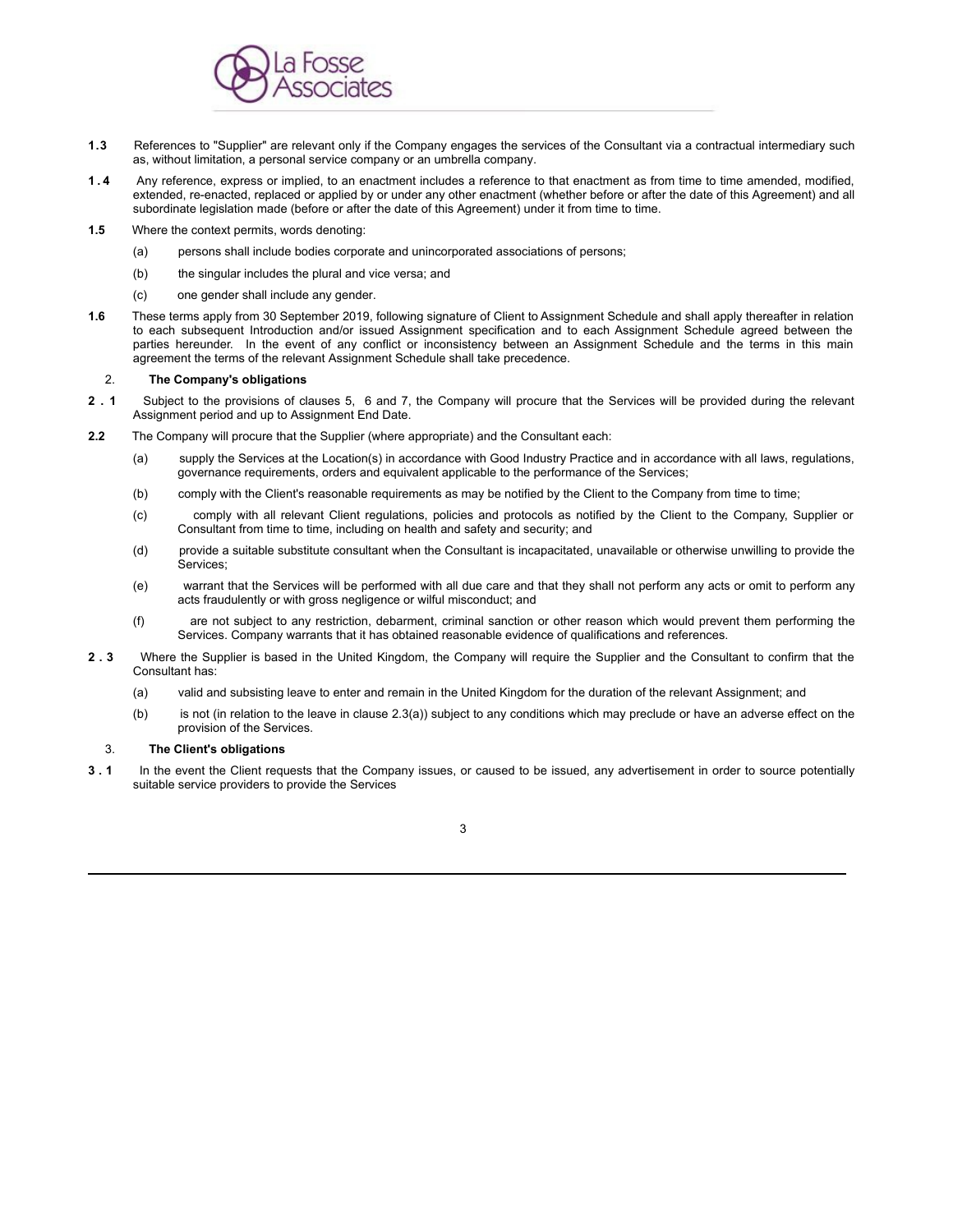

(or similar services), the Client warrants that it has, prior to any such issue, given the Company authority to source such service providers.

- **3.2** The Client warrants and confirms that to the best of its knowledge it has (or will, prior to the relevant Start Date) give to the Company accurate information in order for the Company properly to consider the suitability of the Supplier and/or the Consultant to supply the Services, including but not limited to:
	- (a) the identity of the Client and, if applicable, the nature of the Client's business;
	- (b) details of the Services including, but not limited to, the type of work, the location at which and the hours during which the Services are to be provided; and
	- (c) the experience, training, qualifications and any authorisations which the Client considers are necessary.
- **3.3** The Client confirms that the Company has supplied it (or will supply, prior to the relevant Start date) with confirmation of the following:
	- (a) the identity of the Consultant and (where appropriate) the Supplier;
	- (b) that the Supplier/Consultant has the experience, training, qualifications and any authorisation which the Client considers are necessary, or which are required by law or by any professional body, to perform the Services; and
	- (c) that the Consultant and any Supplier are willing to provide the Services.
- **3.4** In the event that the Company is unaware or not given sufficient time to complete appropriate commitments outlined in Clause 3.3, the Client agrees that if the Consultant or the Supplier fails to have the experience, training, qualifications and/or any authorisation which the Client considers are necessary, or which are required by law or by any professional body to perform the Services, the Company shall have no liability to the Client in respect of this.
- **3.5** The Client shall:
	- (a) carry out risk assessments of the Services to be undertaken and notify the Consultant promptly of any specific or potential hazards relating to the Assignment and any precautions the Consultant and any Supplier should take in relation to such risks;
	- (b) not allow the Consultant or the Supplier to undertake any work that is hazardous without first undertaking a risk assessment and notifying the Supplier/Consultant of any risks identified;
	- (c) if applicable, make clear to the Company, any Supplier and the Consultant what rules (including but not limited to health and safety, site and security policies, procedures and regulations) apply in respect of the Location(s);
	- (d) check and sign or electronically verify timesheets (in a form approved by the Company) verifying the number of hours worked by the Supplier/Consultant and evidencing performance of the Services by the Supplier/Consultant;
	- (e) allow the Consultant and the Supplier to determine generally how the Services should be supplied, provided such supply is in all cases in accordance with Client policies and all applicable laws and regulations;
	- (f) notify the Company promptly if it is dissatisfied with the performance by the Supplier or Consultant of the Services (in which case the provisions of clause 5 shall apply), and, for the avoidance of doubt, the Client has no authority to discipline any Supplier or Consultant or to terminate the provision of the Services via any Supplier or Consultant save as provided in the contract between Client, Supplier and Company;
	- (g) (without limitation to the above) not commit any act or omission constituting unlawful discrimination or harassment of any Supplier or Consultant in connection with the performance of the Services;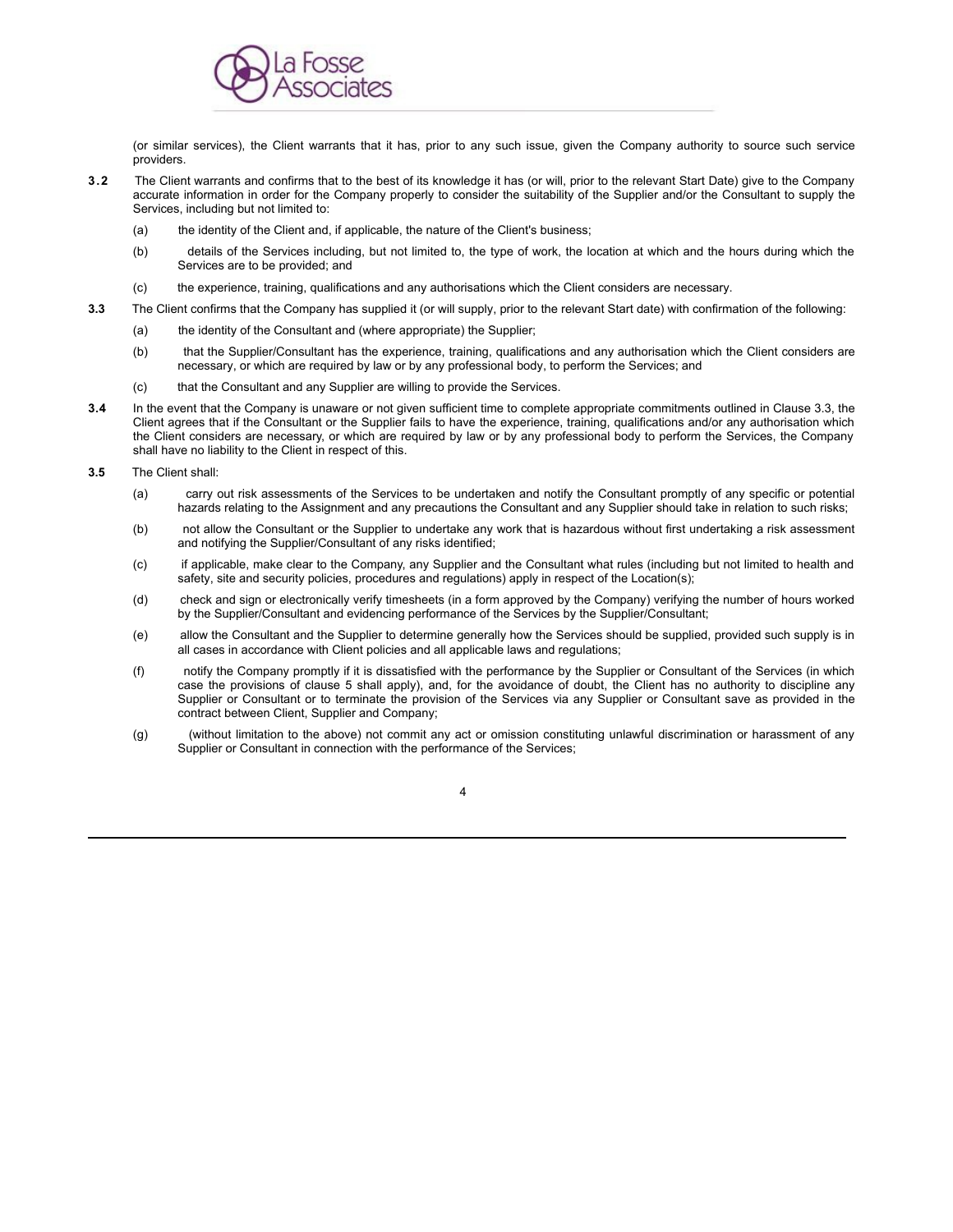

**3.6** The Client agrees to the terms relating to Absence Entitlement set out in the relevant Assignment Schedule.

### 4. **Payment of Fees**

- **4.1** The Company will be entitled to issue invoices in respect of the Services supplied during the relevant invoicing period (being calculated as a multiple of the number of hours/days (as appropriate) during which the Services have been provided and the relevant Payment Rate).
- **4 . 2** Unless otherwise agreed in writing, the Company shall be entitled to invoice the Service charges to the Client on a two weekly basis and such invoices shall be payable by the Client within 14 days of the date of invoice.
- **4 . 3** For the avoidance of doubt, in the calculation of the sums due to the Company in relation to Services performed by the Supplier/Consultant a timesheet signed by a representative of the Client shall be conclusive evidence that the Services have been performed at the times and for the total period of time set out in such timesheet. If the Client disputes the hours claimed, it shall inform the Company within 2 days of receipt of the disputed timesheet or if later on obtaining knowledge of any default in hours claimed and in any event, no later than 5 days from the date of invoice or default in hours being identified and shall co-operate with the Company to establish the hours worked by the Supplier/Consultant. Failure by the Client to sign any such timesheet does not absolve the Client from its obligation to pay the Company the fees for the Services in accordance with this clause 4.
- **4 . 4** As between the Company and the Client, the Company shall not be liable for fraudulent timesheets submitted by or on behalf of a Supplier/Consultant. Such exclusion shall not preclude the Client bringing any action or recourse directly against the Supplier/Consultant.
- **4 . 5** Unless otherwise agreed in writing by a director of the Company, the Company will not be obliged to make any rebates or refunds of fees or other sums payable to the Company by the Client. Such rebates will be agreed by the Company in the event that it is shown that any fees have been paid in error or that any timesheet included any error in hours worked.
- **4 . 6** All amounts due under this Agreement shall be paid in full without any deduction or withholding other than as required by law. The Client shall not be entitled to assert any credit, set-off or counterclaim against the Company in order to justify withholding payment of any such amount in whole or in part.
- **4 . 7** Unless otherwise agreed by the Company, all payments due to it under this Agreement shall be paid by direct bank transfer to the Company's bank account.
- **4.8** Company shall be entitled to charge interest on any amounts due to the Company from Client, which are not paid by the Company by the due day and on provision of 2 Business Day's notice. Interest shall accrue from the date said amount was due at the rate of four percent (4%) per annum.
- **4.9** All amounts payable under this Agreement (including, for the avoidance of doubt, those under clause 6) are exclusive of value added tax and any other like taxes applicable to a Location(s), which shall be payable by the Client at the rate prevailing at the time and accounted to the relevant taxation authority by the Company.

### 5. **Substitution of Supplier/Consultant**

- **5 . 1** The Company shall be entitled from time to time, without prejudice to the other terms of this Agreement, to offer the Client a suitably qualified, skilled and experienced substitute Consultant or Supplier. The Client shall be under no obligation to accept such substitute or to agree to substitution of any Consultant or Supplier.
- **5.2** If within 10 working days of the relevant Start Date a Consultant or Supplier fails in the reasonable opinion of the Client to perform the relevant Services satisfactorily, the Client shall notify the Company in writing to that effect and the Company will use its reasonable endeavours to procure that a suitable substitute Supplier or Consultant is available to perform the Services as soon as possible. If no such substitute is available within 5 Business Days after receipt by

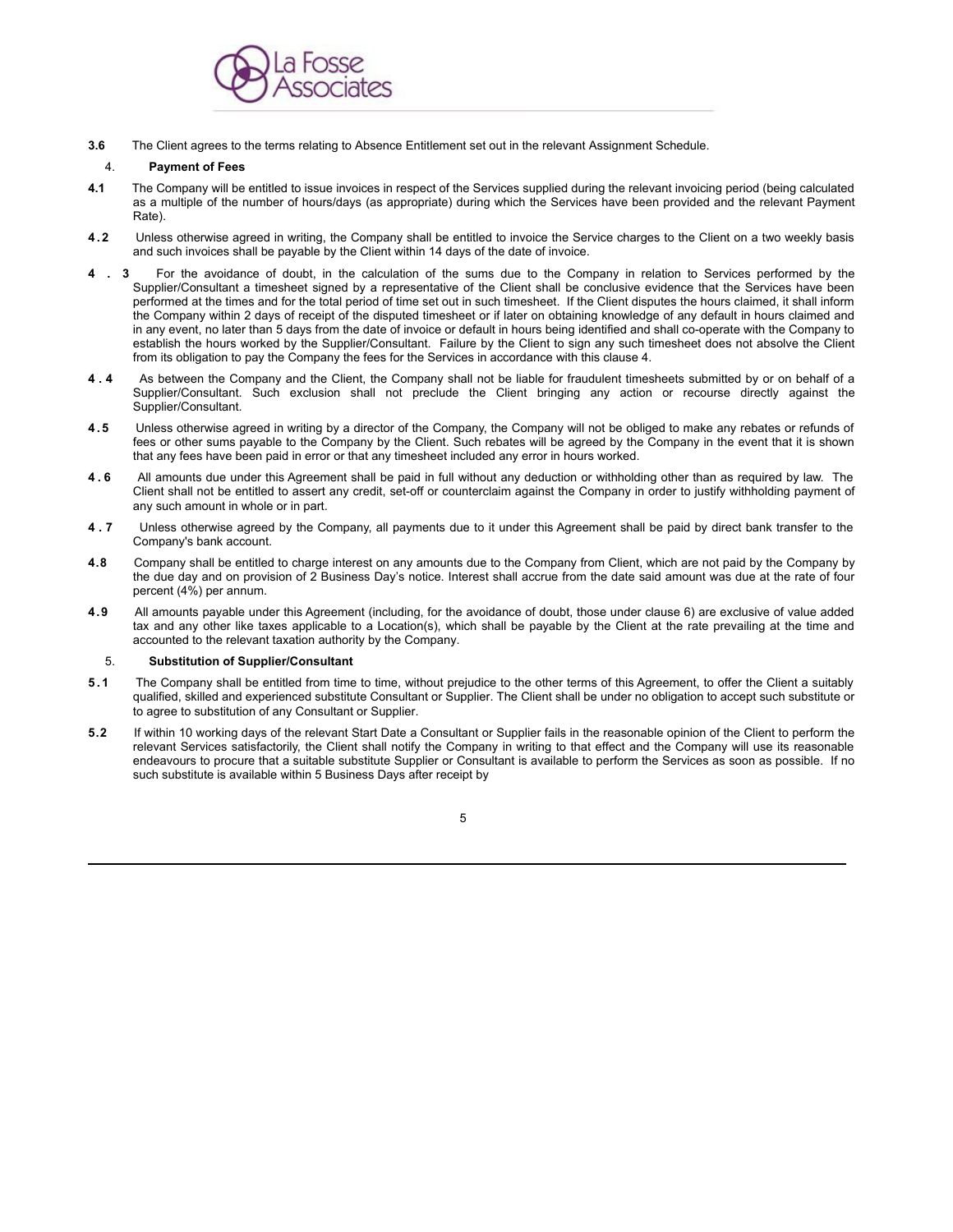

the Company of the Client's written notification of unsatisfactory performance, then the Client may terminate the relevant Assignment Schedule by written notice in accordance with clause 7.

## 6. **Transfer Provisions**

- **6 . 1** Save as otherwise agreed in the Assignment Schedule, if, following an Introduction, the Client wants an Engagement to commence within a period of twelve months from the date of the Introduction or an Engagement occurs within such period and the Supplier and/or the Consultant have/has not commenced provision of services via the Company, the Client shall notify the Company and pay to the Company the Conversion Fee, unless the Client elects, within 3 Business Days of the date of the Engagement by written notice to the Company to engage the Company to arrange for the Supplier and/or the Consultant to provide the required services, under and in accordance with the terms of this Agreement for such Engagement.
- **6.2** No refund of the Conversion Fee shall be payable if the Engagement terminates unless such Engagement terminates within a period of 3 months from start of Engagement in which case 50% of Conversion Fee shall be refunded.

## 7. **Termination**

- **7.1** This Agreement shall continue unless terminated:
	- (a) by written notice with immediate effect by either Party if there is any material breach of this Agreement by the other party or in the case of Client by any Consultant or Supplier, which is, in the reasonable opinion of the terminating Party, incapable of being remedied or in the case of Client if the Client is entitled to terminate this Agreement pursuant to clause 5; or
	- (b) by 5 Business Days' written notice by either party if there is any material breach of this Agreement by the other party or in the case of Client by any Consultant or Supplier, which is, in the reasonable opinion of the terminating Party, capable of remedy and which is not remedied within 30 Business Days after an earlier notice requiring it to do so; or
	- (c) by written notice with immediate effect by either party if that party shall become unable to commence, continue or completely perform its obligations under this Agreement by reason of illness, injury, other incapacity or by reason of Force Majeure affecting that party, which is not within that party's reasonable control; or
	- (d) by written notice with immediate effect by either party if either party shall: become insolvent within the meaning of the Insolvency Act 1986, becomes bankrupt, apply for, or have made against it or him a receiving order, or makes any composition with its creditors or an administration order or if an order is made or resolution passed for the winding up of either party or either party passes a resolution to cease trading or actually ceases trading **(an "Insolvency Event")**.
- **7.2** Without prejudice to the rights to terminate the whole Agreement under clause 7.1, either party may terminate an Assignment Schedule by the period of notice (if any) as agreed in the relevant Assignment Schedule. Client may also terminate an Assignment Schedule with immediate effect where there is (a) any material breach by the Consultant and/or Supplier of any of the obligations set out in Clause 2 or the Consultant is debarred, subject to any criminal sanction or government imposed sanction or otherwise prevented from performance of any of his/her duties under the Assignment; or (b) the Supplier or the Consultant has in relation to this Agreement committed an act or omission of dishonesty, gross incompetence or gross negligence; or is convicted of any indictable criminal offense (other than, where the Services do not require the Consultant to drive, a road traffic offence for which a penalty of imprisonment is not imposed); or becomes bankrupt, applies for, or has made against it or him, a receiving order or makes any composition with its creditors or an administration order or order is made or resolution passed for the winding up of the Supplier.

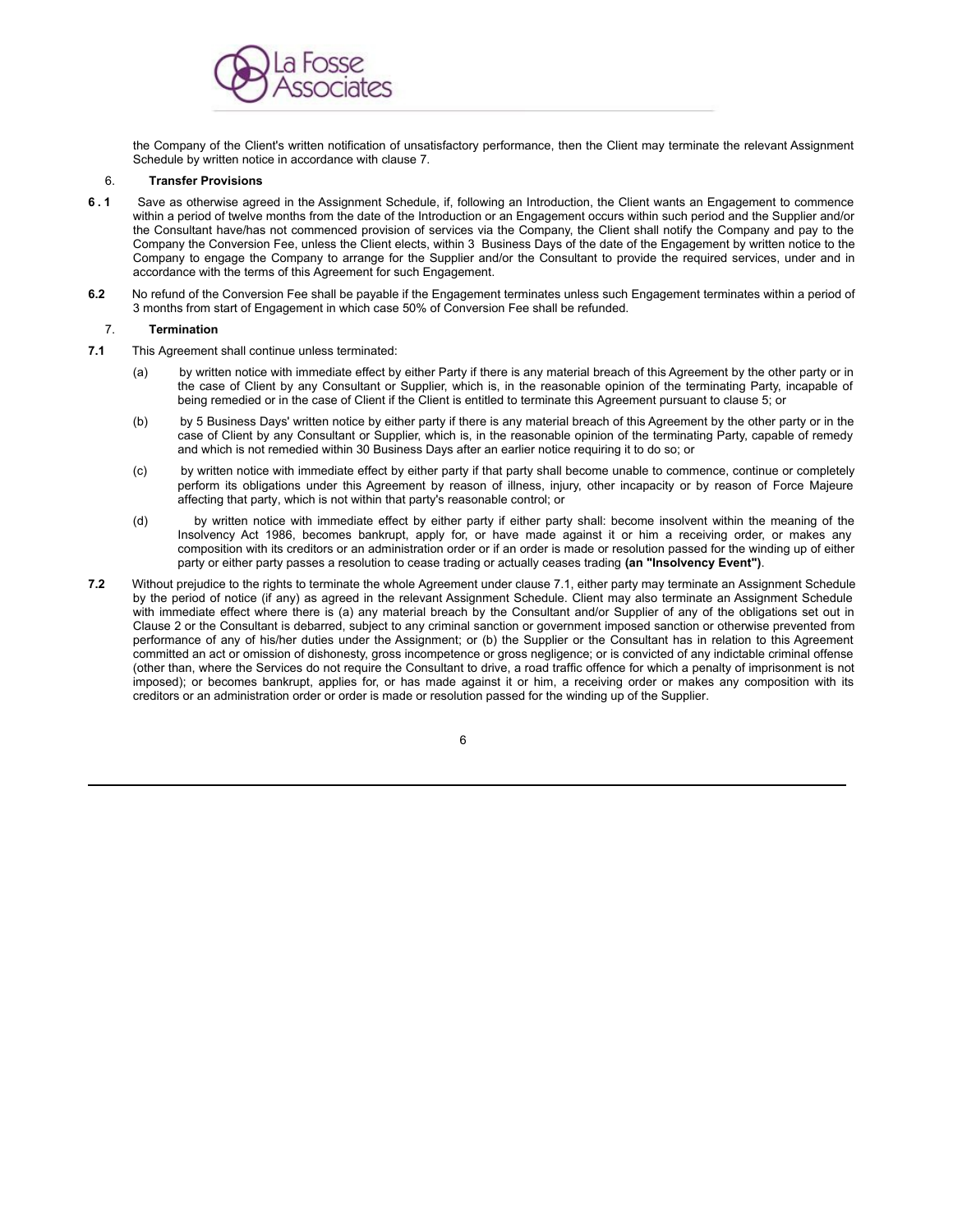

- **7.3** The Client shall notify the Company promptly, and in any event within 24 hours or becoming aware, if a Supplier or Consultant fails to attend for the purposes of providing their Services under an Assignment or notifies the Client that the Supplier or Consultant is unable to attend for any reason.
- **7 . 4** If, for any reason, the Client does not require the Consultant or the Supplier to perform Services during any termination notice period the Client shall, nevertheless, pay the Company as though the Consultant or Supplier was providing Services for 40 hours per week (or the average hours per week provided over preceding month by such Consultant or Supplier) for the duration of the notice period. Termination of this Agreement shall be without prejudice to the rights of either party arising prior to termination.
- **7 . 5** Any termination of this Agreement (howsoever occasioned and whether in whole or in part) shall be without prejudice to any other rights or remedies a party may be entitled to hereunder or at law and shall not affect any accrued (before termination) right or liabilities of either party nor the coming into or continuance in force of any provision hereof which is expressly or by implication intended to come into or continue in force on or after such termination.

## 8. **Acknowledgements and Liability**

- **8.1** Nothing contained in this Agreement shall in any way constitute:
	- (a) the Supplier or the Consultant as the employee(s) or worker(s) of the Company or the Client; or
	- (b) (where there is no Supplier,) the Consultant as the employee of the Company or the employee of the Client,

and the Company confirms that the Supplier, or (where there is no Supplier) the Consultant, is engaged under a contract for services (in respect of which, without limitation, the Client does not supervise and/or have the right to control the actions of the Supplier or the Consultant in the way that it would if an employment relationship existed).

- **8.2** Where the Services are performed by a PSC Contractor, the Company and the Client acknowledge that the PSC Contractor offers their services on an independent business to business basis and accordingly neither the Client nor the Company supervises and/or has the right to control the actions of the PSC Contractor in the way that it would if an employment or worker relationship existed. If the Client does, or intends to, supervise and direct any PSC Contractor, the Client shall immediately notify the Company of that fact.
- **8 . 3** The parties acknowledge that the Company is not obliged to put the Supplier and/or the Consultant forward for consideration by the Client for the provision of services and the Supplier and/or the Consultant is not obliged to provide services to the Client beyond the termination of the relevant Assignment.
- **8 . 4** The Client acknowledges that the Company is in the business of providing resourcing services which comprise the sourcing and introduction of suitable service suppliers to the Client and the contractual arrangements for the provision of their services to the Client. Whilst every effort is made by the Company to ensure a reasonable standard of skill, integrity and reliability from the Supplier/Consultant and to provide the Supplier/Consultant in accordance with the Client's requirements, the Company cannot accept full responsibility for the quality of the Services provided by the Supplier and the Consultant or their activities while at the Location(s). Accordingly, the Company's liability is limited as set out in this clause 8.
- **8 . 5** The Client acknowledges that the Company shall not be responsible for supervising, monitoring or directing the Supplier(s) and/or Consultant(s) whilst working on Assignment and that accordingly, only the Client is in a position to assess and insure against risks in respect of or during or arising out of the period for which the Supplier and/or the Consultant is performing the Services.
- **8 . 6** The charges made by the Company reflect only those Supplier/Consultant sourcing, selection and introduction services agreed to be supplied by the Company and do not indicate acceptance of any liability for the Supplier's or the Consultant's acts or omissions.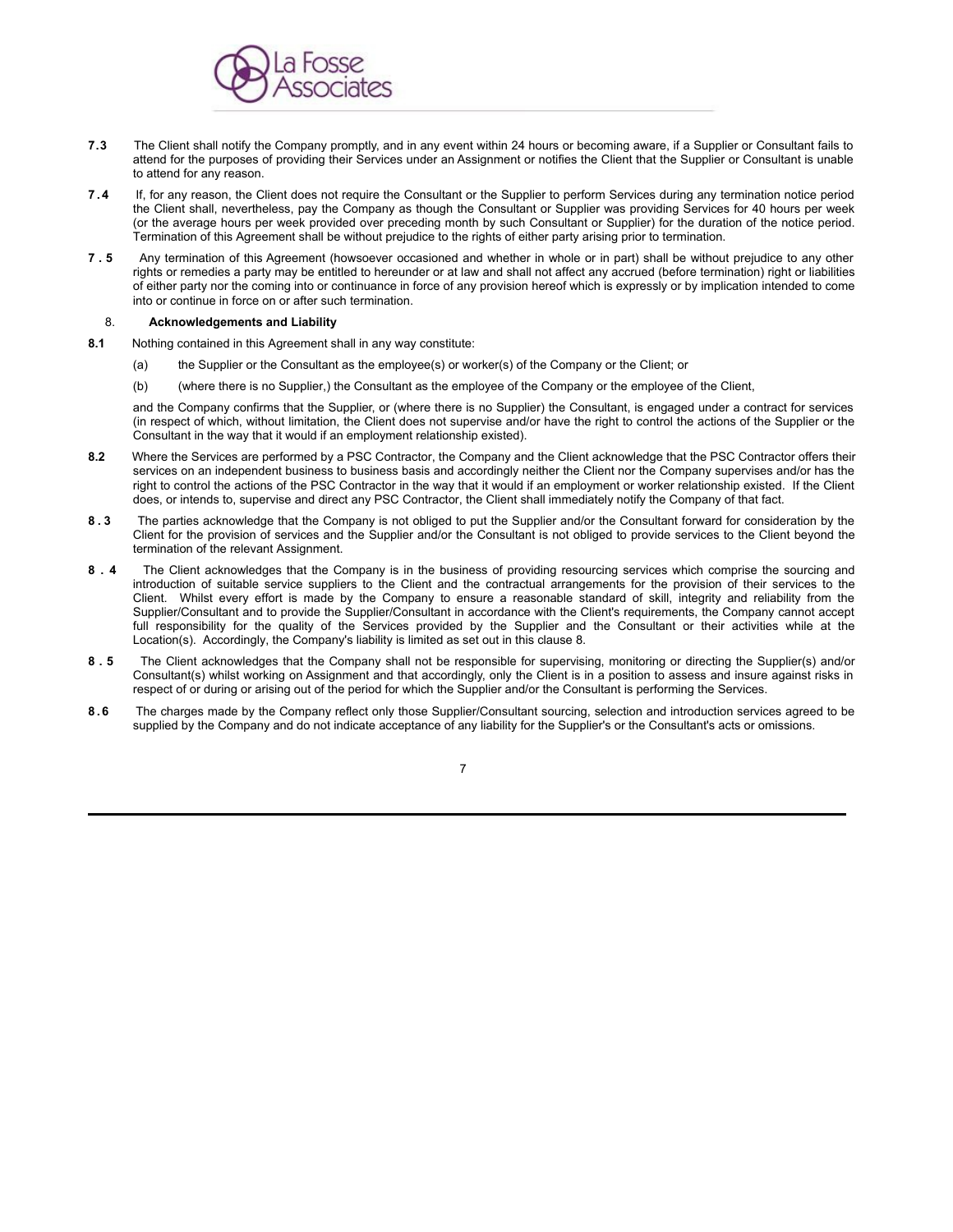

- **8.7** Subject to clause 8.9, and as between Company and Client, Company shall not be liable for any Losses or delay arising from:
	- (a) any failure of the Supplier and/or Consultant to provide the Services for all or part of the term of this Agreement unless such failure results from an act or omission of the Company or breach of the terms of this Agreement by the Company;
	- (b) the negligent, wrongful, dishonest or fraudulent acts or omissions or misrepresentations of the Supplier or the Consultant, including, without limitation, any lack of skill of the Supplier/Consultant unless the Company has itself contributed to such acts, omissions or misrepresentations; or
	- (c) theft of any data or materials or the negligent driving of the Supplier and/or Consultant.

For clarity, exclusion of liability under this clause 8.7 shall not prevent Client from enforcing any provisions of the agreement between Company and Supplier/Consultant directly against such Supplier and/or Consultant in accordance with the terms of the Agreement between Company and Supplier and/or Consultant.

- **8.8** the Company shall not be liable for any Losses arising out of:
	- (a) any act or omission or misrepresentation (whether before or after the date of this Agreement) of the Supplier or the Consultant;
	- (b) any special, indirect or consequential damages or loss; or
	- (c) any loss of profit (other than direct loss arising from a breach of confidentiality), business, revenue, goodwill, anticipated savings, arising out of any failure by the Company to perform any obligations under this Agreement.
- **8.9** Nothing in this Agreement shall operate to exclude or limit the Company's liability for:
	- (a) death or personal injury caused by the Company's negligence;
	- (b) its own fraudulent acts or omissions or its own acts or omissions which result in a breach of any term under this Agreement; or
	- (c) any other liability which cannot by law be excluded.
- **8 . 1 0** The Client shall indemnify and keep indemnified the Company against any Losses incurred by the Company arising out of this Agreement and/or as a result of any breach of this Agreement by the Client. For clarity such obligation to indemnify shall not apply to the extent any Losses are caused by Company's own acts or omissions in breach of any term of this Agreement or any fraudulent acts or omissions or negligent acts or omissions of Company.

#### 9. **Confidentiality and Intellectual Property**

- **9.1** The Company undertakes to the Client that it shall, and shall require that the Supplier and the Consultant shall:
	- (a) keep confidential, all information relating to work results, intellectual property rights in the work results or otherwise arising in the performance of the Services and the Client's business and affairs (including, for the avoidance of doubt, Payment Rates) (**"Confidential Information"**) which may become known to it/them in connection with the supply of the Services; and
	- (b) require that the Supplier and the Consultant shall enter into any and all assignments of intellectual property Rights (relating to work results or otherwise arising during the performance of the Services) or confidentiality undertakings that the Client may reasonably require it or them to enter into and hereby confirms that such work results and intellectual property rights are owned by and shall be owned by the Client; and
	- (c) shall procure that Supplier and Consultant shall not use the Confidential Information for any purpose other than the performance of the Services.

The obligations set out in this clause 9 shall survive any termination of this Agreement indefinitely. This clause shall not override any confidentiality or other similar agreements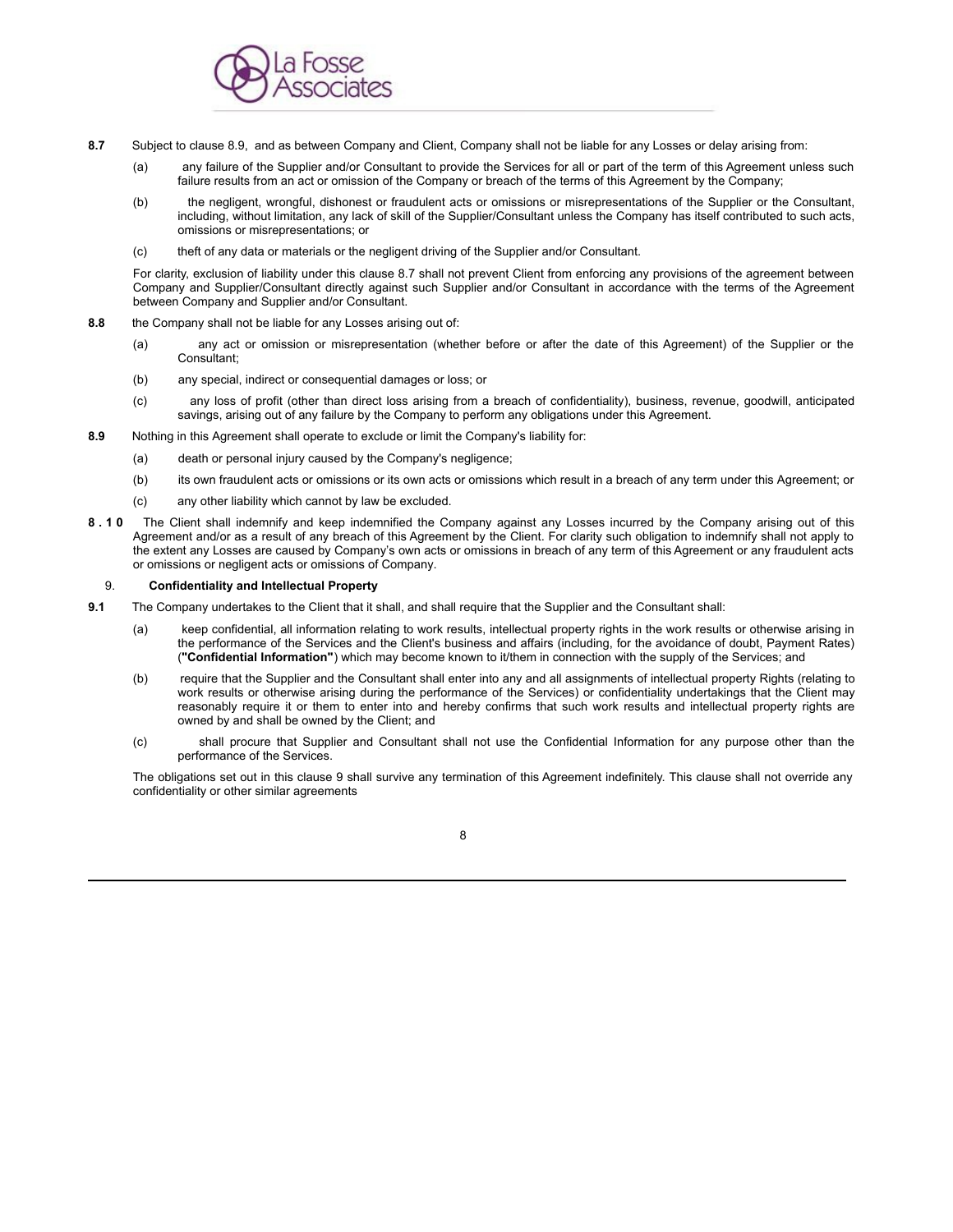<span id="page-92-0"></span>

entered into directly between the Supplier and the Consultant and the Client or any member of the Client's group. Clause 9.1(a) shall not apply to any information which is public or which subsequently becomes public other than through a breach of this Agreement.

## 10. **Information and Data Protection**

- 10.1 Any information and data provided by the Company to the Client and used by the Client directly or indirectly in the performance of this Agreement shall remain at all times the property of the Company. It shall be identified, clearly marked and recorded as such by the Company and the Client shall retain such labels on all media and in all documentation. For clarity, any deliverables provided by the Supplier or Consultant in the performance of the Services shall be owned by the Client and Company shall not place any restriction on the use of such deliverables by the Client.
- **10.2** The Client shall take all reasonable precautions to preserve the integrity and prevent any corruption or loss, damage or destruction of the Company's data and information.
- **10.3** In the event of termination of this Agreement the Client shall when directed to do so by the Company, and instruct all its agents and sub-contractors to, erase all information and data provided by the Company and all copies of any part of the information and data provided by the Company from the Client's systems and magnetic data save that (a) Client shall be entitled to retain one copy of such information for the purposes of ensuring compliance with this Agreement; and (b) Client shall not be required to delete Company information from its back-ups provided such back-ups are not accessible to all employees at Client.
- **10.4** Both parties agree to comply with the data protection requirements set out in Annex A.

## 11. **Anti-Bribery**

- **11.1** The Bribery Act affects the Company and the Client in their business relations anywhere in the world. Under the Bribery Act, it is an offence to:
	- (i) Bribe a person i.e. to offer, promise or give a financial or other advantage to another person, whether in the UK or abroad, with the intention of inducing or rewarding improper conduct; or
	- (ii) Receive a bribe i.e. to request, agree to receive or accept a financial or other advantage for or in relation to improper conduct; or
	- (iii) Bribe a foreign public official; and
	- (iv) Fail to prevent bribery.
- **11 . 2** Each party acknowledges and agrees that the other party will not tolerate bribery in any form in connection with the conduct of its business.
- **11.3** Each party and the Company shall procure that the Supplier and Consultant shall:
	- (a) comply with all applicable laws, statutes, regulations, codes and guidance relating to anti-bribery and anti-corruption ( **"Anti-Bribery Laws"**), including without limitation the Bribery Act 2010 and the US Foreign Corrupt Practices Act;
	- (b) not engage in any activity, practice or conduct which would constitute an offence under the Bribery Act 2010 if such activity, practice or conduct had been carried out in the United Kingdom;
	- (c) not do, or omit to do, any act that will cause the other party to be in breach of the Anti-Bribery Laws; and
	- (d) promptly report to the other party any request or demand for any undue financial or other advantage of any kind received in connection with the performance of this Agreement.
- **11 . 4** Each party prohibits the offering, the giving, the solicitation or the acceptance of any bribe, whether cash or other inducement to or from any person or company, wherever they are situated and whether they are a public official of body or private person or company by any individual

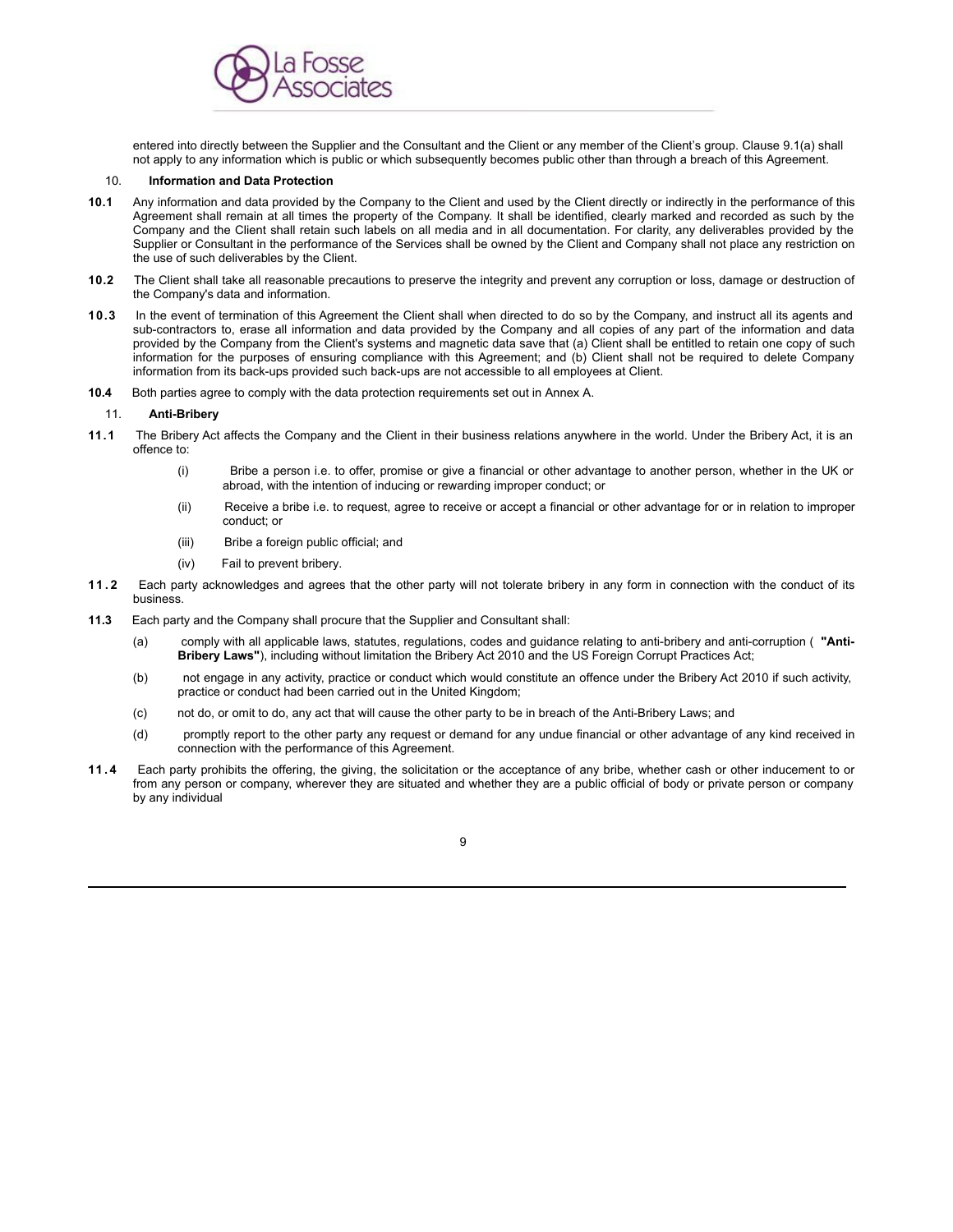

employee, agent or other person or body acting on a party's behalf in order to gain any commercial, contractual or regulatory advantage for such party in a way which is unethical or in order to gain any personal advantage, pecuniary or otherwise, for the individual or anyone connected with the individual.

- **11.5** The parties each have in place policies governing anti-bribery and each party will comply with its policy.
- **11.6** Breach of this clause 11 shall be deemed a material breach of this Agreement.

### 12. **General**

- **1 2 . 1** This Agreement together with each Assignment Schedule agreed by the parties and any agreement between the parties relating to credit terms pursuant to clause 4.2 constitute the entire agreement between the parties and supersede all previous agreements and arrangements (if any) whether written, oral or implied between the Company and the Client relating to the Services and all such agreements still effective at the date of this Agreement (if any) shall be deemed to have been terminated by mutual consent with effect from the Start Date but without prejudice to any rights which have arisen prior to such termination and so that nothing in this clause 12.1 shall operate to exclude or limit the liability of any party in respect of fraud.
- **12.2** The Client acknowledges that, in entering into this Agreement, it has not relied on any representations by the Company, the Supplier or the Consultant made before the execution of this Agreement other than those expressly set out in this Agreement. Nothing in this clause 12.2 shall exclude any liability for fraudulent misrepresentation.
- **12.3** This Agreement is personal to the Client and the Client shall not be entitled to assign or sub-contract its obligations or rights under this Agreement to any third party without the prior written consent of the Company. The Company shall however be entitled to assign this Agreement to any member of the Company's Group and, upon such assignment, without prejudice to the assignor's rights in respect of matters arising prior to such assignment; all references to the Company shall be deemed to refer to the assignee.
- **12.4** No amendment to this Agreement is effective unless it is in writing and signed on behalf of each party by a person duly authorised by that party.
- **12.5** Any notice required to be given under this Agreement (including the delivery of any timesheet or invoice) shall be in writing signed by a person duly authorised by the sending party and delivered by hand, sent by facsimile, e-mail or prepaid first class post to the recipient at its fax number or address specified in this Agreement (or as otherwise notified from time to time to the sender by the recipient for the purposes of this Agreement).
- **12.6** This Agreement shall be governed by and construed in all respects in accordance with the laws of the State of New Jersey and the Courts of the state of New Jersey shall have exclusive jurisdiction.
- **12.7** If any provision or any part of this Agreement is held to be illegal or unenforceable, in whole or in part, under any enactment or rule of law:
	- (a) such provision or part shall to that extent be deemed not to form part of this Agreement but the enforceability of the remainder of this Agreement shall not be affected; and
	- (b) to the extent permitted by law, the Company and the Client shall negotiate in good faith a substitute to any provision severed under clause 12.7(a) by a provision which is of similar effect but which is not illegal or unenforceable.
- **1 2 . 8** None of the provisions of this Agreement is intended to be for the benefit of, or enforceable by third parties (other than permitted assignees of the Company who shall be entitled to enforce the provisions of this Agreement as if original parties to it).

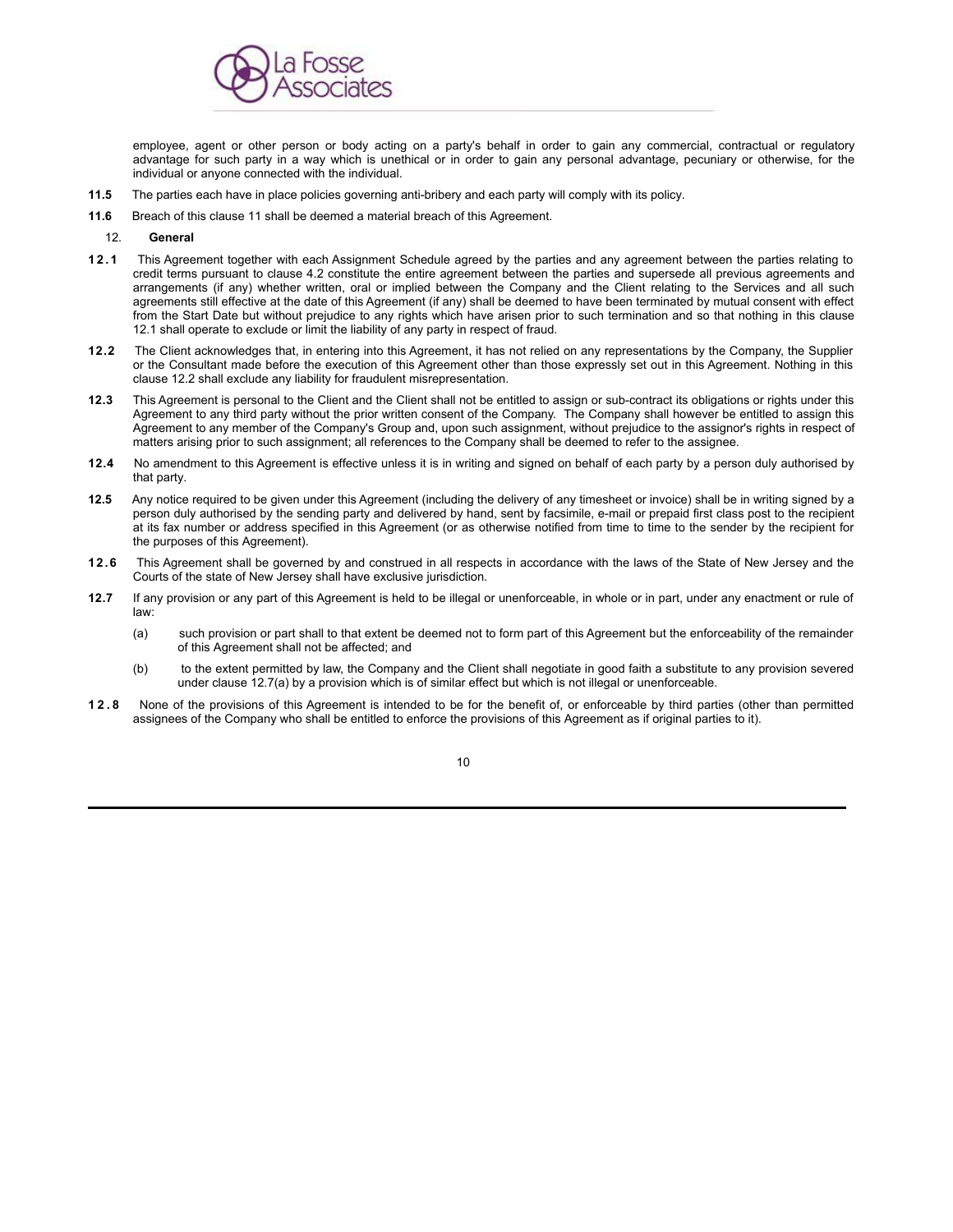

# 13. **Business Ethics, Sanctions and Modern Slavery**

- **1** The Company shall and shall procure that any organisation in the Supplier's Group shall:
	- (i) comply with any trade, financial or other sanctions regime imposed by the UN, EU, UK, US (including regimes administered by the United States Department of the Treasury, Office of Foreign Assets ("OFAC") and Her Majesty's Treasury) and any other such regime which applies in relation to the Company's business ("Sanctions"); and
	- (ii) ensure that it shall not supply any goods or other items pursuant to the Contract from, or on behalf of, a "Restricted Person" (being any person who is listed as, or owned or controlled by any person listed as, targeted by Sanctions (including but not limited to persons on the "Specially Designated Nationals and Blocked Persons" list issued by OFAC and the "Consolidated List of Financial Sanctions Targets in the UK" issued by OFAC and the "Consolidated List of Financial Sanctions Targets in the UK" issued by Her Majesty's Treasury, or located or incorporated in any country which is the target of country-wide Sanctions)), nor use any monies paid by the Company for the benefit of a Restricted Person.
- **1 3 . 2** The Company shall comply with the UK Modern Slavery Act 2015 and any other modern slavery laws, legislation, regulations or directives ("Modern Slavery Legislation") which apply to its business or which apply in the place where the Contract is performed. The Company will not, and will procure that its employees, subcontractors, agents and representatives will not, engage in any activity, practice or conduct which would constitute an offence under any Modern Slavery Legislation.

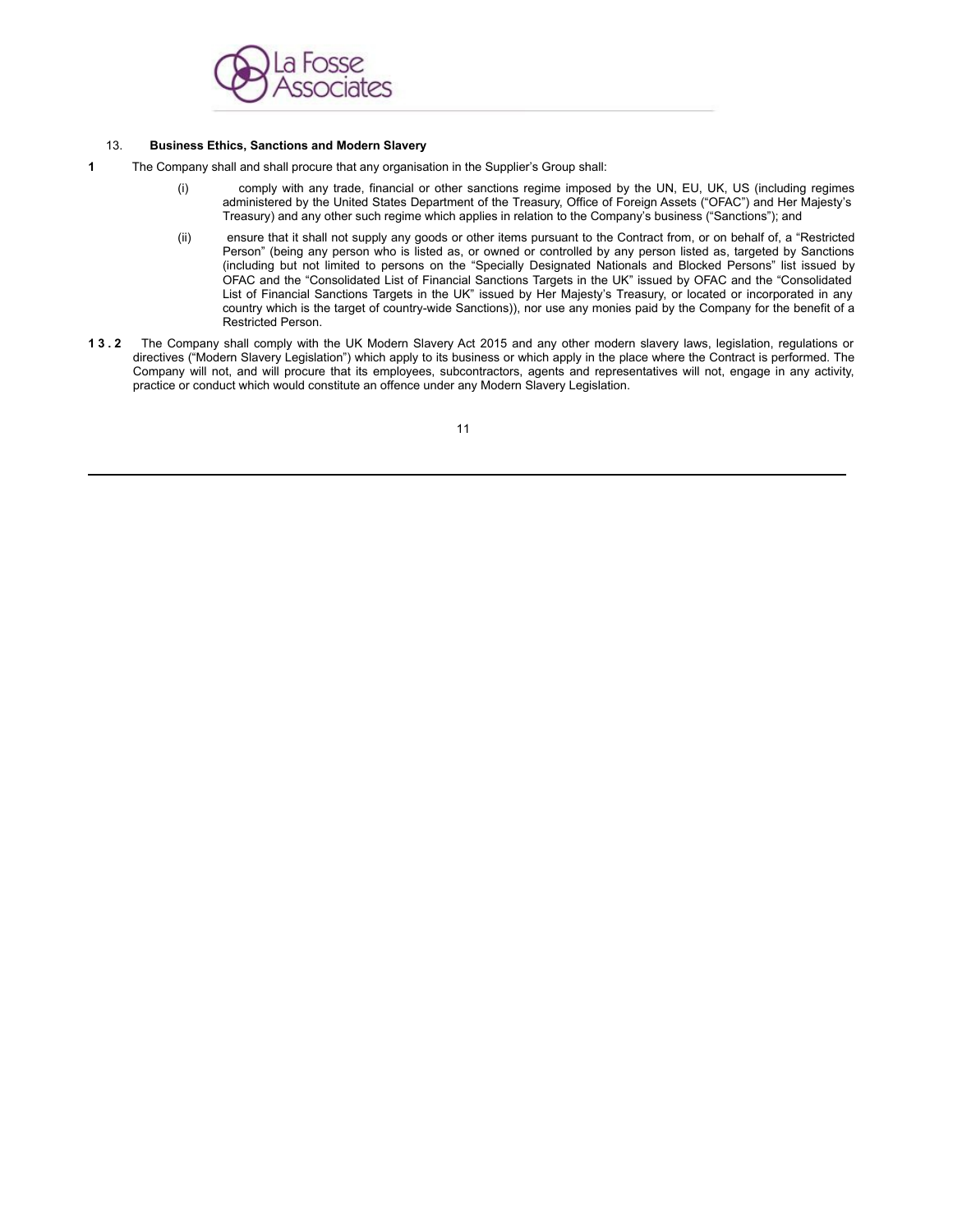

# **Assignment Schedule in relation to the supply of services provided by a corp**

This Schedule is issued subject to the Company's standard terms and conditions for the supply of services to clients.

## **1. Particulars of Assignment**

# **"Absence Entitlement"** n/a

**"Consultant"** means, the person, whose details are set out below, or any substitute pursuant to clause 5 of this Agreement.

**"End Date"** means 31 March 2020 or such other date as the Company and the Supplier/Consultant may agree in writing.

**"Invoicing Frequency"** means every two weeks and after receipt of timesheets for such period.

**"Notice Period"** means 30 days; such period shall not limit either parties' right to terminate on notice of less than the Notice Period for a reason set out in clause 7 of the main terms and conditions.

**"Payment Rate"** means Normal Rate of \$3,500 per day.

**"Services"** means consultancy services of an Interim CFO defined by the following responsibilities

- $\degree$  Work with the Chief Executive Officer and Executive Team to define and execute the financing strategy for the Client
- $\circled{2}$  Act as a key spokesperson for the Client with the investment community
- · Lead the preparation, review and filing of the financial statements (10Q and 10K) and other associated SEC filings
- · Lead and manage the finance team ensuring maintenance of an appropriate control environment for SOX compliance and control over the capital deployment of the Client
- *<b>D* Lead the budget/financial plan preparation, review and approval by the Board
- · Lead interactions with the Audit Committee, external auditors and SOX program support specialists

**"Start Date"** means 1 October 2019.

**"Supplier"** means (if applicable) an LLC

**"Timesheet Frequency"** means every 14 days.

## **Equipment and training provision**

Client agrees to provide at its own cost a laptop computer and smart phone for performance of the Services by Consultant. Client agrees to provide any additional training it requires at its cost.

**2. The Client**

Client name: Adaptimmune LLC

Client address: 351 Rouse Boulevard, Philadelphia, PA 19112

Client contact: Legal@adaptimmune.com, General Counsel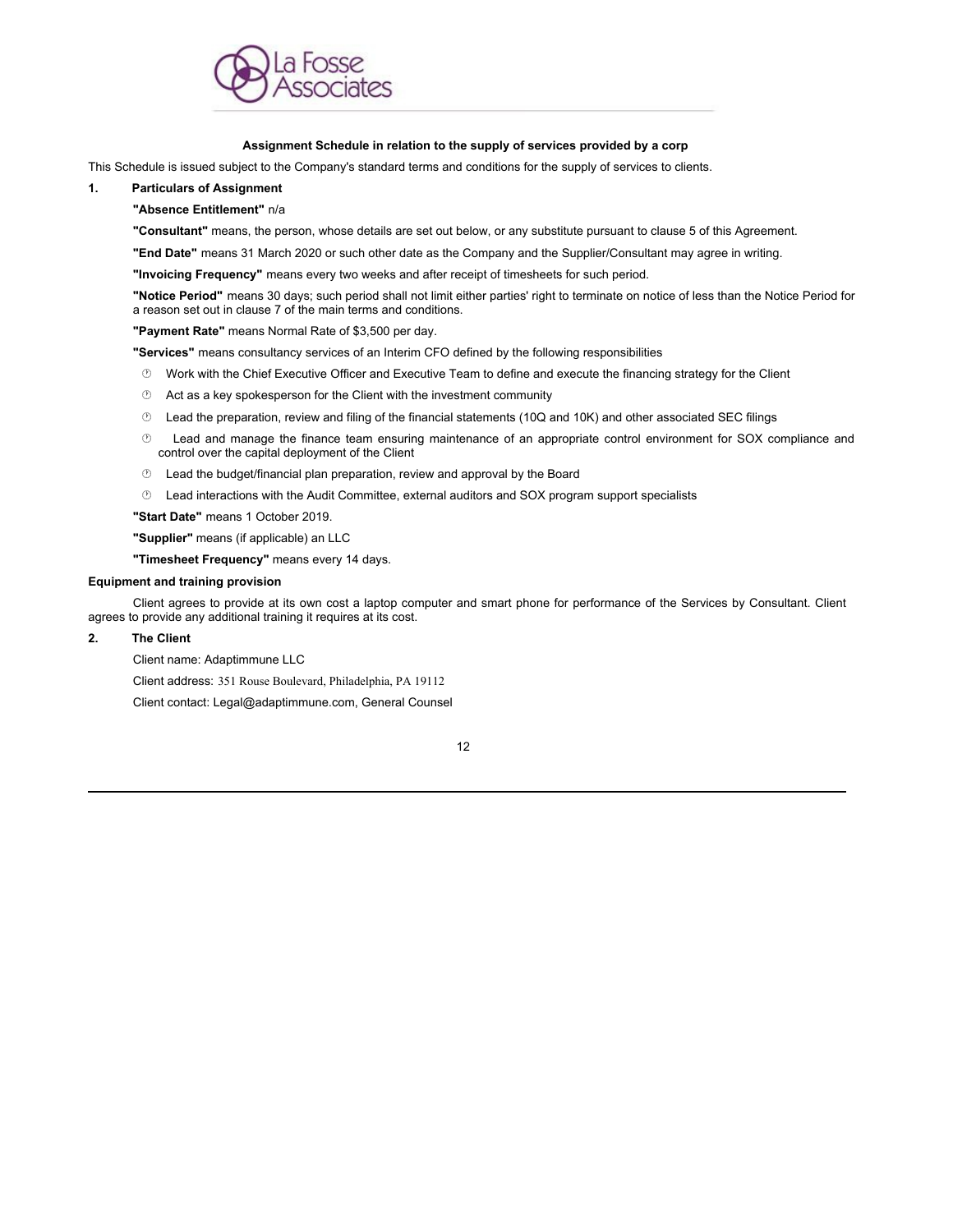

Location(s) at which Services to be performed (if different from above): Services may also be performed at locations of other members of Client group including Adaptimmune Limited facilities in the UK.

# **3. The Supplier**

Supplier name: GAR-1 Business Advisory Services

# **4. The Consultant**

Consultant name: Michael R Garone

# **5. Additional Provisions**

n/a

Signed by Katherine Miller on behalf of the

/s/ Katherine Miller **Director** 

Signed by Helen Tayton-Martin on behalf of Adaptimmune LLC **interest of Adaptimmune LLC** and the set of the set of the set of the set of the set of the set of the set of the set of the set of the set of the set of the set of the set of the set of the s

President and Secretary

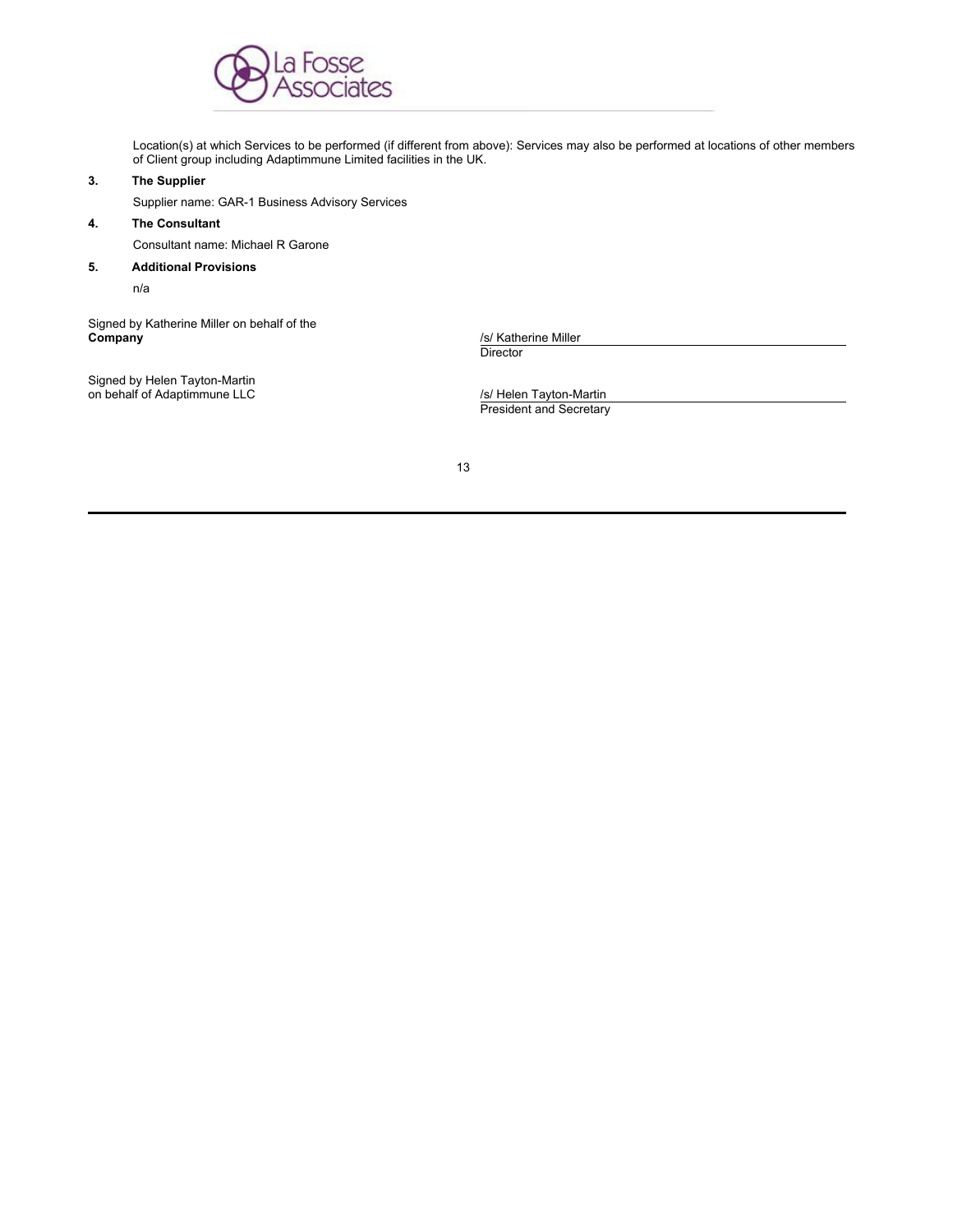

# **Annex A – Data Protection**

## 1.1 In this Exhibit:

- (a) Both Client and Company are the Controller and the Processor in relation to the types of Personal Data set out below; and
- (b) the types of Personal Data and categories of Data Subject which will be processed, the nature and purpose of that processing and the duration of that processing are as set out below:
	- (i) Personal Data capable of identifying any of Company's or Supplier's employees, contractors or other individuals working for or on behalf of Company for which Company is Controller.
	- (ii) Personal Data capable of identifying any of Client's employees, contractors or other individuals working for or on behalf of Client for which Client is Controller
- (c) Data Protection Legislation in this Exhibit refers to all applicable privacy and data protection laws including the General Data Protection Legislation ((EU) 2016/679) (GDPR) and any applicable national implementing laws, regulations and secondary legislation in England and Wales relating to the processing of personal data and the privacy of electronic communications, as amended, replaced or updated from time to time, including the Privacy and Electronic Communications (EC Directive) Regulations 2003 (SI 2003/2426) (Privacy Regulations) as amended by the Privacy and Electronic Communications (EC Directive) (Amendment) Regulations 2011 (SI 2011/1208), the Privacy and Electronic Communications (EC Directive) (Amendment) Regulations 2015 (SI 2015/355) and the Privacy and Electronic Communications (EC Directive) (Amendment) Regulations 2016 (SI 2016/524).
- (d) Personal Data and Data Subject shall have the meanings given to them under the Data Protection Legislation.
- 1.2 In relation to the processing of Personal Data, Processor shall:
	- (a) only process Personal Data in accordance with the Controller's written instructions from time to time (which may be specific instructions or standing instructions of general application in relation to the Services, whether set out in this Agreement or otherwise notified to the Processor, unless such processing is required by any law (other than contract law) to which the Processor is subject, in which case the Processor shall (to the extent permitted by law) inform the Controller of that legal requirement before carrying out the processing;
	- (b) immediately notify the Controller if it considers that the Controller's instructions are in breach of the GDPR or other EU member state laws; and
	- (c) keep a written record of all such processing activities which shall include the information required to be kept under Article 30(2) of the GDPR.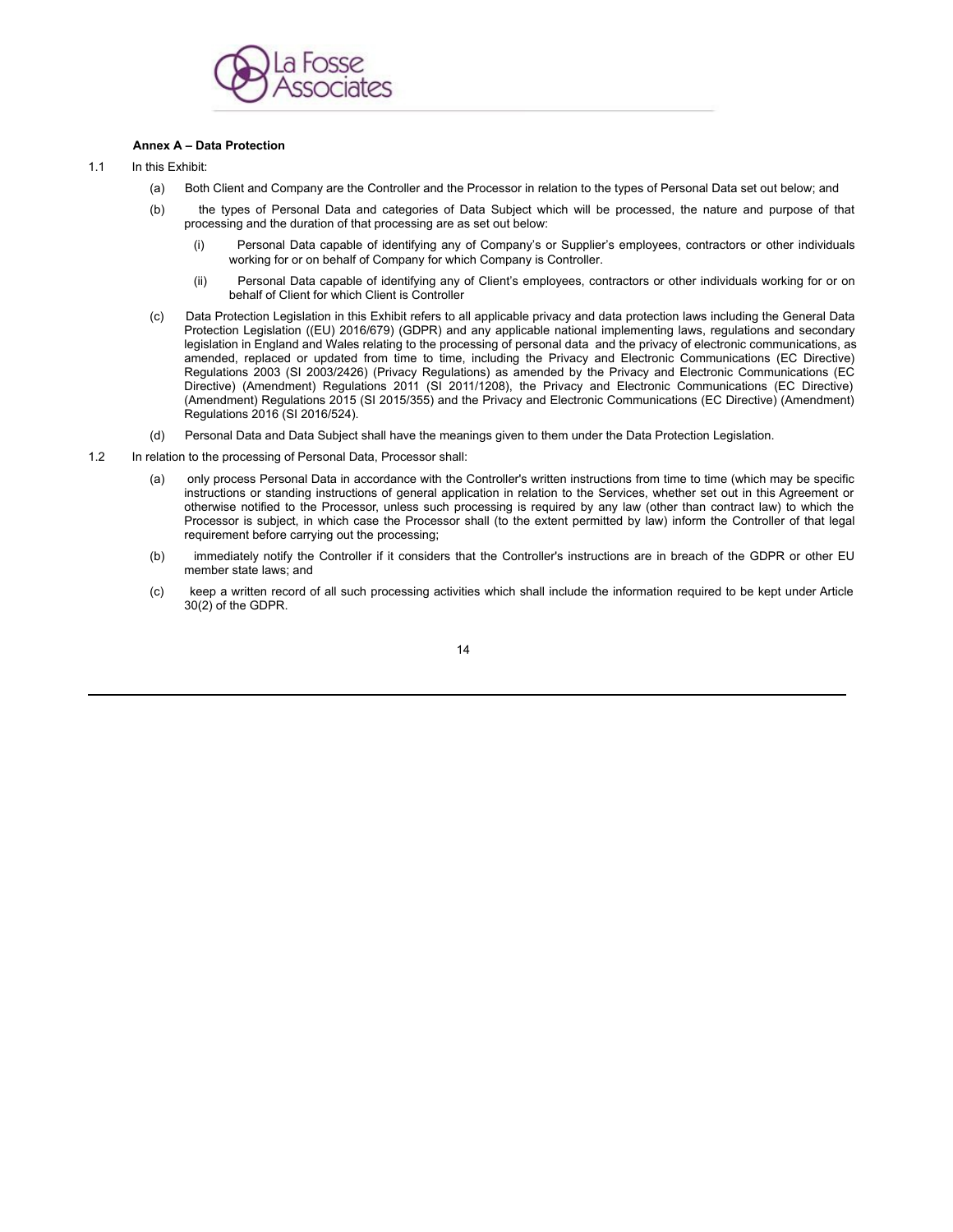

- 1.3 In relation to the security and confidentiality of the Personal Data, Processor shall:
	- (a) ensure that it has in place appropriate technical and organisational measures to ensure a level of security for the Personal Data which is appropriate to the risks to individuals that may result from the accidental or unlawful destruction, loss, alteration, unauthorised disclosure of, or access to the Personal Data;
	- (b) in addition to the confidentiality obligations in section 6 of this Agreement:
		- (i) ensure that only those of the Processor's personnel who need to have access to the Personal Data are granted access to such data and only for the purposes of the performance of this Agreement and all of the Processor's personnel required to access the Personal Data are informed of the confidential nature of the Personal Data, comply with the obligations set out in this Exhibit, and are bound by appropriate confidentiality obligations when accessing the Personal Data; and
		- (ii) not publish, disclose or divulge any of the Personal Data to any third party (including for the avoidance of doubt the Data Subject itself) unless directed to do so in writing by the Controller;
	- (c) not modify, amend or alter the contents of the Personal Data unless specifically authorised in writing by the Controller.
- 1.4 If the Processor becomes aware of a Personal Data breach, it shall notify the Controller without undue delay on becoming of aware of such a breach.
- 1.5 The Processor shall notify the Controller within five Business Days upon receiving the following:
	- (a) a request from a Data Subject to have access to that person's Personal Data; or
	- (b) a complaint or request relating to the Controller's obligations under the Data Protection Legislation; or
	- (c) any other communication relating directly or indirectly to the processing of any Personal Data in connection with this agreement.
- 1.6 The Processor shall provide the Controller with full co-operation and assistance in order to enable the Controller to comply with its obligations under the Data Protection Legislation in relation to:
	- (a) the Controller's obligations in relation to responding to Data Subject requests;
	- (b) the security of the Personal Data;
	- (c) notifying Personal Data breaches to the relevant supervisory authority;
	- (d) communicating personal data breaches to the Data Subject; and
	- (e) impact assessments and related consultations with supervisory authorities or regulators.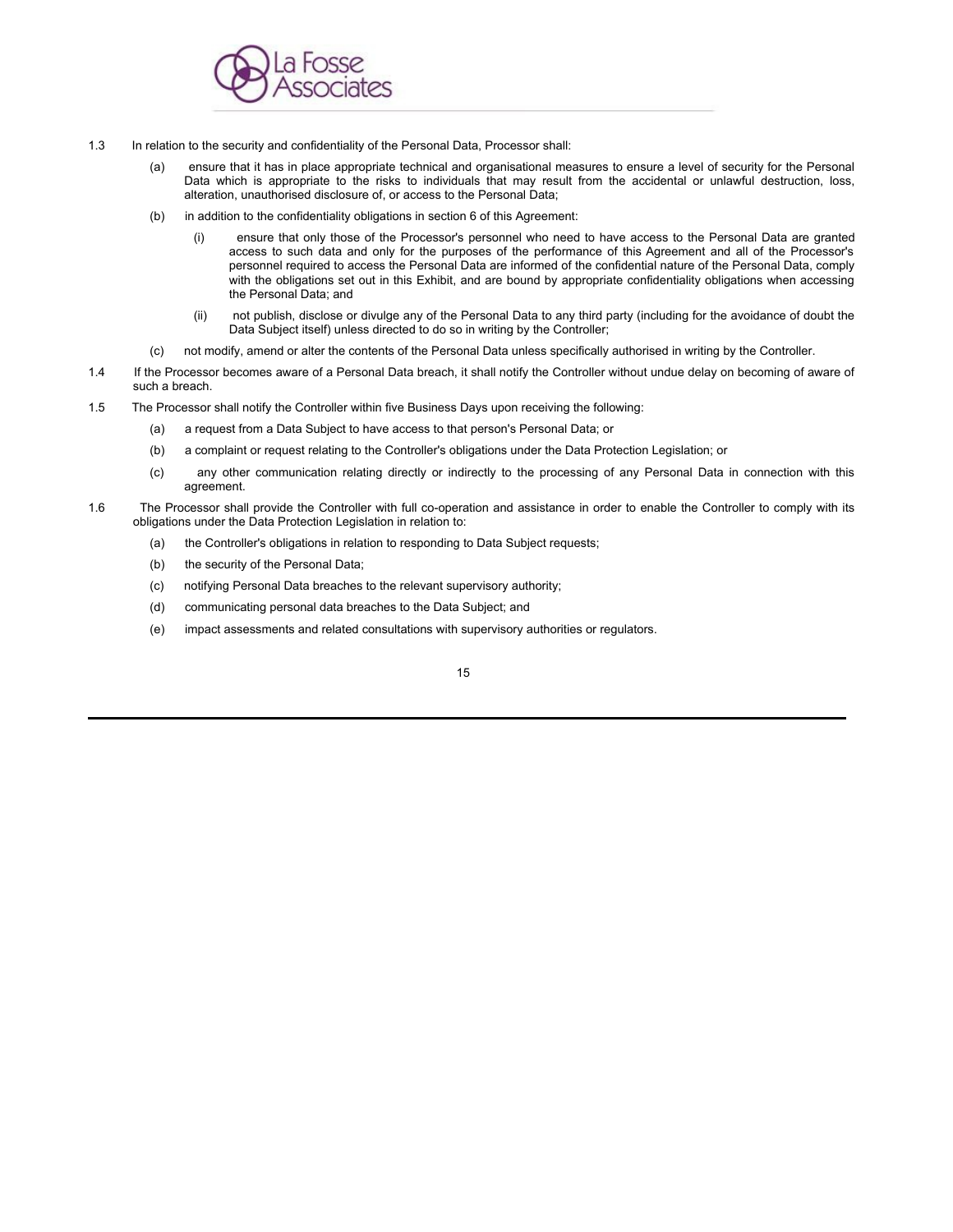

# 1.7 The Processor shall:

- (a) make available to the Controller all information that the Controller requests from time to time to enable the Controller to verify that the Processor is in compliance with its obligations in this Exhibit; and
- (b) permit the Controller or its external advisers to inspect and audit the Processor's data processing activities and those of its agents, subsidiaries and Sub-contractors (to the extent the Processor is reasonably able to procure such third party access).
- 1.8 The Processor shall not engage or authorise a sub-contractor to process the Personal Data unless:
	- (i) it has obtained the prior written consent of the Controller (which may be granted or withheld in the Controller's sole discretion) before transferring the Personal Data to any Sub-Contractors in connection with the provision of the Services; and
	- (ii) the Sub-Contractor has either entered into a direct contract with the Controller or a contract with the Processor which incorporates the provisions equivalent to those in this agreement in relation to confidentiality, data protection and security, and
- 1.9 In relation to transfers of Personal Data to areas outside the European Economic Area (EEA):
	- (a) the Processor shall not transfer any Personal Data outside the EEA without the Controller's prior written consent; and
	- (b) if the Controller consents to any transfers pursuant to preceding clause, the Processor shall ensure that the following conditions are met in relation to such transfers:
		- (i) the Processor complies with its obligations under the Data Protection Legislation by ensuring that there is an adequate level of protection to any Personal Data that is transferred (including as relevant model clauses or adoption of Privacy Shield as appropriate);
		- (ii) that there are appropriate safeguards in place in relation to that transfer;
		- (iii) that Data Subjects have enforceable rights and effective legal remedies; and
		- (iv) that the Processor shall comply with any other reasonable instructions as notified to it by the Controller in relation to such transfers.
- 1.10 The Controller acknowledges that the Processor is reliant on the Controller alone for direction as to the extent the Processor is entitled to use and process the Personal Data. The Processor shall be entitled to relief from liability in circumstances where a Data Subject makes a claim or complaint with regards to the Processor's actions to the extent that such actions directly result from instructions received from the Controller.

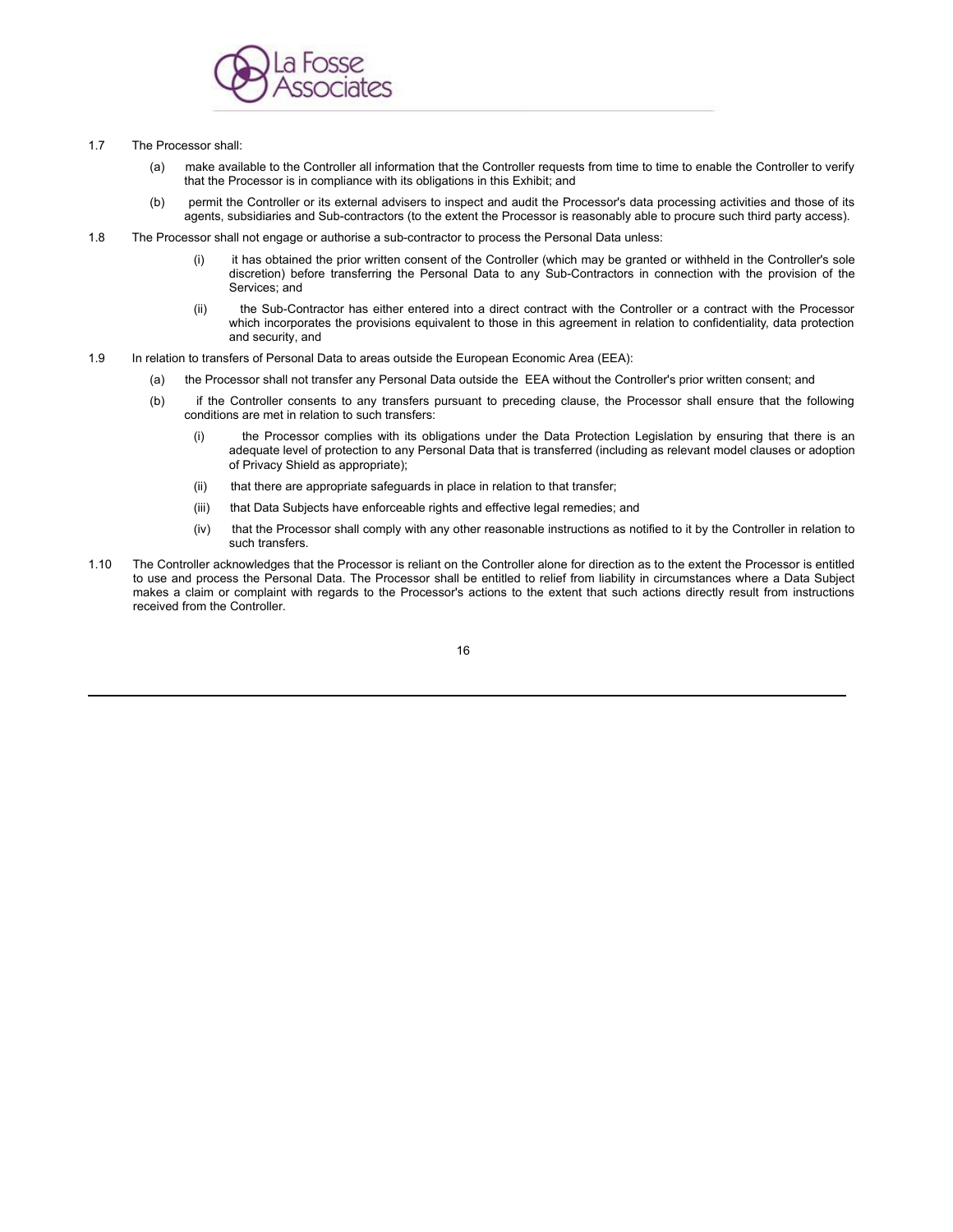

- 1.11 On the expiry or termination of this Agreement, the Processor shall notify the Controller of the Personal Data that it holds. Promptly following such expiry or termination, and unless otherwise instructed in writing by Controller or continued storage is required by the Processor to comply with Applicable Laws, the Processor shall securely and permanently destroy all copies of Personal Data in its possession or control (other than any copy transferred to the Controller in accordance with Controller's request).
- 1.12 The Processor shall, at all times during and after the term of this Agreement, indemnify the Controller and keep the Controller indemnified against all losses, damages, costs or expenses and other liabilities (including legal fees) incurred by, awarded against or agreed to be paid by the Controller arising from any breach of the Processor's obligations under this Exhibit except and to the extent that such liabilities have resulted directly from the Controller's instructions.

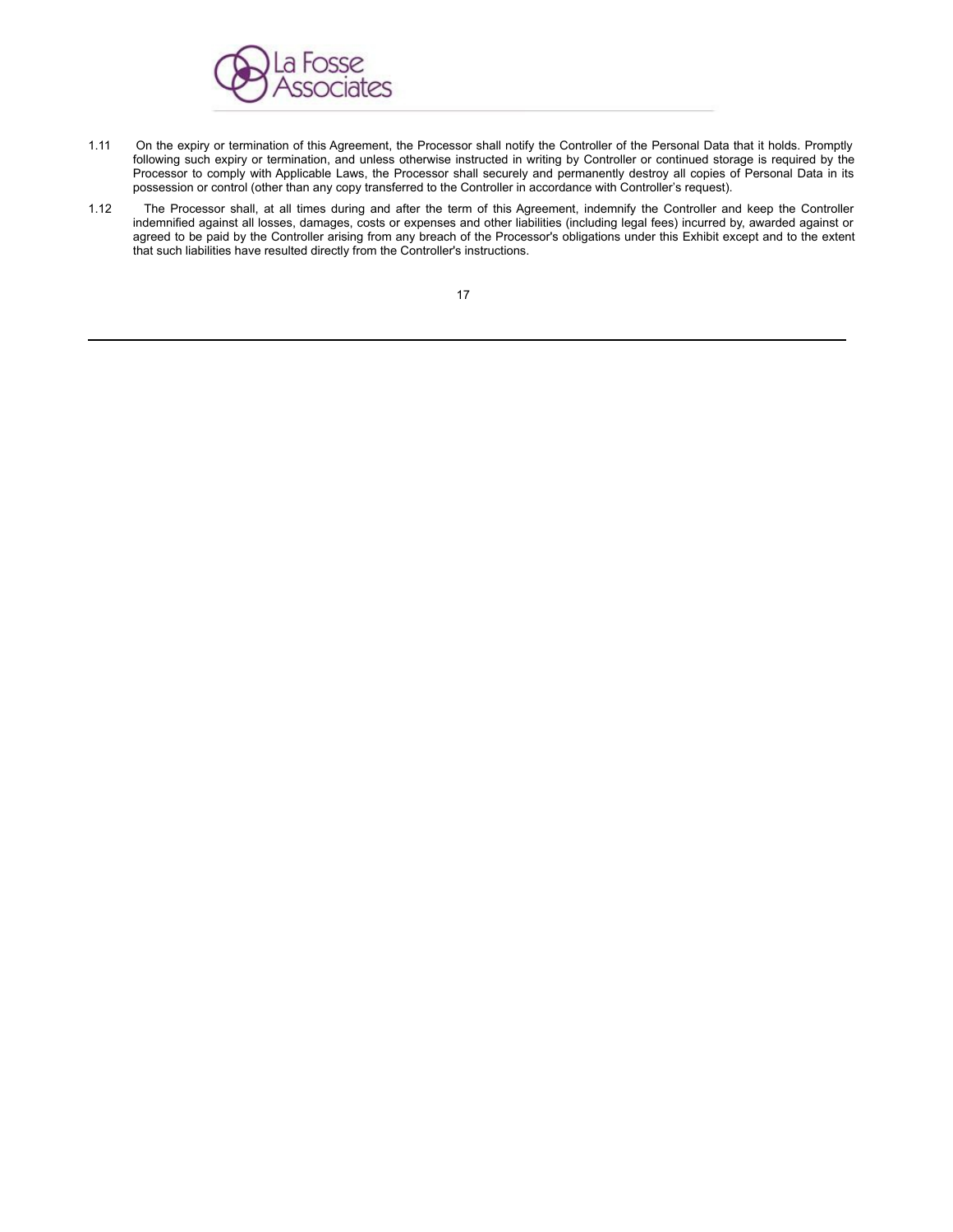# **This Agreement** is made on this 30th day of September, 2019 ("**Effective Date**")

#### **Between:**

- (1) **La Fosse Associates Limited** (Company No: 6729790) having a principal place of business at 30 City Road, London, EC1Y 2AB (the "**Company**"); and
- (2) **GAR-1 Business Advisory Services, Michael R. Garone Sole Member** (EIN: 84-302-8949) a company incorporated in USA whose registered office is at 4 Hawser Way, Randolph, NJ, 07869 (the "**Supplier**").
- (3) **Adaptimmune LLC** a Delaware company with principal address at 351 Rouse Boulevard, Philadelphia, PA19112 (the " **Client**")

### **Background:**

(A) The Supplier shall provide the Services for the Client in accordance with the terms of this Agreement which is a contract for services. The Client is only a Party to this Agreement in accordance with Section 13 and shall not be considered a Party to this Agreement for any purpose other than set out in Section 13 and 11.5.

# **It is agreed** as follows:

#### 1. **Definitions and interpretation**

1.1 In this Agreement, unless the context otherwise requires, the following definitions shall apply:

**"Agreement"** means the agreement between the Company and the Supplier comprising the terms set out in this document including the Assignment Schedule.

**"Application Documents"** means any tender documentation, application form or other written information provided by the Supplier or the Consultant to the Company about the self-employment, tax status, experience, training, qualifications, authorizations and general suitability of the Supplier and/or the Consultant for performing the Services and any information about any accountancy advisor or accountancy company that the Supplier or Consultant has engaged.

**"Assignment Schedule"** means the schedule to this Agreement as may from time to time be amended; the term **"Assignment"** shall be construed accordingly.

**"Business Day"** means any day (other than Saturday or Sunday) on which clearing banks are open for business in New York City, New York, United States of America.

**"Client"** means the Client defined in the Assignment Schedule.

**"Client's Group"** means the Client, any body corporate of which the Client is a subsidiary, any other subsidiary of such body corporate and any subsidiary of the Client.

**"Client's Systems"** means Systems made available by the Client to the Supplier and/or the Consultant for use in relation to the Services.

**"Company's Group"** means the Company, any body corporate of which the Company is a subsidiary, any other subsidiary of such body corporate and any subsidiary of the Company.

**"Consultant"** means the individual assigned to the performance of the Services (and any substitute pursuant to clause 7.2) as at the Start Date who controls and directs their own incorporated company through which they contract and offer their services on an independent business to business basis.

**"End User"** means any client or customer of the Client for whom, or at whose premises, the Services are performed under this Agreement.

**"Force Majeure"** means any cause preventing a party from performing any or all of its obligations arising from or attributable to acts, events, omissions or accidents beyond the reasonable control of the party so affected.

**"Good Industry Practice"** means the exercise of the skill, diligence, prudence, foresight and judgment which would be expected from a suitably skilled and experienced person engaged in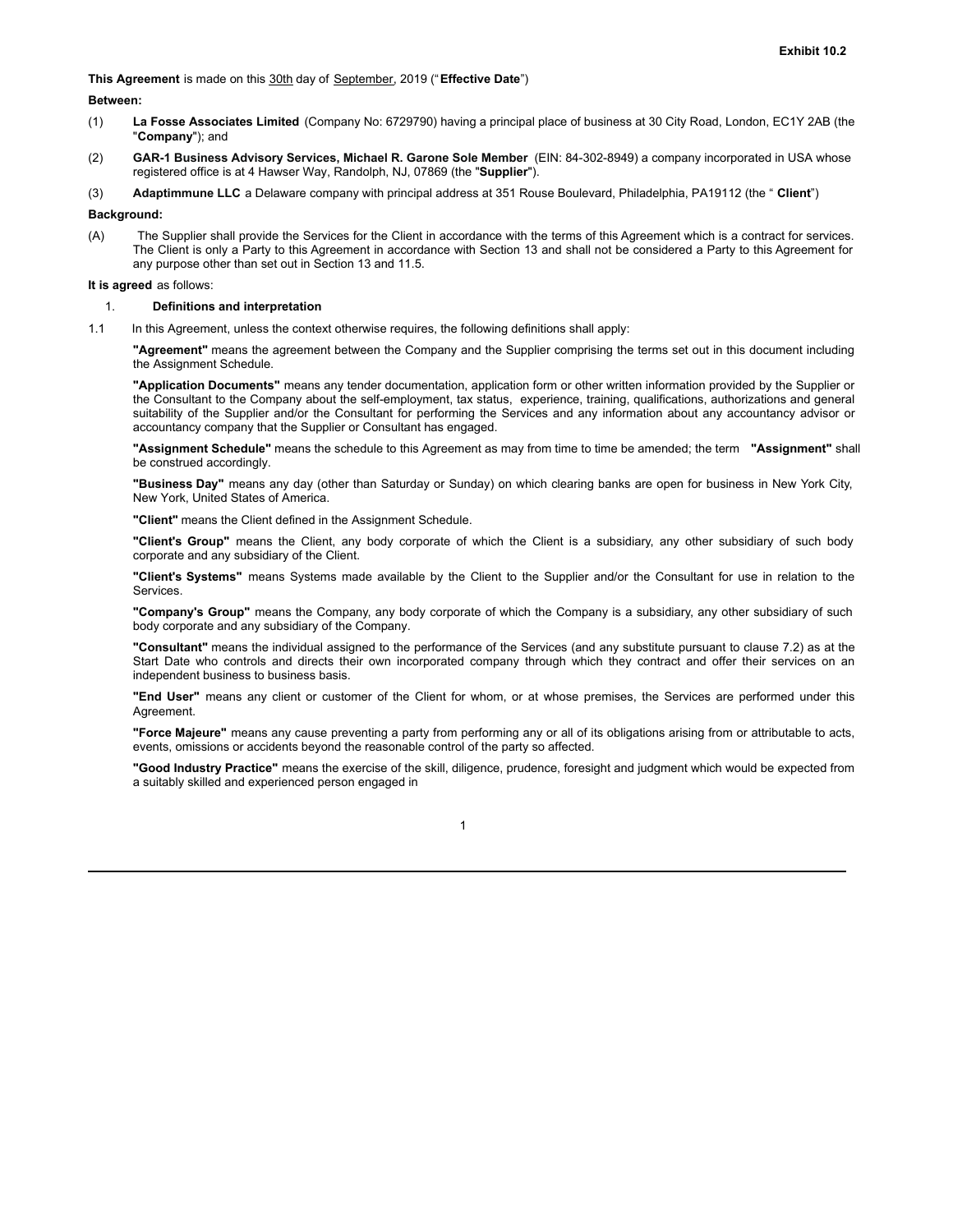the same type of services as the Services, applying the best standards currently generally applied in the relevant industry.

**"Losses"** means any demand, contribution, claim, action, proceeding, liability, loss, damage, costs, expenses, tax, national insurance contributions (to the extent permitted by law) and charges and any related penalties, fines or interest whatsoever whether founded in statute, contract, tort or otherwise made or brought against or incurred (including without limitation all losses, liabilities and costs incurred as a result of defending or settling any claims).

**"Systems"** means telecommunications systems, IT systems and security systems.

**"Services"** shall mean the services set out and described in the Assignment Schedule.

- **"Work Results"** means any item of work carried out and delivered pursuant to this Agreement as part of or arising out of the Services.
- 1.2 Each term starting with a capital letter and not defined in clause 1.1 or elsewhere in this Agreement is as defined in the Assignment Schedule.
- 1.3 Any reference to an enactment includes a reference to that enactment as from time to time amended, modified, extended, re-enacted, replaced or applied by or under any other enactment (whether before or after the date of this Agreement) and all subordinate legislation made (before or after this Agreement) under it from time to time.
- 1.4 Where the context permits, words denoting:
	- a) persons shall include bodies corporate and unincorporated associations of persons;
	- b) the singular includes the plural and vice versa; and
	- c) one gender shall include any gender.
- 1.5 The Supplier acknowledges and agrees that the terms of this Agreement shall come in to effect on the Effective Date and shall apply from the Start Date and for the term of the Assignment. In the event of any conflict or inconsistency between the Assignment Schedule and the terms in this main agreement, the terms of the main agreement shall take precedence.
- 1.6 Where the Services are, at the request of the Company or the Client, performed wholly or in material part at the premises and/or for the benefit of an End User then all references in this Agreement to "the Client" shall be deemed to refer to such End User. This subclause shall be severable and shall not apply to the extent that it would otherwise render any provision of this Agreement void or unenforceable.

### 2. **Supplier's Obligations**

- 2.1 The Supplier shall:
	- a) throughout the term of the Assignment supply the Services in accordance with Good Industry Practice and in accordance with applicable laws, regulations, orders, government requirements and equivalent (including SEC requirements), in each case and at all times taking responsibility for the way in which the Services are performed;
	- b) deliver completed timesheets (in a form approved by the Company) to an authorized representative of the Client for signing or electronic approval and return the same to the Company every 14 days; and the Supplier:
		- (i) acknowledges that failure by the Supplier so to deliver and return any timesheet promptly after each 14 day period may delay payment to the Supplier while the Company makes inquiries to verify the hours worked;
		- (ii) acknowledges and agrees that payment shall be conditional upon the production of a complete and accurate timesheet approved by an appropriate representative of the Client in accordance with clause 2.1(b);
		- (iii) agrees to complete the timesheets accurately and completely;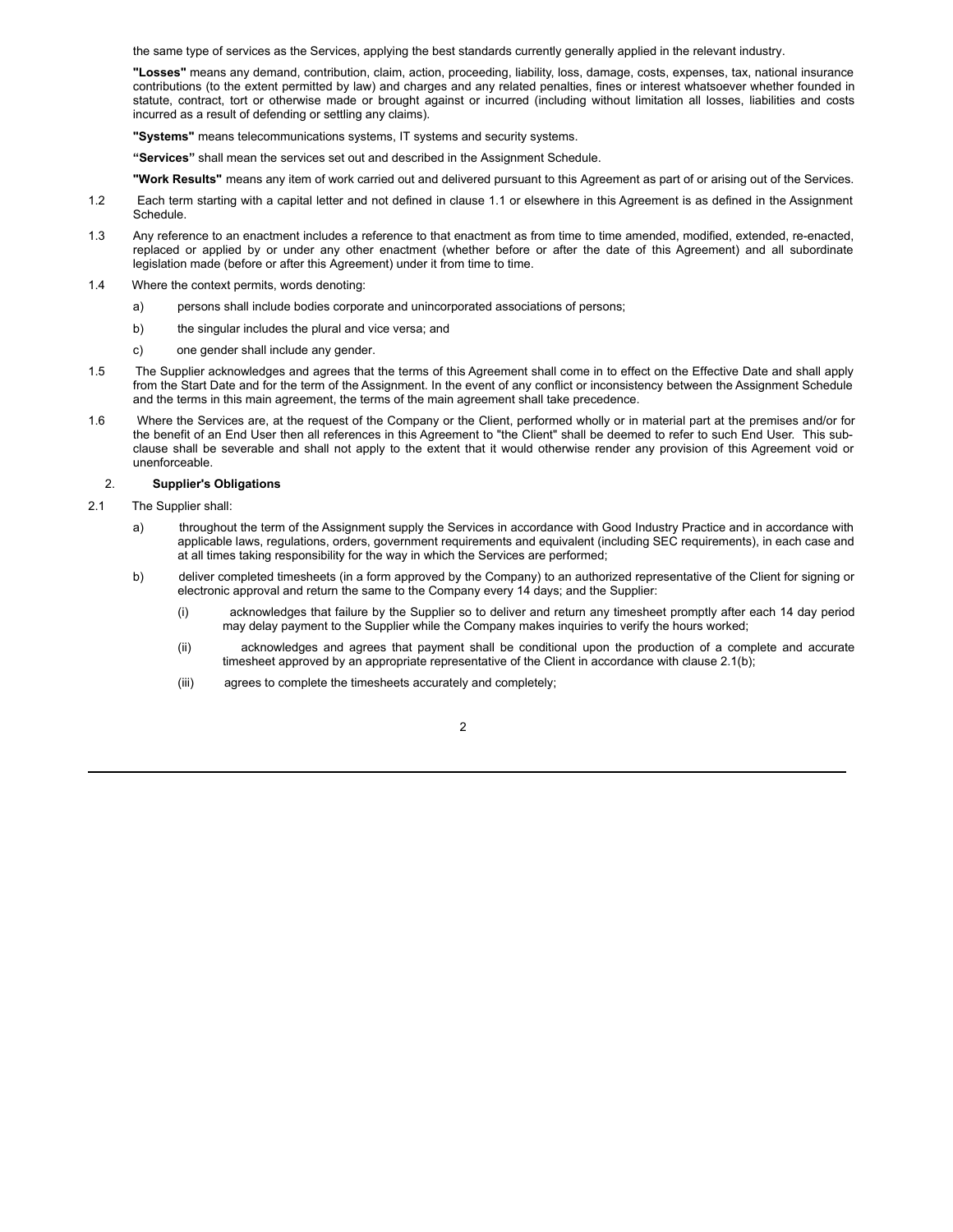- (iv) confirms that, by signing this Agreement, it is aware that it could be a criminal offense for the Supplier and/or the Consultant to intentionally falsify any timesheet, for example by claiming that the Services were supplied for hours for which they were not in fact supplied, or for claiming reimbursement for costs not incurred on behalf of the Client.
- c) comply with all health and safety, site and security regulations applicable at the Location(s) to the extent that they apply to the type of work required for the provision of the Services;
- d) comply with all the Client's regulations, policies and protocols as notified by the Client and/or the Company from time to time except where such regulations and policies relate solely to employees of the Client;
- e) comply with the Client's IT security policies and protocols when accessing or using the Client's Systems (which it may only do with the consent of the Client);
- f) not engage in any conduct detrimental to the interests of the Company or the Client, including, without limitation, any conduct likely to bring the Company or the Client into disrepute;
- g) give reasonable notice to the Company and the Client of any period during which the Supplier and/or the Consultant will be unavailable or unable to perform the Services;
- h) supply to the Company copies of any relevant qualifications or authorizations that the Supplier and/or the Consultant is required by the Client or by law or any professional body to have in order to provide the Services to the Client;
- i) where the Supplier deems it necessary, but without consent of the Client or the Company, to incur training or equipment costs for any purpose, it will provide at its own cost all such equipment and training for the Consultant. If the Client or the Company determine that any training or equipment is required as is reasonable for the adequate performance of the Services, then in the case of the Company, Company will provide at its own cost all such equipment and training for the Consultant and in the case of the Client, Company will work with Client to procure that such equipment and training will be provided at cost of Client.
- j) enter into a contract with the Consultant such that he or she is under obligations which reflect the provisions of clauses 2, 4, 5, 6, 7, 8, 9, 10 and 11 as if the Consultant were a party to this Agreement in place of the Supplier, and
- k) at the request of the Company, provide reference details prior to the Start Date of the Assignment.

# 3. **Payment of fees**

- 3.1 Subject to the timesheet approval requirements set out in clause 2.1(b), the Supplier shall be entitled to issue invoices in accordance with the Assignment Schedule for Services delivered. Such invoices shall be calculated using the applicable Fee Rates and actual cost incurred in connection with the Supplier's provision of Services on behalf the Client. Payment to the Supplier by the Company shall not be conditioned or contingent upon the Company receiving payment from the Client. Receipts for any cost will be provided by the Supplier with the applicable invoice. Subject to the Supplier performing the Services in accordance with this Agreement, the Company will pay the Supplier's invoices in accordance with the timescales set out in the Assignment Schedule.
- 3.2 The Supplier shall only be entitled to issue invoices based on rates other than the Fee Rate where the Client and the Company have authorized the relevant work to be done at such rates.
- 3.3 The Company shall be entitled to set off, withhold or deduct against any sum it may be liable to pay the Supplier if: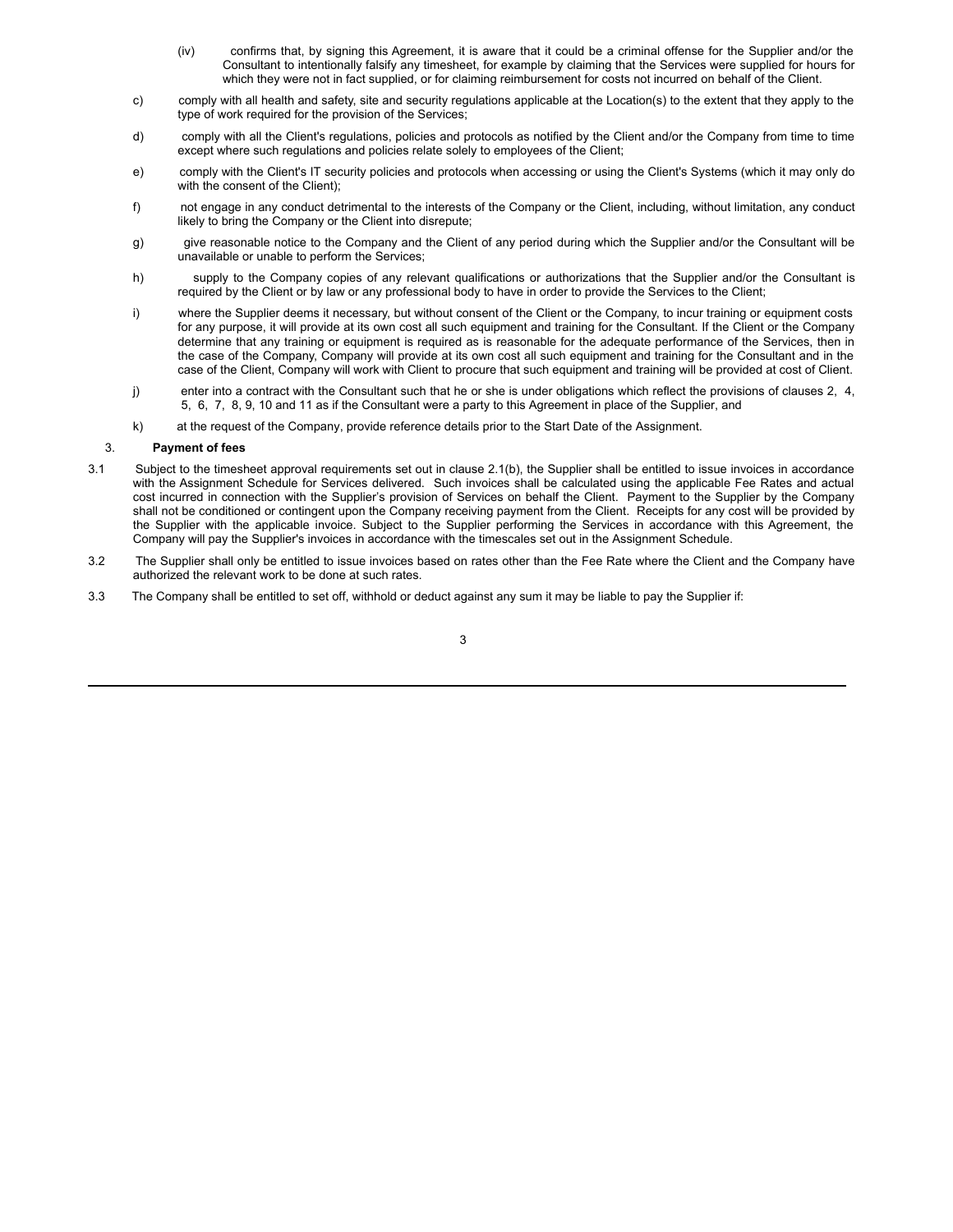- a) The Company has made a payment to the Supplier which is not properly due to the Supplier; or
- b) In the event the Supplier fails to return any equipment or property of the Client, the setoff is limited to the value of said equipment or property.
- 3.4 Any travel, related or other costs incurred by the Supplier in connection with the provision of Services on behalf of the Client will be reimbursable by Company with prior written consent of the Client; such written consent will not be withheld unreasonably. An exception from this provision will be that any travel and related costs incurred by the Supplier arising from the provision of Services at the Client's Philadelphia location will not be reimbursable and the Supplier will not be entitled to submit a claim for reimbursement of such costs. Unless otherwise agreed in writing, neither the Supplier nor the Consultant shall be entitled to claim from the Company (or the Client) any expenses incurred in connection with the performance of the Services.

## 4. **Supplier's status**

- 4.1 The parties acknowledge that neither the Supplier nor the Consultant is the employee, worker, agency worker, agent, partner or servant of the Company (or the Client) and accordingly:
	- a) this Agreement is not an exclusive arrangement and (subject to clause 2.1(f)) and if applicable 6) nothing in this Agreement shall prevent the Supplier or the Consultant from engaging in other services for any third party;
	- b) the Company is not obliged to put the Supplier or the Consultant forward for consideration by the Client for the provision of services nor is the Supplier or the Consultant obliged to provide services to the Client beyond the termination or expiration of this Agreement;
	- c) the Supplier shall account on a timely basis to the appropriate authorities for all tax contributions and social security levies (if any) payable in respect of sums paid to the Supplier or by it to the Consultant in connection with this Agreement and shall procure that the Consultant shall also account to the appropriate authorities for all such tax and other sums payable by the Consultant in respect of sums paid to the Consultant which relate in any way to this Agreement;
	- d) the Supplier shall, in respect of any substitute consultant supplied pursuant to clause 8.2, carry out the same pre-employment checks and provide the same warranty as set out in clause 4.1
	- e) the Supplier/Consultant shall, subject to working towards meeting the Client's objectives, determine generally how the Services shall be supplied. The parties acknowledge and agree that the Supplier is engaged on the basis that its Consultant will perform the Services as an independent contractor not supervised or directed by the Client;
	- f) the Supplier warrants that it operates on a business to business basis such that the supply it makes under this Agreement is one of independent professional consultancy services to the Company and the Client as customers of its business with the Client not having supervision, direction or control of how the Services shall be supplied.
- 4.2 Michael R. Garone, Managing Member of the Supplier, shall promptly supply to the Company at the end of each month (or other period from time to time required by the Company) confirmation in writing as follows:
	- a) the names of all Consultants or workers supplied via the Supplier in that month and such information as the company may require relating to such workers;
- 4.3 in relation to any such Consultant/worker who operates via a personal service company, up to date documentary evidence that such company is registered.

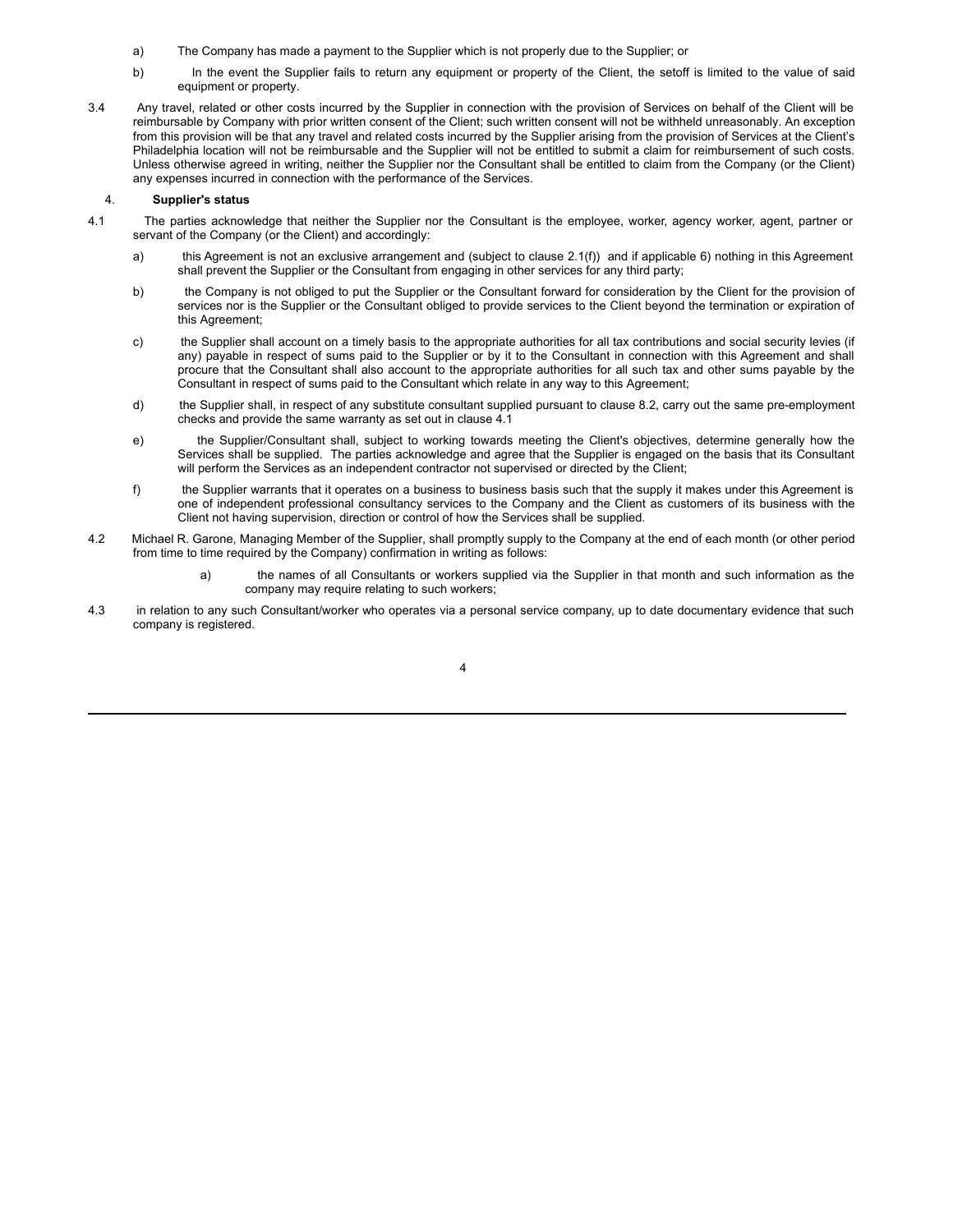- 4.4 The Supplier warrants covenants and undertakes that the confirmation and documentary evidence supplied for the purposes described above shall be full and accurate. The Supplier warrants, covenants and undertakes that:
	- a) where it pays employment earnings to a worker these will be subject to the appropriate taxes;
	- b) all Consultants supplied via it are paid from a US bank account and into a US bank account only;
	- c) the Supplier agrees that the Company may audit the Supplier during normal business hours on reasonable notice to verify the Supplier's compliance with the terms of this Agreement. The Supplier shall provide the Company with all reasonable co-operation and shall allow the Company to have access to and take copies of the Supplier's records and documentation, in respect of such audit.

# 5. **Confidentiality and intellectual property**

- 5.1 The Supplier shall:
	- a) keep confidential all information relating to the Company's, the Client's or any End User's business and affairs (including, for the avoidance of doubt, Payment Rates) (**"Confidential Information"**) which may become known to it in connection with the supply of the Services or this Agreement. Confidential Information shall not include any public information or information that becomes public through no breach of this Agreement at any point during the term of this Agreement;
	- b) not use any Confidential Information except for the purposes of performing the Services;
	- c) without delay enter into any and all assignments of intellectual property rights (relating to the Work Results or otherwise arising from the performance of the Services) or confidentiality undertakings that the Company or the Client may require it to enter into;
	- d) not without the Client's express written permission transfer or delete any information from the Client's Systems; and on request, return to the Company (or any other entity as the Company may direct) all material in its or the Consultant's possession or control and belonging to the Client or the Company and/or containing Confidential Information.
- 5.2 The Supplier shall at the request of the Company, execute and do all acts and things reasonably necessary to enable the Company (or the Company's nominee) to apply for and obtain protection (including copyright and patent rights) for the Work Results and any other intellectual property rights arising from the performance of the Services in any and all countries and to vest title to the Work Results in the Company (or the Company's nominee) absolutely.
- 5.3 The Supplier hereby assigns to the Company (or the Company's nominee) all present and future intellectual property rights in or relating to the Work Results or otherwise arising from the performance of the Services including, without limitation, the right to sue for past infringements. Supplier acknowledges that no additional compensation is due and owing in relation to such assignments.
- 5.4 The Supplier shall from time to time do all such acts and things and sign all such documents (without cost to the Company or the Client) at the request of the Company as may be necessary to perfect the assignments referred to in clauses 5.2 and/or 5.3.

The provisions of this clause 5 shall survive termination of this Agreement.

## 6. **Protection of the Company's business**

6.1 The Supplier shall procure that neither the Consultant nor any substitute shall alone or jointly with another or others in any capacity and whether or not for his benefit and whether directly or indirectly either during the term of this Agreement or for a period of 3 calendar months after the date of termination or expiry of this Agreement: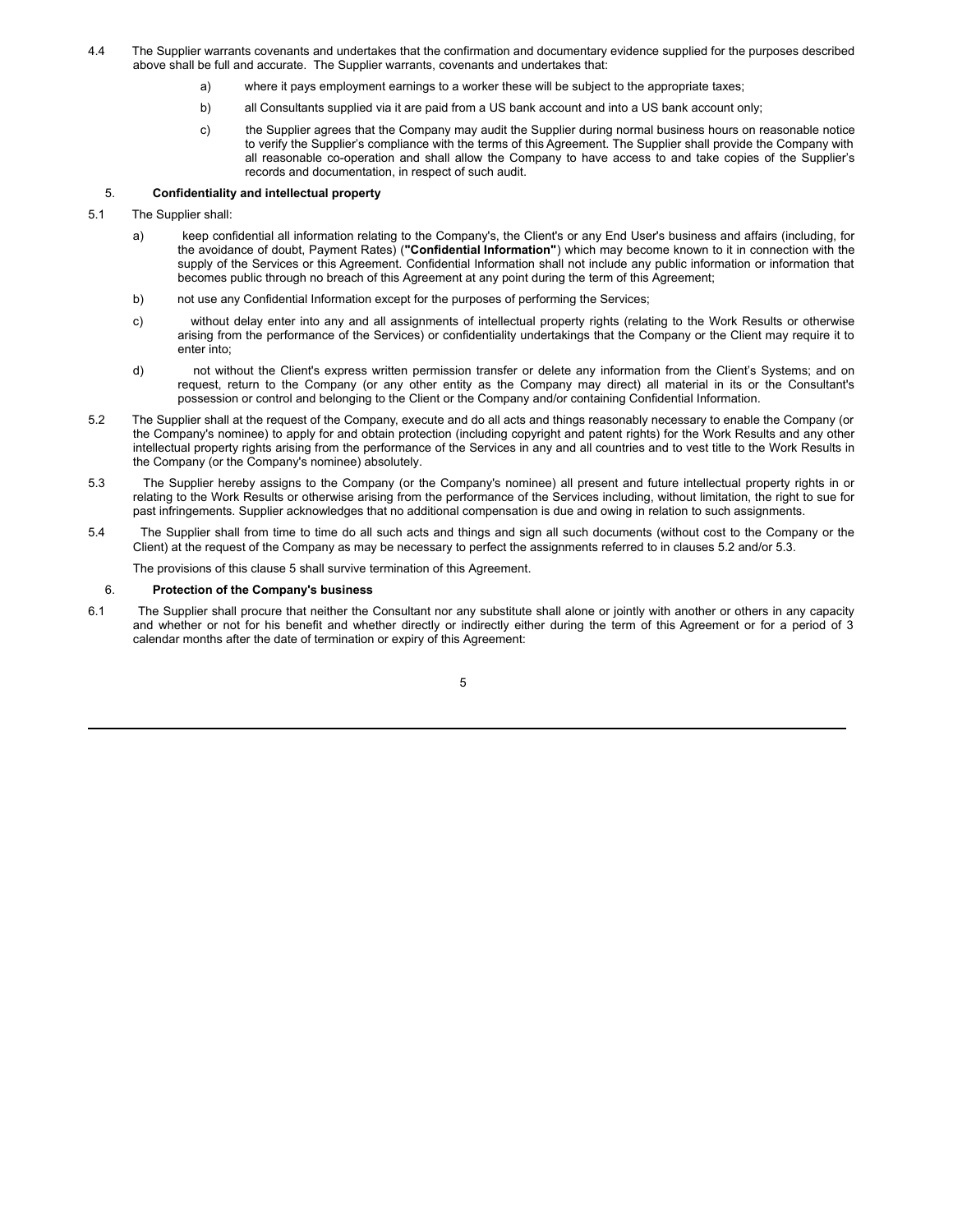- a) enter into (or approach with a view to entering into) a similar contract of service or for services:
	- (i) direct with the Client without prior written consent of the Company; or
	- (ii) with any member of the Client's Group without prior written consent of the Company;
- b) enter into a contract or other form of agreement with a person other than the Company for the supply of services to the Client or any member of the Client's Group without prior written consent of the Company.

# 7. **Termination**

- 7.1 This Agreement shall automatically expire at close of business on the End Date save that if the Assignment has not been completed by the End Date and the Client has confirmed to the Company and the Supplier that it wishes to extend the Assignment, expiration shall be upon the date of actual completion of the Assignment as notified by the Client to the Company and the Supplier.
- 7.2 This Agreement may be terminated prior to the End Date:
	- a) by the Company for any reason in accordance with the Company Notice Period;
	- b) by the Company by written notice if:
		- (i) the Supplier is in material breach of any term of this Agreement, which is, in the reasonable opinion of the Company, incapable of being remedied; or, where such breach is in the opinion of the Company capable of being remedied, the Supplier fails to remedy such breach to the Company's satisfaction and at no additional cost to the Company (or the Client) within 15 Business Days after an earlier notice requiring it to do so;
	- c) by the Company by notice with immediate effect if:
		- (i) the Supplier or the Consultant has in relation to this Agreement committed an act or omission of dishonesty, gross incompetence or gross negligence; or is convicted of any indictable criminal offense (other than, where the Services do not require the Consultant to drive, a road traffic offence for which a penalty of imprisonment is not imposed); or becomes bankrupt, applies for, or has made against it or him, a receiving order or makes any composition with its creditors or an administration order or order is made or resolution passed for the winding up of the Supplier;
	- d) by the Supplier, for any reason, in accordance with the Supplier Notice Period;
	- e) by the Supplier by 3 Business Days notice if payment required to be made under this Agreement to the Supplier is not timely made save for Clauses 3.2, and 3.4 and such non-payment is not corrected within such 3 Business Day period.
- 7.3 Termination or expiry of this Agreement shall be without prejudice to the rights of the Company and/or the Client arising directly or indirectly out of the acts and/or omissions of the Supplier and/or the Consultant prior to, in connection with or as a result of such termination or expiry.
- 7.4 Clauses which by their nature are intended to survive termination of this Agreement shall survive such termination including this clause 7 and clause 5.

# 8. **Details and identity of Consultant**

- 8.1 The Supplier warrants:
	- a) That it will perform the Services with all due care and shall not perform any acts or omissions, fraudulently or with gross negligence or wilful misconduct;

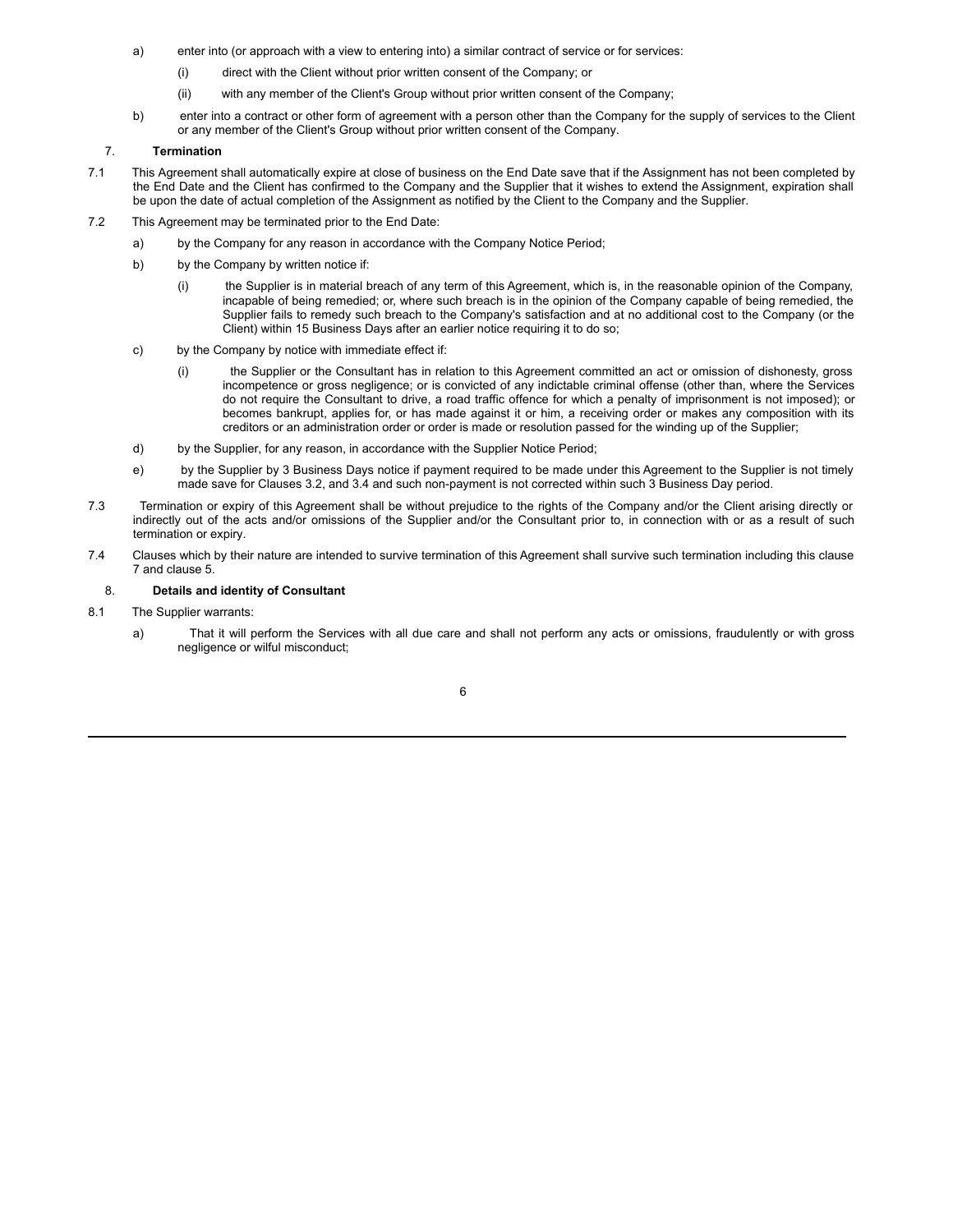- b) the correctness of the information supplied to the Company in any Application Documents;
- c) that the Consultant has the experience, training, qualifications and any authorization which the Client considers are necessary, or which are required by law or by any professional body for the Consultant to possess in order to perform the Services; and the Supplier shall, at the request of the Company, provide confirmation of the identity of the Consultant and written references and co-operate in any checks in relation to experience, training, qualifications and authorizations relevant to the performance of the Services;
- d) that the Consultant has no criminal convictions which would reasonably affect the Company's and/or the Client's decision to allow the Consultant access to the Location(s), the Client's Systems or to provide the Services;
- e) that if, at any time prior to the Start Date or during the term of this Agreement, the Supplier has, receives or obtains any information which indicates that the Supplier and/or the Consultant is/are or may be unsuitable to perform the Services for the Client, whether or not the grounds for this are reasonable, the Supplier shall pass such information to the Company immediately, and co-operate fully with any further inquiries the Company may make in connection with that information;
- f) that neither the Supplier nor the Consultant is prevented by any other agreement or arrangement or any restriction (including, without limitation, a restriction in favor of any employment agency, employment business, or client of either of them) from fulfilling in full their respective obligations under this Agreement; and
- g) the Company reserves the right to carry out, or instruct a third party to carry out, electronic identity checking procedures to verify the identity of the Consultant. The Supplier warrants that it has informed the Consultant of the right reserved by the Company in accordance with this clause 8.1(f) and that the Consultant has consented to the Company, or any third party instructed by the Company, carrying out such identity checks.
- 8.2 The Supplier may from time to time and shall as soon as possible after being required by the Company so to do, without prejudice to the other provisions of this Agreement, offer a suitable substitute consultant provided that:
	- a) the Company shall be under no obligation to accept such substitute consultant if in its or the Client's reasonable opinion such substitute is not wholly suitable (whether by reason of skills, experience, training, qualifications, authorizations or otherwise); and
	- b) if a substitute consultant is accepted, the Supplier shall use all due diligence to ensure that handover arrangements are made and shall, at its own expense, be responsible for the handover to the substitute consultant and shall use its reasonable endeavours to procure that a suitable substitute consultant is available to perform the Services as soon as possible. If no such substitute is available within 5 Business Days after receipt by the Supplier of the Company's requirement of a substitute consultant, then the Company may terminate this Agreement by written notice with immediate effect.

# 9. **Data Protection**

- 9.1 The Supplier warrants that:
	- a) in relation to this Agreement, it shall comply strictly with all provisions and policies disclosed to the Supplier and Consultant relating to data protection;
	- b) the Consultant has given his express consent to the Company, the Client, any member of the Client's Group and/or any other intermediary, involved in the supply of the Services to the Client:
		- (i) processing the Consultant's personal data for purposes connected with the provision of the Services or otherwise in contemplation of providing the Services and for any purposes connected with the performance of this Agreement; and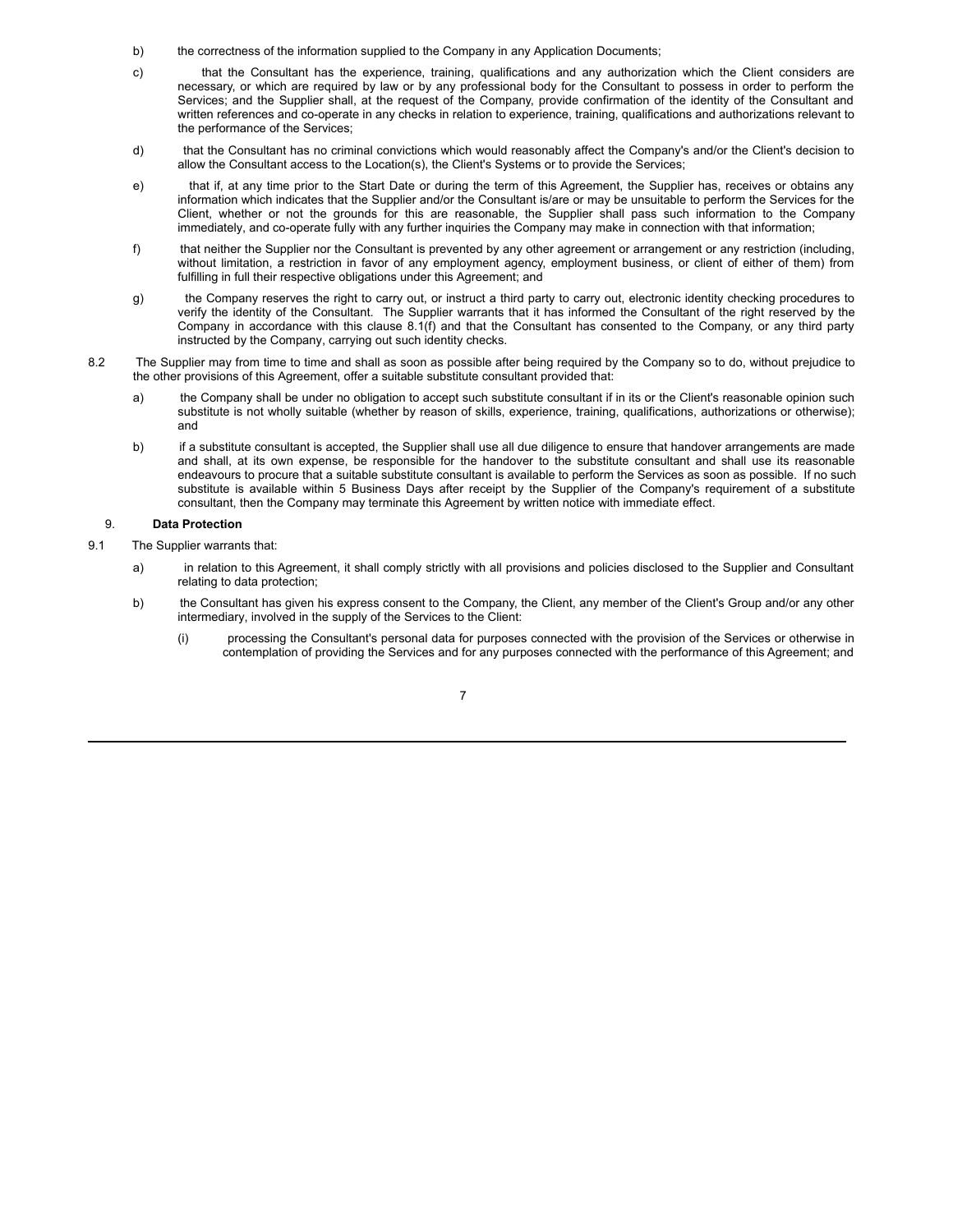- (ii) exporting and/or processing the Consultant's personal data in jurisdictions outside the US for purposes connected with the performance of this Agreement.
- 9.2 All personal data is confidential and subject to the General Data Protection Regulation ("GDPR") and is provided solely for the purpose of providing services. Such information must not be used for any other purpose nor divulged to any third party and the Supplier undertakes to abide by the provisions of the GDPR in receiving and processing the data at all times. In addition, information relating to the Customers business which is capable of being confidential must be kept confidential and not divulged to any third party, except information which is in the public domain. The GDPR provisions set out in the Assignment Schedule (Additional Provisions) shall additionally apply to the performance of the Services.

# 10. **Anti-Bribery**

- 10.1 The Supplier acknowledges and agrees that it shall not:
	- (i) Bribe a person i.e. to offer, promise or give a financial or other advantage or inducement to another person; or
	- (ii) Receive a bribe i.e. to request, agree to receive or accept a financial or other advantage or inducement for or in relation to improper conduct; or
	- (iii) Bribe any public official, government official or other individual employed by, acting on behalf of or able to influence the decision of any regulatory or governmental authority including any funding body or standards body;
	- (iv) Encourage any third party or consultant or employee of Company or Client to give, receive any form of bribe; and
	- (v) Fail to prevent bribery.
- 10.2 The Supplier acknowledges and agrees (and shall procure that the Consultant also acknowledges and agrees) that the Company will not tolerate bribery in any form in connection with the conduct of its business.
- 10.3 The Supplier shall (and shall procure that the Consultant shall):
	- a) comply with all policies disclosed to it by the Company relating to anti-bribery and anti-corruption and any policy provided by Client relating to anti-bribery and anti-corruption;
	- b) promptly report to the Company any request or demand for any undue financial or other advantage of any kind received by the Supplier and/or the Consultant in connection with the performance of this Agreement or the performance of the Services.
- 10.4 The Supplier and/or the Consultant shall promptly notify the Company if, at any time during the term of this Agreement, its circumstances, knowledge or awareness changes such that it would not be able to repeat the warranties set out in clause 10.2.
- 10.5 Breach of this clause 10 shall be deemed a material breach of this Agreement.

# 11. **General**

- 11.1 The Supplier acknowledges that, in entering this Agreement, it has not relied on any representations by the Company, the Client or the Consultant made before the execution of this Agreement other than those expressly set out in this Agreement.
- 11.2 This Agreement is personal to the Supplier and the Supplier shall not be entitled to assign or sub-contract its obligations or rights under this Agreement to any third party or (save in accordance with clause 8.2) to procure that the Services are performed by any person other than the Consultant. The Company shall, however, with prior written consent of the Supplier, be entitled to assign this Agreement to any member of the Company's Group and, upon such

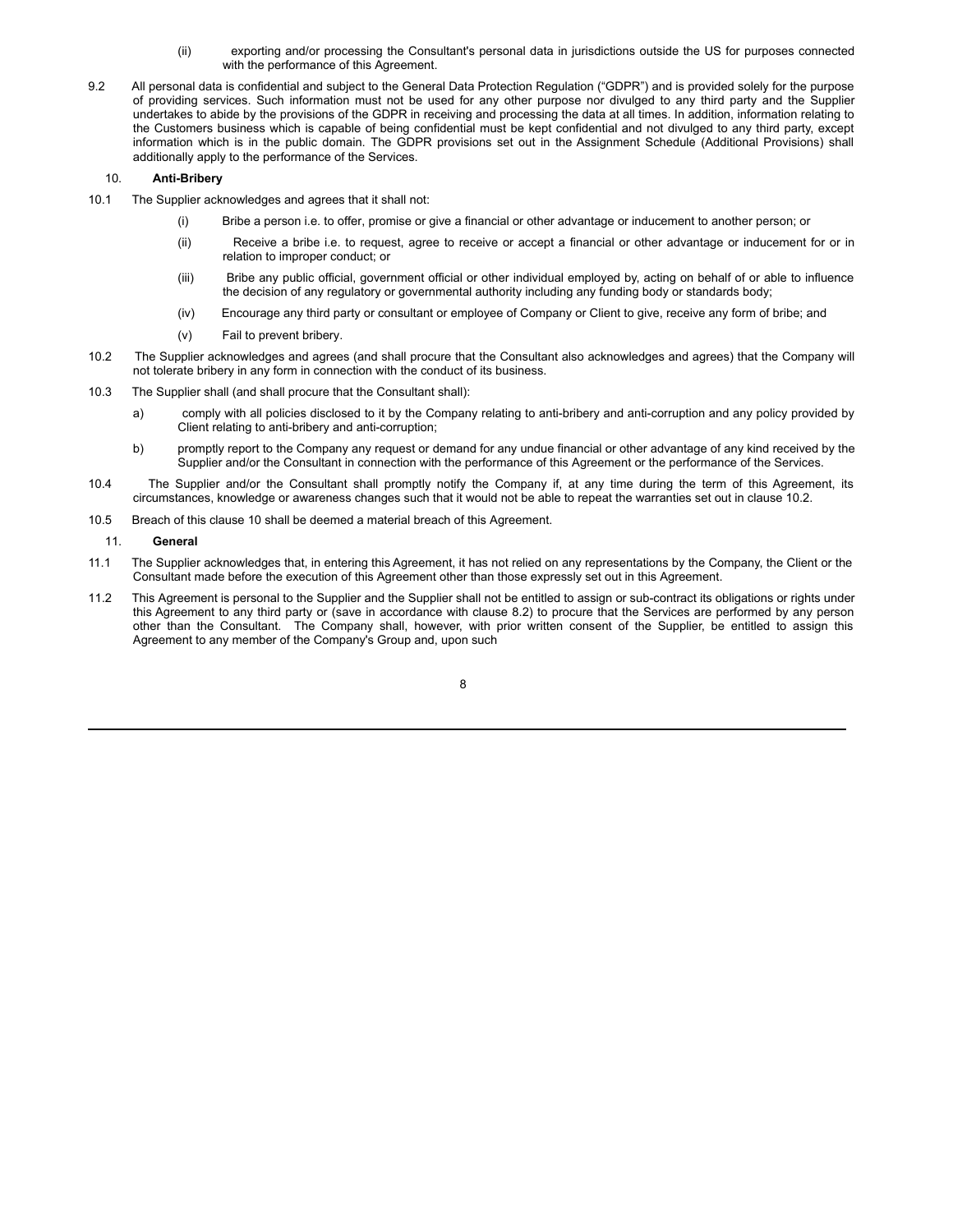assignment, without prejudice to the assignor's rights in respect of matters arising prior to such assignment; all references to the Company shall be deemed to refer to the assignee.

- 11.3 No amendment to this Agreement is effective unless it is in writing and signed by or on behalf of each party by a person duly authorized by that party.
- 11.4 Any notice required to be given under this Agreement (including the delivery of any timesheet or invoice) shall be in writing signed by a person duly authorized by the sending party and delivered by hand, sent by facsimile, e-mail or prepaid first class mail to the recipient at its fax number or address specified in this Agreement (or as otherwise notified from time to time to the sender by the recipient for the purposes of this Agreement).
- 11.5 This Agreement shall be governed by and construed in all respects in accordance with the laws of the State of New Jersey and the courts of the State of New Jersey shall have exclusive jurisdiction over any dispute between the parties relating to or concerning this Agreement.
- 11.6 The restrictions contained in this Agreement are considered reasonable by the parties, but, if any such restriction is found void but would be valid if some part of the restriction were deleted, such restriction shall apply with such deletion as may be necessary to make it valid and effective.
- 11.7 Save as set out in clause 11.8 none of the provisions of this Agreement is intended to be for the benefit of, or enforceable by third parties (other than permitted assignees).
- 11.8 The Client shall be entitled to directly rely on and enforce the provisions of clauses 2, 4.1, 5, 8.1, notwithstanding that the Client is not a party to this Agreement.
- 11.9 The Supplier and/or Consultant shall be entitled to recover from the Company any and all reasonable attorneys' fees, costs and expenses incurred by the Supplier and/or Consultant by reason of (i) the Company's default in the payment of any amounts due under this Agreement save for Clause 3.2, 3.3 and 3.4, (ii) the Company's failure to perform its obligations under the Agreement; (iii) in enforcing any of the terms of this Agreement against the Company, and (iv) in exercising any of the rights or remedies afforded the Supplier and/or Consultant at law or in equity.
- 11.10 Any amounts due the Supplier and/or Consultant by the Company under this Agreement which are not timely paid unless due to clause 3. by the Company shall accrue interest from the date said payment was due at the rate of four percent (4%) per annum.

# 12. **Business Ethics**

12.1 The Supplier agrees to comply with any such policy adopted by the Company relating to anti-bribery, anti-corruption, and data protection.

# 13. **CLIENT OBLIGATIONS**

- 13.1 The Client is a Party to this Agreement solely in relation to this Section 13 and 11.5 and as provided under Clause 11.8. For clarity, the provisions of Section 1 and clause 11.1 shall apply to this Section 13.
- 13.2 Subject to clause 13.3 and 13.4 below, to the extent that any third party or employee of Client brings any suit, action or claim against Supplier or Consultant or threatens to bring such a suit, action or claim and to the extent such suit, action, claim or threat arises as a result of the performance of the Services by the Consultant then Client shall take over the control and settlement of such suit, action or claim or threat of such and shall pay any damages, legal fees, court payments, settlement payments, costs or other charges (together "**Losses**") arising as a direct result of such suit, action or claim or threat of such.

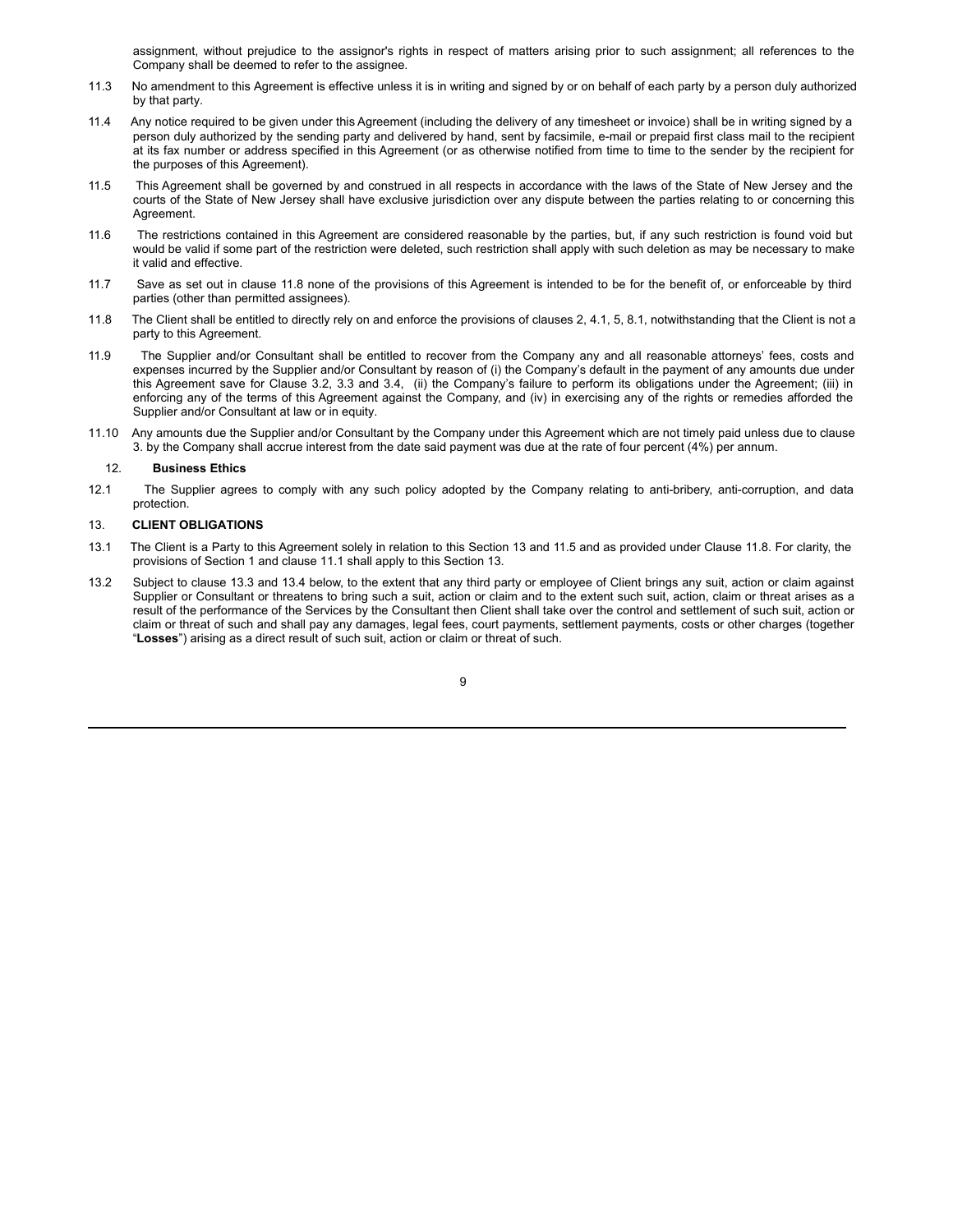- 13.3 The obligations set out under clause 13.2 above are subject to the following:
	- a) Supplier and Consultant notifying Client in writing that it is requiring Client to assume control of the suit, action or claim under clause 13.2 above;
	- b) Supplier and Consultant permitting and enabling Client to have control of any suit, action or claim including to enter and defend proceedings on behalf of Supplier and Consultant. Should Supplier or Consultant wish to appoint its own legal advisors in such proceedings, Supplier or Consultant as applicable may do so but will be responsible for the costs of such legal advisors (and such costs will not be reimbursed by Client under clause 13.2 above);
	- c) Neither Supplier or Consultant will make any admission in relation to any suit, action or claim or threat of such unless explicitly authorised in writing by Client.
	- d) Supplier and Consultant will provide prompt notice of any suit, action or claim or threat of such in relation to which they are claiming under clause 13.2 and in any event within 72 hours of receiving such suit, action or claim or threat of such. Client will not reimburse for any costs or payments made or incurred by Supplier or Consultant prior to receiving notice of the suit, action or claim or threat of such;
	- e) Supplier and Consultant will provide all reasonable assistance to Client (or if relevant to Client's insurers) to enable Client to defend and control any suit, action or claim including attendance at depositions, provision of witness evidence, attendance at court proceedings; and
	- f) Client shall be entitled to settle any claim, suit or action under clause 13.2 in its sole discretion save that where such settlement involves any admission of liability by Supplier or Consultant or would result in any restriction or financial obligation being placed on Supplier or Consultant, consent of Supplier or Consultant as relevant will be required, such consent not to be unreasonably withheld or delayed.
- 13.4 The obligations under clause 13.2 shall not apply to any suit, action or claim and shall not cover any Losses to the extent such suit, claim or action or Losses are caused by (a) the breach of any term of this Contract by Supplier or Consultant, including any breach of applicable laws; (b) any negligence or breach of statutory duty by Supplier or Consultant; (c) any fraud or fraudulent misrepresentation made by Supplier or Consultant; or (d) any failure to comply with any policy of the Client, to the extent Client has communicated such policy to Supplier or Consultant. For clarity this clause 13.4 shall not restrict or exclude operation of the Client's Directors and Officers Liability Insurance policy.
- 13.5 Client warrants and represents that to the best of its knowledge and belief, the Consultant will be covered by the terms of Client's Directors and Officers Liability Insurance policy following appointment of the Consultant by the board of directors of Adaptimmune Therapeutics plc as an officer of Adaptimmune Therapeutics plc and in respect to his role as officer of Adaptimmune Therapeutics plc. The Client confirms that it will pay any retentions required to be paid in accordance with the terms of the policy.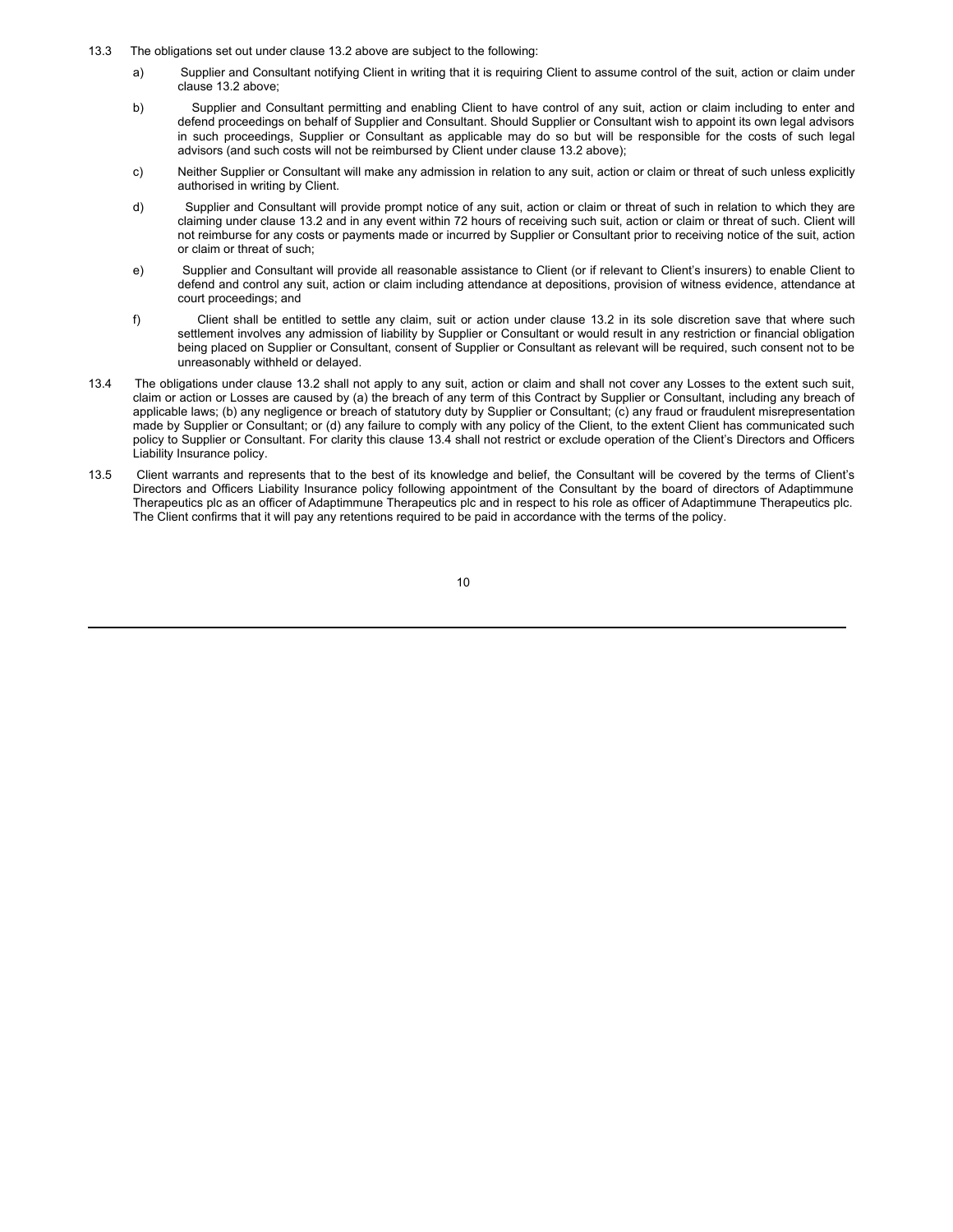#### **Assignment Schedule**

This Assignment is issued subject to the Company's standard terms and conditions for the supply of services

# 1. **Assignment details**

**"End Date"** means March 31, 2020 or such other date as the Company and the Supplier may agree in writing or (if required by the Company following a request by the Client) the date on which the Extended Hire Period ends.

**"Extended Hire Period"** means such period from time to time agreed by the parties as a period during which the Consultant shall provide the Services following the End Date if required by the Company.

**"Notice Period"** means the notice period the Company is required to give the Supplier to terminate the Assignment, being 30 days (subject to Clause 7.2 (b) of the main agreement).

**"Payment Rate"** means the rate paid to the Supplier being Normal Rate of \$2,800 USD per day for Services performed in Normal Working Hours plus any other employment costs outlined in clause 3.1 of the Agreement' such employment costs to be charged at cost.

**"Invoice Frequency"** means monthly.

**"Services"** means consultancy services of an Interim CFO defined by the following responsibilities

- · Work with the Chief Executive Officer and Executive Team to define and execute the financing strategy for the Client
- $\circled{e}$  Act as a key spokesperson for the Client with the investment community
- $\degree$  Lead the preparation, review and filing of the financial statements (10Q and 10K) and other associated SEC filings
- · Lead and manage the finance team ensuring maintenance of an appropriate control environment for SOX compliance and control over the capital deployment of the Client
- $\circled{e}$  Lead the budget/financial plan preparation, review and approval by the Board

 $\heartsuit$  Lead interactions with the Audit Committee, external auditors and SOX program support specialists

**"Start Date"** means October 1, 2019

**"Supplier invoice payment terms"** means 7 working days from client authorization of time sheet, subject to the terms of this Agreement.

**"Supplier Notice Period"** means the notice period a Supplier is required to provide to the Company to terminate the Assignment, being 30 days.

Signed by Katherine Miller on behalf of the Company

Signed by Michael Garone on behalf of *GAR-1 Business Advisory Services*

Signed by Helen Tayton-Martin on behalf of *ADAPTIMMUNE LLC*

/s/ Katherine Miller Director

/s/ Michael Garone Managing Member

/s/ Helen Tayton-Martin President and Secretary

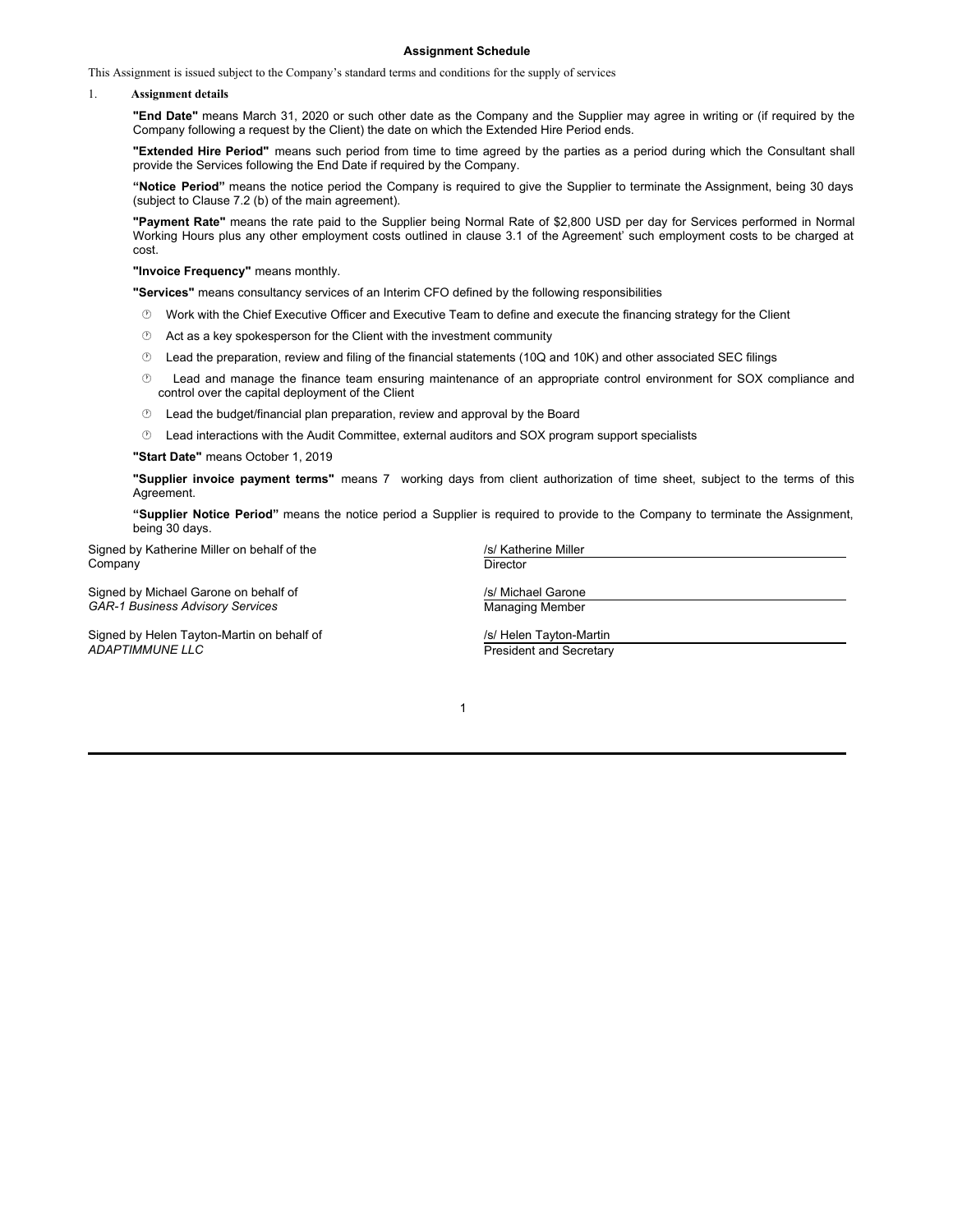# 2. **The Client**

Client name: <br>Client address: The Client address and the Client address and the Client address and the Client Adaptimmune LLC Location(s) at which Services to be performed (if different from above):

# 3. **The Consultant (as at the Start Date)**

Consultant name:<br>
Consultant address:<br>
Consultant address:<br>
A Hawser Way, Rai E-mail: example and the contract of the method of the method of the method of the method of the method of the method of the method of the method of the method of the method of the method of the method of the method of the *Details of a substitute must be notified to the Company*

Client address: 351 Rouse Boulevard, Philadelphia PA 19112 Adrian Rawcliffe Including but not limited to 351 Rouse Boulevard, Philadelphia PA 19112, 4 Hawser Way, Randolph, NJ 07869 and 60 Jubilee Ave, Milton, Abingdon OX14 4RX

Consultant address: 4 Hawser Way, Randolph, NJ 07869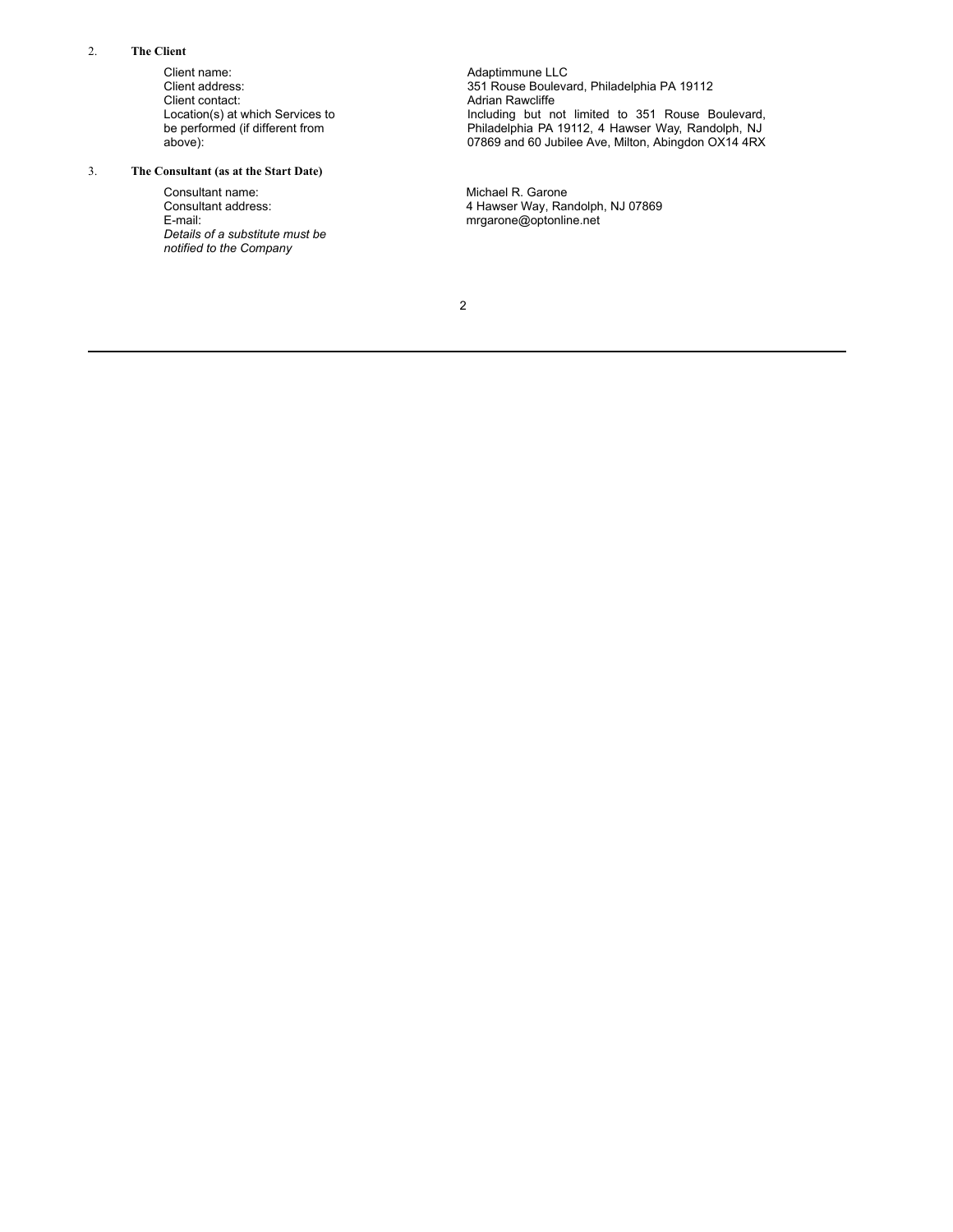# **Self-Billing Agreement**

This is an agreement in relation to a self-billing procedure between:

La Fosse Associates Ltd (LFA, the "Self-Biller") [VAT number 900 3893 42]

and

GAR-1 Business Advisory Services LLC (EIN 84-3028949, NJ Entity ID # 0450417835)

For the duration of this agreement the Self-Biller (LFA) agrees to:

- 1) issue self-bill invoices for all supplies made to them by the Self Billee (the supplier)
- 2) create self-bill invoices that show the supplier's name, address and registration number together with all other details which form a full VAT invoice as dictated by HMRC & IRS
- 3) create a new self-billing agreement in the event of a VAT number change for either party
- 4) inform the supplier if the issue of the self-billed invoices will be outsourced to a third party.

For the duration of this agreement the Self Billee agrees to:

- 1) accept invoices raised by the Self-Biller on their behalf
- 2) not to raise 'hard copy' paper invoices
- 3) notify LFA immediately if they change their VAT registration number or VAT status or sell their business or part of their business

This agreement expires on expiration of the contract between the Self-Biller and the Self Billee as detailed at 'End Date' in Schedule A above.

Signed: /s/ James Parker Name: James Parker Position: Director Date: Date: 30/9/2019 For and on behalf of La Fosse Associates

|                                          | Signed: /s/ Michael Garone                         |
|------------------------------------------|----------------------------------------------------|
| Name:                                    | <b>Michael Garone</b>                              |
|                                          | Position: Managing Member, GAR-1 Business Advisory |
| Date:                                    | 30/9/2019                                          |
| For and on behalf of the Self Billee Ltd |                                                    |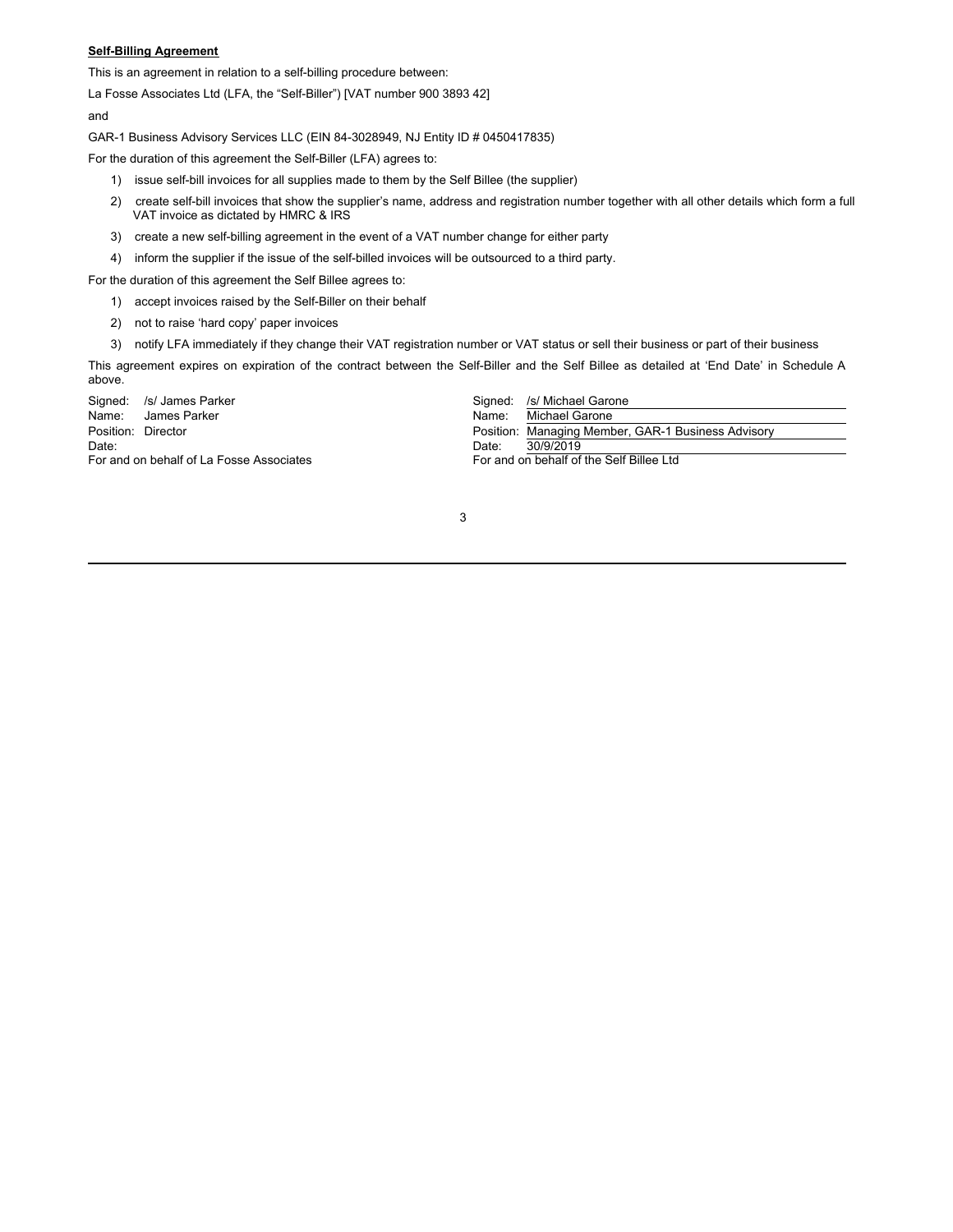## **ADDITIONAL PROVISIONS**

The following additional provisions shall apply in relation to this Assignment and Supplier and Company agree to comply with such terms.

#### **Start Date provisions**

Until the Start Date, any appointment pursuant to this Agreement shall be subject to the Client not giving notice to LFA that it no longer requires the Services of the Supplier (and, if such notice is given, LFA shall notify the Supplier and this Agreement shall automatically terminate without either party being liable to the other).

## **Equipment and training provision**

Company confirms that Client has agreed to provide at its own cost a laptop computer and smart phone for performance of the Services by Consultant. Company confirms that Client has agreed to provide any additional training it requires at its cost.

# **GDPR Provisions**

In this Assignment Schedule:

- (a) The Client is the Controller and the Processor is the Supplier in relation to the types of Personal Data set out below; and
- (b) the types of Personal Data and categories of Data Subject which will be processed, the nature and purpose of that processing and the duration of that processing are as set out below:
	- (i) Personal Data capable of identifying any of Client's employees, contractors, patients, clinical site staff or other individuals working for or on behalf of Client for which Client is Controller;
	- (ii) Personal Data relating to individual payee information including tax status, HR status (including immigration), account information, expense information, credit card details and information and other information held in the accounting systems of Client.

For clarity, where processing of Personal Data is carried out on equipment and systems of the Client, the processing obligations set out in these GDPR provisions will be deemed to automatically apply.

(c) Data Protection Legislation in this Assignment Schedule refers to all applicable privacy and data protection laws including the General Data Protection Legislation ((EU) 2016/679) (GDPR) and any applicable national implementing laws, regulations and secondary legislation in England and Wales relating to the processing of personal data and the privacy of electronic communications, as amended, replaced or updated from time to time, including the Privacy and Electronic Communications (EC Directive) Regulations 2003 (SI 2003/2426) (Privacy Regulations) as amended by the Privacy and Electronic Communications (EC Directive) (Amendment) Regulations 2011 (SI 2011/1208), the Privacy and Electronic Communications (EC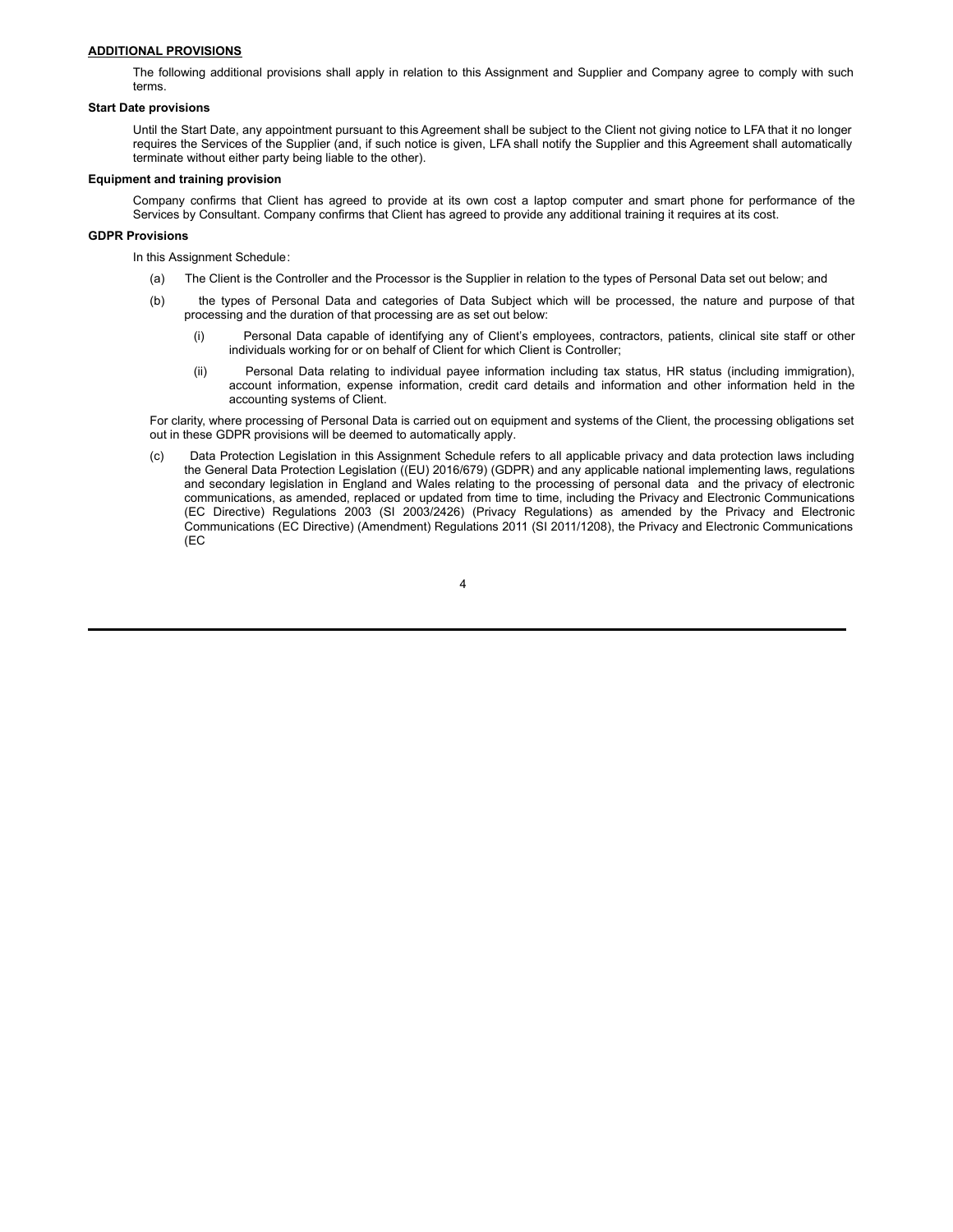Directive) (Amendment) Regulations 2015 (SI 2015/355) and the Privacy and Electronic Communications (EC Directive) (Amendment) Regulations 2016 (SI 2016/524).

- (d) Personal Data and Data Subject shall have the meanings given to them under the Data Protection Legislation.
- 2 In relation to the processing of Personal Data, Processor shall:
	- (a) only process Personal Data in accordance with the Controller's written instructions from time to time (which may be specific instructions or standing instructions of general application in relation to the Services, whether set out in this Agreement or otherwise notified to the Processor, unless such processing is required by any law (other than contract law) to which the Processor is subject, in which case the Processor shall (to the extent permitted by law) inform the Controller of that legal requirement before carrying out the processing;
	- (b) immediately notify the Controller if it considers that the Controller's instructions are in breach of the GDPR or other EU member state laws; and
	- (c) keep a written record of all such processing activities which shall include the information required to be kept under Article 30(2) of the GDPR.
- 3 In relation to the security and confidentiality of the Personal Data, Processor shall:
	- (a) ensure that it has in place appropriate technical and organisational measures to ensure a level of security for the Personal Data which is appropriate to the risks to individuals that may result from the accidental or unlawful destruction, loss, alteration, unauthorised disclosure of, or access to the Personal Data;
	- (b) in addition to the confidentiality obligations in section 6 of this Agreement:
		- (i) ensure that only those of the Processor's personnel who need to have access to the Personal Data are granted access to such data and only for the purposes of the performance of this Agreement and all of the Processor's personnel required to access the Personal Data are informed of the confidential nature of the Personal Data, comply with the obligations set out in this Exhibit, and are bound by appropriate confidentiality obligations when accessing the Personal Data; and
		- (ii) not publish, disclose or divulge any of the Personal Data to any third party (including for the avoidance of doubt the Data Subject itself) unless directed to do so in writing by the Controller;
	- (c) not modify, amend or alter the contents of the Personal Data unless specifically authorised in writing by the Controller.
- 4 If the Processor becomes aware of a Personal Data breach, it shall notify the Controller without undue delay on becoming of aware of such a breach.
- 5 The Processor shall notify the Controller within five Business Days upon receiving the following: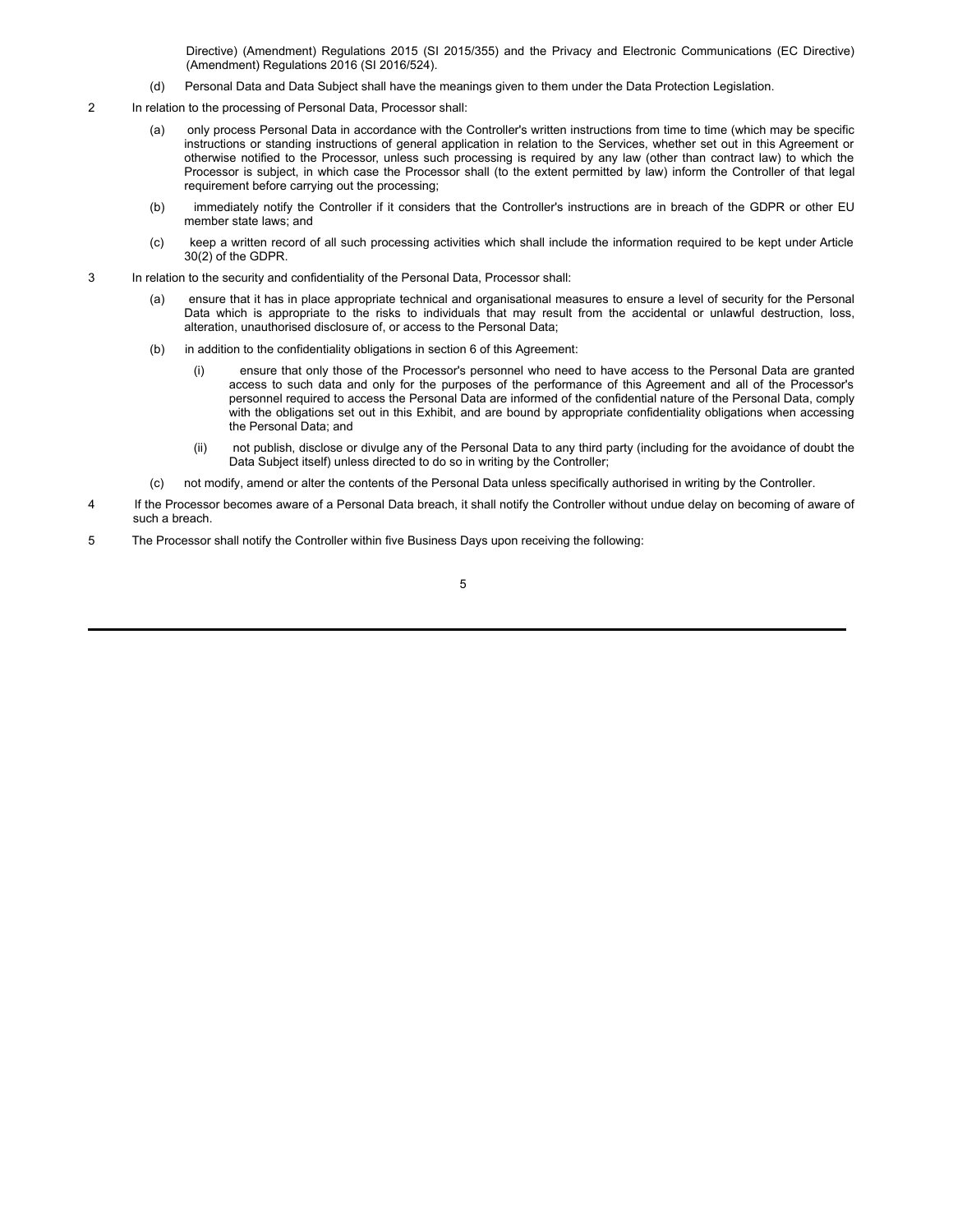- (a) a request from a Data Subject to have access to that person's Personal Data; or
- (b) a complaint or request relating to the Controller's obligations under the Data Protection Legislation; or
- (c) any other communication relating directly or indirectly to the processing of any Personal Data in connection with this agreement.
- 6 The Processor shall provide the Controller with full co-operation and assistance in order to enable the Controller to comply with its obligations under the Data Protection Legislation in relation to:
	- (a) the Controller's obligations in relation to responding to Data Subject requests;
	- (b) the security of the Personal Data;
	- (c) notifying Personal Data breaches to the relevant supervisory authority;
	- (d) communicating personal data breaches to the Data Subject; and
	- (e) impact assessments and related consultations with supervisory authorities or regulators.
- 7 The Processor shall:
	- (a) make available to the Controller all information that the Controller requests from time to time to enable the Controller to verify that the Processor is in compliance with its obligations in this Exhibit; and
	- (b) permit the Controller or its external advisers to inspect and audit the Processor's data processing activities and those of its agents, subsidiaries and Sub-contractors (to the extent the Processor is reasonably able to procure such third party access).
- 8 The Processor shall not engage or authorise a sub-contractor to process the Personal Data unless:
	- (i) it has obtained the prior written consent of the Controller (which may be granted or withheld in the Controller's sole discretion) before transferring the Personal Data to any Sub-Contractors in connection with the provision of the Services; and
	- (ii) the Sub-Contractor has either entered into a direct contract with the Controller or a contract with the Processor which incorporates the provisions equivalent to those in this agreement in relation to confidentiality, data protection and security, and
- 9 In relation to transfers of Personal Data to areas outside the European Economic Area (EEA):
	- (a) the Processor shall not transfer any Personal Data outside the EEA without the Controller's prior written consent; and
	- (b) if the Controller consents to any transfers pursuant to preceding clause, the Processor shall ensure that the following conditions are met in relation to such transfers: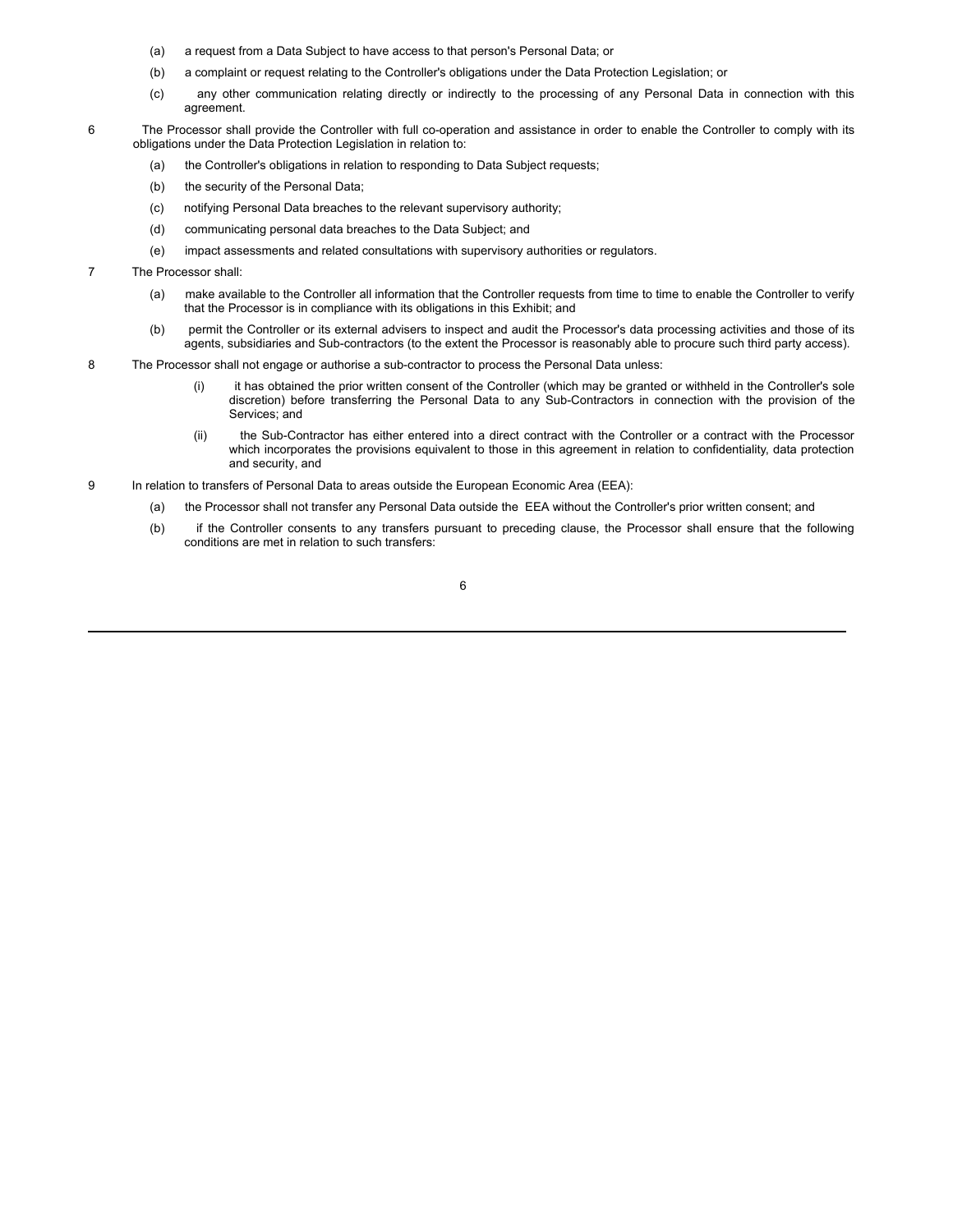- (i) the Processor complies with its obligations under the Data Protection Legislation by ensuring that there is an adequate level of protection to any Personal Data that is transferred (including as relevant model clauses or adoption of Privacy Shield as appropriate);
- (ii) that there are appropriate safeguards in place in relation to that transfer;
- (iii) that Data Subjects have enforceable rights and effective legal remedies; and
- (iv) that the Processor shall comply with any other reasonable instructions as notified to it by the Controller in relation to such transfers.

For clarity transfers between members of the Client Group are deemed to comply with Data Protection Legislation and Client has confirmed appropriate safeguards are in place in relation to such transfers.

- 10 The Controller acknowledges that the Processor is reliant on the Controller alone for direction as to the extent the Processor is entitled to use and process the Personal Data. The Processor shall be entitled to relief from liability in circumstances where a Data Subject makes a claim or complaint with regards to the Processor's actions to the extent that such actions directly result from instructions received from the Controller.
- 11 On the expiry or termination of this Agreement, the Processor shall notify the Controller of the Personal Data that it holds. Promptly following such expiry or termination, and unless otherwise instructed in writing by Controller or continued storage is required by the Processor to comply with Applicable Laws, the Processor shall securely and permanently destroy all copies of Personal Data in its possession or control (other than any copy transferred to the Controller in accordance with Controller's request).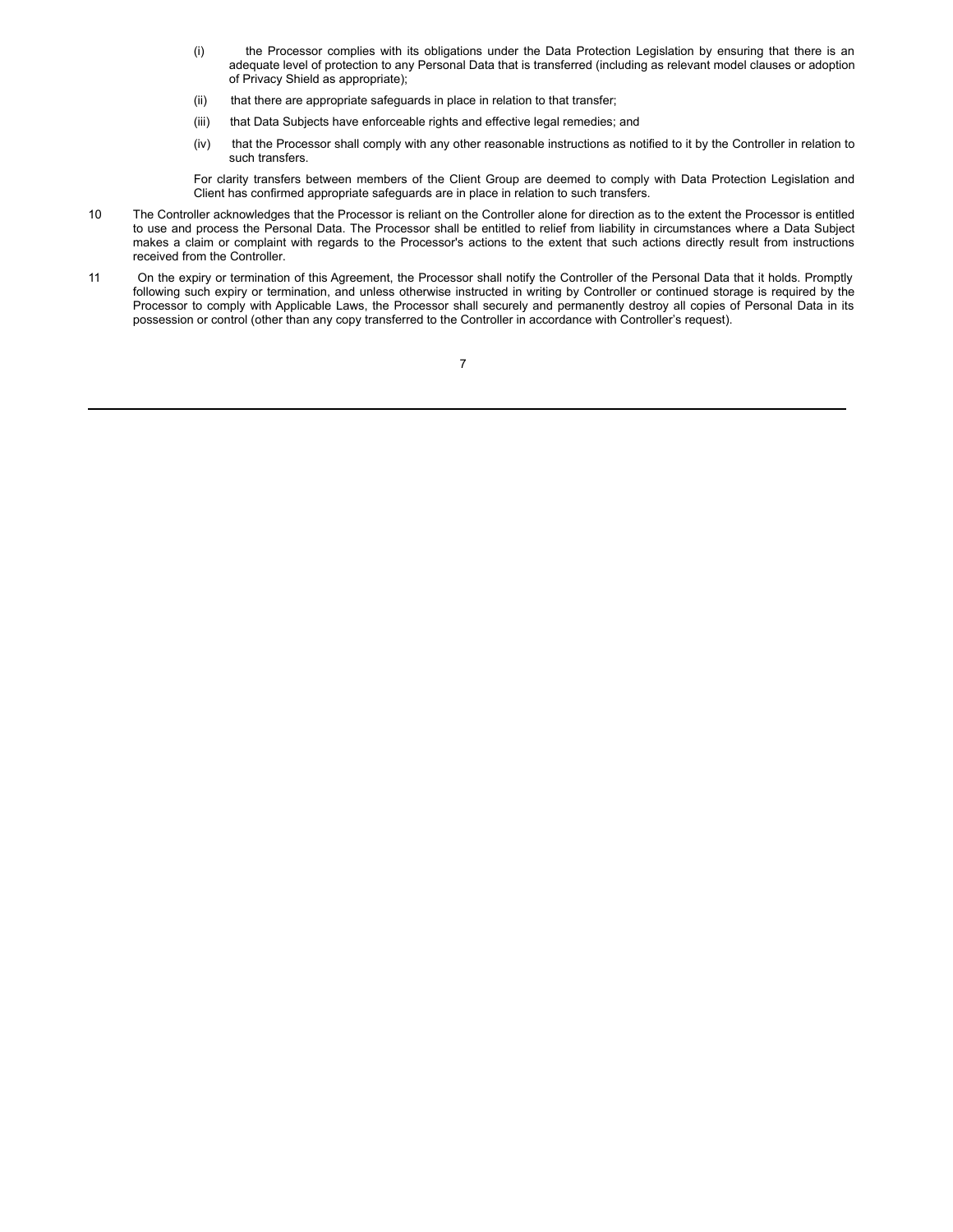## Form of Certification Required by Rule 13a-14(a) or 15d-14(a) under the Securities Exchange Act of 1934 as Adopted Pursuant to Section 302 of **the Sarbanes-Oxley Act of 2002**

I, Adrian Rawcliffe, certify that:

- 1. I have reviewed this quarterly report on Form 10-Q of Adaptimmune Therapeutics plc;
- 2. Based on my knowledge, this report does not contain any untrue statement of a material fact or omit to state a material fact necessary to make the statements made, in light of the circumstances under which such statements were made, not misleading with respect to the period covered by this report;
- 3. Based on my knowledge, the financial statements, and other financial information included in this report, fairly present in all material respects the financial condition, results of operations and cash flows of the registrant as of, and for, the periods presented in this report;
- 4. The registrant's other certifying officer and I are responsible for establishing and maintaining disclosure controls and procedures (as defined in Exchange Act Rules 13a-15(e) and 15d-15(e)) and internal control over financial reporting (as defined in Exchange Act Rules 13a-15(f) and 15d-15(f)), for the registrant and have:
	- a. Designed such disclosure controls and procedures, or caused such disclosure controls and procedures to be designed under our supervision, to ensure that material information relating to the registrant, including its consolidated subsidiaries, is made known to us by others within those entities, particularly during the period in which this report is being prepared;
	- b. Designed such internal control over financial reporting, or caused such internal control over financial reporting to be designed under our supervision, to provide reasonable assurance regarding the reliability of financial reporting and the preparation of financial statements for external purposes in accordance with generally accepted accounting principles;
	- c. Evaluated the effectiveness of the registrant's disclosure controls and procedures and presented in this report our conclusions about the effectiveness of the disclosure controls and procedures, as of the end of the period covered by this report based on such evaluation; and
	- d. Disclosed in this report any change in the registrant's internal control over financial reporting that occurred during the registrant's most recent fiscal quarter that has materially affected or is reasonably likely to materially affect the registrant's internal control over financial reporting; and
- 5. The registrant's other certifying officer and I have disclosed, based on our most recent evaluation of internal control over financial reporting, to the registrant's auditors and the audit committee of the registrant's board of directors (or persons performing the equivalent functions):
	- All significant deficiencies and material weaknesses in the design or operation of internal control over financial reporting which are reasonably likely to adversely affect the registrant's ability to record, process, summarize and report financial information; and
	- b. Any fraud, whether or not material, that involves management or other employees who have a significant role in the registrant's internal control over financial reporting.

Date: November 6, 2019 /s/ Adrian Rawcliffe

Adrian Rawcliffe *Chief Executive Of icer*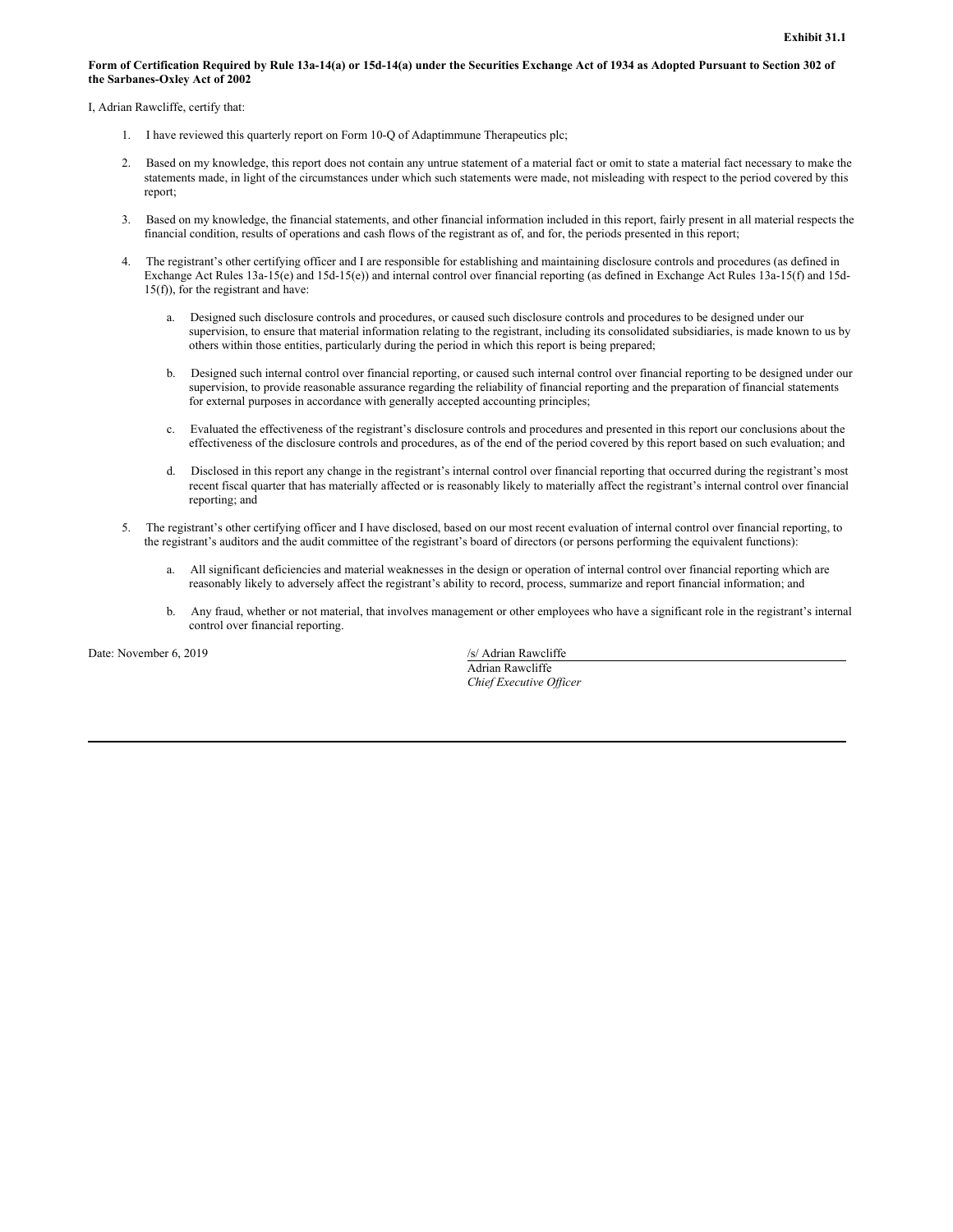## Form of Certification Required by Rule 13a-14(a) or 15d-14(a) under the Securities Exchange Act of 1934 as Adopted Pursuant to Section 302 of **the Sarbanes-Oxley Act of 2002**

I, Michael Garone, certify that:

- 1. I have reviewed this quarterly report on Form 10-Q of Adaptimmune Therapeutics plc;
- 2. Based on my knowledge, this report does not contain any untrue statement of a material fact or omit to state a material fact necessary to make the statements made, in light of the circumstances under which such statements were made, not misleading with respect to the period covered by this report;
- 3. Based on my knowledge, the financial statements, and other financial information included in this report, fairly present in all material respects the financial condition, results of operations and cash flows of the registrant as of, and for, the periods presented in this report;
- 4. The registrant's other certifying officer and I are responsible for establishing and maintaining disclosure controls and procedures (as defined in Exchange Act Rules 13a-15(e) and 15d-15(e)) and internal control over financial reporting (as defined in Exchange Act Rules 13a-15(f) and 15d-15(f)), for the registrant and have:
	- a. Designed such disclosure controls and procedures, or caused such disclosure controls and procedures to be designed under our supervision, to ensure that material information relating to the registrant, including its consolidated subsidiaries, is made known to us by others within those entities, particularly during the period in which this report is being prepared;
	- b. Designed such internal control over financial reporting, or caused such internal control over financial reporting to be designed under our supervision, to provide reasonable assurance regarding the reliability of financial reporting and the preparation of financial statements for external purposes in accordance with generally accepted accounting principles;
	- c. Evaluated the effectiveness of the registrant's disclosure controls and procedures and presented in this report our conclusions about the effectiveness of the disclosure controls and procedures, as of the end of the period covered by this report based on such evaluation; and
	- d. Disclosed in this report any change in the registrant's internal control over financial reporting that occurred during the registrant's most recent fiscal quarter that has materially affected or is reasonably likely to materially affect the registrant's internal control over financial reporting; and
- 5. The registrant's other certifying officer and I have disclosed, based on our most recent evaluation of internal control over financial reporting, to the registrant's auditors and the audit committee of the registrant's board of directors (or persons performing the equivalent functions):
	- a. All significant deficiencies and material weaknesses in the design or operation of internal control over financial reporting which are reasonably likely to adversely affect the registrant's ability to record, process, summarize and report financial information; and
	- b. Any fraud, whether or not material, that involves management or other employees who have a significant role in the registrant's internal control over financial reporting.

Date: November 6, 2019 /s/ Michael Garone

Michael Garone *Interim Chief Financial Of icer*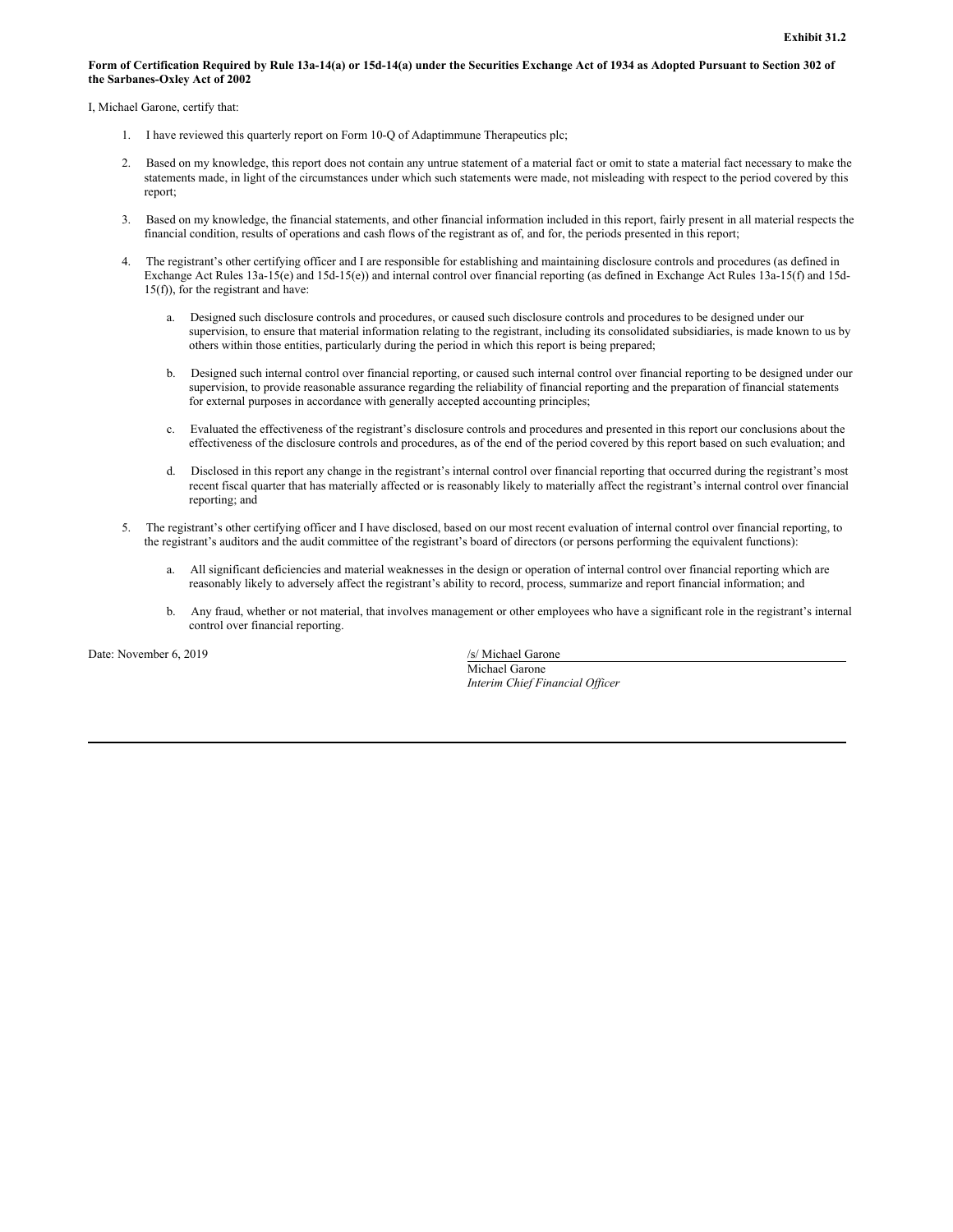## **Section 906 Certificate**

## Certification Pursuant to 18 U.S.C. Section 1350, as Adopted Pursuant to Section 906 of the Sarbanes-Oxley Act of 2002

Pursuant to Section 906 of the Sarbanes-Oxley Act of 2002 (subsections (a) and (b) of Section 1350, Chapter 63 of Title 18, United States Code), I, Adrian Rawcliffe, Chief Executive Officer of Adaptimmune Therapeutics plc, a public limited company incorporated under English law (the "Company"), hereby certify, to my knowledge, that:

- 1. The Company's Quarterly Report on Form 10-Q for the quarterly period ended September 30, 2019, to which this Certification is attached as Exhibit 32.1 (the "Quarterly Report") fully complies with the requirements of Section 13(a) or 15(d) of the Securities Exchange Act of 1934; and
- 2. The information contained in the Quarterly Report fairly presents, in all material respects, the financial condition and results of operations of the Company.

Date: November 6, 2019

/s/ Adrian Rawcliffe Adrian Rawcliffe *Chief Executive Of icer*